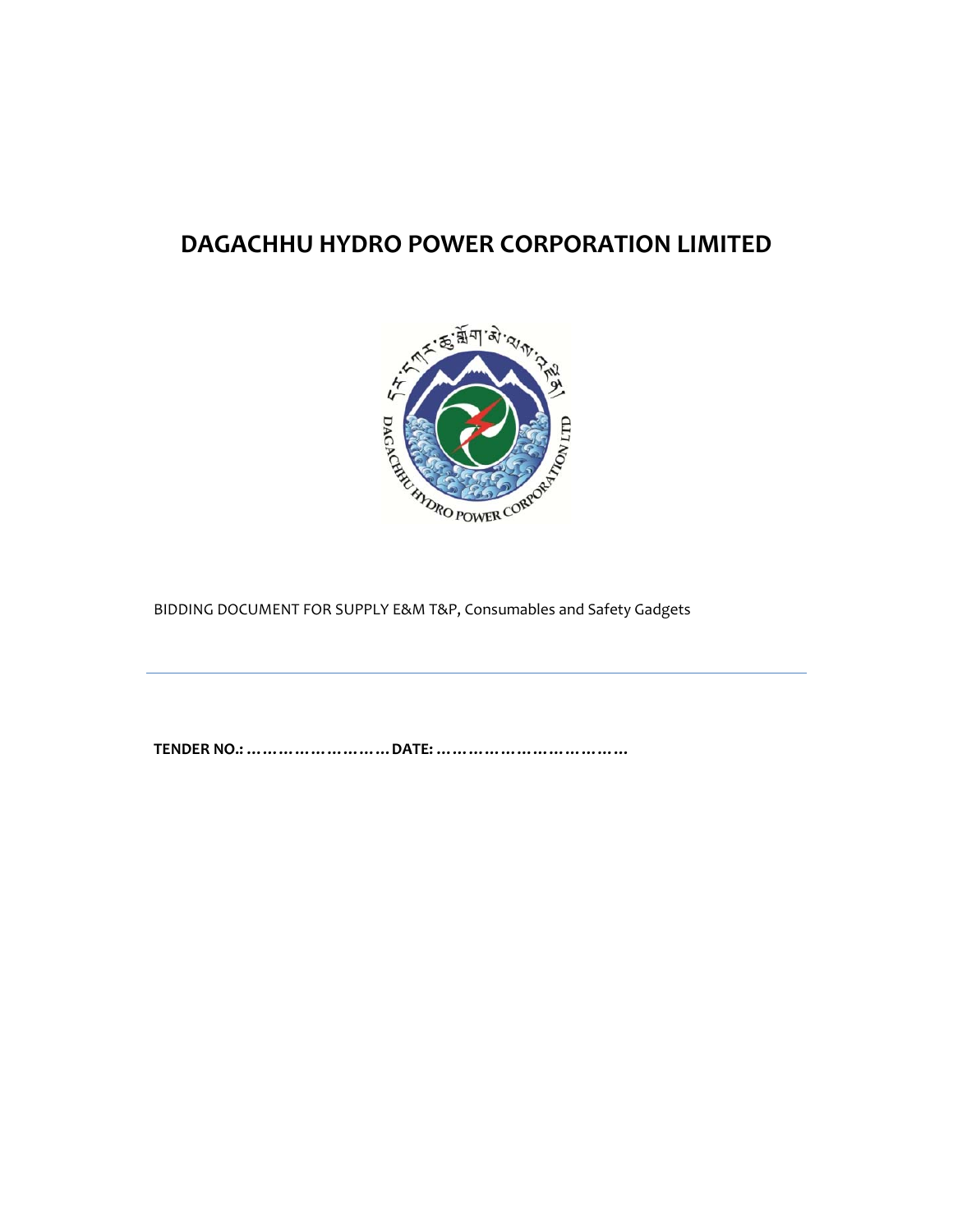#### **TABLE OF CONTENTS**

| NOTICE INVITING TENDER<br>1 |                                                              |                          |
|-----------------------------|--------------------------------------------------------------|--------------------------|
|                             | SECTION I - INSTRUCTIONS TO BIDDERS                          | 3                        |
|                             | SECTION I - INSTRUCTION TO BIDDERS                           | $\overline{4}$           |
| А. –                        | <b>INTRODUCTION</b>                                          | $\overline{\mathbf{4}}$  |
|                             | ITB. 1. Definitions and Interpretations                      | $\overline{4}$           |
| ITB. 2.                     | Source of Funds                                              | $\overline{4}$           |
|                             | ITB. 3. Scope of Supply                                      | $\overline{4}$           |
|                             | ITB. 4. Fraud and Corruption                                 | $\overline{4}$           |
|                             | ITB. 5. Eligibility of Bidders                               | $\overline{4}$           |
| ITB. 6.                     | <b>Exclusion of Bidders</b>                                  | 5                        |
| IFB.7.                      | <b>Eligible Countries</b>                                    | 6                        |
| ITB. 8.                     | Joint Venture Bids                                           | 6                        |
| ITB. 9.                     | Responsibility of Bidders                                    | $\overline{7}$           |
|                             | <b>B. BIDDING DOCUMENTS</b>                                  | $\overline{\phantom{a}}$ |
| ITB. 10.                    | Contents of Bidding Documents                                | $\boldsymbol{7}$         |
| <b>ITB. 11.</b>             | <b>Clarifications on Bidding Documents</b>                   | $\,8\,$                  |
| ITB. 12.                    | Pre-Bid Meeting                                              | $\,8\,$                  |
|                             | ITB. 13. Amendment of Bidding Documents                      | 8                        |
|                             | <b>C. PREPARATION OF BIDS</b>                                | 9                        |
|                             | ITB. 14. Cost of bidding                                     | 9                        |
|                             | ITB. 15. Language of the Bid and Unit of Measure             | 9                        |
|                             | ITB. 16. Alternative Bids                                    | 9                        |
|                             | ITB. 17. Documents Constituting the Bid                      | 9                        |
| ITB. 18.                    | <b>Bid Submission Form and Price Schedules</b>               | 11                       |
| ITB. 19.                    | <b>Bid Prices and Discounts</b>                              | 11                       |
|                             | ITB. 20. Price Adjustment                                    | $12 \overline{ }$        |
| ITB. 21.                    | Currencies of Bid                                            | 12                       |
|                             | ITB. 22. Period of Validity of Bids                          | 12                       |
|                             | ITB. 23. Bid Security                                        | 13                       |
| ITB. 24.                    | Signing of Bids                                              | 14                       |
|                             | <b>D. SUBMISSION OF BIDS</b>                                 | 14                       |
|                             | ITB. 25. Submission of Bids                                  | 14                       |
|                             | ITB. 26. Deadline for Submission of Bids                     | 15                       |
|                             | ITB. 27. Late Bids                                           | 15                       |
|                             | ITB. 28. Withdrawal, Substitution or Modification of Bids    | 15                       |
|                             | E. BID OPENING, EVALUATION AND COMPARISON                    | 15                       |
| ITB. 29.                    | <b>Bid Opening</b>                                           | 15                       |
| ITB. 30.                    | Confidentiality                                              | 17                       |
| ITB. 31.                    | <b>Clarification of Bids</b>                                 | 17                       |
| ITB. 32.                    | Responsiveness of Bids                                       | 18                       |
| ITB. 33.                    | <b>Technical Evaluation</b>                                  | 18                       |
| ITB. 34.                    | Correction of Arithmetical Errors in Price Bid               | 19                       |
| ITB. 35.                    | Evaluation and Comparison of Bids                            | 19                       |
| ITB. 36.                    | Post-qualification of the Bidder                             | 21                       |
| ITB. 37.                    | DHPC's Right to Accept any Bid and to Reject any or all Bids | 22                       |
|                             | <b>F. AWARD OF CONTRACT</b>                                  | 22                       |
| ITB. 38.                    | Award Criteria                                               | 22                       |
| ITB. 39.                    | Notification of Award                                        | 22                       |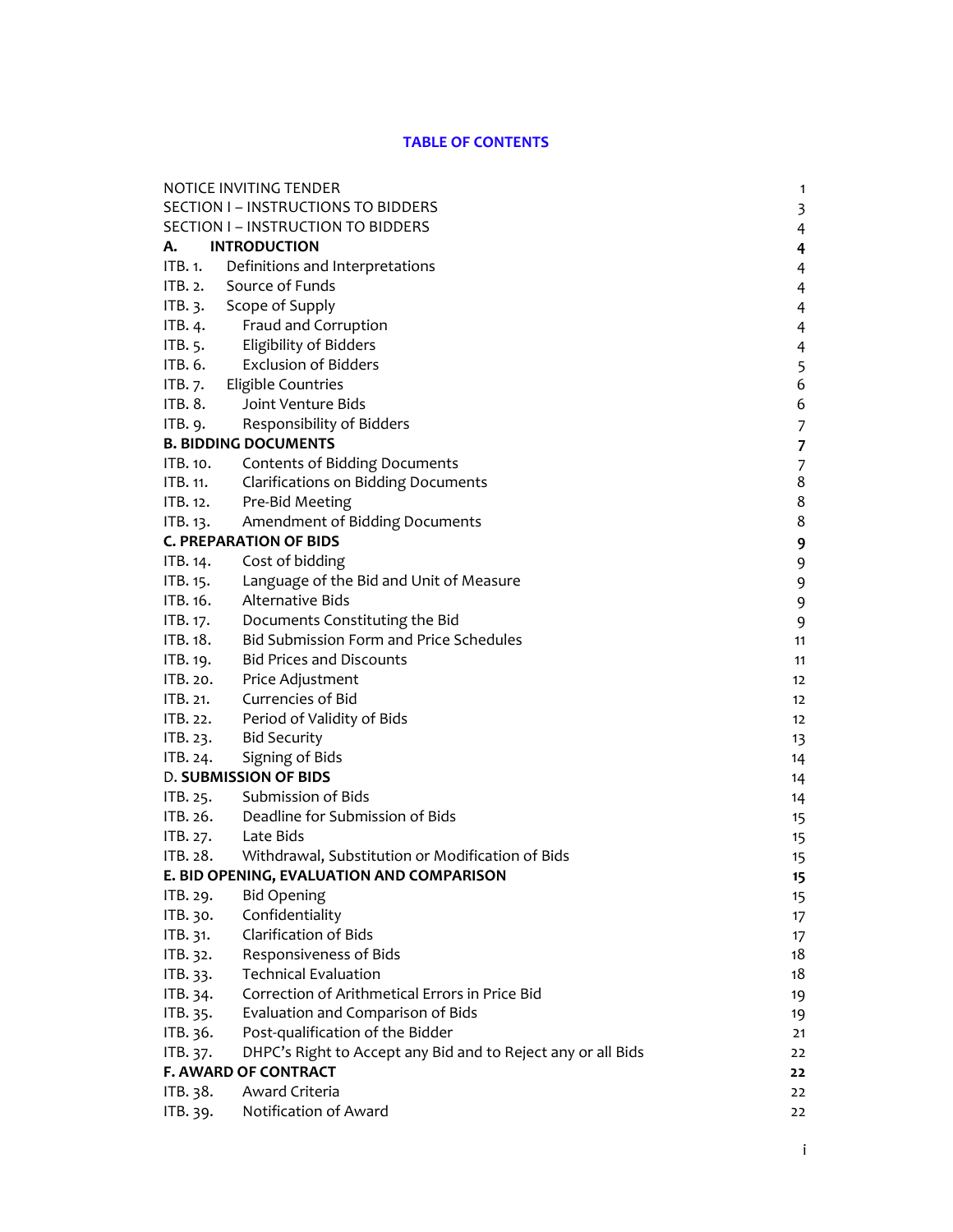| ITB. 40.           | Debriefing by DHPC                                                   | 22 |
|--------------------|----------------------------------------------------------------------|----|
| ITB. 41.           | Signing of Contract Agreement                                        | 22 |
| ITB. 42.           | Performance Security                                                 | 23 |
|                    | <b>G. VENDOR RATING SYSTEM</b>                                       | 23 |
|                    | ITB. 43. Vendor Rating System                                        | 23 |
|                    | <b>SECTION II - BID DATA SHEET</b>                                   | 24 |
|                    | <b>SECTION III - TECHNICAL SPECIFICATIONS</b>                        | 27 |
| 1.                 | Background about DHPC                                                | 28 |
| 2.                 | Scope of Supply                                                      | 28 |
| 3.                 | <b>Guaranteed Technical Particulars</b>                              | 28 |
| 4.                 | <b>Technical Specifications</b>                                      | 28 |
| 5.                 | Inspection and Tests                                                 | 28 |
| 6.                 | Drawings                                                             | 28 |
|                    | <b>SECTION IV - BIDDING FORMS</b>                                    | 29 |
|                    | Form 1: Bid Security (Bank Guarantee)                                | 30 |
|                    | Form 2: Certificate Regarding Acceptance of Important Conditions     | 32 |
|                    | Form 3: Integrity Pact Statement                                     | 33 |
|                    | Form 4: Bidder's Information Form                                    | 36 |
|                    | Form 5: Power of Attorney                                            | 38 |
|                    | Form 6: Information for Meeting Qualification Requirement (QR)       | 39 |
|                    | Form 7: Affidavit/ Self-declaration Regarding Eligibility of Bidders | 43 |
|                    | Form 8: Manufacturer's Authorization Form                            | 44 |
|                    | Form 9: Form of Joint Venture Agreement (if applicable)              | 45 |
|                    | Form 10A: Deviations Schedule of Technical Bid                       | 48 |
|                    | Form 10B: Deviation Schedule of Financial Bid                        | 49 |
|                    | Form 12A: Bid Submission Form for Technical Bid                      | 51 |
|                    | Form 12B: Financial Bid Submission                                   | 54 |
|                    | Form 13: Price Schedule                                              | 57 |
|                    | Form 14: Vendor Rating System Acceptance                             | 58 |
|                    | SECTION V - GENERAL CONDITIONS OF CONTRACT                           | 59 |
|                    | A. CONTRACT AND INTERPRETATION                                       | 60 |
| GCC.1. Definitions |                                                                      | 60 |
| GCC.2.             | <b>Contract Documents</b>                                            | 61 |
|                    | GCC.3. Interpretation                                                | 62 |
| GCC.4.             | Fraud and Corruption                                                 | 63 |
|                    | GCC.5. Language                                                      | 64 |
| GCC.6.             | Joint Venture                                                        | 64 |
| GCC.7.             | Notices                                                              | 64 |
| GCC.8.             | Governing Law                                                        | 64 |
| GCC.9.             | Settlement of Disputes                                               | 64 |
|                    | <b>B. SUBJECT MATTER OF CONTRACT</b>                                 | 66 |
| GCC.10.            | Supplier's Responsibilities                                          | 66 |
| GCC.11.            | DHPC's Responsibilities                                              | 66 |
| GCC.12.            | Subcontracting                                                       | 66 |
| GCC.13.            | Specifications and Standards                                         | 66 |
| GCC.14.            | Quality Assurance Plan                                               | 67 |
| GCC.15.            | Inspection and Tests                                                 | 67 |
| GCC.16.            | Packing, Delivery and Documents                                      | 68 |
| GCC.17.            | Insurance and Transportation                                         | 68 |
| C.                 | <b>PAYMENT</b>                                                       | 68 |
| GCC.18.            | Contract Price                                                       | 68 |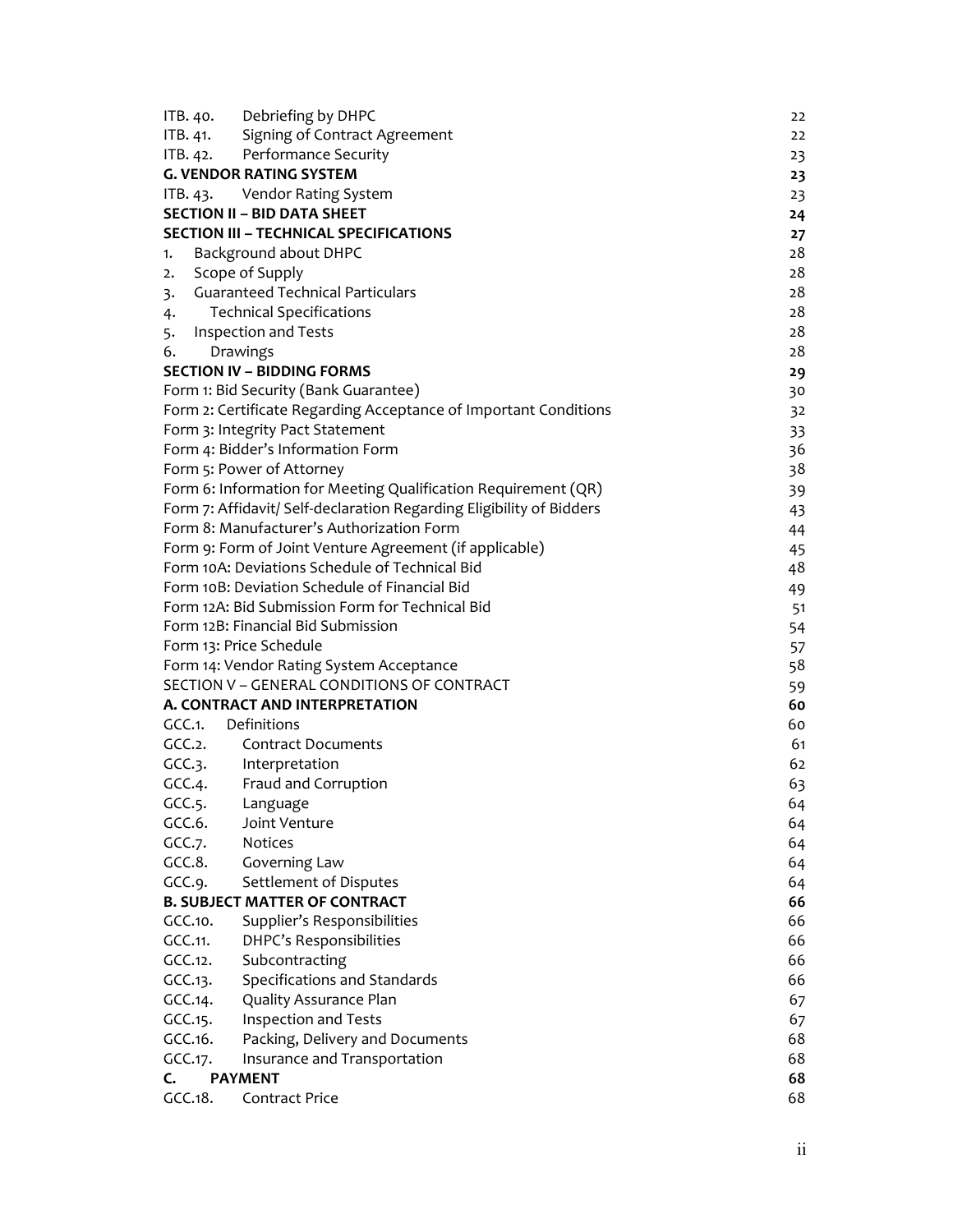| GCC.19. | Terms of Payment                                        | 69 |
|---------|---------------------------------------------------------|----|
| GCC.20. | <b>Taxes and Duties</b>                                 | 69 |
| GCC.21. | Performance Security                                    | 69 |
|         | GCC.22. Advance Payment                                 | 70 |
| D.      | <b>INTELLECTUAL PROPERTY</b>                            | 70 |
| GCC.23. | Copyright                                               | 70 |
|         | GCC.24. Confidential Information                        | 70 |
|         | GCC.25. Patent Indemnity                                | 71 |
| Е.      | <b>GUARANTEES AND LIABILITIES</b>                       | 72 |
| CCC.26. | Liquidated Damages                                      | 72 |
|         | GCC.27. Warranty                                        | 72 |
|         | GCC.28. Limitations of Liability                        | 72 |
| F.      | <b>RISK DISTRIBUTION</b>                                | 73 |
|         | GCC.29. Change in Laws and Regulations                  | 73 |
|         | GCC.30. Force Majeure                                   | 73 |
| G.      | <b>CHANGE IN CONTRACT ELEMENTS</b>                      | 73 |
|         | GCC.31. Variations                                      | 73 |
|         | GCC.32. Extension of Time for Delivery                  | 74 |
|         | GCC.33. Export Restrictions                             | 74 |
|         | GCC.34. Termination                                     | 75 |
|         | GCC.35. Assignment                                      | 76 |
|         | <b>SECTION VI - SPECIAL CONDITIONS OF CONTRACT</b>      | 77 |
|         | <b>SECTION VII - CONTRACT FORMS</b>                     | 80 |
|         | Form 1: Purchase Order                                  | 81 |
|         | Form 2: Contract Agreement                              | 82 |
|         | Form 3: Bank Guarantee for Contract Performance         | 85 |
|         | Form 4: Bank Guarantee for Advance Payment              | 87 |
|         | Form 4: Validity extension of Bank Guarantee            | 89 |
|         | <b>SECTION VIII - ANNEXURE</b>                          | 90 |
| 1.      | Details of Electronic Bidding Procedure (if applicable) | 91 |
|         | <b>SECTION IX - VENDOR RATING SYSTEM</b>                | 92 |
| 1.      | VENDOR RATING SYSTEM (VRS)                              | 93 |
| 1.1.    | Vendor Assessment Criteria                              | 93 |
| 1.2.    | Performance Measure Weightage                           | 93 |
| 1.3.    | <b>Supplier Assessment Category</b>                     | 93 |
| 1.4.    | Illustration for the Computation of Vendor Rating       | 93 |
| 2.      | EVALUATION PERIOD, THRESHOLDS AND DEBARMENT OF VENDORS  | 94 |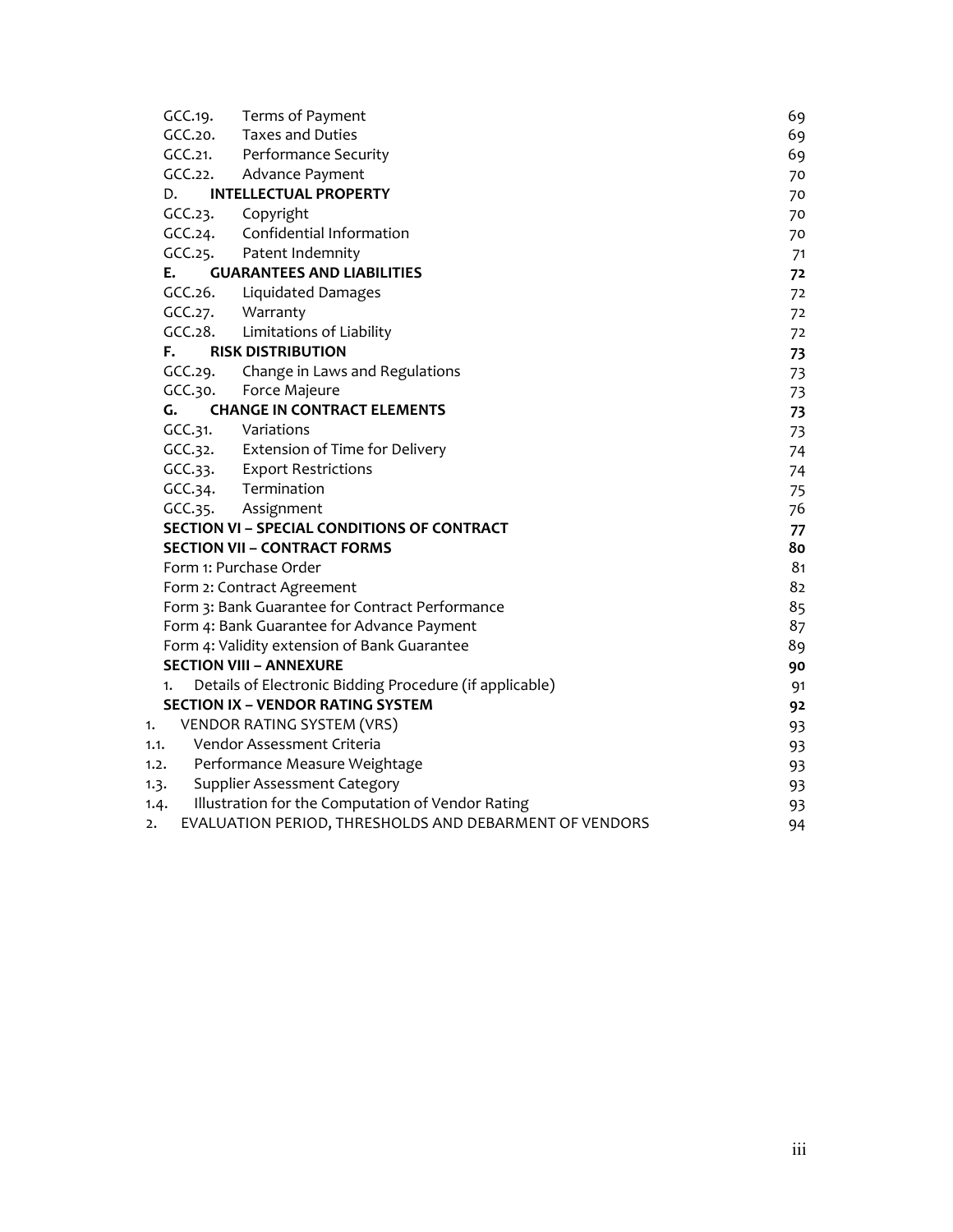**NOTICE INVITING TENDER**

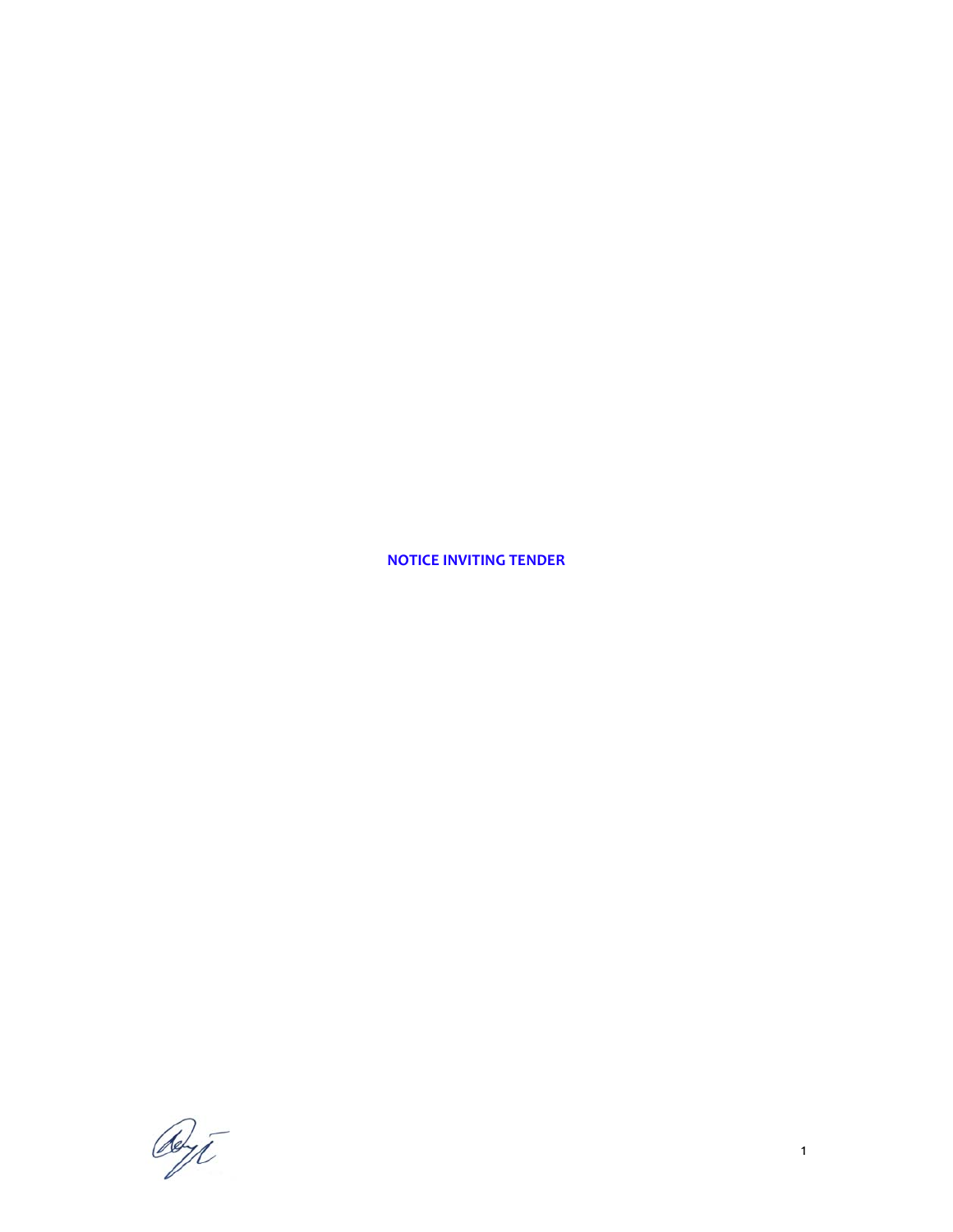# **Technical Support and Material Management Unit**

Dagachhu Hydro Power Corporation Limited

# **Dagana**

# **NOTICE INVITING TENDER**

For

**Supply of consumables , Safety Gadgets, Tools and Plants and Office Equipment** 

Tender No: DHPC/TSMMU/proc-03(Misc)/2022/ dated March 28, 2022

1. Dagachhu Hydro Power Corporation Limited invites sealed Bids from eligible Bidders (on single stage single envelop basis for supply of following items.

| Package No | Description              |
|------------|--------------------------|
| Package 01 | Consumables              |
| Package 02 | <b>Tools and Plants</b>  |
| Package 03 | Safety gadgets           |
| Package 04 | <b>Office Stationery</b> |
| Package 05 | Vehicle Tyres            |
| Package 06 | Office Equipment         |

- 2. Bid document will be available for sale from March 31, 2022 to April 29, 2022.
- 3. The last date for the submission of the bid is on or before 3 PM of April 29, 2022 and the bids shall be open on same date at 3:30 PM in DHPC conference Hall.
- 4. Detailed NIT and Bidding Documents are available at DHPC website (www.dagachhu.com) and can be downloaded from the website.
- 5. All Bids must be accompanied by Bid Security for an amount equivalent to 2% of the quoted amount in the form of Demand Draft /Cash Warrant / Bank Guarantee, issued by any Financial Institutions in Bhutan acceptable to DHPC, and shall remain valid for a period of 30 days beyond the bid expiry date.
- 6. Late bids and Bids not accompanied with an acceptable Bid Security as specified in Bidding Documents or Bids accompanied with Bid Security of inadequate value and validity shall be rejected by DHPC and in such cases Bids shall be returned to the Bidders unopened.

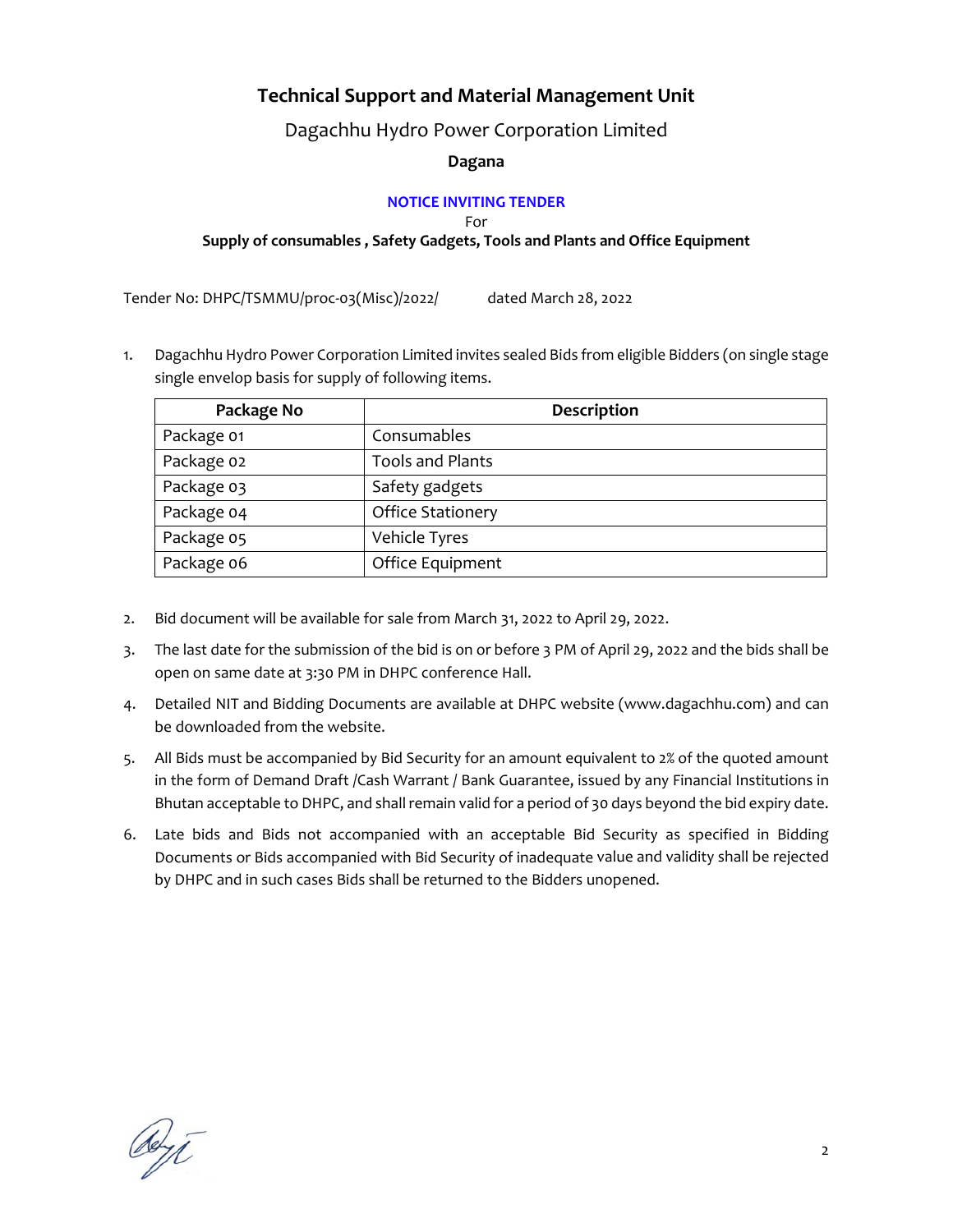**SECTION I – INSTRUCTIONS TO BIDDERS**

Reyt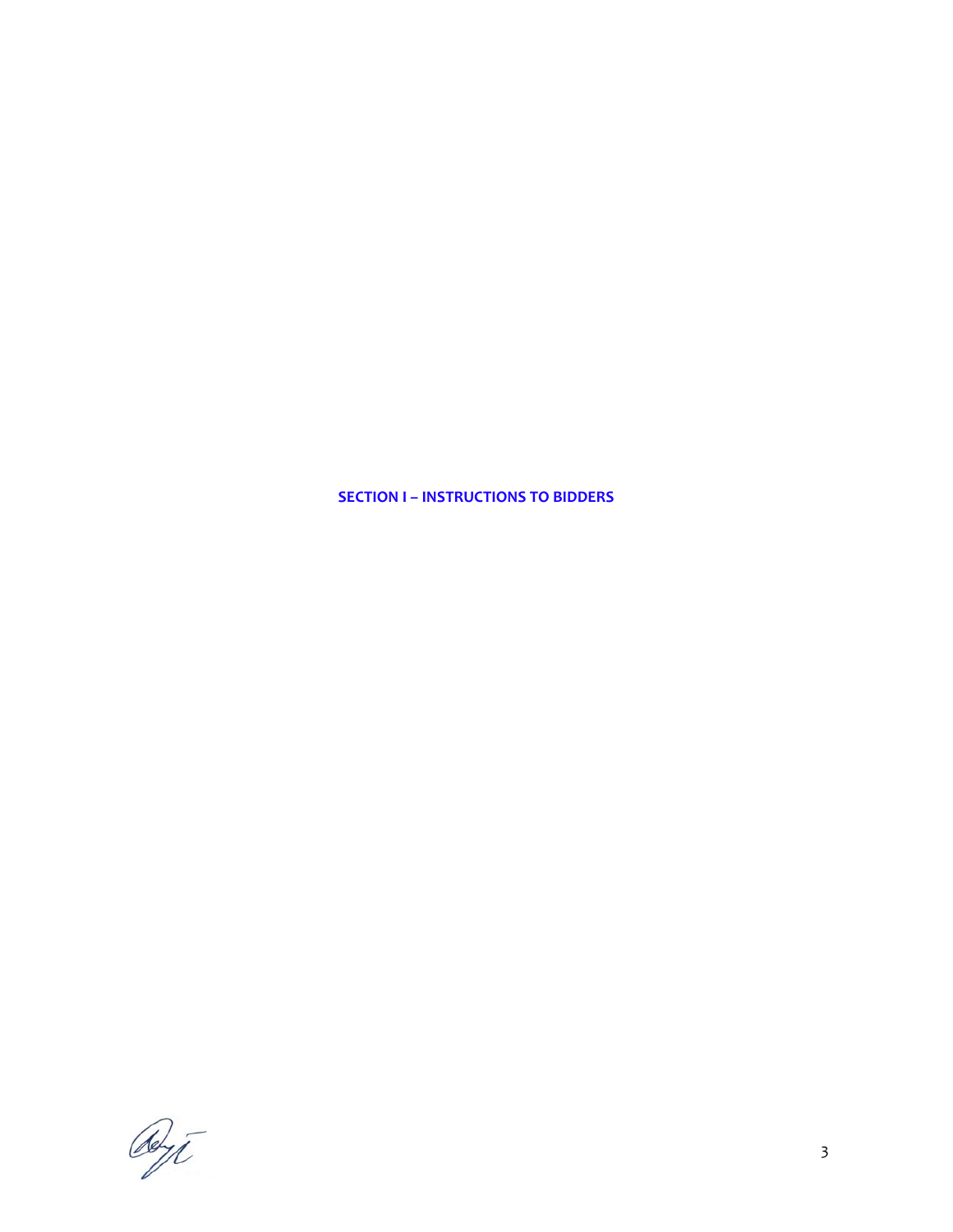#### **SECTION I – INSTRUCTION TO BIDDERS**

# **A. INTRODUCTION**

#### **ITB. 1. Definitions and Interpretations**

ITB.1.1. Unless otherwise stated, throughout this Bidding Document definitions and interpretations shall be as prescribed in the General Conditions of Contract (GCC).

#### **ITB. 2. Source of Funds**

ITB.2.1. Dagachhu Hydro Power Corporation Limited (DHPC) intends to finance the procurement covered under these Bidding Documents from the source as mentioned in Bidding Data Sheet (BDS).

#### **ITB. 3. Scope of Supply**

- ITB.3.1. The scope of supply of Goods and services incidental thereto shall be as specified in Part 2, Section III, Technical Specification. The name and identification number of the Contract is provided in the NIT.
- ITB.3.2. The successful Bidder will be required to complete the supply of goods within the delivery schedule specified in the SCC.

#### **ITB. 4. Fraud and Corruption**

- ITB.4.1. DHPC requires that the Bidders, Contractors and their Subcontractors and their respective employees, consultants & agents, shall observe the highest standards of ethics during the bidding process and execution of contracts. In pursuance of this policy, the terms "Corrupt practice", "Fraudulent practice", "Collusive practice", "Coercive practice" and "Obstructive practice" shall be as per definition in GCC.4.2.1.
- ITB.4.2. DHPC will reject a Bid for award if it determines that the Bidder recommended for award has, directly or through an agent, engaged in corrupt, fraudulent, collusive, coercive or obstructive practices in competing for the Contract in question;
- ITB.4.3. DHPC will declare the Bidder ineligible, either indefinitely or for a stated period of time, if at any time determines that the Bidder has, directly or through an agent, engaged in corrupt, fraudulent, collusive, coercive or obstructive practices in competing for, or in executing, a Contract;
- ITB.4.4. DHPC requires that Bidders, as a condition of admission to eligibility, execute and attach to their Bids an Integrity Pact Statement as per Form: 3 of Part 2, Section IV. Failure to provide a duly executed Integrity Pact Statement may result in disqualification of the Bid; and
- ITB.4.5. DHPC will report any case of corrupt, fraudulent, collusive, coercive or obstructive practice to the relevant agencies, including but not limited to the Anti‐corruption Commission (ACC) of the Kingdom of Bhutan, for necessary action in accordance with the statutes and provisions of the relevant agency.
- ITB.4.6. DHPC shall have the discretion to take any or all of the actions specified under ITB.4.2, ITB.4.3, ITB.4.4 and ITB.4.5.
- ITB.4.7. Furthermore, the Bidders shall make them fully aware of the provisions stated in GCC.4 with regard to Fraud and Corruption.

# **ITB. 5. Eligibility of Bidders**

ITB.5.1. A Bidder shall be an incorporated legal entity or a Joint Venture (JV) of such entities under an existing agreement where JVs are permitted. A Bidder, and all parties constituting the Bidder, may have the nationality of any country, subject to the restrictions specified in

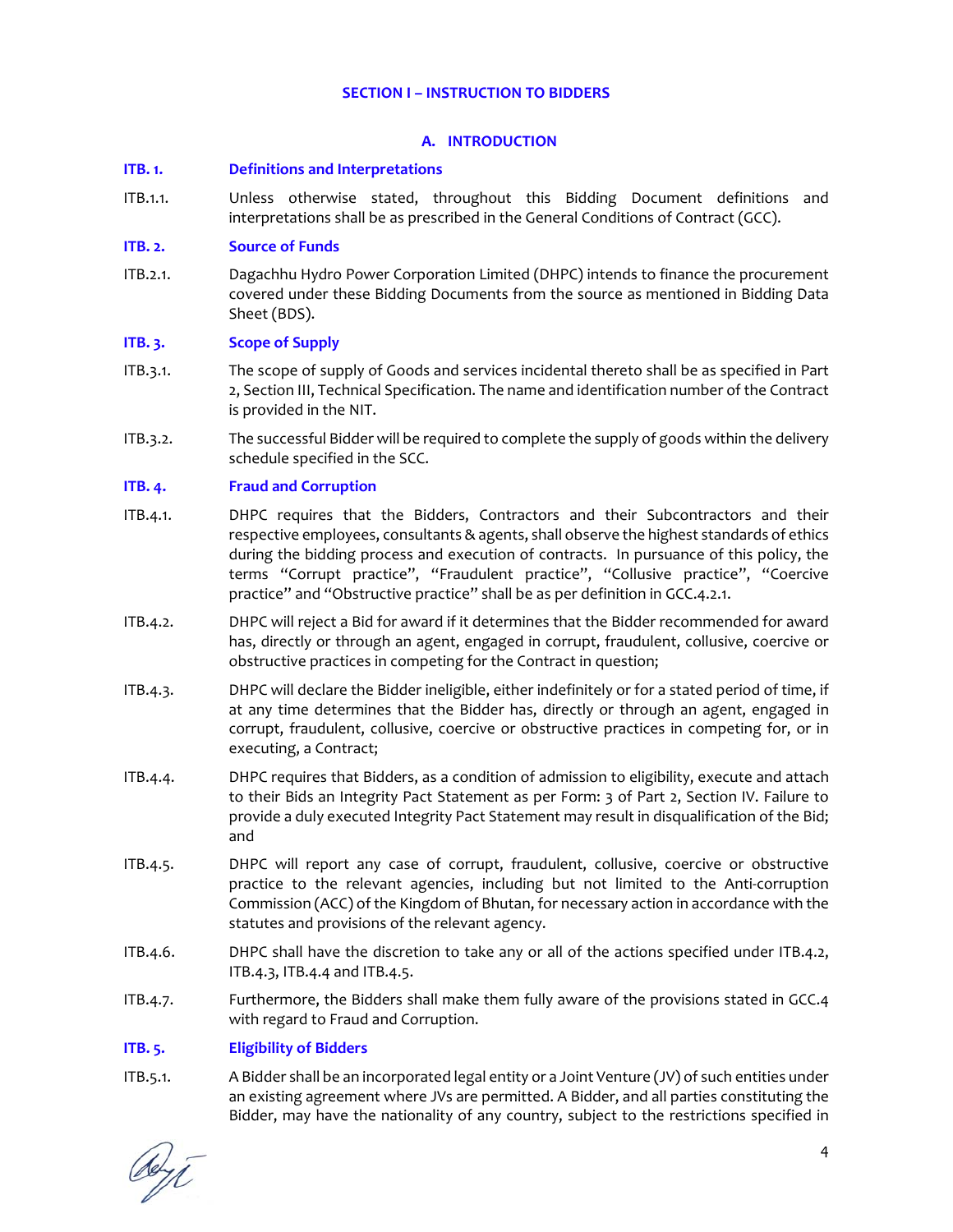ITB. 7. A Bidder shall be deemed to have the nationality of a country if the Bidder is constituted, incorporated, or registered and operates in conformity with the provisions of the laws of that country. This criteria shall also apply to the determination of the nationality of the proposed Subcontractors for any part of the Contract.

- ITB.5.2. A Bidder shall not have conflict of interest. Any Bidder, found to have a conflict of interest, shall be disqualified. Bidders may be considered to have a conflict of interest with one or more parties in the same bidding process if they:
	- a) are associated, or have been associated in the past, with a firm or any of its Affiliates, which has been engaged by DHPC to provide consulting services for the preparation of the design, specifications and/or other documents to be used for the procurement of the Goods to be purchased pursuant to these Bidding Documents, or
	- b) submit more than one Bid in this bidding process either individually or as a partner in the JV, except for alternative offers permitted under ITB. 16. Participation by a Bidder in more than one Bid shall result in rejection of all Bids in which the Bidder has participated. However, this does not limit the participation of a Bidder as a Subcontractor in another Bid or more than one Bid, or
	- c) Employ or otherwise engage, either directly or through any of their Affiliates, a DHPC employee, his spouse or any of the dependent parent or close relative of a DHPC employee. For the purposes of this sub-paragraph, a close relative is defined as immediate family which includes, brother, sister and own children.
- ITB.5.3. A company formed by the merger of two or more companies or divisions of such companies engaged in procurement of Goods as specified in the Bidding Documents can also participate, provided the constituent companies or divisions before merger, individually or jointly meet the stipulated qualification requirements fully.
- ITB.5.4. If so specified in the BDS, in the case of a Bidder not doing business within the Kingdom of Bhutan, the Bidder will be (if awarded the Contract) represented by an agent in the Kingdom of Bhutan, who shall be a legal entity, equipped and able to carry out the Supplier's maintenance, repair and spare parts‐stocking obligations prescribed in the Technical Specifications.
- ITB.5.4.1. Where an agent is permitted to submit the Bid on behalf of the foreign Bidder, payment of agency commission, if any, to the foreign Bidders shall only be made in the local currency.
- ITB.5.4.2. Both the agent as well as foreign Bidder shall not be permitted to submit the Bid in the same bidding process and one agent working for more than one parties will not be permitted to represent multiple parties in different Bids.
- ITB.5.4.3. In case of JVs with any of the Bhutanese Bidder the payment to the Bhutanese member of the JV for the services and supply from within Bhutan shall be in local currency.
- ITB.5.5. The Bidder shall provide such evidence of their continued eligibility satisfactory to the DHPC as the DHPC shall reasonably request till the award of the contract.

# **ITB. 6. Exclusion of Bidders**

- ITB.6.1. A Bidder shall be ineligible for participating in this bidding process under the following circumstances:
	- a) The Bidders is insolvent or is in receivership or is a bankrupt or is in the process of being wound up; or has entered into an arrangement with the creditors; or
	- b) The Bidders' affairs are being administered by a court, judicial officer or appointed liquidator; or

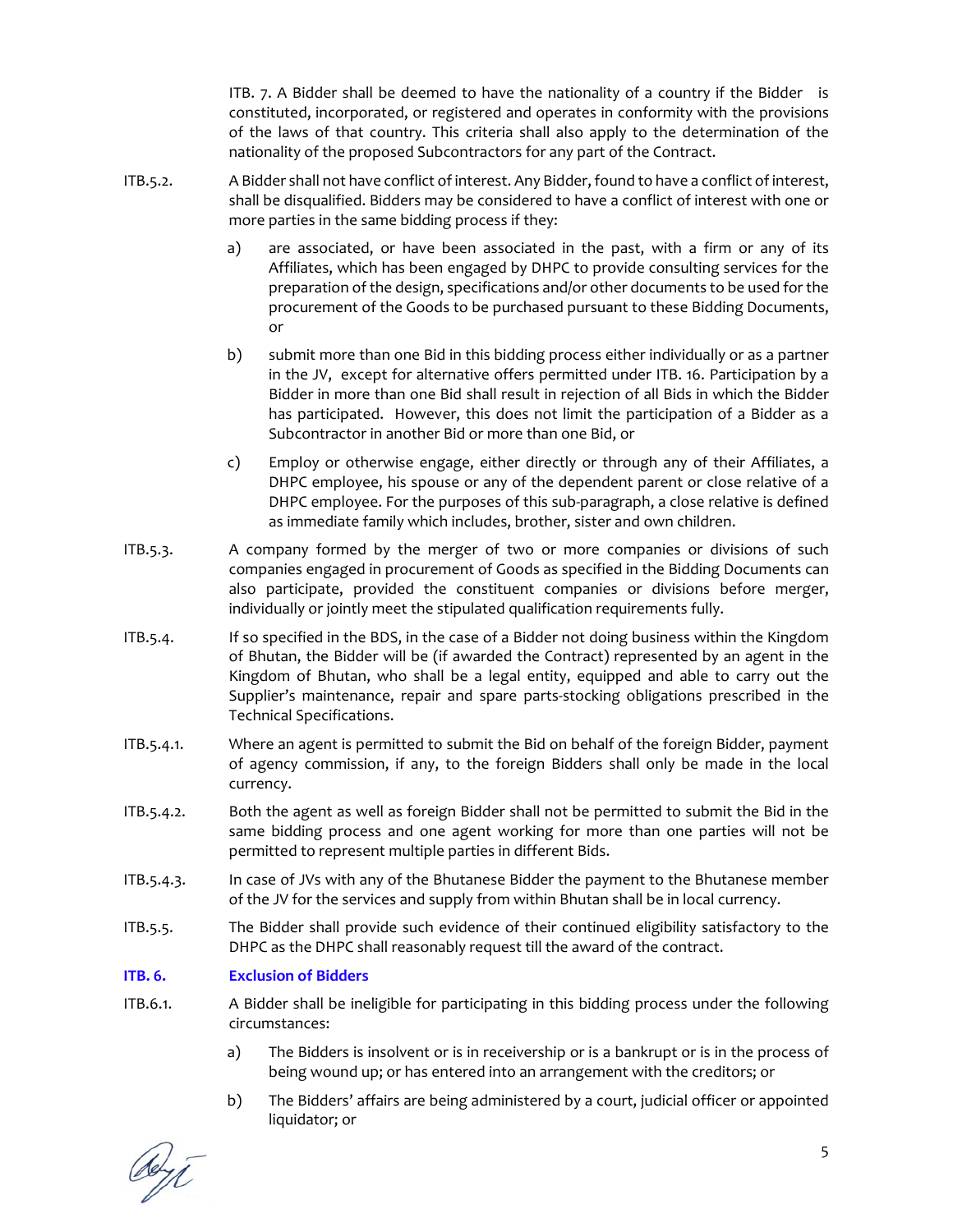- c) The Bidder has suspended business or is in any analogous situation arising from similar procedures under the laws and regulations of his country of establishment; or
- d) The Bidder has been found guilty of professional misconduct by any competent authority as per law or any professional body; or
- e) Have at least one controlling shareholder in common; or
- f) Receive or have received any direct or indirect subsidy from either party;
- g) Have a relationship with each other, directly or through common third parties, that puts them in the position to have access to the information about or influence on the bid of another bidder, or influence the decision of the employer regarding this bidding process; or
- h) The Bidder has not fulfilled his obligations with regard to the payment of taxes, social security or other payments due in accordance with the laws of the country in which he is established or of the Kingdom of Bhutan; or
- i) The Bidder has been declared by DHPC to be ineligible for participation in tenders on account of any fraud and/or corruption in competing or executing a Contract; or
- j) The Bidder has been debarred from participation in public procurement by any competent authority as per law.

#### **ITB. 7. Eligible Countries**

- ITB.7.1. DHPC shall permit legal entities from all countries to submit their Bids for supply of Goods under the Bidding Documents having origin in any country.
- ITB.7.2. As an exception, Bidders of a country, and /or Goods manufactured/ originated in a country or provided from or by a country shall be excluded if:
	- a) as a matter of law or official regulation, the Royal Government of Bhutan (RGoB) prohibits commercial relations with that country; or
	- b) by an act of compliance pursuant to a decision of the United Nations Security Council taken under Chapter VII of the Charter of the United Nations, the RGoB prohibits any import of Goods from that country or any payments to persons or entities in that country.
- ITB.7.2.1. For the purposes of this Clause the term "origin" means the country where the Goods have been mined, grown, cultivated, produced, manufactured or processed; or, through manufacture, processing, or assembly, another commercially recognized article results that differs substantially in its basic characteristics from its components.

#### **ITB. 8. Joint Venture Bids**

- ITB.8.1. If so permitted in the BDS, Bids submitted by a JV of number of legal entities as specified in the BDS subject to the condition that the total number of legal entities shall not exceed the number of entities as specified in the BDS , shall comply with the following requirements:
	- a. The Bid shall be signed by the authorised signatory of the member, who have been authorised by all the other members of the JV, so that the Bid is legally binding on all members.
	- b. One of the members shall be designated as leader who shall have the authority to conduct all business for and behalf of any and all members of the JV; this authorisation shall be evidenced by submitting with the Bid a power of attorney signed by legally authorised signatories of the other members.

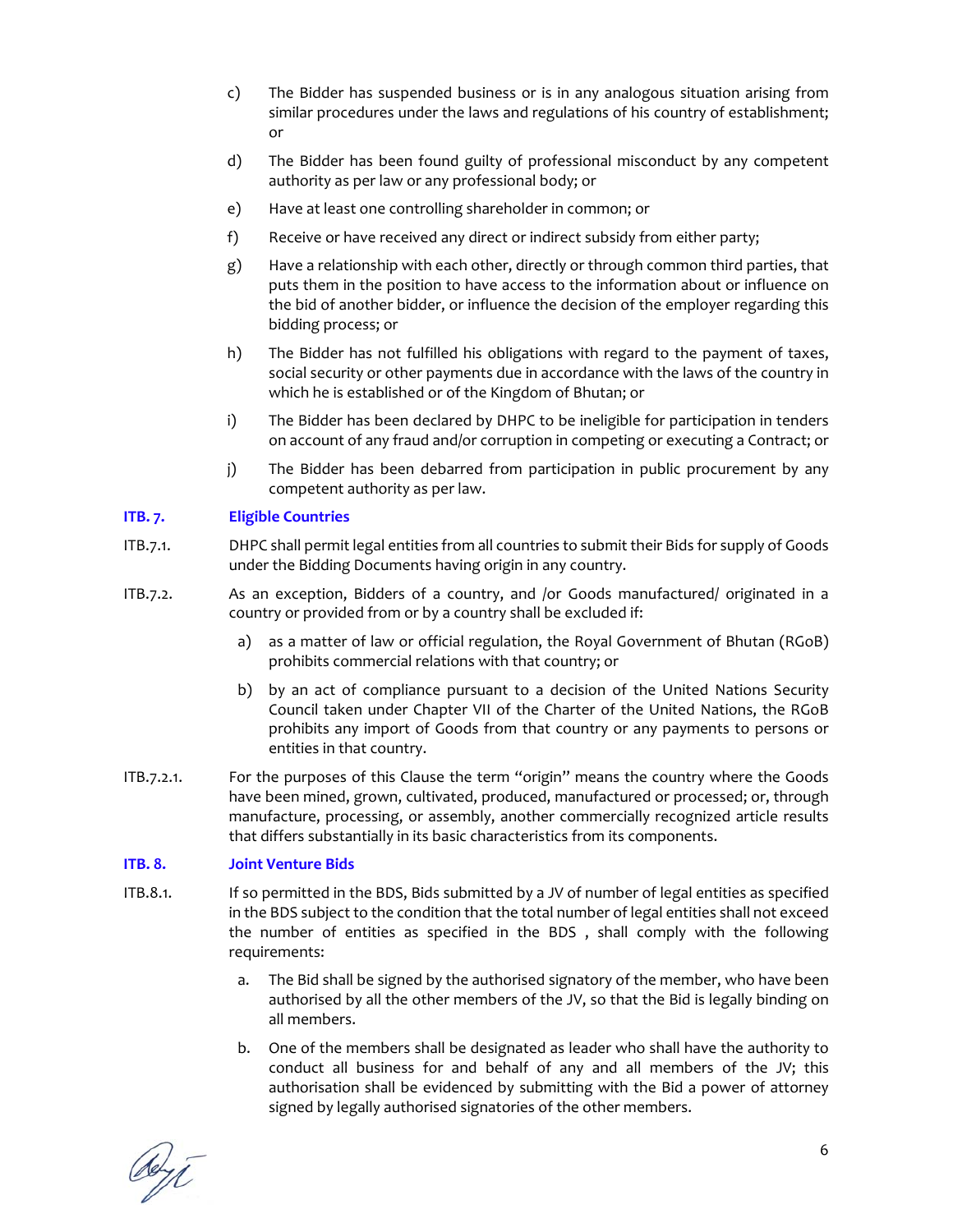- c. The leader shall be authorised to receive instructions for and on behalf of any and all members of the JV and the entire execution of the Contract, including payment, shall be done exclusively with the leader.
- d. All members of the JV shall be liable jointly and severally for the execution of the Contract in accordance with its terms.
- e. A copy of the agreement entered into by the JV members as per the format provided in the Bidding Documents shall be submitted with the Bid.
- ITB.8.2. In order for JV to qualify, either the lead partner must meet the minimum technical qualification requirements or the technical qualification requirement can be met jointly by the JV partners, if so, specified in the BDS.
- ITB.8.3. The financial qualification requirements however may be met jointly by the members of the JV subject to the condition that each member can independently meet at least the minimum financial qualification requirements as specified in the BDS. Failure to comply with this requirement will result in rejection of the JV's Bid.
- ITB.8.4. A firm can be a member in only one JV; Bids submitted by JVs including the same firm as member in more than one JV in the same bidding process will be rejected.
- ITB.8.5. Domestic bidders and JVs, consortia or associations of domestic bidders who may be eligible for a margin of preference in Bid evaluation shall supply all information to satisfy the criteria for eligibility as described in ITB. 5.

#### **ITB. 9. Responsibility of Bidders**

- ITB.9.1. DHPC will not assume any responsibility regarding information gathered, interpretations or conclusions made by the Bidder or regarding information, interpretations or deductions the Bidder may derive from the data furnished by DHPC. Verbal communication or conversation with any officer, employee of DHPC either before or after the submission of Bid shall not affect or modify any of the terms or obligations contained herein.
- ITB.9.2. It shall be the sole responsibility of Bidders to determine and to satisfy themselves by such means as they consider necessary or desirable as to all matters pertaining to this bidding process including in particular all factors that may affect the performance of the Contract in the event of award.

#### **B. BIDDING DOCUMENTS**

# **ITB. 10. Contents of Bidding Documents**

ITB.10.1. The scope of work, bidding procedures, Contract terms and conditions and technical specifications are prescribed in the Bidding Documents. The set of Bidding Documents issued for the purpose of bidding includes the sections stated below together with any addendum/amendment to be issued in accordance with ITB. 13.

#### NOTICE INVITING TENDER

| Section I   |   | Instructions to Bidders              |
|-------------|---|--------------------------------------|
| Section II  |   | Bid Data Sheet (BDS)                 |
| Section III |   | <b>Technical Specifications</b>      |
| Section IV  | ፡ | <b>Bidding Forms</b>                 |
| Section V   |   | General Conditions of Contract (GCC) |
| Section VI  | : | Special Conditions of Contract (SCC) |
| Section VII |   | <b>Contract Forms</b>                |

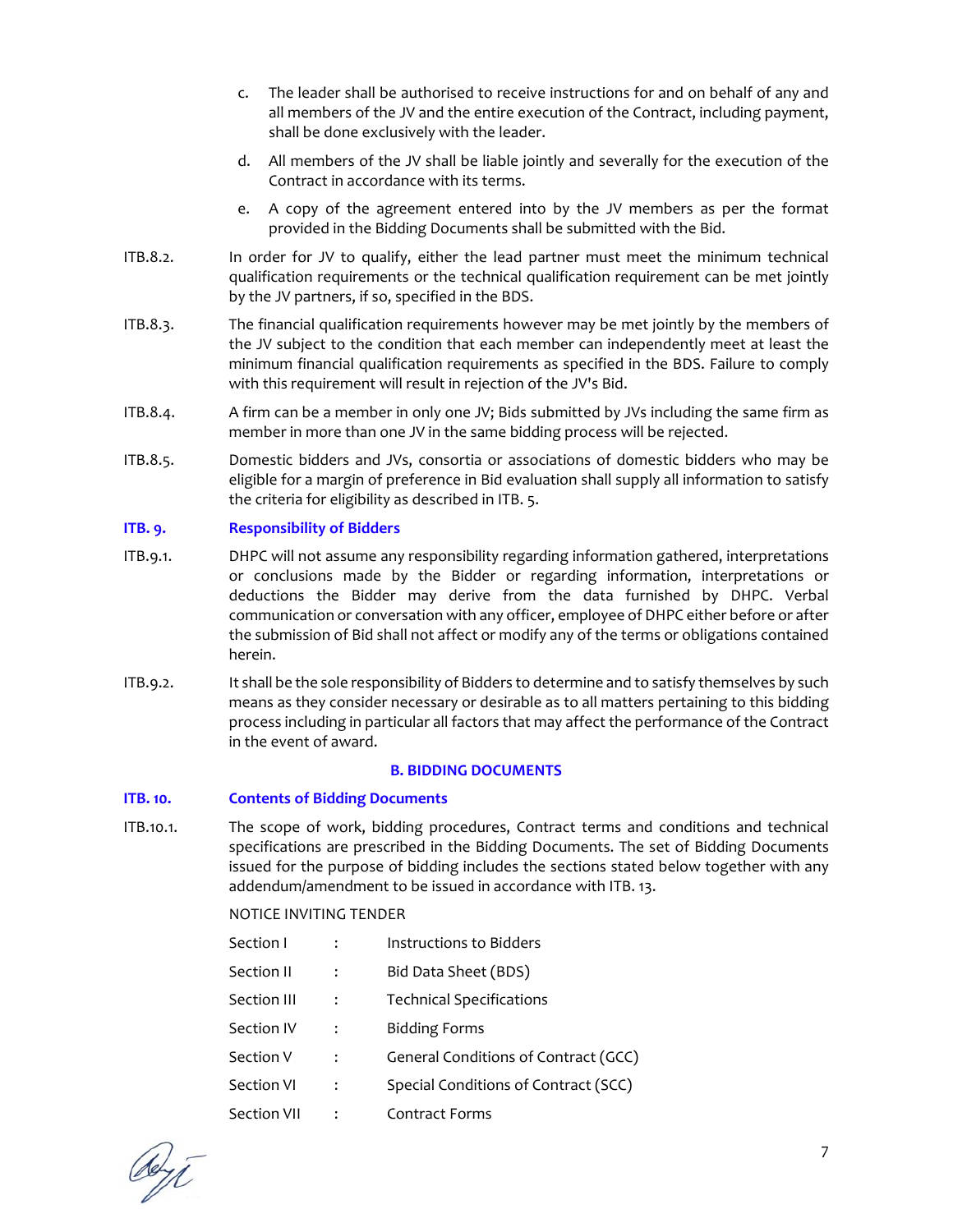Section VIII : Annexure

Section IX : Vendor Rating System

ITB.10.2. Failure to furnish all information required as per the Bidding Documents or submission of a Bid not substantially responsive to the Bidding Documents in every respect will be at the Bidder's risk and may result in rejection of his Bid.

# **ITB. 11. Clarifications on Bidding Documents**

- ITB.11.1. The Bidder shall examine the Bidding Documents thoroughly in all respects and if any conflict, discrepancy, error or omission is observed, Bidder may request clarification promptly. A prospective Bidder requiring any clarification on Bidding Documents may notify DHPC in writing, to the address mentioned in BDS, not later than the date and time specified in BDS.
- ITB.11.2. DHPC will issue clarification(s) as it may think fit in writing not later than fifteen (15) days prior to the deadline/ extended deadline for submission of Bids prescribed by DHPC. All such clarifications shall form part of the Bidding Documents and shall accompany the Bidder's Proposal. Copies of DHPC's response (including an explanation of the query but without identifying its source) will be sent to all prospective Bidders who have registered with DHPC.
- ITB.11.3. For the information of Bidders, the clarifications shall also be uploaded on the website. The Bidders are advised to visit the website of the company from time to time in their own interest.
- ITB.11.4. Bidders shall not be allowed to seek any clarification of the Bidding Documents in person or by telephone or other verbal means. Any queries sent by the Bidders after the date and time notified as per BDS or extended date, if any, shall not be entertained.
- ITB.11.5. Should DHPC deem it necessary to amend the Bidding Documents as a result of a clarification, it shall do so following the procedure under ITB. 13.
- ITB.11.6. Any failure by the Bidder to comply with the aforesaid requirement shall not excuse the Bidder for performing the works in accordance with the contract, in case of award.

# **ITB. 12. Pre‐Bid Meeting**

- ITB.12.1. A pre-bid meeting shall be conducted only if necessary, to clarify doubts and concerns of the Bidders prior to submission of Bids. The Bidders who have registered with DHPC for the tender shall be invited to attend pre‐bid meeting to be held on the date, time and location specified in BDS.
- ITB.12.2. Non‐attendance at the pre‐bid meeting will not be a cause for disqualification of Bidders but at the same time shall not entitle them to raise any query at a later date.
- ITB.12.3. The Bidders are requested to submit their questions and queries in writing to reach DHPC not later than one week before the meeting. Clarifications to the queries raised in the pre‐ bid meeting, including the text of the questions raised without identifying the source, and the responses given together with any responses prepared after the meeting, shall be circulated to all registered Bidders and also uploaded on the DHPC website.
- ITB.12.4. Any modification to the Bidding Documents that may become necessary as a result of the pre‐bid meeting shall be made by DHPC through the issue of an addendum pursuant to ITB. 13 and not through the clarifications to the queries of pre bid meeting.

# **ITB. 13. Amendment of Bidding Documents**

ITB.13.1. At any time after the NIT date, but not later than fifteen (15) days prior to the deadline for submission of Bids, DHPC may amend the Bidding Documents by issuing an addendum/amendment. This may be done either on DHPC's own initiative or in response

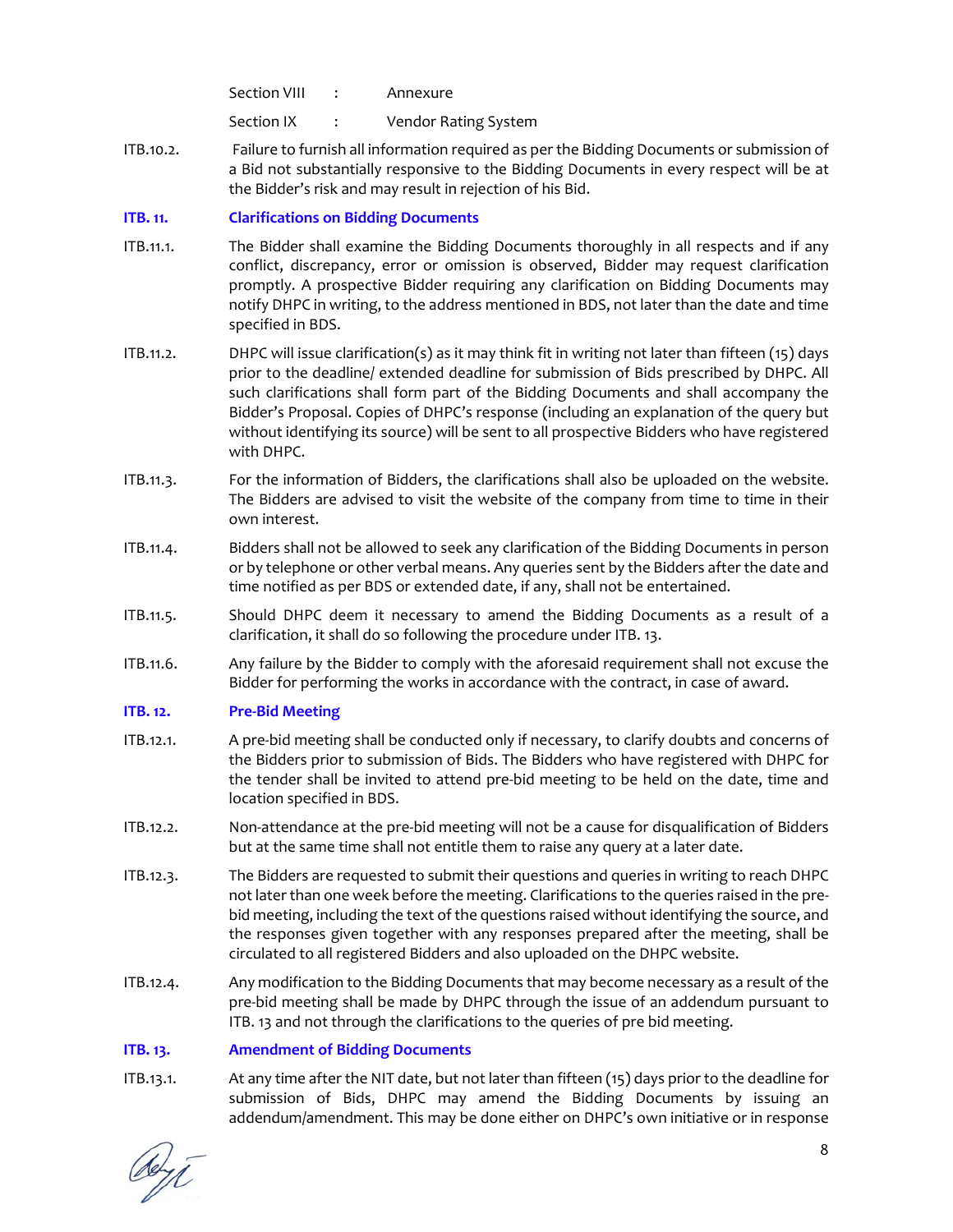to clarification requests from any prospective Bidders who have registered with DHPC, provided such request is received by the date specified in the BDS.

- ITB.13.2. The addendum/amendment will be sent in writing to all prospective Bidders who have registered with DHPC for the tender. DHPC shall in no way be responsible for any ignorance of the Bidder about the amendment to the Bidding Documents.
- ITB.13.3. Such addendum shall be part of the Bidding Documents and binding on the prospective Bidders. DHPC shall assume that the information contained therein have been taken into account by the Bidder in its Bid and shall bear no responsibility or liability arising out of non-receipt of the same in time or otherwise by the Bidder.
- ITB.13.4. DHPC may, at its discretion, extend the deadline for submission of Bids pursuant to ITB.26.2 to allow prospective Bidders reasonable time to take the addendum into account in preparation of their Bids.

#### **C. PREPARATION OF BIDS**

#### **ITB. 14. Cost of bidding**

ITB.14.1. The Bidder shall bear all costs associated with the preparation and submission of his Bid (including pre‐bid meetings) and DHPC in no case shall be responsible or liable for these costs, regardless of the conduct or outcome of the bidding process.

#### **ITB. 15. Language of the Bid and Unit of Measure**

- ITB.15.1. The Bid, and all correspondence and documents related to the Bid shall be in English. Additional/supporting documents provided by the Bidder related to the Bid shall be in English and if in any other language, should be translated to English. The English translation shall prevail on the interpretation.
- ITB.15.2. The Unit of measurement shall be metric system unless otherwise specified.

#### **ITB. 16. Alternative Bids**

- ITB.16.1. Unless otherwise indicated in the BDS alternative Bids shall not be considered.
- ITB.16.2. If so, permitted in the BDS, a Bidder may submit an alternative Bid for the Goods as specified in Section III, Technical Specifications. In case of multiple alternative Bids, DHPC shall evaluate, compare and rank the alternative Bids subject to technical conformance suitability & acceptability in accordance with ITB. 35. In case of single alternative Bid, subject to technical conformance suitability & acceptability and price reasonability, the Bid may be accepted.

#### **ITB. 17. Documents Constituting the Bid**

- ITB.17.1. The Bid to be prepared and submitted by the Bidder shall consist of the following documents:
- ITB.17.1.1. Envelope I shall contain:
	- a. **Bid Security** in accordance with ITB. 23 and Form: 1 of Section IV in case of a Bank Guarantee. Bids accompanied by bid security of inadequate value and validity, shall not be entertained and Envelope II and III of such Bids shall be returned to the Bidder without being opened.

#### ITB.17.1.2. Envelope II shall contain:

a. **Integrity Pact Statement**, duly executed by the bidder as per Form: 3 of Section IV;

debyt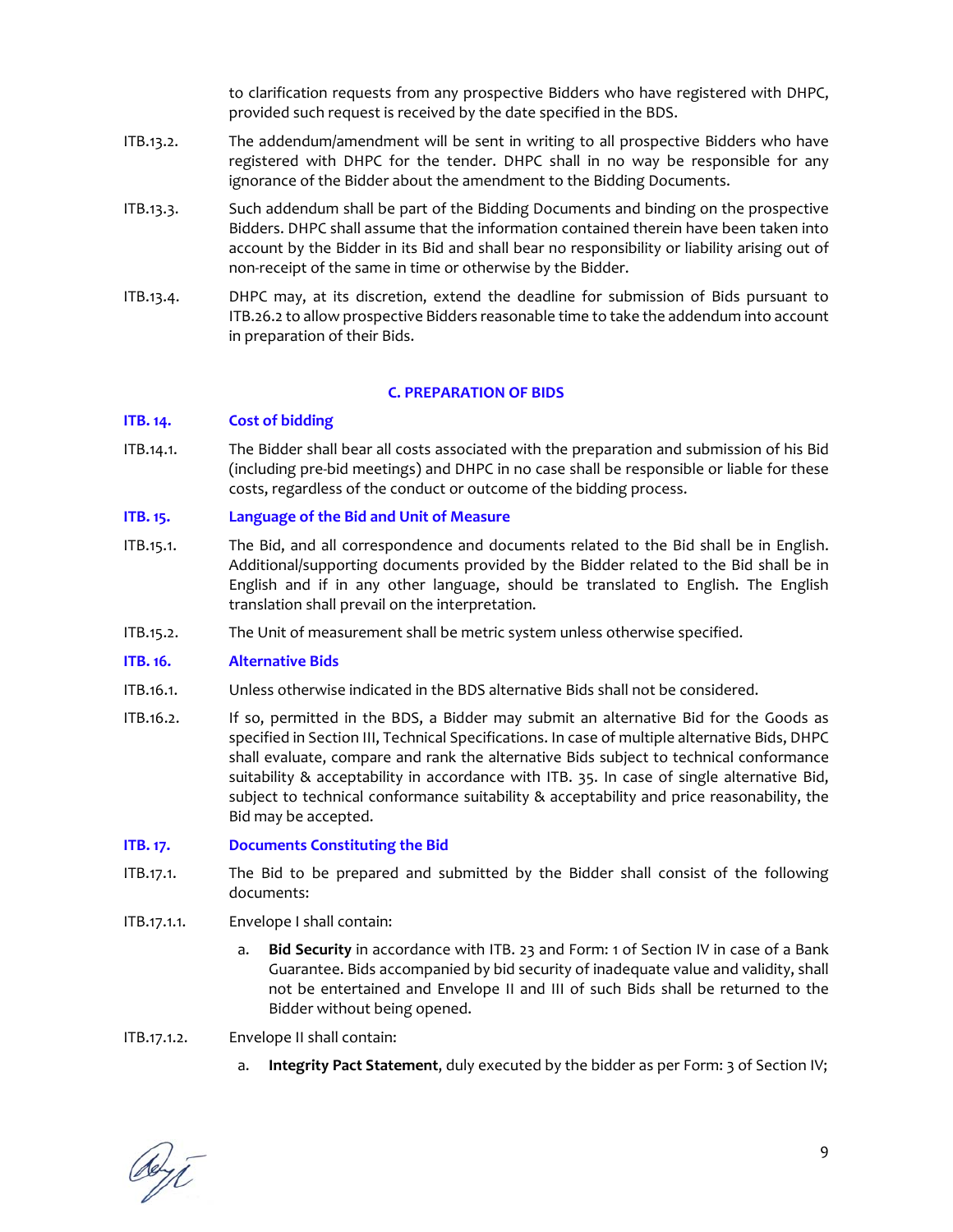- b. **Latest Tax Clearance Certificate** from the tax authority of the respective country or any other equivalent document to confirm that the bidder is tax compliant in the country of its incorporation;
- c. **Valid Trade License** (for Bhutanese Bidders) and Certificate of Incorporation (For International Bidders);
- d. No deviation, whatsoever, is permitted by DHPC to the provisions of the Bidding Documents listed in the BDS. The Bidders are advised that while preparing their Bids and quoting prices, these conditions may appropriately be taken into consideration. Bidders are required to furnish Certificate regarding acceptance of important conditions in accordance with Form: 2 of Section IV indicating their compliance to the provisions listed in the BDS;
- e. **Bidder's Information Form,** in accordance with Form: 4 of Section IV;
- f. **A Power of Attorney,** in original, as per Form: 5 of Section IV authorising that the person(s) signing the Bid has/have the authority to sign the Bid and to make the Bid binding upon the Bidder during the full period of its validity in accordance with ITB. 22;
- g. **Bidders Qualification,** in the absence of pre‐qualification process, documentary evidence establishing that the Bidder is qualified to perform the Contract, if it's Bid is accepted, shall be furnished. The documentary evidence of the Bidder's qualifications to perform the Contract, if its Bid is accepted, shall establish to DHPC's satisfaction that the Bidder has the capacities and capabilities necessary to perform the Contract;

Particulars for meeting the prescribed qualification requirement as per BDS and details for assessment of capacity and capability of Bidder to perform the Contract as per Form: 6A to Form: 6C of Section IV;

- h. **An affidavit** (for International Bidders)/self‐declaration form (for Bhutanese Bidders) as per Form: 7 of Section IV affirming the eligibility of the Bidder;
- i. **Manufacturer's Authorization** as per Form: 8 of Section IV to demonstrate that the Bidder has been duly authorized by the manufacturer or producer of the Goods to supply these Goods in the Kingdom of Bhutan (applicable only in cases where the Bidder is not a manufacturer himself);
- j. **Joint Venture Agreement** entered into by the members of the JV as per the form included in Form: 9 of Section IV in cases where JV Bids are permitted as specified in the BDS;
- k. **Signed Bidding Documents** ‐ SCC, GCC, BDS and Technical Specifications including any clarifications and/ or amendments thereto, duly signed by an authorized signatory of the Bidder as a condition of acceptance to be enclosed with original copy of bid only;
- l. **Technical drawings and documentation** including Guaranteed Technical Particulars/Parameters as specified in relevant part of Section III, Technical Specification;
- m. **Deviations**, if any from the terms and conditions and technical specification of the bidding document shall be listed as per Form 10A of Section IV. The Bidder shall also provide the additional price, if any, for withdrawal of the deviations in Form 10B of Section IV;
- n. Technical Alternative Bids, if applicable, as per ITB. 16;
- o. **Vendor Rating Acceptance** in Form: 14 of Section IV;

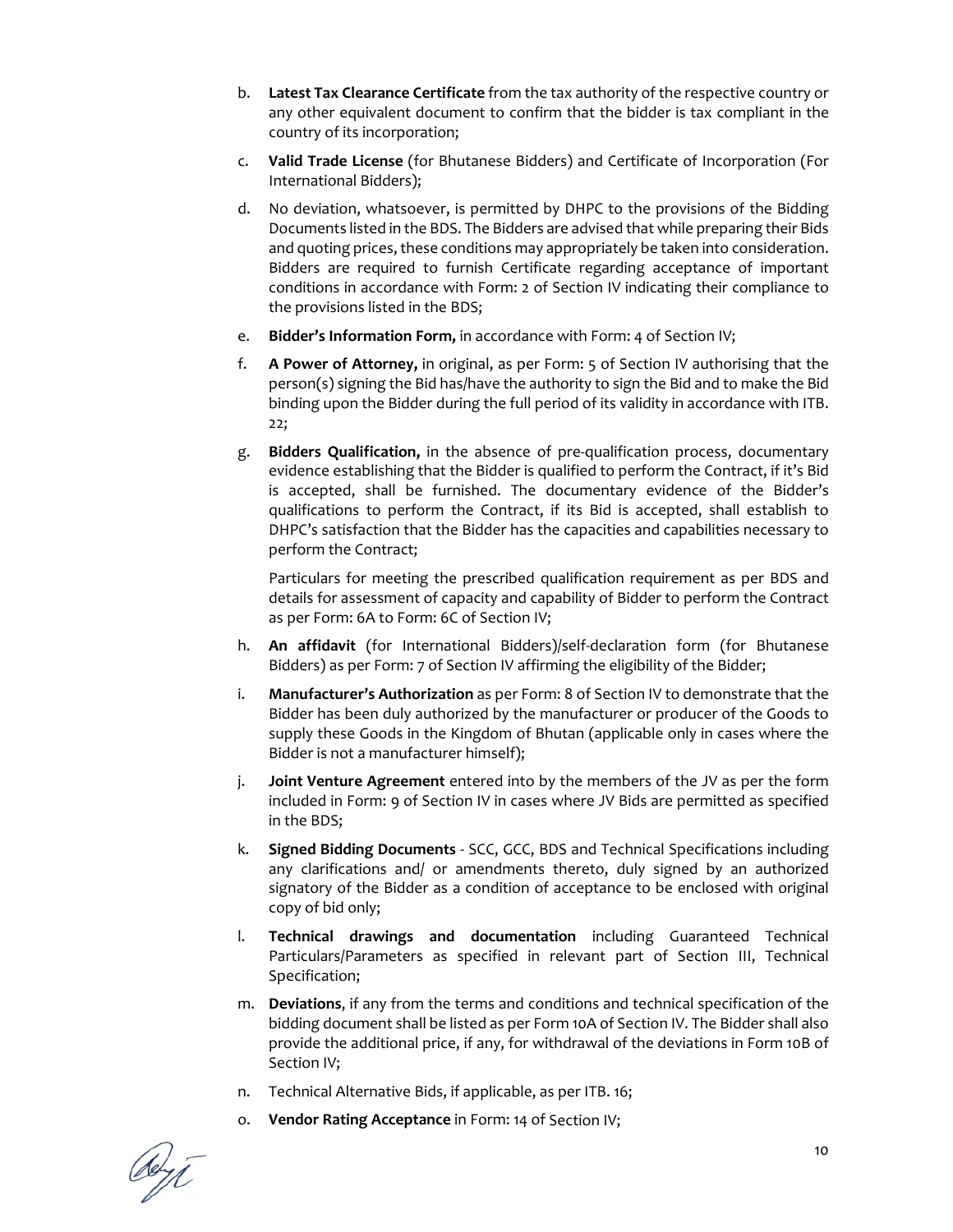- p. Any other **additional information**/ document considered relevant to the Bid as per BDS and Form: 11 of Section IV.
- ITB.17.1.3. Envelope III shall contain:
	- a. Bid Submission Form in accordance with Form :12;
	- b. Price Schedules, in accordance with Form: 13 of Section IV;
	- c. Alternative Price Bids, if applicable, as per ITB. 16;
	- d. Details regarding Contract Price Adjustment as per SCC.
- ITB.17.1.4. In case where Bids are invited under Single Stage Single Envelope mode, the documents contained in Envelope III shall also be kept in Envelope II.

# **ITB. 18. Bid Submission Form and Price Schedules**

- ITB.18.1. The Bidder shall submit the Bid Submission Form using the form furnished in Form: 12 of Section IV. This form must be completed without any alterations to its text, and no substitutes shall be accepted. All blank spaces shall be filled in with the information requested.
- ITB.18.2. The Bidder shall submit the Price Schedules for Goods, according to their origin as appropriate, using the forms furnished in Form: 13 of Section IV.
- ITB.18.3. The Bid Form and Price Schedules shall be signed as per ITB. 24.

# **ITB. 19. Bid Prices and Discounts**

- ITB.19.1. The prices and discounts quoted by the Bidder in the Bid Submission Form and in the Price Schedules shall conform to the requirements specified below.
- ITB.19.1.1. The price to be quoted in the Price Schedule shall be the unit price and total price for each item excluding any discounts offered except where the Bid document requires quotation of price otherwise.
- ITB.19.1.2. The Bidder shall quote any unconditional discounts, if any, and the methodology for its application in the Financial Bid Submission Form.
- ITB.19.2. Items for which no rate or price is entered by the Bidder in the Price Schedule shall not be paid by DHPC when executed and shall be deemed covered by the other rates and prices mentioned in the Price Schedule.
- ITB.19.3. Prices shall be quoted in the Price Schedules included in Form: 13 of Section IV in the following manner:
	- a) Goods and mandatory spares to be supplied from third countries shall be quoted on CIF Place of Delivery basis as per Schedule A.
	- b) Goods and mandatory spares manufactured or fabricated within the Kingdom of Bhutan shall be quoted ex-works at the Place of Delivery basis as per Schedule B, and shall be inclusive of all costs as well as duties and taxes paid or payable on components and raw materials incorporated or to be incorporated in the Goods.
	- c) Goods and mandatory spares to be supplied from India shall be quoted on ex-works at the Place of Delivery as per Schedule C.
	- d) Local Transportation, transit insurance and other local costs incidental to Delivery of the Goods including mandatory spares shall be quoted in Schedule D. DHPC shall be responsible and be liable only for payment of applicable custom duty and import duties or any other levies applicable beyond the CIF port of disembarkation on the Goods including mandatory spares quoted in Schedule A on CIF Place of Delivery basis.

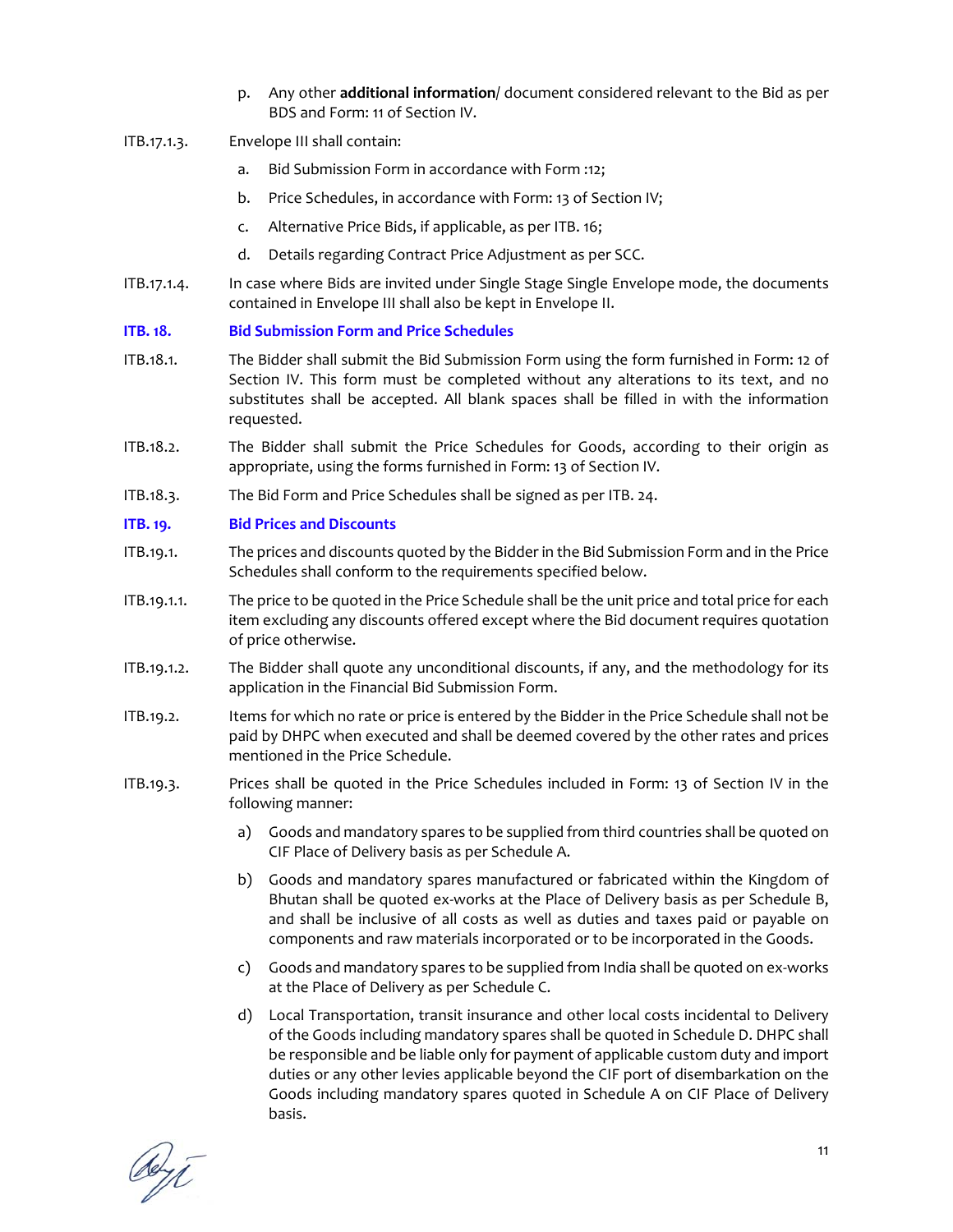- e) Related Services shall be quoted as per schedule E.
- f) Grand Summary Schedule F (Aggregate of Schedules A to E).
- ITB.19.3.1. Bidders participating from India, for supply and bonafide use in the Kingdom of Bhutan shall quote the rates and prices for the items in the Price Schedule exclusive of any effect of Integrated Goods and Service Tax (IGST) of India. **The IGST on the export of goods and services or both are covered under Zero Rated Supply as per Chapter VII, 16(1) of the INTEGRATED GOODS AND SERVICES TAX ACT, 2017 of India.**
- ITB.19.4. The trade terms used in the Bidding Documents shall be governed by the rules prescribed in the current edition of Incoterms, published by the International Chamber of Commerce as specified in the BDS.

#### **ITB. 20. Price Adjustment**

- ITB.20.1. Prices quoted by the Bidder shall be fixed during the Bidder's performance ofthe Contract and not subject to variation on any account, unless otherwise specified in the BDS. A Bid submitted with an adjustable price quotation shall be treated as non-responsive and shall be rejected pursuant to ITB. 32 unless adjustable price quotations are permitted in the BDS.
- ITB.20.2. A Bid submitted with a fixed price quotation when Bids have been invited with price variation will not be rejected, but the price adjustment shall be treated as zero.
- ITB.20.2.1. The estimated effect of the price adjustment provision applied over the period of execution of the Contract shall not be taken into consideration in Bid evaluation.
- ITB.20.2.2. DHPC shall indicate the name, source and origin of indices along with their base values and corresponding coefficients as per SCC.

#### **ITB. 21. Currencies of Bid**

- ITB.21.1. The unit rates and prices shall be quoted by the Bidder in the currencies specified in the BDS.
- ITB.21.2. The rates of exchange to be used for conversion into BTN for evaluation and comparison, shall be the reference rates on the date of Bid opening or immediately preceding date if rate of exchange for the date of Bid opening is not available. The reference exchange rate (selling rate) prevailing at that date as posted by the Royal Monetary Authority of the Kingdom of Bhutan shall be used for the conversion of prices.
- ITB.21.3. The Bids shall be evaluated in accordance with ITB.21.1 , but the payment shall be made in the currency of Bid.
- ITB.21.4. Notwithstanding the provision contained in clause ITB 21.1, Indian Bidders must quote the unit rates in INR only.

#### **ITB. 22. Period of Validity of Bids**

- ITB.22.1. Bids shall remain valid till the date specified in the BDS. A Bid valid for a shorter period shall be liable for rejection by DHPC as non‐responsive.
- ITB.22.2. In exceptional circumstances, prior to expiry of the Bid validity period, DHPC may request Bidders to extend the period of validity of their Bids. The request and the responses shall be made in writing to all the participating Bidders. A Bidder may refuse the request to extend the validity of its Bid without forfeiting its Bid Security. In such a case, the Bid of the Bidder, refusing to extend the validity of its Bid, shall not be considered for evaluation and award. A Bidder granting the request will be required to extend the validity of their Bid securities correspondingly but shall not be required or permitted to modify its Bid, except as provided in ITB. 28.

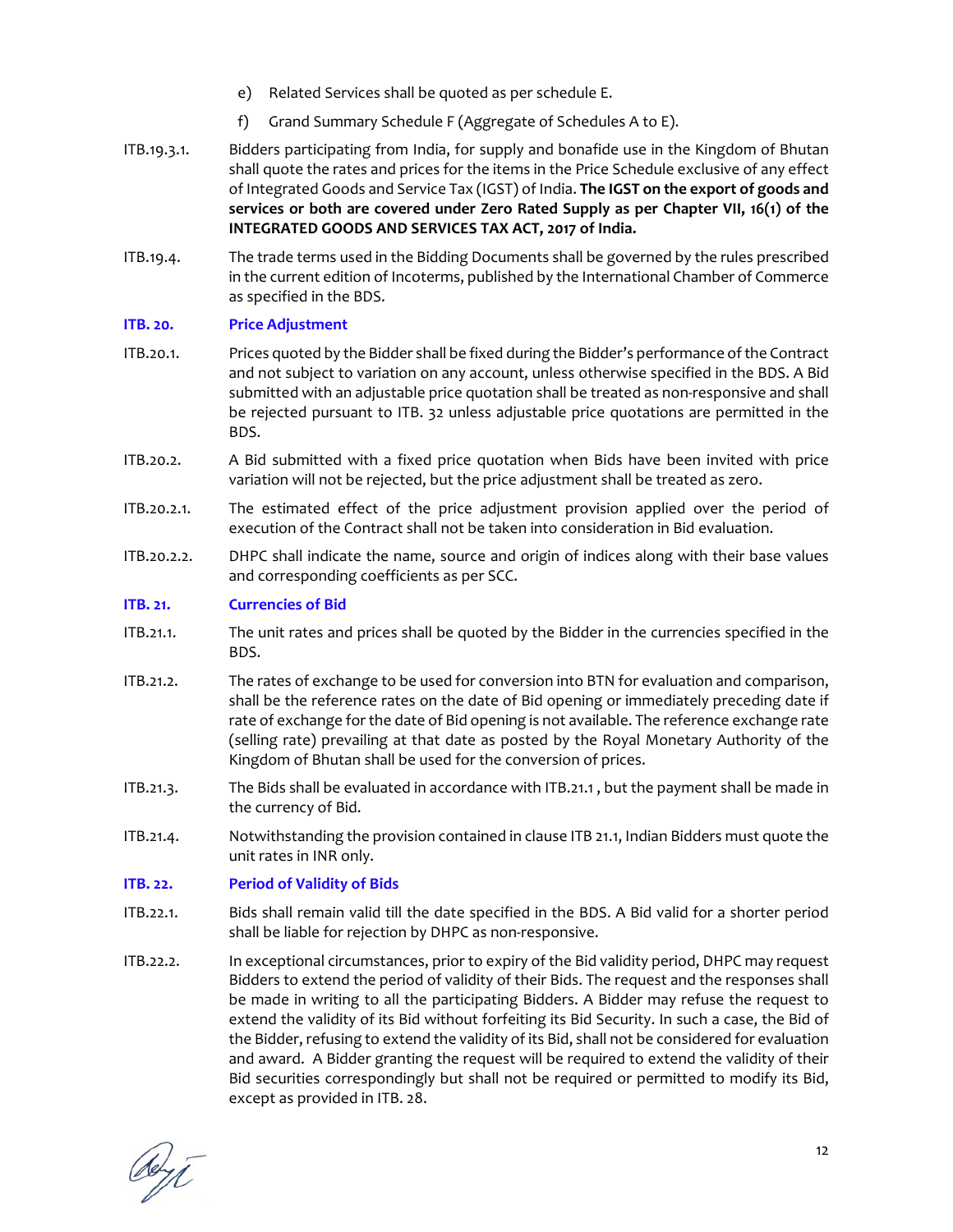ITB.22.3. The provisions of ITB.23.6 regarding discharge and forfeiture of Bid security shall continue to apply during the extended period of Bid validity.

# **ITB. 23. Bid Security**

- ITB.23.1. The Bidder shall furnish, as part of its Bid, a Bid Security in original form, denominated in the currency and in the amount specified in the BDS.
- ITB.23.2. The Bid Security shall:
	- a) at the Bidder's option, be in any of the following forms:
		- i. an irrevocable Bank Guarantee; or
		- ii. Cash Warrant; or
		- iii. Demand Draft; or
		- iv. Banker's Cheque/Cash Order
	- b) the bank guarantee shall be in favour of DHPC, issued by Financial Institution of Bhutan or any foreign bank acceptable and enforceable by Financial Institutions in Bhutan;
	- c) in the case of a bank guarantee, be in accordance with the form of Bid Security included in Form: 1 of Section IV;
	- d) be promptly payable upon written demand by DHPC in case any of the conditions listed in ITB.23.6 are invoked;
	- e) in case of bank guarantee, it should remain valid for a period of thirty (30) days beyond the end of the validity period of the Bid, as extended, if applicable, in accordance with ITB.22.2. Accordingly, the Bid security shall remain valid till the date specified in the BDS.
- ITB.23.3. The Bid Security is to be submitted as a part of the Bid in a separate sealed envelope. Any Bid not accompanied by Bid Security of adequate value and validity shall be rejected by DHPC as non‐responsive.
- ITB.23.4. No interest shall be paid by DHPC on the Bid Security.
- ITB.23.5. Return of Bid Security
- ITB.23.5.1. The Bid Security shall be returned to successful and unsuccessful bidders as promptly as possible upon signing of Contract and receipt of Performance Security from successful Bidder in accordance with ITB. 42.
- ITB.23.5.2. In case of single stage two envelope mode of tendering, Bid Security of non-responsive Bids shall be returned immediately after technical evaluation.
- ITB.23.6. The Bid Security shall be forfeited:
	- a) if a Bidder withdraws its Bid as a whole or in part during the period of Bid validity specified by the Bidder on the Bid Form, except as provided in ITB.22.2; or if the bidder has been found practicing corrupt or fraudulent or collusive or coercive practices during bidding process ;
	- b) if the successful Bidder fails to:
		- i. accept the correction of its Bid Price pursuant to ITB. 34;
		- ii. accept the letter of award or fails to sign the Contract in accordance with ITB. 41;
		- iii. furnish a Contract Performance Security in accordance with ITB. 42;

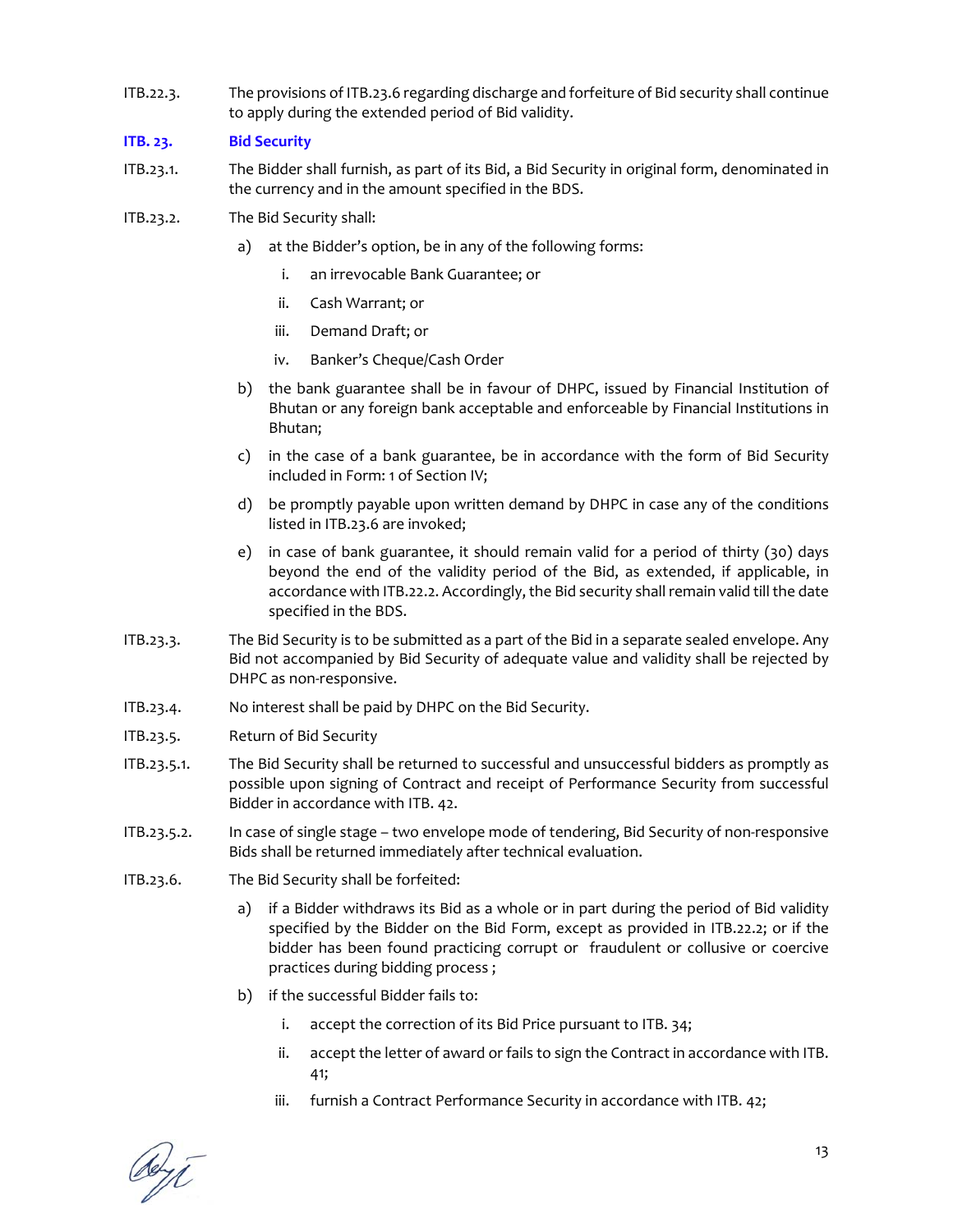- iv. withdraw the deviations proposed by him in the Bid at the cost of withdrawal mentioned by him in Form 10 of Section IV of his Bid.
- ITB.23.7. The Bid Security of a JV must be in the name of the lead member.

### **ITB. 24. Signing of Bids**

- ITB.24.1. The Bidder shall prepare one (1) original and copies (number as specified in BDS) of the complete set of documents constituting the Bid as described in ITB.17, and clearly marked each as "Original Bid" and 'Copy No: 1', 'Copy No: 2', etc. In the event of any discrepancy between the Copies and Original Bid, the Original shall prevail. The BDS, GCC, SCC, Technical Specification and Drawings including any clarifications and or amendments thereto, duly sealed and signed by an authorized signatory of the Bidder as a condition of acceptance.
- ITB.24.2. The original and all copies of the Bid shall be in indelible ink and signed by a person(s) duly authorized by the Bidder with official seal as per the power of attorney. However, any published document submitted along with the Bid shall be signed by the authorized signatory(ies) at least on the first page and last page of such document.
- ITB.24.3. A Bid submitted by a JV shall be signed by the authorised signatory of the lead member so as to be legally binding on all members.
- ITB.24.4. Any interlineations, erasures, overwriting, cutting or alteration shall only be valid if they are initialed by the authorized signatory(ies) to the Bid.

#### **D. SUBMISSION OF BIDS**

#### **ITB. 25. Submission of Bids**

- ITB.25.1. Each Bidder, including its Affiliate, shall be permitted to submit only one Bid against any NIT. In case, a Bidder and its Affiliate has submitted separate Bids, against the same NIT, all such Bids shall be rejected.
- ITB.25.2. Bids shall be delivered by hand, courier or registered post so as to reach DHPC at the address specified in BDS on or before the date and time mentioned in BDS. Bids submitted by telex / telegram / fax / e‐mail shall not be considered under any circumstances. DHPC shall not be responsible for any delay in receipt of the Bid.
- ITB.25.3. In case of hand delivery, Bids shall be deposited in a sealed Tender Box (if specified in the BDS) or handed over to the Nodal officer at the address as specified in BDS.
- ITB.25.4. Bids shall be submitted in the manner specified in the BDS as under:
- ITB.25.4.1. Bids are to be submitted in a single closed cover Envelope containing Envelope I and Envelope II (in case of Single Stage Single Envelope) or Envelope I, Envelope II and Envelop III (in case of Single Stage Two Envelope) with superscription on each envelope as specified in the BDS.
- ITB.25.4.2. All envelopes shall be sealed with adhesive or other sealant to prevent reopening and be signed across their seals by the person authorized to sign the Bid on behalf of the Bidder.
- ITB.25.4.3. If the envelopes are not sealed and marked as above, DHPC shall assume no responsibility for the misplacement or premature opening of the Bid.
- ITB.25.5. When so specified in the BDS, Bidders shall have the option of submitting their Bids electronically. Bidders submitting Bids electronically shall follow the procedures specified in the BDS.

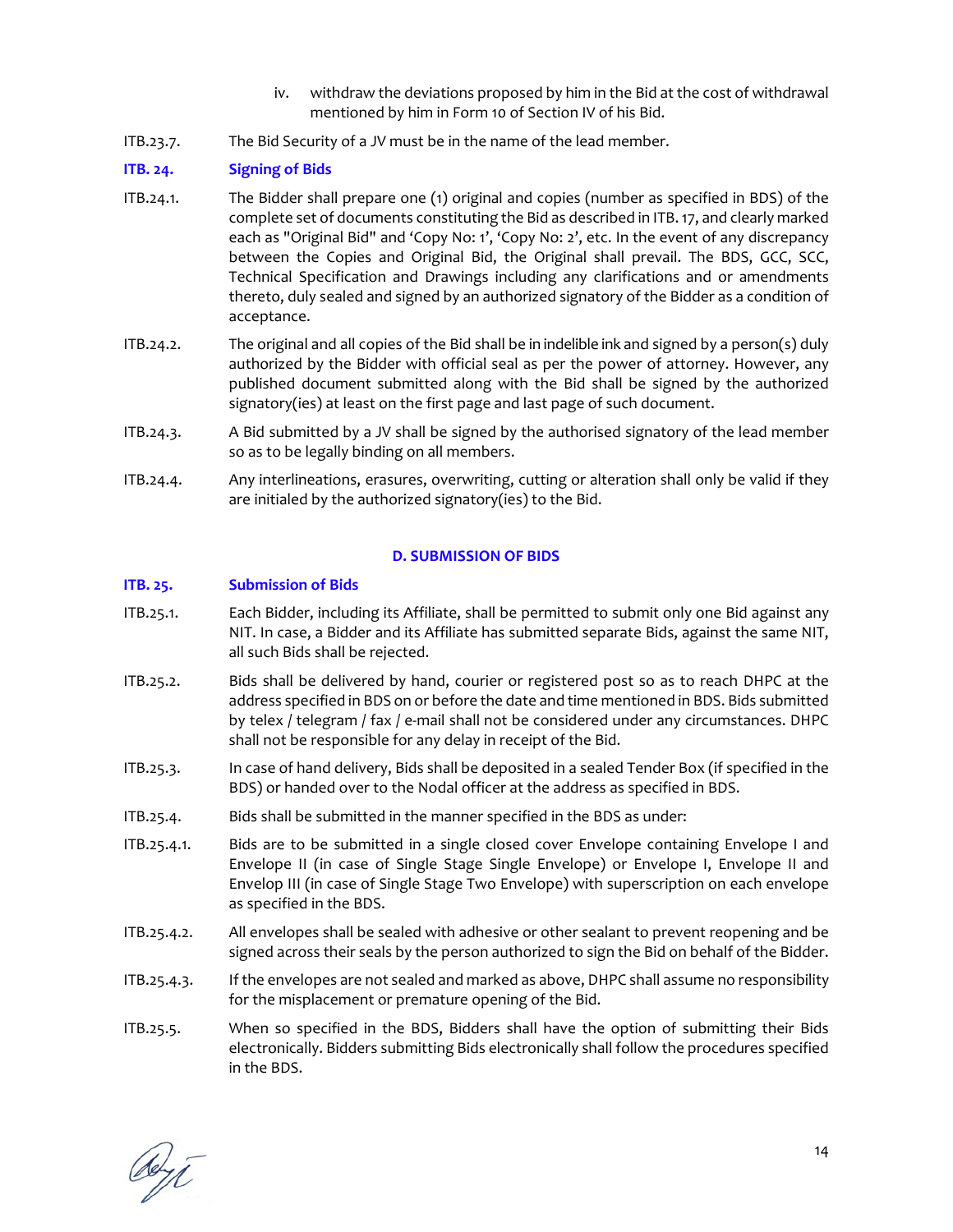# **ITB. 26. Deadline for Submission of Bids**

- ITB.26.1. Bids must be received by DHPC in accordance with ITB.25.1. In the event of the specified date for submission of Bids being declared a holiday for DHPC, the Bids will be received up to the specified time on the next working day. Such postponement of date will not have any impact on the other dates specified in the Bidding Documents (i.e. Bid validity and validity of Bid security).
- ITB.26.2. DHPC may extend the deadline for the submission of Bids/ opening of Bids by issuing an addendum and hosting the same on the website, in which case all rights and obligations of DHPC and the Bidders previously subject to the original deadline shall thereafter be subject to the deadline as extended.
- ITB.26.3. In the event, the deadline for submission of Bid is extended by DHPC, the Bidders who have already submitted their Bids within the original deadline of submission shall have the option to submit their revised Bid in substitution either in full or in part of earlier Bid. In the absence of a revised Bid, the original Bid shall be considered for opening and subsequent evaluation if otherwise in order. Wherever, the Bidder has submitted the revised Bid in modification of earlier Bid, the earlier Bid shall be returned unopened to the Bidder.

# **ITB. 27. Late Bids**

ITB.27.1. Any Bid received by DHPC after the Bid submission deadline as per ITB. 26 will be declared late, rejected and returned unopened to the Bidder.

#### **ITB. 28. Withdrawal, Substitution or Modification of Bids**

- ITB.28.1. A Bidder may withdraw, substitute or modify its Bid afterit has been submitted by sending a written withdrawal/ substitution/ modification notice prior to the deadline for submission of Bids, duly signed by an authorized representative, including a copy of the authorization as per Power of Attorney. The Bid requested to be withdrawn shall be returned unopened to the Bidder.
- ITB.28.2. The withdrawal, substitution or modification of the Bid must accompany the respective written notice and must be:
	- a) Submitted in accordance with ITB. 25 and, in addition, the respective cover envelopes shall be clearly marked "WITHDRAWAL", "SUBSTITUTION" or "MODIFICATION;" and
	- b) Received by DHPC prior to the deadline prescribed for submission of Bids, in accordance with ITB.25.5.
- ITB.28.3. No Bid may be withdrawn, substituted or modified in the interval between the deadline for submission of Bids and the expiry of the period of Bid validity specified by DHPC in ITB.22.1 or any extension thereof pursuant to ITB.22.2.
- ITB.28.4. Withdrawal, substitution or modification of a Bid between the deadline for submission of Bids and expiration of the period of Bid validity (or any extension thereto) shall result in the forfeiture of the Bid Security pursuant to ITB.23.6.

# **E. BID OPENING, EVALUATION AND COMPARISON**

# **ITB. 29. Bid Opening**

ITB.29.1. DHPC shall conduct the Bid opening at the address, date and time specified in the BDS. Any specific electronic Bid Opening procedures required if electronic bidding is permitted shall be as specified in the BDS.

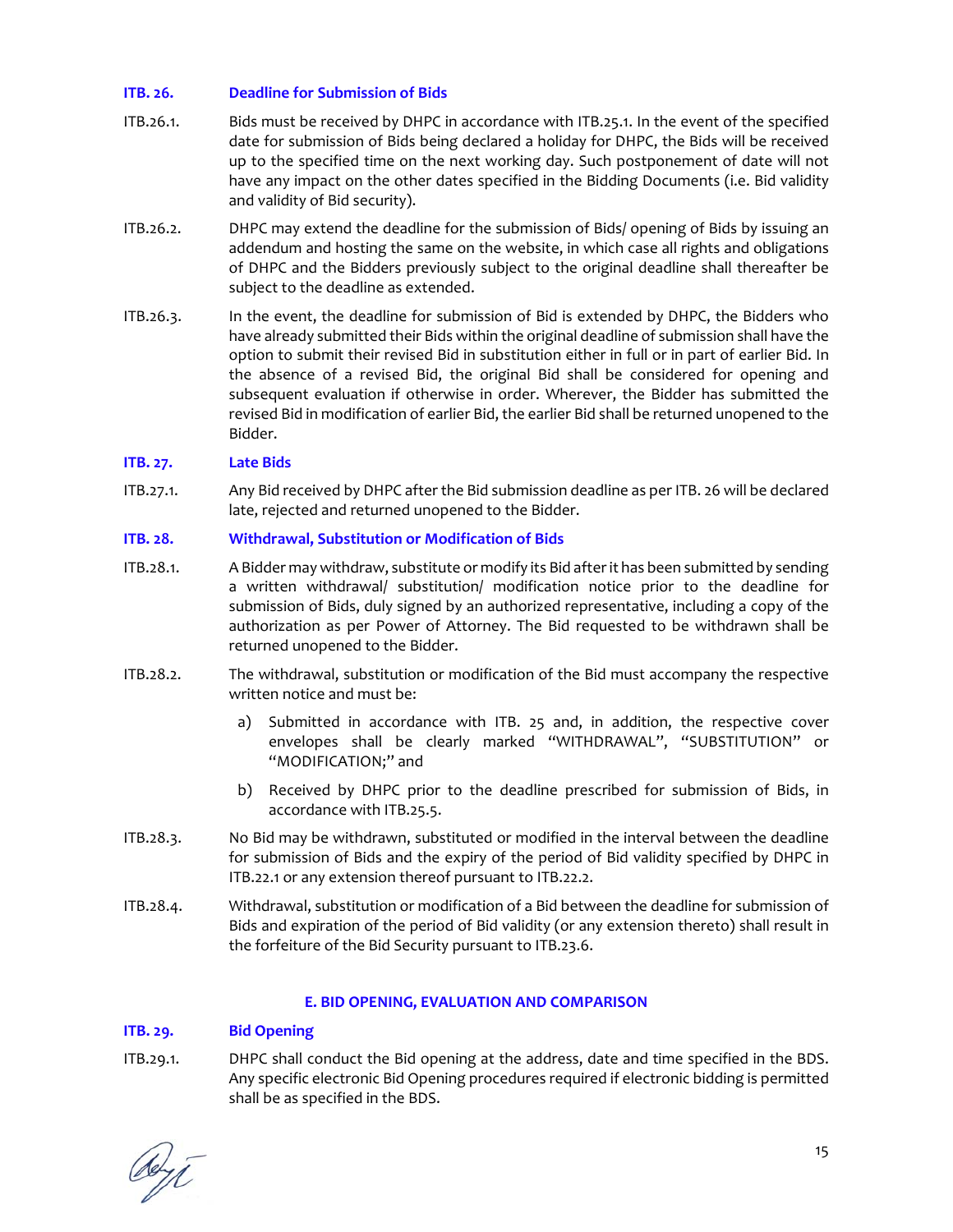- ITB.29.2. Bidders or their authorized representatives (not more than two) shall be allowed to attend the Bid opening. Bidders who choose to attend shall sign the attendance sheet provided in the record of Bid opening with their name, firm name and phone number or any other particulars as may be required. Bidders who chose to attend the opening shall not be allowed to speak on matters related to the Bid until and unless required by the committee members or by seeking permission from the Chairperson by raising hand. Bidders who have any complain with regard to the Bid opening shall write in the complaint sheet and duly sign the sheet.
- ITB.29.3. The written withdrawal notice duly signed by an authorized representative of the Bidder for withdrawal of Bids, if any, shall be read out and such Bids shall be returned to the Bidder unopened.
- ITB.29.4. Written substitution/ modification notice duly signed by an authorized representative of the Bidder in accordance with ITB.28.1 shall be read out and corresponding cover envelopes marked "SUBSTITUTION"/ "MODIFICATION" shall be opened. Substituted Bids shall be exchanged with the corresponding Bid being substituted, which shall not be opened, but returned to the Bidder. In case of single stage two envelope system, technical and financial modifications shall be submitted sealed in two separate envelopes.
- ITB.29.5. The following information shall be publicly announced during the Bid opening for the Bidders to note:
	- a. The name of the Bidder;
	- b. The presence or absence of Bid security and its amount;
	- c. The total price offered (applicable for Single Stage Single Envelope);
	- d. Discounts offered, (applicable for Single Stage Single Envelope);
	- e. Alternative Bids, if any;
	- f. Such other details as DHPC may consider appropriate.
- ITB.29.6. DHPC shall prepare a record of the Bid Opening, which shall include the information disclosed to those present. The record of the Bid Opening shall include, as a minimum:
	- a) the NIT title and reference number;
	- b) the Bid submission deadline date and time;
	- c) the date, time and place of Bid opening;
	- d) Bid prices, offered by the Bidders, including any discounts and alternative offers (applicable for single stage single envelop);
	- e) the presence or absence of Bid Security and, if present, its amount;
	- f) the name and nationality of each Bidder;
	- g) the names and signature of attendees at the Bid opening, and name of the Bidders they represent (if any);
	- h) details of any complaints or other comments made by attendees/representatives attending the Bid opening, including the names and signatures of the attendees/representatives making the complaint(s) and/or comment(s); and
	- i) the names, designations and signatures of the members of the Bid Opening Committee.
- ITB.29.7. The Bidders' representatives who are present shall be requested to sign the record. The omission of a Bidder's representatives' signature on the record shall not invalidate the contents and effect of the record.

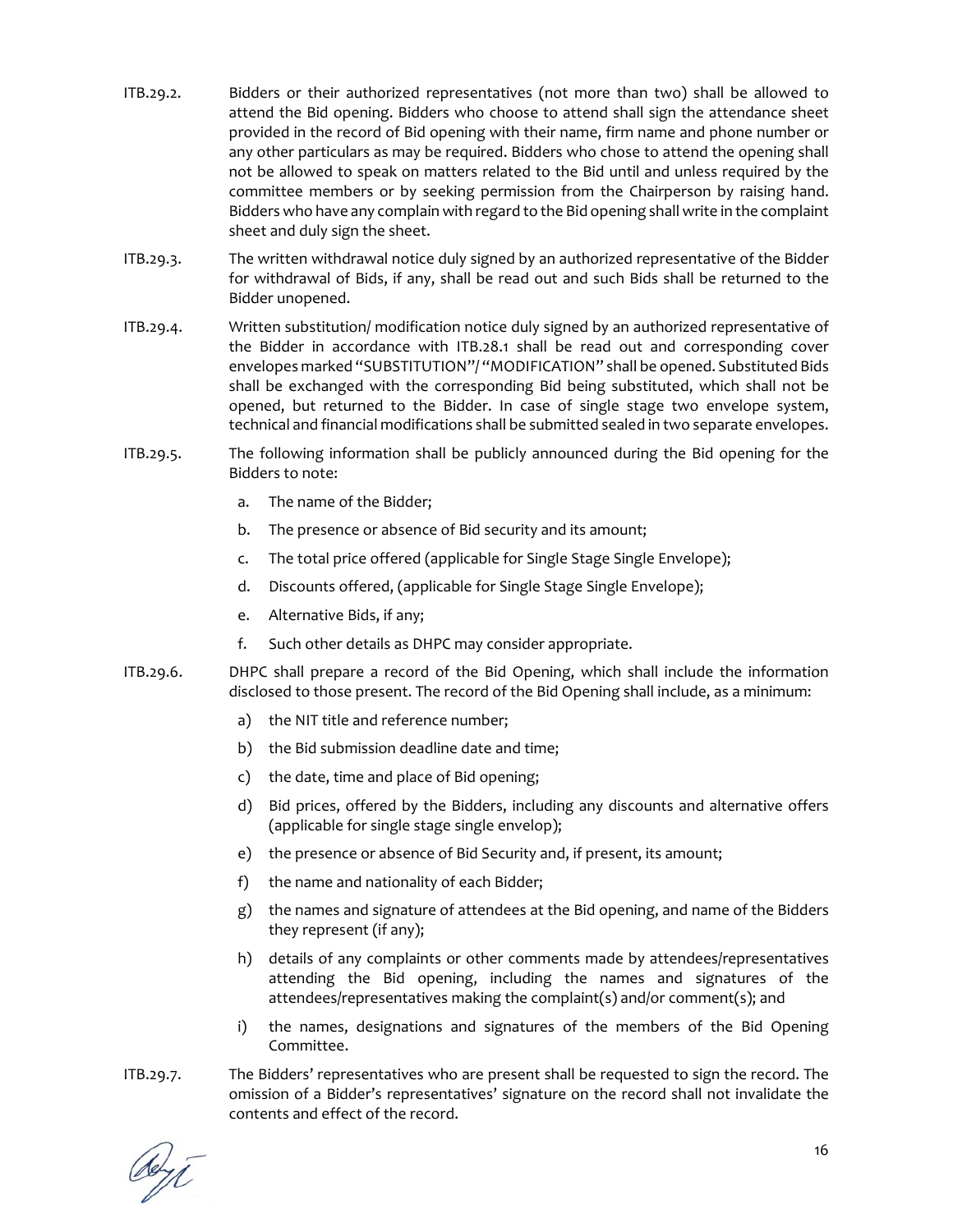- ITB.29.8. The Bid form including appendices to Bid form, Price Schedules, Bid Securities, any discounts offered, and any other important documents shall be initialled by all members of the Bid Opening Committee/Tender Committee. All corrections/overwriting will be noted and recorded on each page of the Price Schedules. The Bid evaluation will be done using the copies while the original will be kept in safe custody.
- ITB.29.9. In the case of Single Stage Two Envelope Bids, on the deadline for submission of Bid the non‐financial Bid shall only be opened. The date for opening of the Price Bid shall be intimated at the appropriate time to the Bidders whose Bid is found responsive in the techno‐commercial evaluation. The Bid shall be opened on the date and time so specified in the presence of representatives of the Bidder. During the Price Bid opening the following information shall be publicly announced for the Bidders to note:
	- a. The name of the Bidder;
	- b. The total price offered;
	- c. Discounts offered;
	- d. Alternative Bids, if any;
	- e. Such other details as DHPC may consider appropriate.

#### **ITB. 30. Confidentiality**

- ITB.30.1. Except as may be required by law, information relating to the examination, clarification, evaluation, comparison and post‐qualification of Bids, and recommendation of Contract Award, or any other matter concerning the Bid shall not be disclosed to Bidders or any other persons not officially concerned with such process after the public opening of the Bids until issuance of the Letter of Award.
- ITB.30.2. Subject to ITB. 31, no Bidder shall contact DHPC on any matter related to its Bid from the time of the opening of the Bid to the time the Contract is awarded. Any attempt by a Bidder to influence DHPC in the examination, evaluation, comparison and postqualification of the Bids or Contract award decisions may result in the rejection of its Bid.
- ITB.30.3. Notwithstanding ITB.30.2, from the time of Bid opening to the time of Contract award, if any Bidder wishes to contact DHPC on any matter related to the bidding process, it should do so in writing.
- ITB.30.4. All documents, correspondence, decisions and other matters concerning the Contract shall be considered of confidential and restricted nature by the Bidder and he shall not divulge or allow access thereto by any unauthorised persons.

#### **ITB. 31. Clarification of Bids**

- ITB.31.1. To assist in the examination, evaluation, comparison and post-qualification of the Bids, DHPC may, at its discretion, ask any Bidder for a clarification on its Bid including justification and breakup of the rates quoted. Any clarification submitted by a Bidder that is not in response to a request by DHPC shall not be considered. The documents/ information so submitted by the bidder in response to DHPC request shall be as of the date prior to the date of the bid submission. Events occurring after the date of submission of the Bid shall not be considered for evaluation of the Bid. DHPC's request for clarification and the response thereto shall be in writing. DHPC may also seek any document in support of meeting the Qualification Requirements only for those mentioned in the bid.
- ITB.31.2. No change in the prices or substance of the Bid shall be sought, offered or permitted, except to confirm the correction of arithmetic errors discovered by DHPC in the evaluation of the Bids, in accordance with ITB. 34.

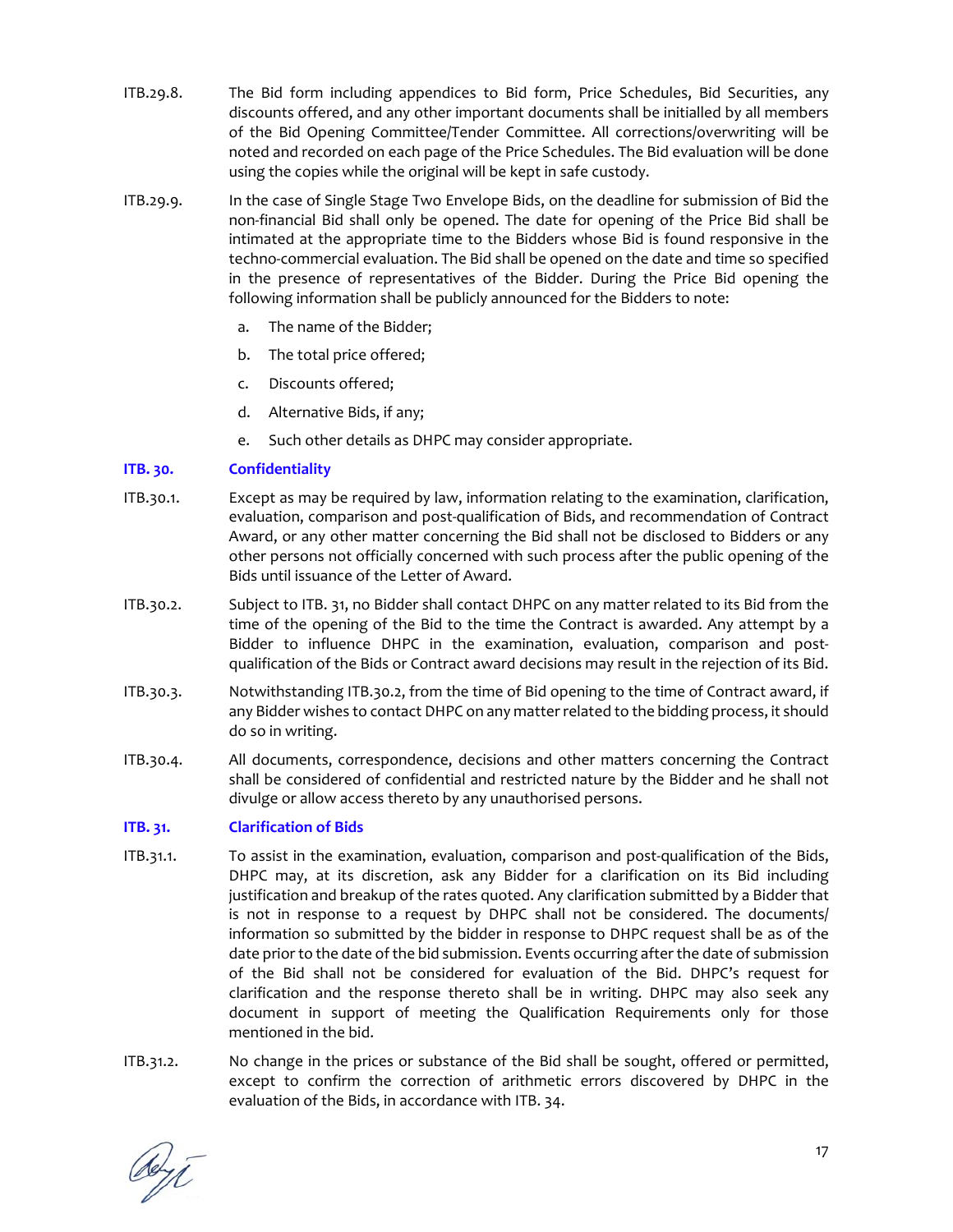ITB.31.3. If a Bidder does not provide clarifications/ documents of its Bid by the date and time set in DHPC's request for clarification, its Bid may be rejected.

# **ITB. 32. Responsiveness of Bids**

- ITB.32.1. For the purpose of this clause, a substantially responsive Bid is one which conforms to all the terms, conditions and specifications of the Bidding Documents without material deviation, reservation, objection, conditionality or omission.
- ITB.32.2. DHPC shall examine the Bid to confirm that all terms and conditions specified in the Bidding Documents have been accepted by the Bidder without any material deviation, reservation, objection, conditionality or omission. DHPC's determination of a Bid's responsiveness shall be based on the contents of the Bid itself without recourse to extrinsic evidence.
- ITB.32.3. A material deviation, reservation, objection, conditionality or omission is one that:
	- a) affects in any substantial way the scope, quality or performance of the Contract; or
	- b) limits in any substantial way or is inconsistent with the Bidding Documents, DHPC's rights or the Bidder's obligations under the Contract; or
	- c) if rectified would affect unfairly the competitive position of other Bidders presenting responsive Bids; or
	- d) is incomplete or does not include all the scope of Supply covered in the technical specifications.
- ITB.32.4. If a Bid is not substantially responsive to the requirements of the Bidding Documents, it shall be rejected by DHPC and the same cannot subsequently be made responsive by the Bidder by correction of the material deviation, reservation, conditionality or omission.
- ITB.32.5. DHPC may waive any minor infirmity, non‐conformity or irregularity in a Bid that does not constitute a material deviation, reservation or omission whether or not identified by the Bidder in its Bid and that does not prejudice or affect the relative ranking of any Bidder, as a result of the technical and commercial evaluation pursuant to ITB. 33, ITB. 34 and ITB. 35. DHPC may request that the Bidder submit the necessary information or documentation, within a reasonable period of time, to rectify non-material deviations or omissions in the Bid related to documentation requirements. Such omission shall not be related to any aspect of the price of the Bid. Failure of the Bidder to comply with the request may result in the rejection of the Bid.

# **ITB. 33. Technical Evaluation**

- ITB.33.1. DHPC shall examine the Bids to confirm that all documents requested in ITB. 17 have been provided, and to determine the completeness of each document submitted.
- ITB.33.2. DHPC shall evaluate the technical aspects of the Bid submitted to confirm that all requirements specified in Section III, Technical Specification of the Bidding Documents have been met without any material deviation or reservation except those declared by the Bidder in Form 10 of Section IV.
- ITB.33.2.1. In case a minimum or maximum level of performance characteristics has been specified in Section III, Technical Specification of the Bids to be considered to be responsive, Bids offering Goods with less than the minimum or more than the maximum may be rejected.
- ITB.33.3. If, after the examination of responsiveness of the Bids and the technical evaluation, DHPC determines that the Bid is not substantially responsive in accordance with ITB. 32, the Bid shall be rejected.

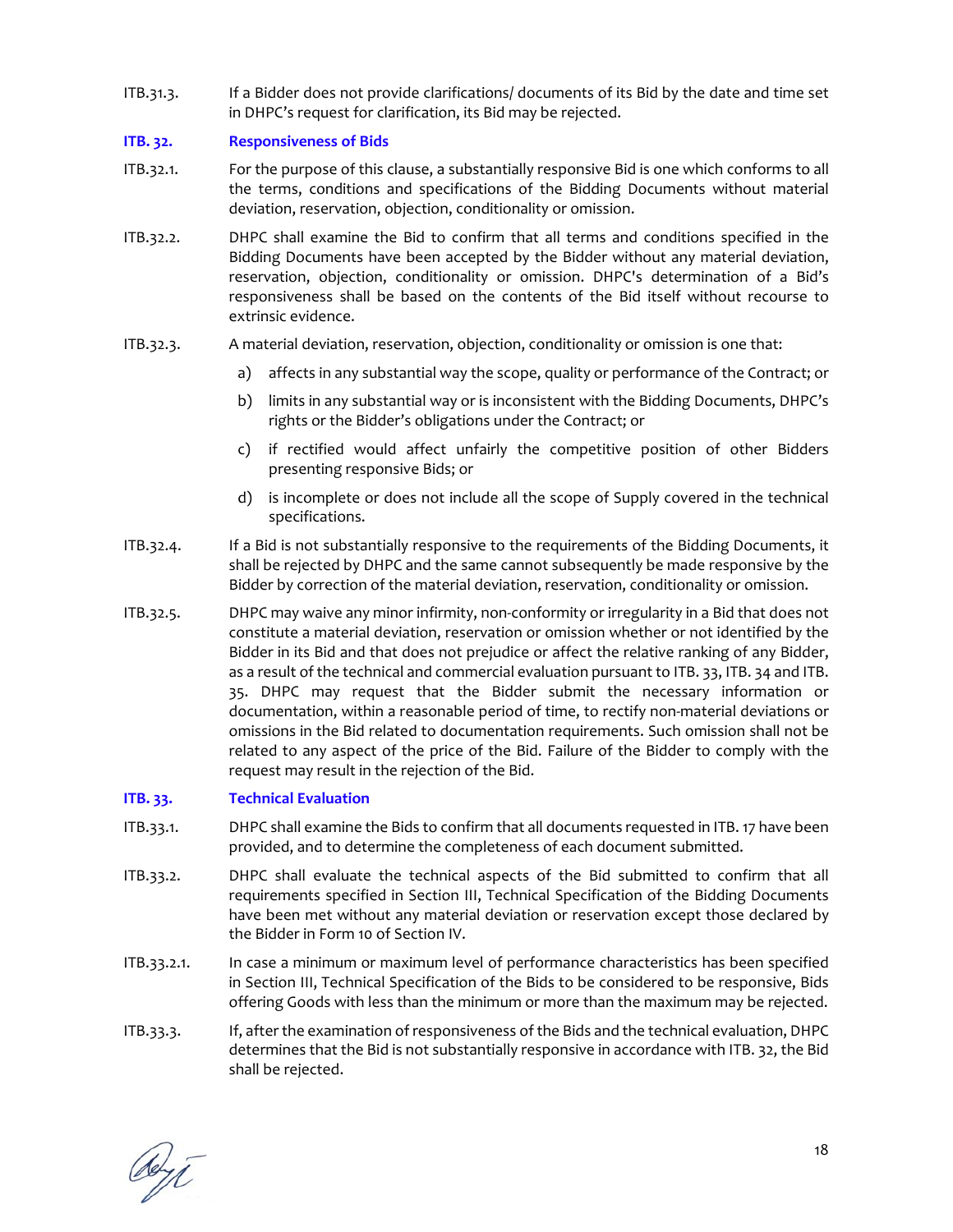- ITB.33.4. Where alternative bids have been allowed in accordance to ITB. 16 and offered by the bidder, DHPC will make similar evaluation of the alternative. Where alternatives have not been allowed but have been offered, they shall be ignored.
- ITB.33.5. At the time of award of Contract, if so desired by the DHPC the Bidder shall withdraw these deviations listed in Form 10 of Section IV at the cost of withdrawal stated by him in the Bid. In case the Bidder does not withdraw the deviations proposed by him, if any, at the cost of withdrawal stated in the Bid, his Bid will be rejected and bid security forfeited.

# **ITB. 34. Correction of Arithmetical Errors in Price Bid**

- ITB.34.1. Arithmetical errors will be corrected at the time of evaluation of Price Bid and the corrected figure will be considered as evaluated Bid price. The corrections in the Bid price shall be done as per the provisions of this clause and shall be binding on the Bidder. If the Bidder does not accept the correction of errors as per the provisions of this clause, the Bid will be rejected, and the Bid security will be forfeited.
- ITB.34.2. If there is a discrepancy between the product of unit price and quantity for any item, and the total for such price, the product of unit price and quantity will prevail and the total price shall be corrected unless in the opinion of DHPC there is an obviously gross misplacement of decimal point in the unit rate, or ignoring to put any zero or putting any extra Zero in the unit price in which case, the total of line item as quoted will govern and unit rate will be corrected accordingly.
- ITB.34.3. If there is discrepancy between summation of subtotals and total price, the summation of subtotal price shall prevail, and the total price shall be corrected.
- ITB.34.4. If there is a discrepancy between words and figure of the total price for each item, wherever the Bid document requires the figures to be written in both words and figures, the amount in words will prevail unless the amount expressed in word has an arithmetic error.
- ITB.34.5. In case the Bidder has not filled up unit price against any item, DHPC shall treat the price of unfilled items as zero for the purpose of evaluation, comparison and award (if such Bidder emerges as the lowest evaluated Bidder), with the assumption that the cost have been absorbed elsewhere in the Price Bid.
- ITB.34.6. In case price for any specific item is given by a Bidder as lump sum instead of unit rates as required, DHPC reserves the right to arrive at unit rate on the basis of dividing the quoted lump sum amount by the specified quantity in the Price Schedule. In case evaluation is to be done on unit price and not on lump sum amount, the breakup of the unit price where the Bidder has quoted lump sum price may be obtained during pre‐award discussion.

#### **ITB. 35. Evaluation and Comparison of Bids**

- ITB.35.1. DHPC shall evaluate each Bid, which has been determined, to be substantially responsive in terms of ITB. 32 and ITB. 33, and bidders meet the qualification criteria. The evaluation of bids shall be done based on the factors, methodologies and criteria defined in ITB. 35.
- ITB.35.2. To evaluate and compare Bids, DHPC shall consider the following:
	- a) the Bid Price, as quoted in accordance with ITB. 19 in the price schedules;
	- b) price adjustment for correction of arithmetic errors in accordance with ITB. 34;
	- c) price adjustment due to discounts offered in accordance with ITB.19.1.2;
	- d) The cost of withdrawal of declared deviations as per Form 10 of Section IV;
	- e) Differential cost for performance parameters of the goods as specified in the BDS;
	- f) The domestic preference as may be permitted as per ITB.35.13.

Ceyt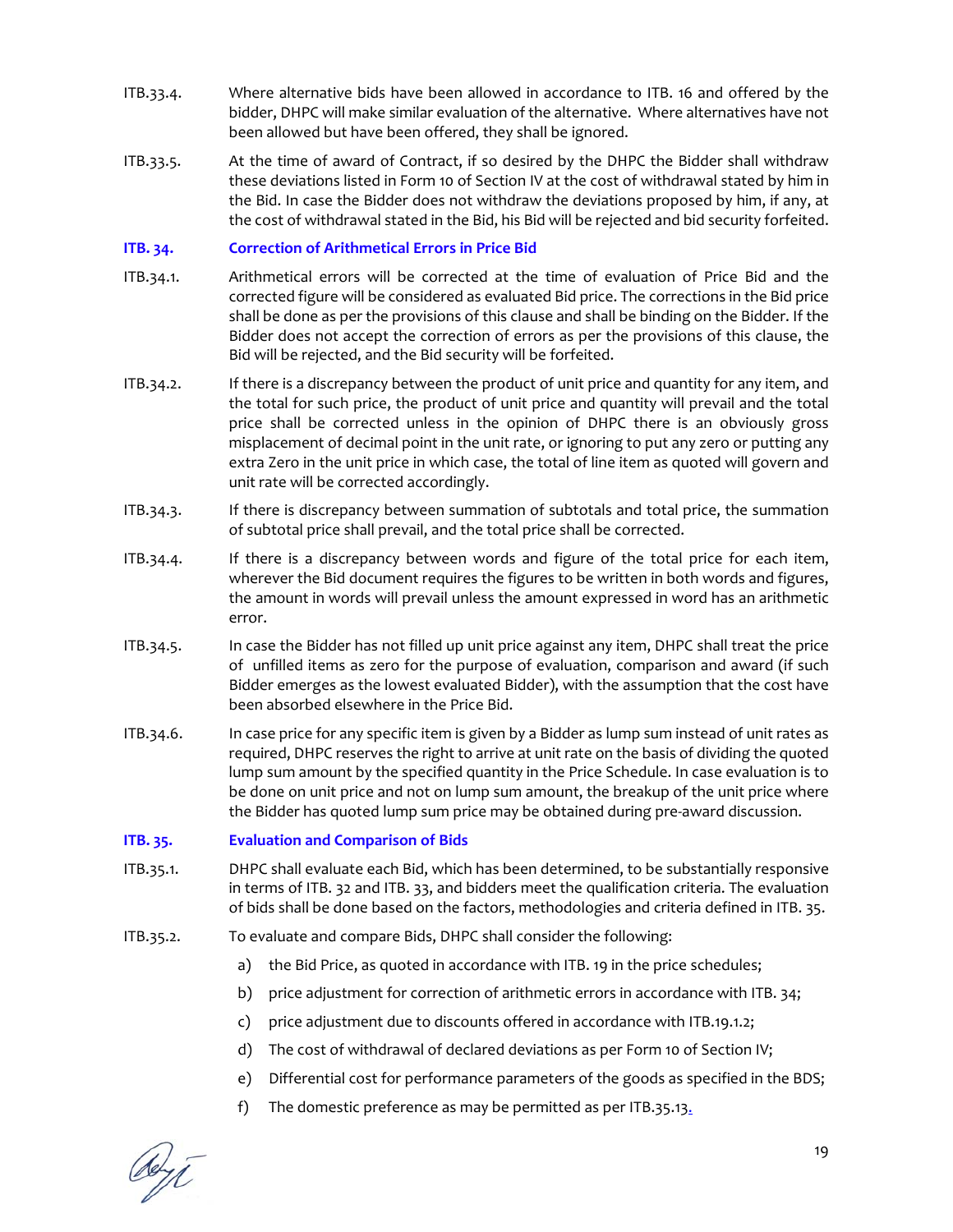- ITB.35.3. The evaluation shall be based on the evaluated cost of fulfilling the contract in compliance with all commercial, contractual and technical obligations under the bidding documents. In arriving at the evaluated cost, the price for withdrawal of deviations shown in Form 10 of Section IV of the Bid will be used. Where necessary, if cost of withdrawal of any deviation is not given in Form 10 of Section IV, the DHPC will make its own assessment of the cost of such a deviation for the purpose of ensuring fair comparison of Bids.
- ITB.35.4. For Goods manufactured in the Kingdom of Bhutan, sales and other similar taxes which will be payable on the Goods if the Contract is awarded to the Bidder shall not be considered for evaluation.
- ITB.35.5. For Goods manufactured outside the Kingdom of Bhutan, customs duties and other import taxes levied on the imported Goods, and other similar taxes which will be payable on the Goods in the Kingdom of Bhutan beyond the Place of Delivery shall not be considered.
- ITB.35.6. Any allowance for price adjustment during the period of execution of the Contract shall not be considered.
- ITB.35.7. DHPC's evaluation of a Bid may require the consideration of other factors in addition to the Bid Price quoted. These factors may be related to the characteristics, performance, and terms and conditions of purchase of the Goods. The effect of the factors selected and adjustments, if any, shall be expressed in monetary terms to facilitate comparison of Bids, as specified in the BDS.
- ITB.35.7.1. For the purpose of evaluation, the adjustment as specified in the BDS will be added to the bid price for each drop or excess in the respective parameter offered by the bidder below or above from the best parameter offered by the responsive Bid. The adjustment shall be converted to such currency as specified in BDS.
- ITB.35.8. The evaluation shall be done on the basis of total price for the procurement covered in the NIT. Where there is only one single NIT consisting of multiple number of items, the Bidder shall be allowed to quote only for all the items covered in the package. In such cases, the evaluation of Bids shall be done for each item or for total procurement as a whole as specified in the BDS.
- ITB.35.9. The total evaluated price shall be calculated based on ITB.35.2 DHPC shall compare the total evaluated price for all substantially responsive Bids of qualified bidders to determine the lowest evaluated Bid.
- ITB.35.10. If the Bid price of the lowest evaluated Bid appears abnormally low and/or seriously unbalanced DHPC may require the Bidder to produce written explanations of justifications and detailed price analysis for any or all items offered. Abnormally low Bid may or may not be accepted. If DHPC decides to accept the abnormally low Bid/or the bid with serious unbalanced rates after considering the above, the Bidder shall be required to provide additional differential security in addition to the performance security equivalent to the difference between the estimated and quoted price to a maximum of ten percent (10%) of the quoted price, to protect DHPC against any financial loss in the event of default of the successful Bidder under the Contract. If the prices of all the received bids are abnormally high in the discretion of the DHPC, then the DHPC may seek justification from the bidder for the high rates and if necessary negotiate with the lowest evaluated bidder and may reject the bids if considered to be abnormally higher than the estimated cost.
- ITB.35.11. The basic consideration and the essence of the Contract shall be the strict adherence to the time schedule, as specified in the SCC, for completion of the Delivery of Goods covered in the Contract after the Commencement Date. No credit will be given for earlier completion for the purpose of evaluation.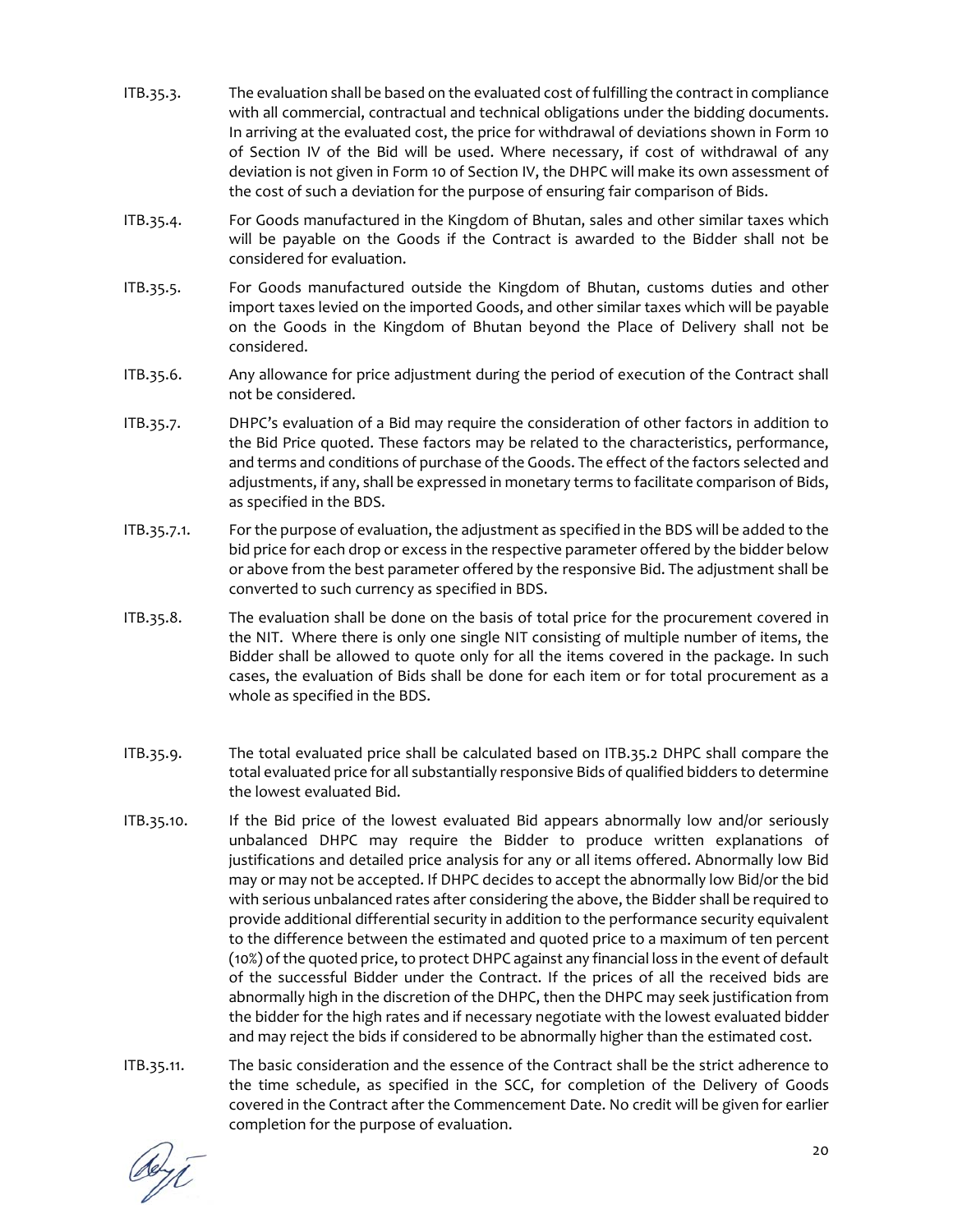- ITB.35.12. DHPC reserves the right to accept or reject any variation, deviation or alternative offer. Variations, deviations and alternative offers and other factors which are in excess of the requirements of the Bidding Documents or otherwise result in unsolicited benefits for DHPC shall not be taken into account in Bid evaluation.
- ITB.35.13. If BDS so specifies, DHPC may grant a margin of preference to goods manufactured in the Kingdom of Bhutan for the purpose of bid comparison, in accordance with the procedure outlined in ITB.35.13.1. To avail a margin of preference, the Bidder shall provide a value addition certificate from Ministry of Economic Affairs.
- ITB.35.13.1. Bids may be classified in one of the three groups as follows:
	- a) Group A: Goods shall be considered to be of Bhutanese Origin based on the percentage of value addition as prescribed by Ministry of Economic Affairs, Bhutan.
	- b) Group B: All other bids offering Goods manufactured in Bhutan
	- c) Group C: Bids offering Goods manufactured outside Bhutan that have been already imported or that will be imported.
- ITB.35.13.2. The price quoted for goods in bids of Group A and B shall include all duties and taxes paid or payable on the basic materials or components purchased in the domestic market or imported but shall exclude the sales and similar taxes on the finished product. The price quoted for goods in bids of Group C shall be on CIF or CIP (place of destination), which is exclusive of customs duties and other import taxes already paid or to be paid. The first step, all evaluated bids in each group shall be compared to determine the lowest bid in each group. Such lowest evaluated bids shall be compared with each other and if, as a result of this comparison, a bid from Group A or Group B is the lowest, it shall be selected for the award.
- ITB.35.13.3. If as a result of preceding comparison, the lowest evaluated bid is a bid from Group C, the lowest evaluated bid from Group C shall be further compared with the lowest evaluated bid from Group A after adding to the lowest evaluated price of goods offered in the bid from Group C, for the purpose of this further comparison only, an amount equal to ten (10) percent of the CIF or CIP bid price. The lowest evaluated bid determined form this last comparison shall be selected for the award.

# **ITB. 36. Post‐qualification of the Bidder**

- ITB.36.1. DHPC will determine to its satisfaction whether the Bidder selected as having submitted the lowest evaluated responsive Bid is qualified in terms of the requirements stipulated in BDS and have capacity and capability to perform the Contract.
- ITB.36.2. The determination shall be based upon an examination of the documentary evidence, including its authenticity, of the Bidder's qualifications and capacity & capability, submitted by the Bidder as per Form: 6A to 6C of Section IV as well as such other information as the DHPC deems necessary and appropriate.
- ITB.36.3. An inspection of Bidders' factories, if required prior to award of the Contract may be carried out by DHPC or its designated agency. DHPC shall notify in advance of the date in writing on which the inspection will be made. The cost of the inspection shall be borne by DHPC.

 An affirmative determination will be a prerequisite for award of the Contract to the Bidder. A negative determination will result in rejection of the Bidder's Bid, in which event DHPC will proceed to the next lowest evaluated Bid to make a similar determination of that Bidder's capabilities to perform satisfactorily based on prescribed qualification requirements.

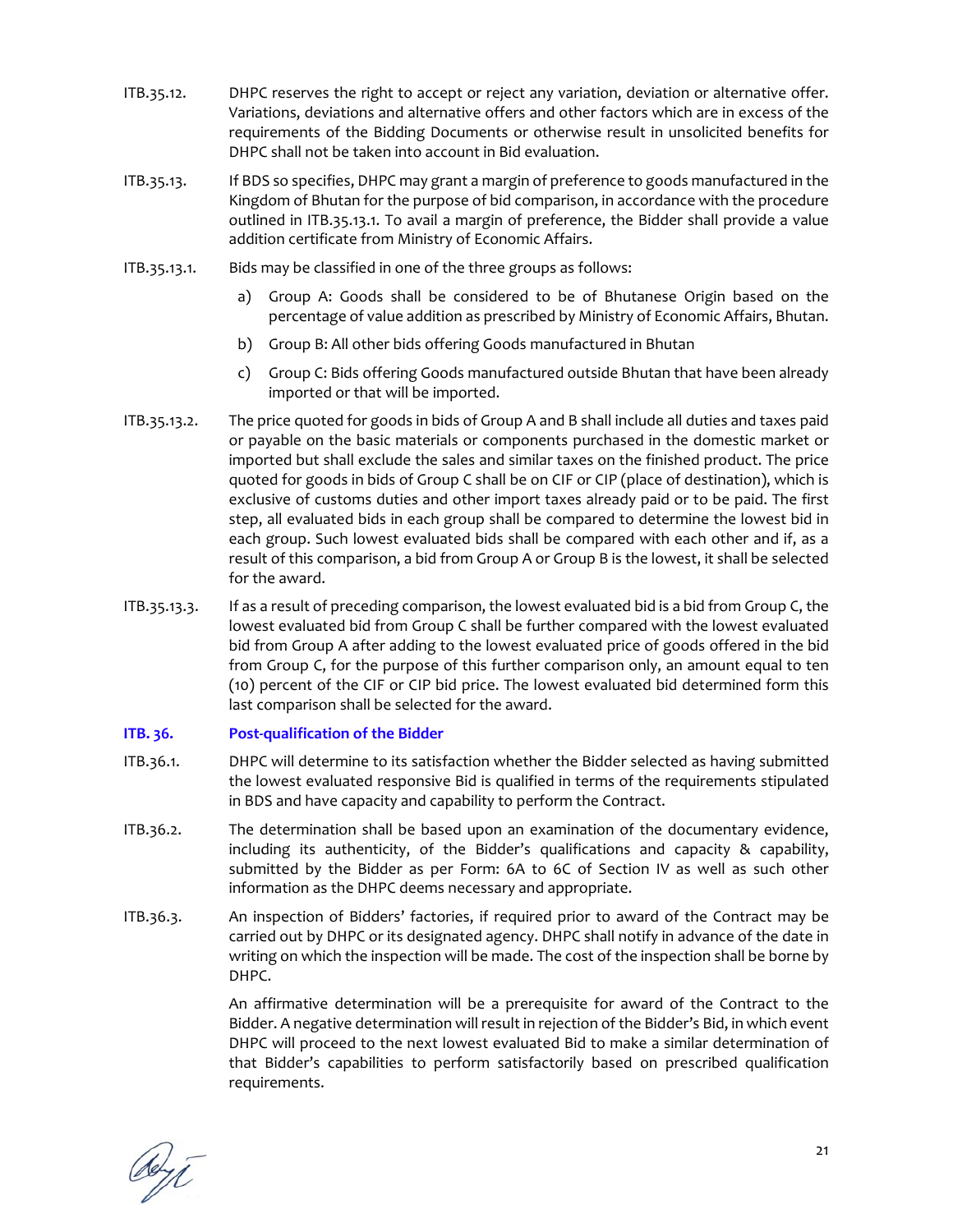# **ITB. 37. DHPC's Right to Accept any Bid and to Reject any or all Bids**

ITB.37.1. DHPC reserves the right to accept or reject any Bid, and to annul the bidding process and reject all Bids at any time prior to Contract award, without thereby incurring any liability to Bidders or any obligation to inform the affected Bidders of the grounds for such action of the DHPC.

#### **F. AWARD OF CONTRACT**

### **ITB. 38. Award Criteria**

ITB.38.1. DHPC will award the Contract to the successful Bidder whose Bid has been determined to be substantially responsive and lowest evaluated Bid based on Bid evaluation and the Bidder meets the standards of capability and financial resources as provided in the Bidding Documents. DHPC shall be the sole judge in this regard.

#### **ITB. 39. Notification of Award**

- ITB.39.1. Prior to expiry of the period of Bid validity, DHPC shall notify the successful Bidder, by a notification of award or in the form of letter of intent / letter of award in writing, that its Bid has been accepted indicating the contract price. The successful bidder shall return a copy of the notification of award to DHPC after duly recording "Accepted Unconditionally" under the signature of the authorised signatory within seven (7) days of the date of notification of award.
- ITB.39.2. Until a formal Contract is prepared and executed, the notification of award shall constitute a binding Contract between the successful Bidder and DHPC.
- ITB.39.3. Upon the successful Bidder's furnishing of the performance security pursuant to ITB. 42. DHPC will promptly notify each unsuccessful Bidder and will return its Bid Security.

# **ITB. 40. Debriefing by DHPC**

- ITB.40.1. On receipt of DHPC's Notification of Award referred to in ITB.38.1, an unsuccessful bidder has three (3) working days to make a written request to DHPC for a debriefing. DHPC shall provide a debriefing to all unsuccessful bidders whose request has been received within this deadline.
- ITB.40.2. Where a request for debriefing has been received within the deadline, DHPC shall provide a debriefing within five (5) working days.
- ITB.40.3. DHPC shall discuss only such Bid and not the bids of other competitors. The debriefing shall not include:
	- a) point-by-point comparisons with another Bid; and
	- b) information that is confidential or commercially sensitive to other Bidders.
- ITB.40.4. The purpose of debriefing is to inform the aggrieved bidder of the reasons for lack of success, pointing out the specific shortcomings in its bid without disclosing contents of other bids.

# **ITB. 41. Signing of Contract Agreement**

- ITB.41.1. Upon accepting the unconditional "Letter of Award", the successful bidder will submit the Performance Security to DHPC within thirty (30) days of Letter of Award.
- ITB.41.2. Once the Performance Security is received DHPC shall send the successful Bidder the Contract Agreement as per Form 2 of Part 2‐section VII.
- ITB.41.3. Within thirty (30) days of receipt of the Contract Agreement, the successful Bidder shall sign, date and return it to DHPC.

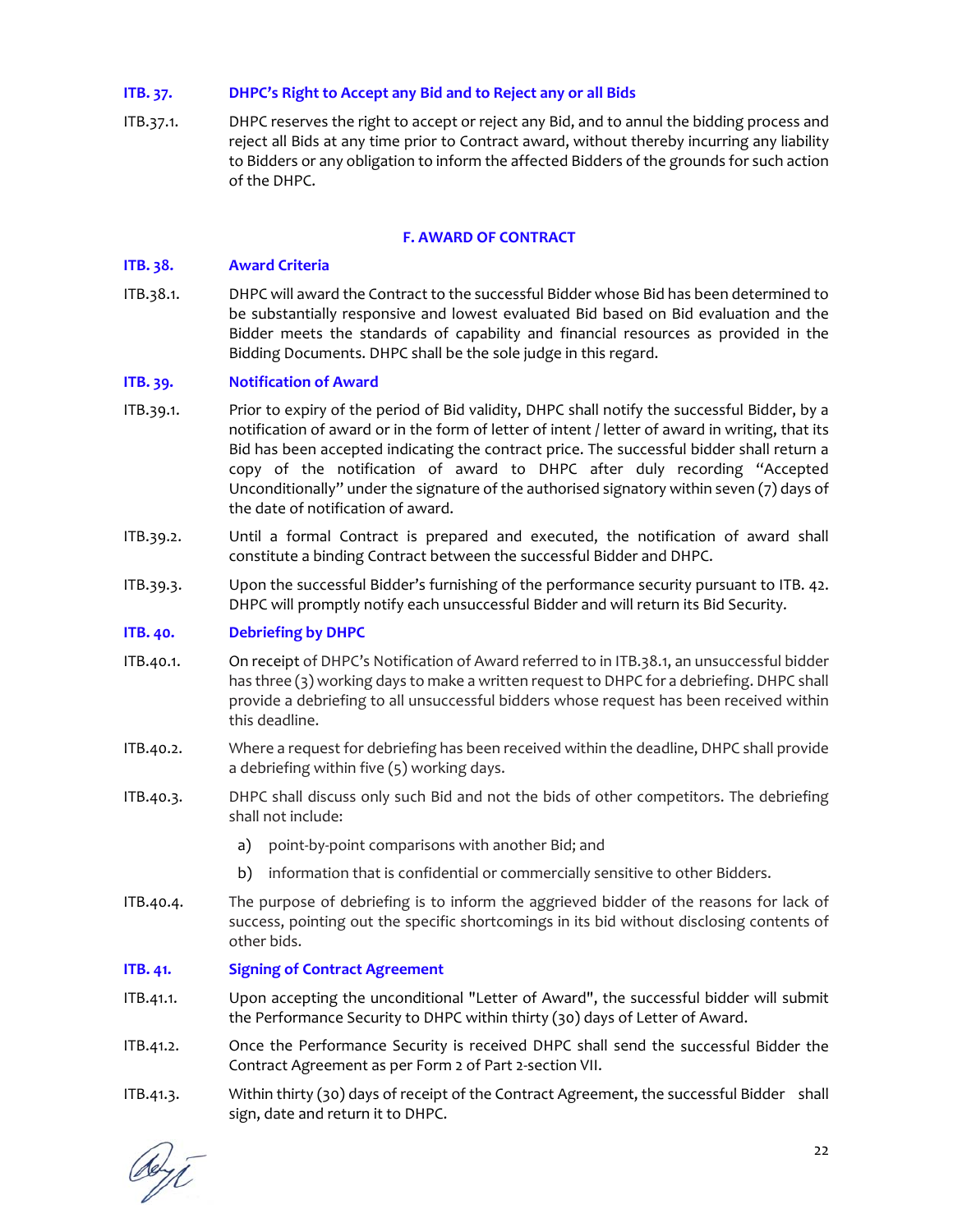ITB.41.4. Notwithstanding ITB.41.1 above, in case signing of the Contract Agreement is prevented by any export restrictions, attributable to DHPC, to the Kingdom of Bhutan, or to the use of the products/goods, systems or services to be supplied, where such export restrictions arise from trade regulations from a country supplying those products/Goods, systems or services, the Bidder shall not be bound by its Bid, always provided, however, that the Bidder can demonstrate to the satisfaction of DHPC that signing of the Contract Agreement has not been prevented by any lack of diligence on the part of the Bidder in completing any formalities, including applying for permits, authorizations and/or licenses necessary for the export of the products/Goods, systems or services under the terms of the Contract.

# **ITB. 42. Performance Security**

- ITB.42.1. The successful Bidder shall submit the performance security equal to ten percent (10%) of the contract price in accordance with BDS. The performance security shall be valid till thirty (30) days beyond the end of the warranty period. The DHPC reserves the right to verify independently the genuineness of the Performance security from the issuing bank or a correspondent bank of such issuing bank in the Kingdom of Bhutan.
- ITB.42.2. The performance security shall be submitted in any of the following forms:
	- a) irrevocable bank guarantee in the form provided for in Section VII, Contract Forms, or
	- b) cash warrant, or
	- c) demand draft.
- ITB.42.3. Failure of the successful Bidder to submit the above‐mentioned performance security or accept the award or sign the Contract shall constitute sufficient grounds for the annulment of the award and forfeiture of the Bid security. In that event DHPC may award the Contract to the next lowest evaluated Bidder whose offer is substantially responsive and is determined by DHPC to be qualified to perform the Contract satisfactorily or call for fresh bids.
- ITB.42.4. The validity of the Performance Security shall be extended by the successful bidder whenever any time extension for contract completion is granted by DHPC.
- ITB.42.5. If the supplier fails to remedy any reported defect within the Warranty Period, the DHPC shall be entitled to remedy the defect at the expense of the successful Bidder and appropriate the cost of such remedying defects out of the Performance Security.
- ITB.42.6. The performance security will be returned to the Contractor within thirty (30) days after the expiry of the Warranty Period.

# **G. VENDOR RATING SYSTEM**

# **ITB. 43. Vendor Rating System**

- ITB.43.1. Vendor rating is the measurement of suppliers' performance using criteria or key performance indicators (KPIs).
- ITB.43.2. The purpose of this system is to enable DHPC to evaluate supplier's performance to ensure best suppliers are considered for the procurement of goods and its related services. It is also to develop and maintain good working relationship with the suppliers which in turn shall benefit both DHPC and the suppliers.
- ITB.43.3. The vendor shall sign and submit Form 14: Vendor Rating System Acceptance along with their bid

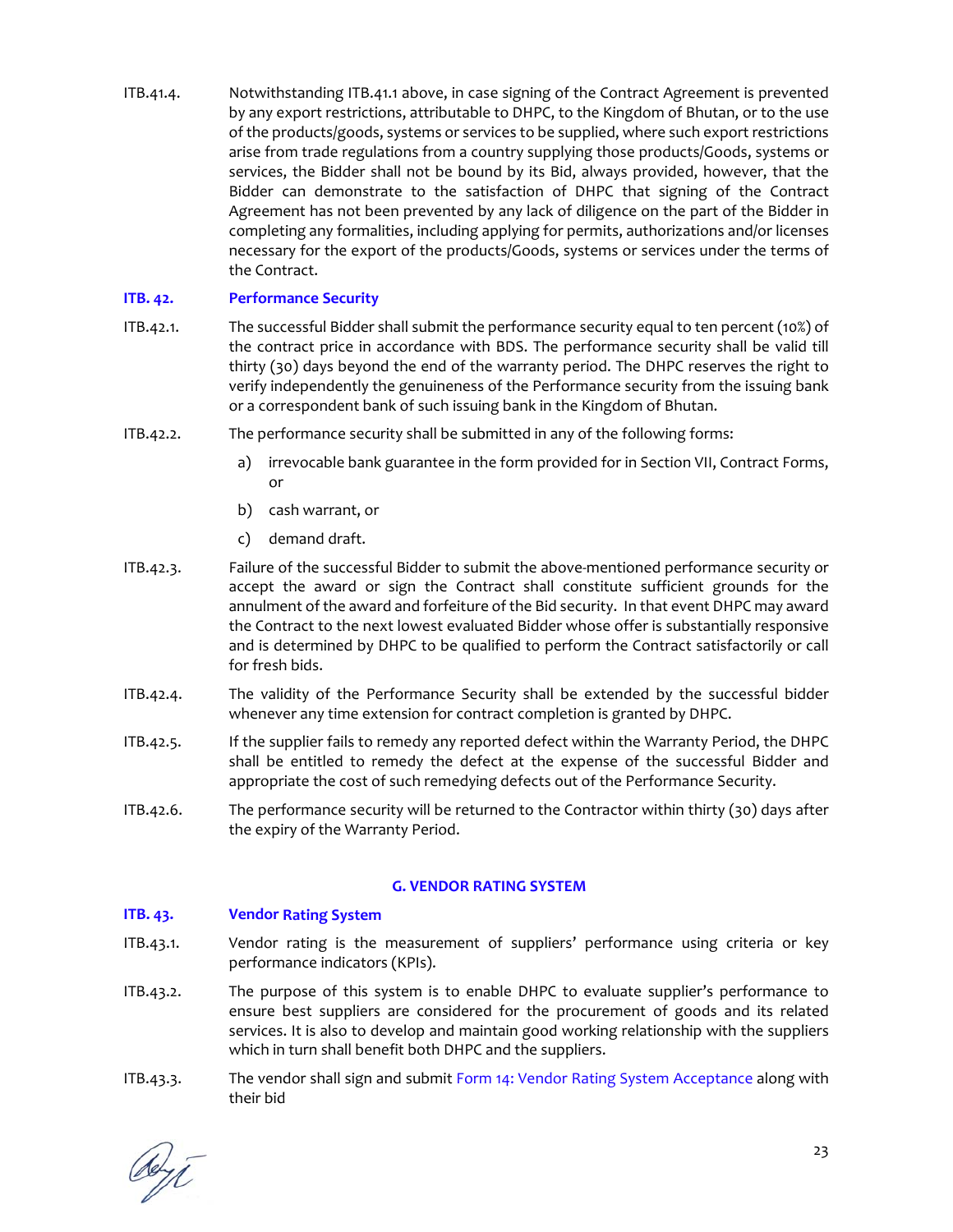**SECTION II – BID DATA SHEET**

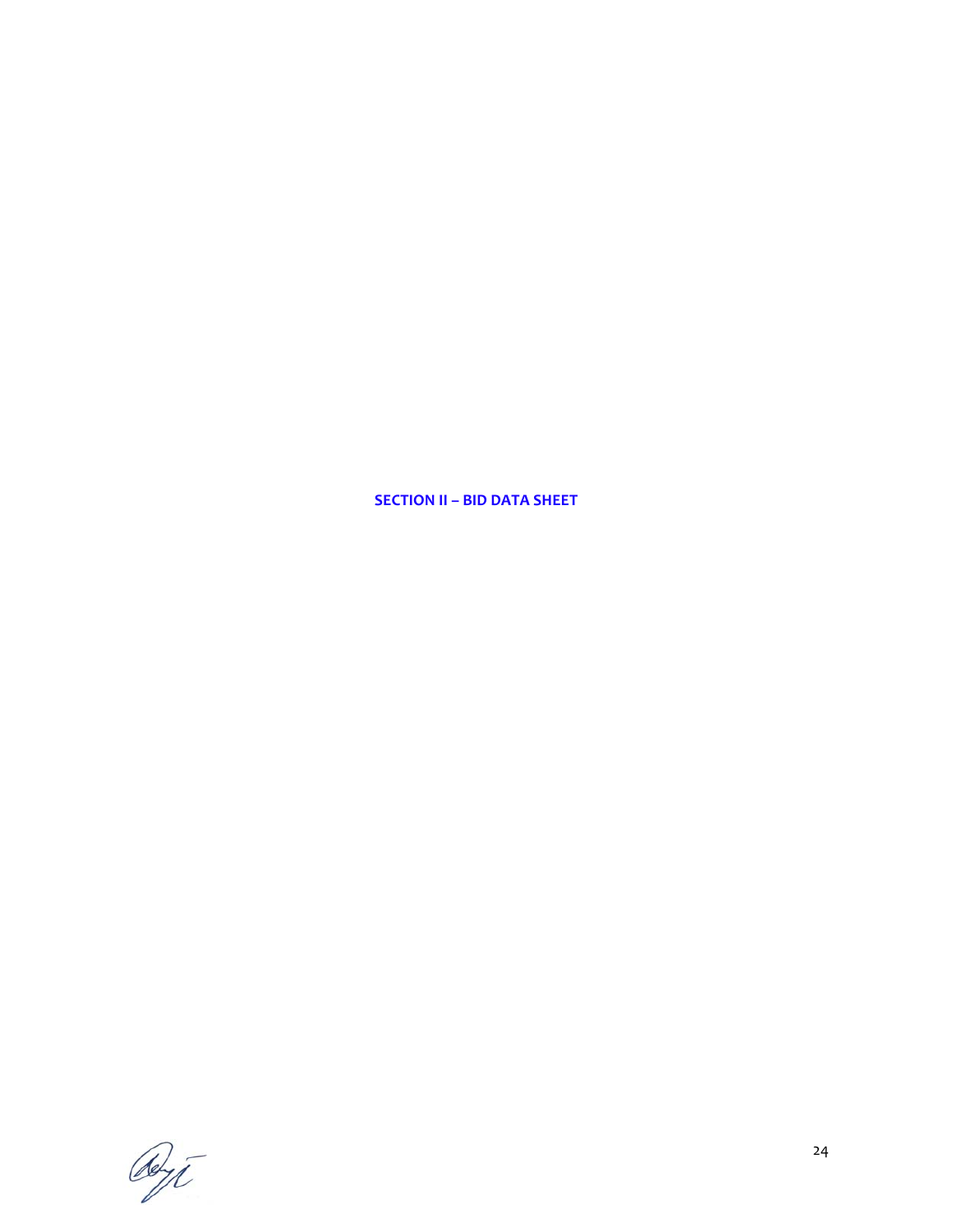#### **SECTION II – BID DATA SHEET**

The following Bid specific data for the Goods to be procured shall amend and/or supplement the clauses in the Instructions to Bidders (ITB). Whenever there is a conflict, the provisions herein shall prevail over those in the ITB.

| Clause<br><b>ITB</b> | Data                                                                                        |  |
|----------------------|---------------------------------------------------------------------------------------------|--|
| Reference            |                                                                                             |  |
|                      | A. INTRODUCTION                                                                             |  |
| ITB.2.1              | DHPC intends to finance this procurement through: internal sources                          |  |
| ITB.5.4              | After sales maintenance, repair, spare parts stocking and related services "are             |  |
|                      | required, and the Bidder therefore "is" required to be represented by a suitably            |  |
|                      | equipped and able agent in Bhutan. The name and contact details and consideration           |  |
|                      | payable to such agent shall be indicated in the Bidders Information Form.                   |  |
| ITB.8.1              | Whether Joint Venture Bids are permitted: "No"                                              |  |
|                      | THE BIDDING DOCUMENTS<br>В.                                                                 |  |
| ITB.11.1,            | Clarifications on Bidding Documents may be obtained from                                    |  |
| ITB.11.4 and         | : Namgay Dorji<br>Name                                                                      |  |
| ITB.13.1             | : Head, TSMMU<br>Designation                                                                |  |
|                      | Address<br>:TSMMU, DHPC, Dagana                                                             |  |
|                      | Telephone<br>: 17116137/17312670                                                            |  |
|                      | E-mail<br>: tsmmu@dhpc.bt                                                                   |  |
|                      | Date & Time up to which clarification requests will be received: April 20, 2022             |  |
| ITB.17.1.2d          | Deviation to any of these clauses anywhere in the bid shall not be permitted (Indicative    |  |
|                      | list given below to be inserted as applicable):                                             |  |
|                      | Governing Laws (GCC.8).<br>i.                                                               |  |
|                      | Settlement of Disputes (GCC.9).<br>ii.                                                      |  |
|                      | Performance Security (GCC.21).<br>iii.                                                      |  |
|                      | Patent Indemnity (GCC.25).<br>iv.<br>Warranty (GCC.27).                                     |  |
|                      | v.<br>Limitation of Liability (GCC.28).<br>vi.                                              |  |
|                      | Delivery Schedule (GCC.32).<br>vii.                                                         |  |
|                      | viii.<br>Price Adjustment (SCC).                                                            |  |
| ITB.12.1             | Pre-bid Meeting: not Applicable                                                             |  |
|                      | <b>C. PREPARATION OF BIDS</b>                                                               |  |
| ITB.16.1 and         | Alternative Bids "shall not be" permitted.                                                  |  |
| ITB.16.2             |                                                                                             |  |
| ITB.17.1.2 (g)       | The following Qualifying Requirement has to be met by the Bidder:                           |  |
| and ITB.36.1         | <b>Financial (Not Applicable)</b>                                                           |  |
|                      | <b>Technical (not Applicable)</b>                                                           |  |
| $IFB.17.1.2$ (0)     | The Bidder shall submit with its Bid the following additional documents: "none"             |  |
| ITB.19.4             | The Incoterms edition is: 2020                                                              |  |
| ITB.20.1             | The prices quoted by the Bidder "shall not" be adjustable.                                  |  |
| ITB.21.1             | The Currencies of Bid shall be: BTN                                                         |  |
| ITB.22.1             | The Bid shall be valid till:29/06/2022                                                      |  |
| ITB.23.1             | The amount and currency of the Bid Security is 2% of Quoted amount                          |  |
| ITB.23.2(e)          | The Bid Security shall be valid till: 29/07/2022                                            |  |
| ITB.24.1             | In addition to the original of the Bid, the number of copies of Bid required shall be : Nil |  |
|                      | D. SUBMISSION OF BIDS                                                                       |  |
| ITB.25.2             | Bids to be addressed to and submitted to:                                                   |  |
|                      | Name: Namgay Dorji                                                                          |  |
|                      | Designation: Head, TSMMU                                                                    |  |
|                      |                                                                                             |  |

deyt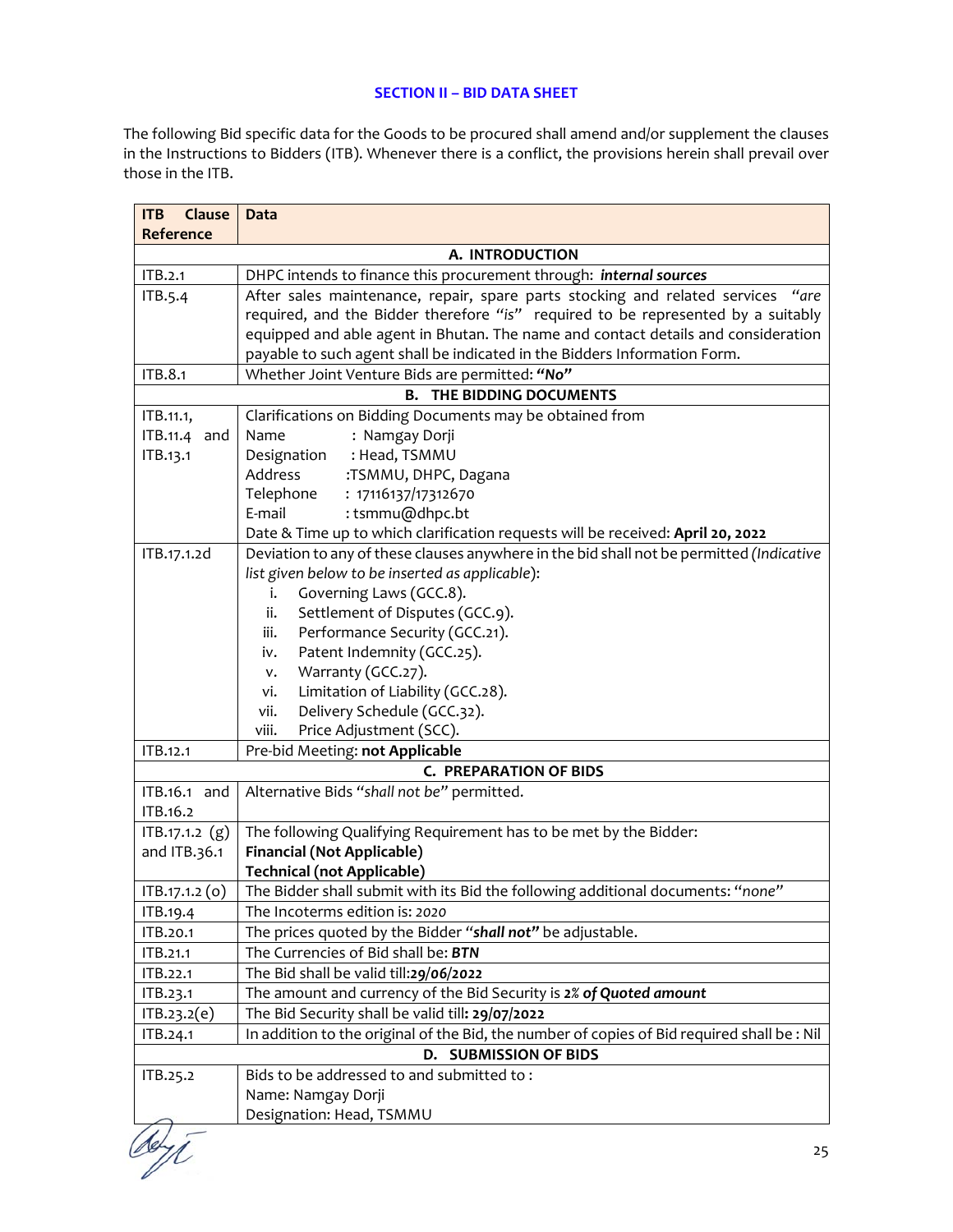| <b>ITB</b><br>Clause | Data                                                                                     |
|----------------------|------------------------------------------------------------------------------------------|
| <b>Reference</b>     |                                                                                          |
|                      | Address: TSMMU, DHPC, Dagana                                                             |
|                      | Telephone: 17116137/17312670                                                             |
|                      | E-mail: tsmmu@dhpc.bt                                                                    |
|                      | Date & Time (Bhutan Time) up to which Bids will be received:                             |
|                      | Date: April 29, 2022                                                                     |
|                      | Time: 3:00 PM                                                                            |
| ITB.25.3             | Bids shall be deposited in a sealed Tender Box when delivered by hand: yes               |
| ITB.25.4             | The Mode of Tendering is "Single Stage Single Envelope"                                  |
| ITB.25.4.1           | [Insert Single Stage Single Envelope or Single Stage Two Envelope as applicable]         |
|                      | 1. Single Stage Single Envelope                                                          |
|                      | <b>Superscript of Cover Envelope:</b>                                                    |
|                      | "CONFIDENTIAL"                                                                           |
|                      | Bid for   [Insert brief description of supply]  bearing  [NIT No. & Date]                |
|                      |                                                                                          |
|                      | Not to be Opened Before Due Date for Opening on:   [date & time]                         |
|                      | [Insert Name, Designation and Address of the authorised representative                   |
|                      |                                                                                          |
|                      |                                                                                          |
|                      | <b>Superscript of Envelope 1:</b>                                                        |
|                      | "Bid Security for  [NIT No. & Date]"                                                     |
|                      |                                                                                          |
|                      |                                                                                          |
|                      | <b>Superscript of Envelope 2:</b>                                                        |
|                      | Bid for   [Insert brief description of supply]  bearing  [NIT No. & Date]                |
|                      | Not to be Opened Before Due Date for Opening on:   [date & time]                         |
| ITB.25.5             | Bidders "shall not" have the option of submitting their Bids electronically.             |
| ITB.29.1             | Venue: DHPC Conference Hall                                                              |
|                      | Chulumithang, Dagana                                                                     |
|                      | Date: April 29, 2022                                                                     |
|                      | Time (Bhutan Time): 3:30 PM (15:30 hr)                                                   |
| ITB.35.2 e) &        | [Insert the factors related to the characteristics, performance of the goods, and        |
| ITB.35.7             | adjustment cost to be added to the bid price which is to be considered for Bid           |
|                      | evaluation, if any                                                                       |
|                      | NII<br>1.                                                                                |
| ITB.35.8             | Bidders "shall not" be allowed to quote separate prices for one or more packages.        |
|                      | In case of single package consisting of multiple items, the evaluation shall be done for |
|                      | "individual items"                                                                       |
| ITB.35.13            | A margin of ten percent (10%) Domestic Preference shall not apply.                       |
| ITB.42.1             | The Performance Security shall be submitted in the form of an irrevocable Bank           |
|                      | Guarantee                                                                                |
|                      | 0r                                                                                       |
|                      | The Performance Security shall be submitted in the form of a Demand Draft/Bank           |
|                      | Guarantee/Cash Warrant                                                                   |

Reyt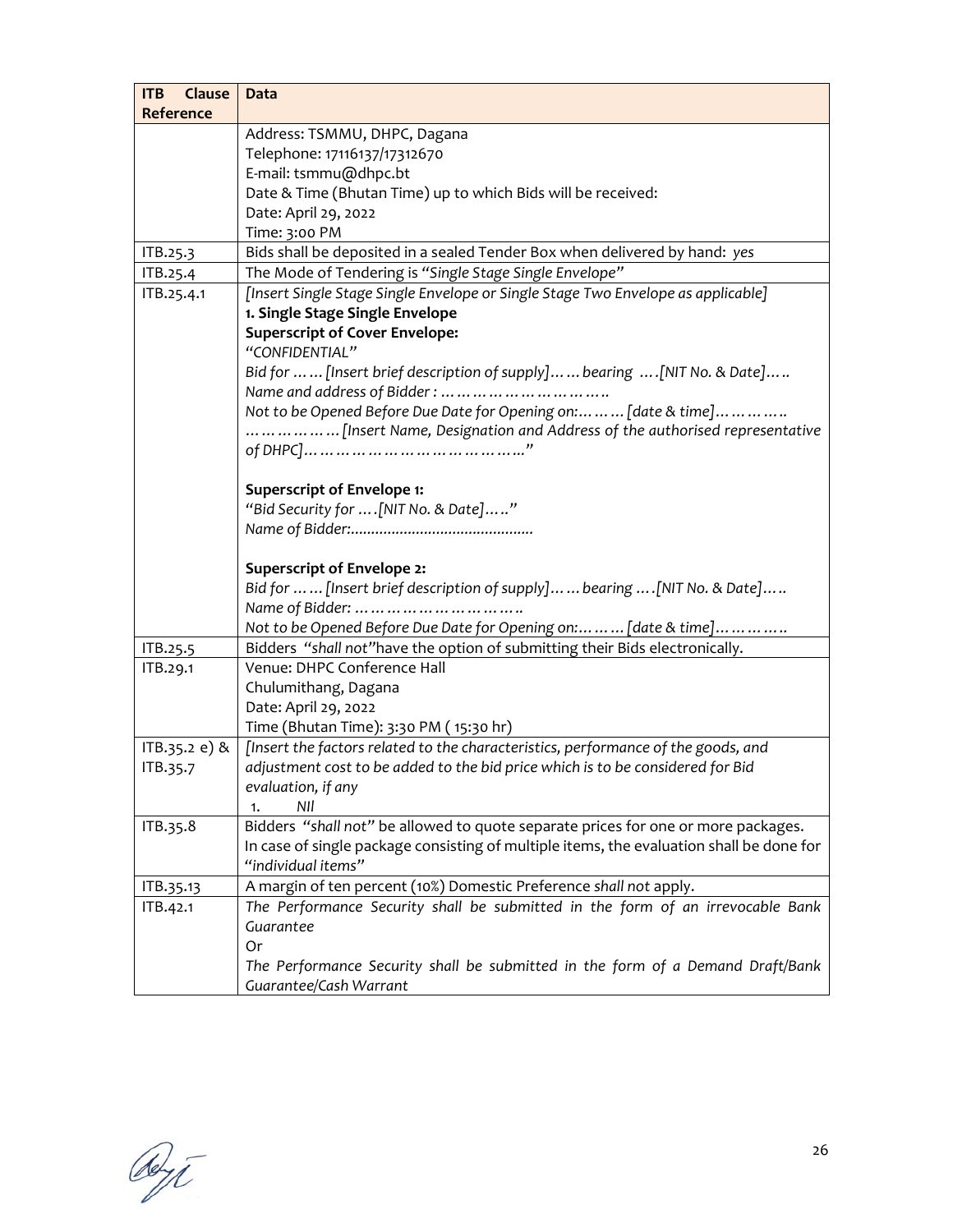**SECTION III – TECHNICAL SPECIFICATIONS**

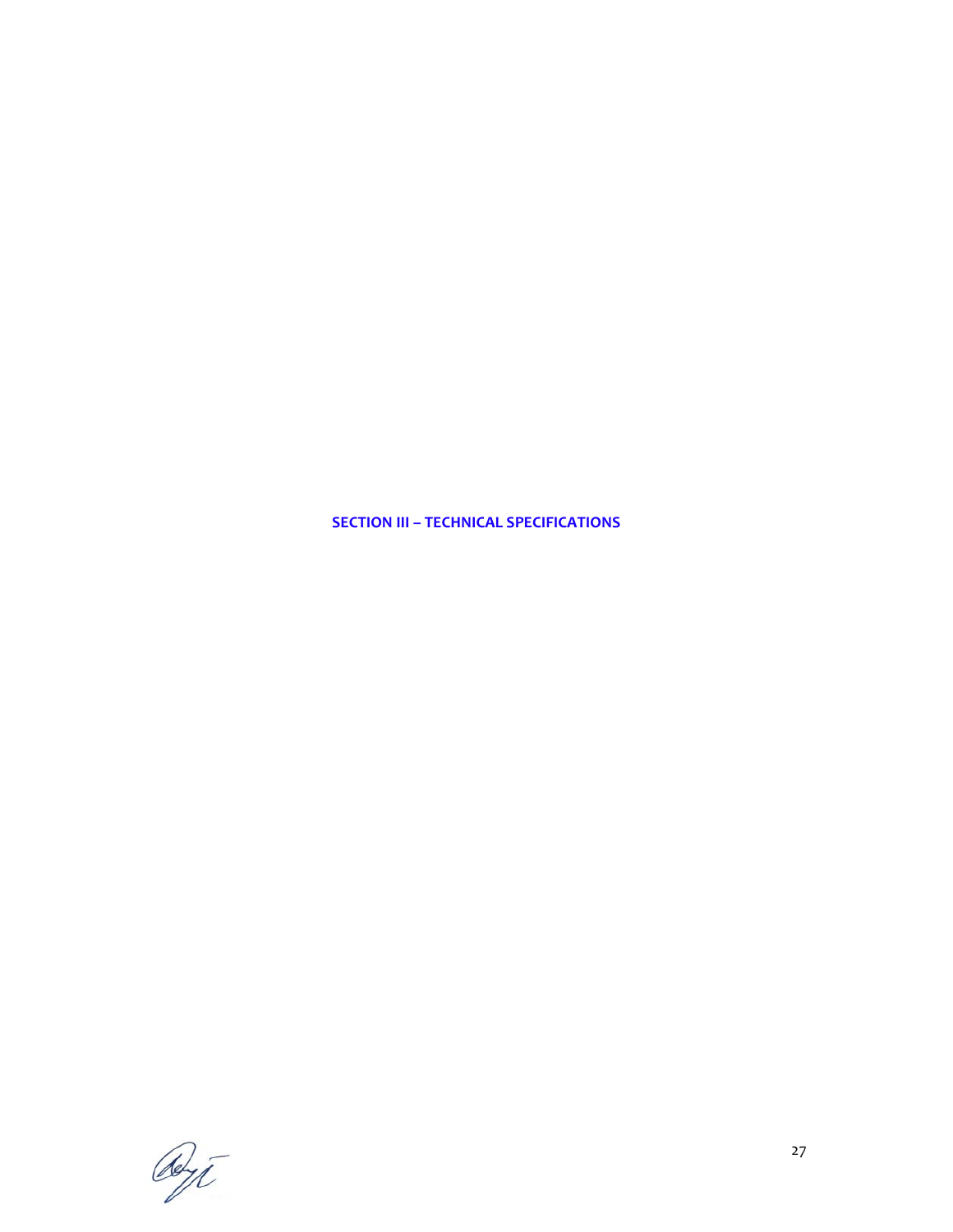#### **SECTION III – TECHNICAL SPECIFICATIONS**

#### **1. Background about DHPC**

Dagachhu Hydro Power Corporation Limited, 126MW Hydro Power Plant, located in the south‐ western part of Bhutan under Dagana Dzongkhag (district), is a run-of-the-river scheme being developed on the left bank of river Dagachhu, located between 10.5 km and 20.2 km upstream of the confluence with the Punatsangchhu. The elevation ofthe project area and the catchment area ranges from 500 m to almost 4,000 m above mean sea level. The mean annual generation from the project is 515 GWh and 90% dependable energy production is 360 GWh.

DHPC has its registered office at Dagana. Technical Support and Material Management Unit (TSMMU) looks after the procurement for the company.

#### **2. Scope of Supply**

The scope of the supply is as defined in NIT.

#### **3. Guaranteed Technical Particulars**

Nil

#### **4. Technical Specifications**

As defined in the Price schedule of NIT

#### **5. Inspection and Tests**

Inspection of all items including test shall be carried out at the final point of delivery.

#### **6. Drawings**

Nil

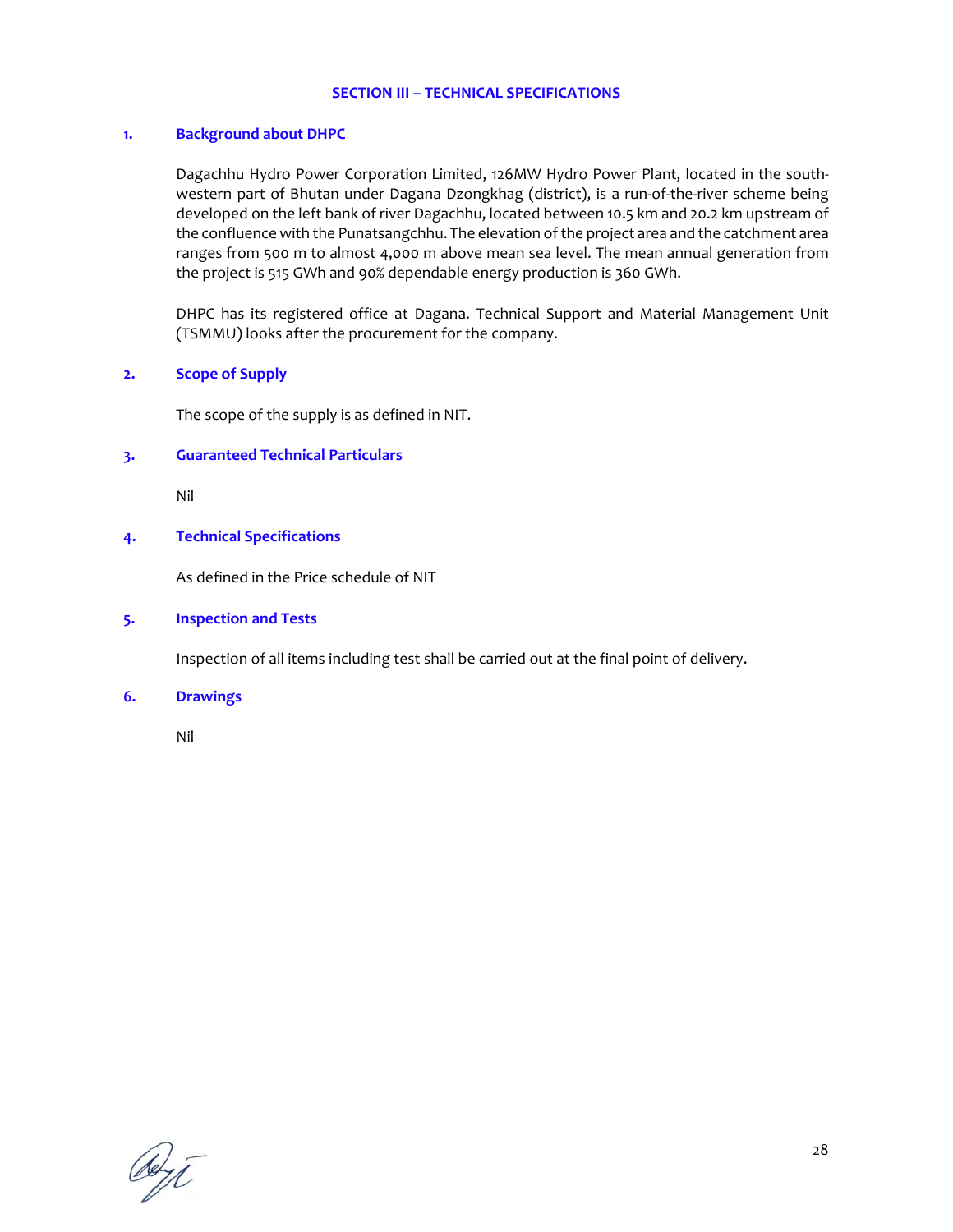**SECTION IV – BIDDING FORMS**

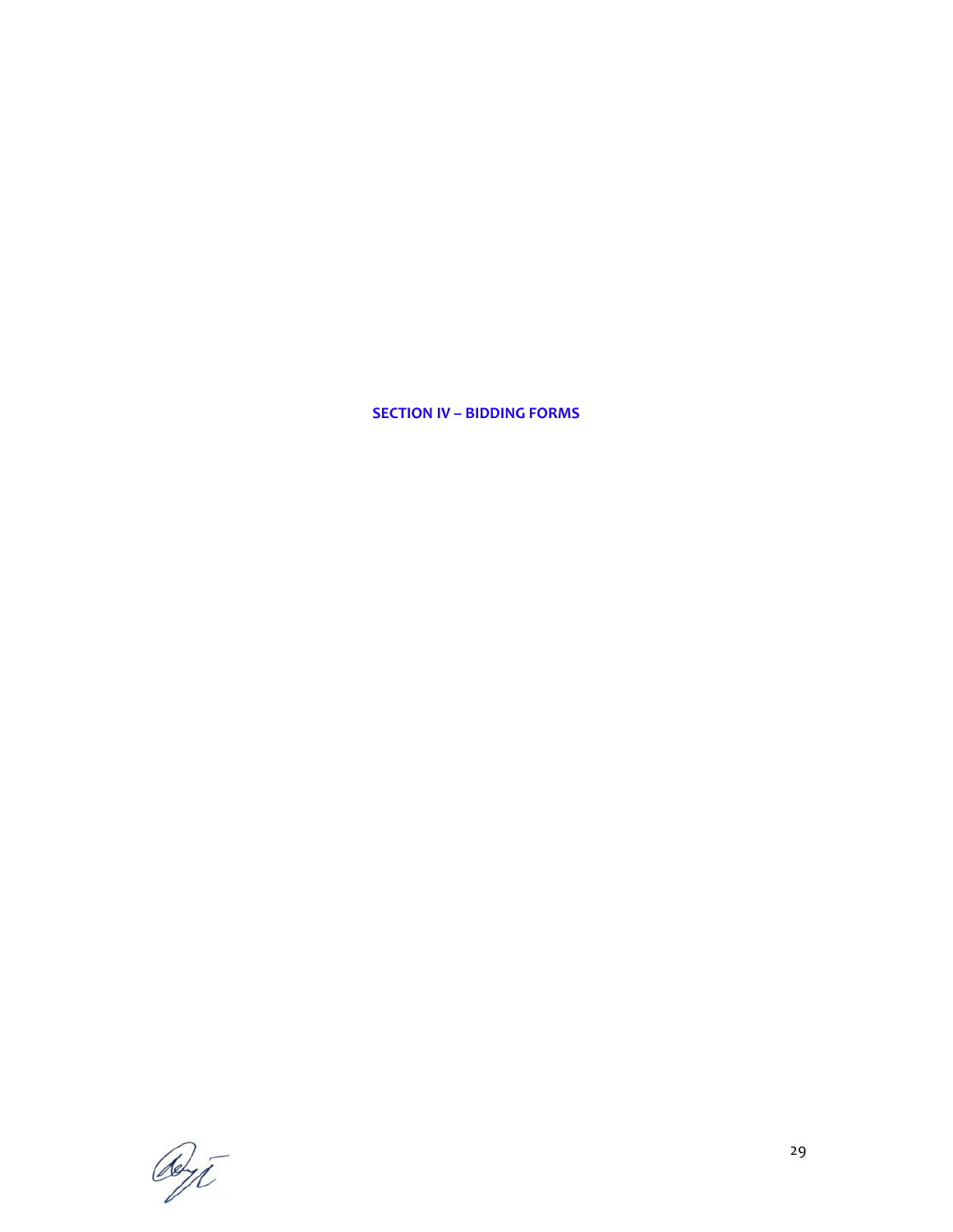#### **SECTION IV – BIDDING FORMS**

Applicable Forms from this Bidding Forms section is to be submitted by the Bidder along with his Bid

# **Form 1: Bid Security (Bank Guarantee)**

*(On non‐judicial stamp paper of the value relevant to the place of execution)*

| Bank Guarantee No. |
|--------------------|
|                    |

To Chief Executive Officer Dagachhu Hydro Power Corporation Limited Dagana Dear Sir,

In accordance with NIT No. ..................................., M/s ........................................ having its Registered/Head Office at ................................................. (here‐in‐after called the 'Bidder') wish to participate in the said Tender for ....................*[Name of Tender]* ................................

As an irrevocable bank guarantee against Bid Security for an amount of .............[*insert in words and figures\*]*....................... valid up to...............*[insert date@]*..................is required to be submitted by the Bidder as a condition precedent for participation in the said Tender which amount is liable to be forfeited on the happening of any events mentioned in the Bidding Documents.

We, the ...........................................*[Name & address of the Bank]* ....................................... having our Head Office at ........................... (#) ...................... guarantee and undertake to pay immediately on demand by the Dagachhu Hydro Power Corporation Limited(DHPC) or its authorized representative, the amount of .....................*[insert in words and figures*\**]*..................... without any reservation, protest, demand and recourse. Any such demand made by DHPC shall be conclusive and binding on us irrespective of any dispute or difference raised by the Bidder.

This Guarantee shall be irrevocable and shall remain valid up to ......................(@)........... If any further extension of this guarantee is required, the same shall be extended to such required period on receiving instructions from M/s...................... *[Bidder's Name]*....................... on whose behalf this guarantee is issued.

All rights of DHPC under this Guarantee shall be forfeited and the Bank shall be relieved and discharged from all liabilities there under unless a demand or claim is lodged by DHPC under this Guarantee against the Bank within thirty (30) days from the above mentioned expiry date of validity or, from that of the extended date.

In witness where of the Bank, through its authorised officer, has set its hand and stamp on this............................day of................................20..........at.........

1.

#### **WITNESSES: SIGNATURE OF AUTHORIZED SIGNATORY OF THE BANK**

1. ……………………………………

……………………………………………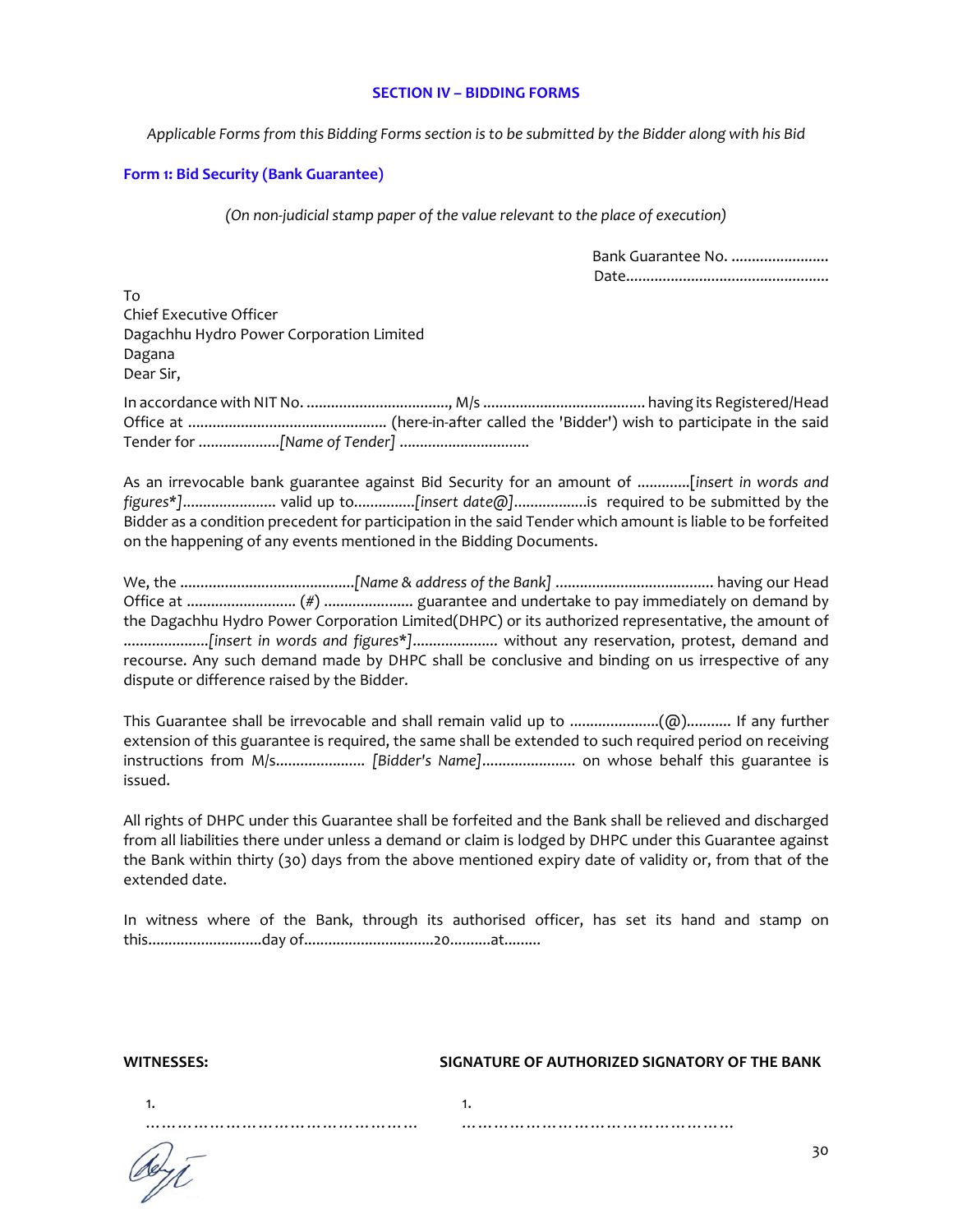| (Signature)        | (Signature)           |
|--------------------|-----------------------|
| (Name)             | (Name)                |
| (Official Address) | (Designation)         |
|                    | Authorized vide       |
|                    | Power of Attorney No: |
|                    |                       |
|                    |                       |
|                    | Authorized vide       |
|                    | Power of Attorney No: |
|                    |                       |

Och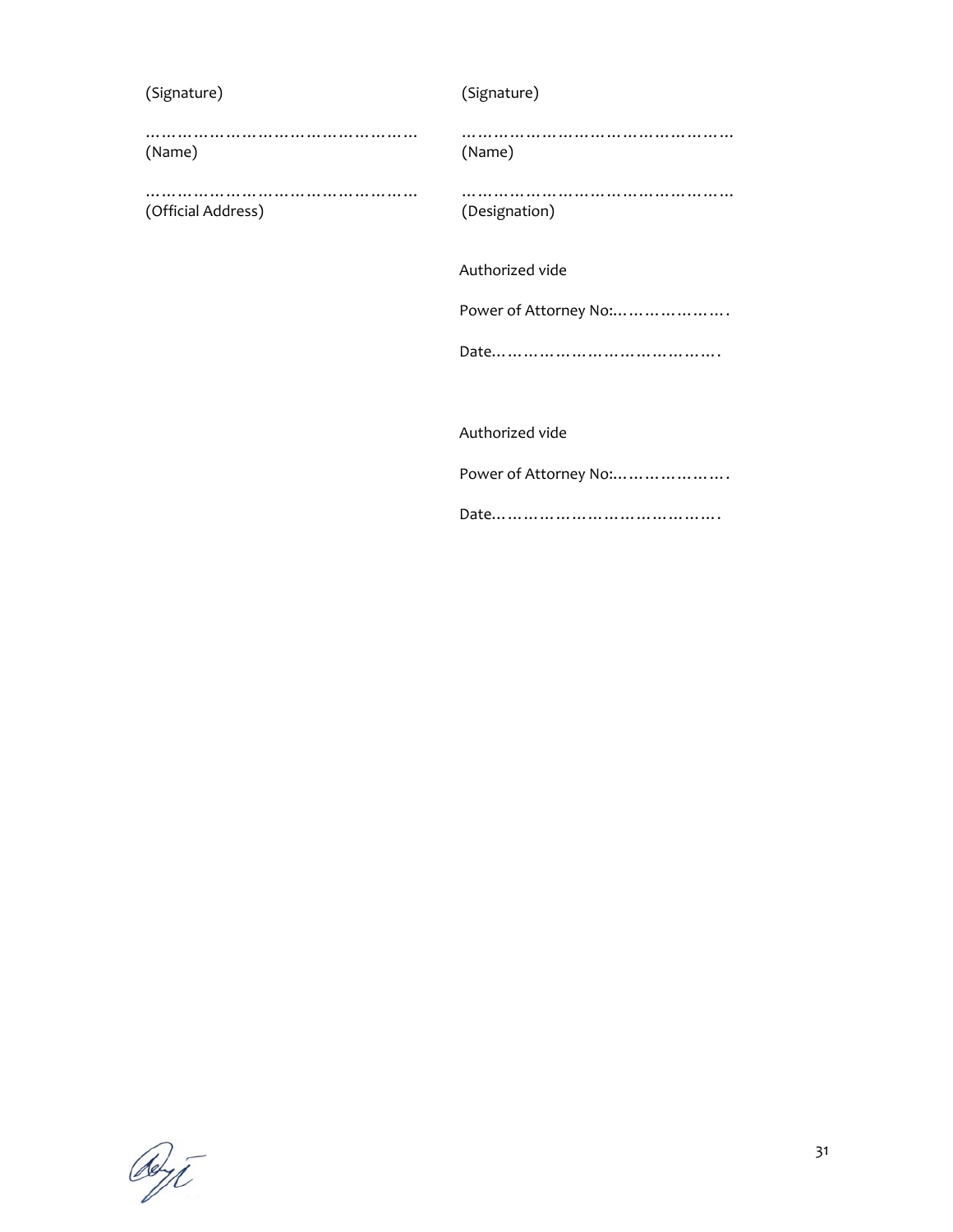# **Form 2: Certificate Regarding Acceptance of Important Conditions**

*(To be kept in Envelope II)*

To

[DHPC's Name and Address]

Dear Sir/Madam,

With reference to our Bid dated........................for supply of .......*[insert brief scope of supply]*...................against NIT No........................., we hereby conform that we have read the provisions of following clauses and further confirm that notwithstanding anything stated elsewhere to the contrary, the stipulations of these clauses are acceptable to us and we have not taken any deviation to any of these clauses anywhere in the Bid:

- i. Governing Laws (GCC.8).
- ii. Settlement of Disputes (GCC.9).
- iii. Terms of Payment (GCC. 19).
- iv. Performance Security (GCC.21).
- v. Patent Indemnity (GCC.25).
- vi. Liquidity Damages (GCC.26).
- vii. Warranty (GCC.27).
- viii. Limitation of Liability (GCC.28).
- ix. Delivery Schedule (GCC.32).
- x. Price Adjustment (SCC).

We further confirm that any deviation to the above clauses, found anywhere in our Bid, implicit or explicit, shall stand unconditionally withdrawn without any cost implication whatsoever to DHPC failing which the Bid security may be forfeited.

Sealed and Signed:

debyt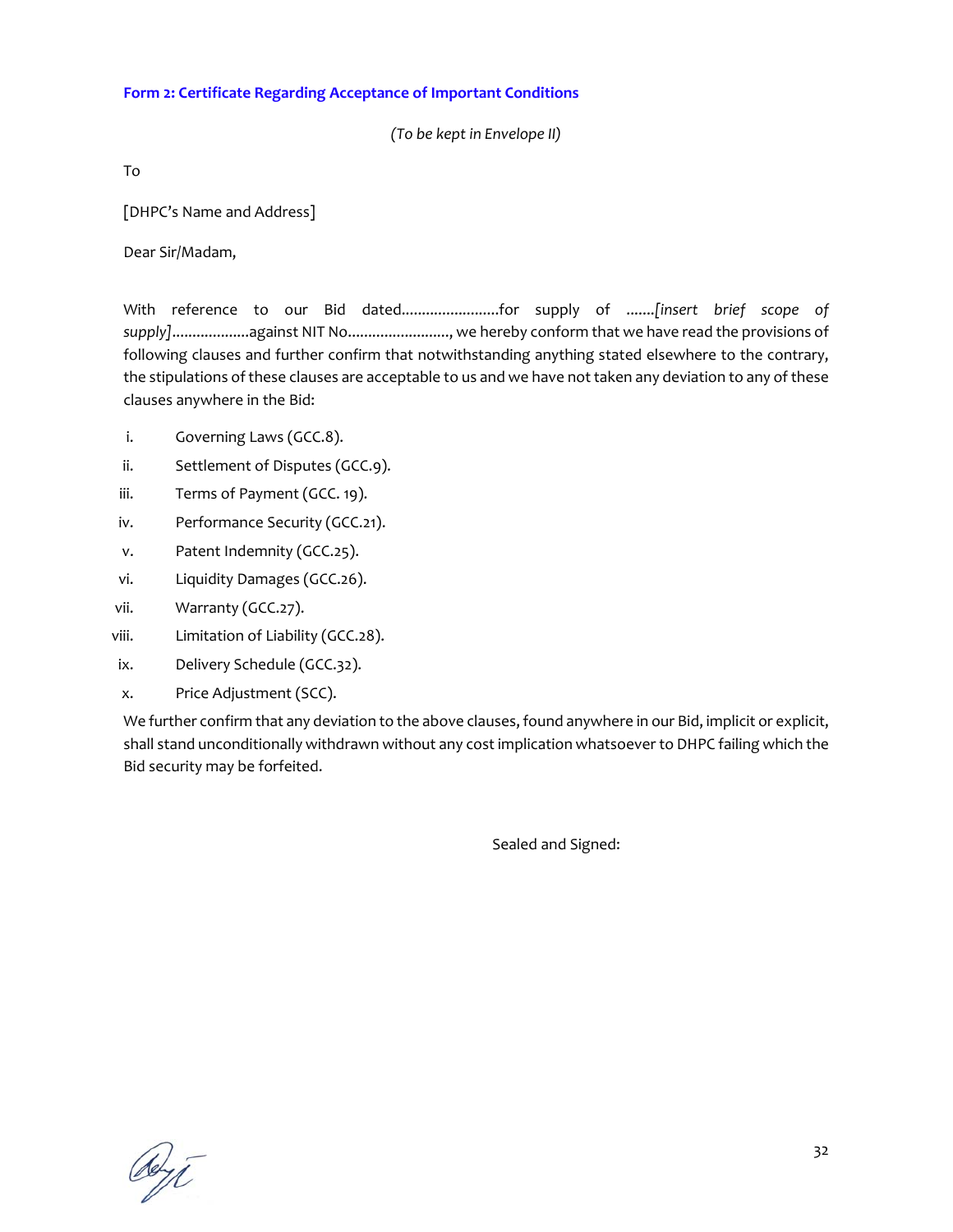### **Form 3: Integrity Pact Statement**

### **1 General:**

Whereas Namgay Dorji, representing the Dagachhu Hydro Power Corporation Limited, Royal Government of Bhutan, hereinafter referred to as the **"Employer"** on one part, and ..............................*(Name of bidder or his/her authorized representative, with power of attorney)* representing M/s. ............................(*Name of firm*), hereinafterreferred to as the **"Bidder"** on the other part hereby execute this agreement as follows:

This agreement shall be a part of the standard bidding document, which shall be signed by both the parties at the time of purchase of bidding documents and submitted along with the tender document. This IP is applicable only to "**large**" scale works, goods and services, the threshold of which will be announced by the government from time to time. The signing of the IP shall not apply to framework contracting such as annual office supplies etc.

# **2 Objectives:**

Whereas, the Employer and the Bidder agree to enter into this agreement, hereinafter referred to as IP, to avoid all forms of corruption or deceptive practice by following a system that is fair, transparent and free from any influence/unprejudiced dealings in the **bidding process** and **contract administration**, with a view to:

- 2.1 Enabling the Employer to obtain the desired contract at a reasonable and competitive price in conformity to the defined specifications of the works or goods or services; and
- 2.2 Enabling bidders to abstain from bribing or any corrupt practice in order to secure the contract by providing assurance to them that their competitors will also refrain from bribing and other corrupt practices.

### **3. Scope:**

The validity of this IP shall cover the bidding process and contract administration period.

### **4. Commitments of the Employer:**

The Employer Commits itself to the following:‐

- 4.1 The Employer hereby undertakes that no officials ofthe Employer, connected directly orindirectly with the contract, will demand, take a promise for or accept, directly or through intermediaries, any bribe, consideration, gift, reward, favor or any material or immaterial benefit or any other advantage from the Bidder, either for themselves or for any person, organization or third party related to the contract in exchange for an advantage in the bidding process and contract administration.
- 4.2 The Employer further confirms that its officials shall not favor any prospective bidder in any form that could afford an undue advantage to that particular bidderin the bidding process and contract administration and will treat all Bidders alike.
- 4.3 Officials of the Employer, who may have observed or noticed or have reasonable suspicion shall report to the head of the employing agency or an appropriate government office any violation or attempted violation of clauses 4.1 and 4.2.

deri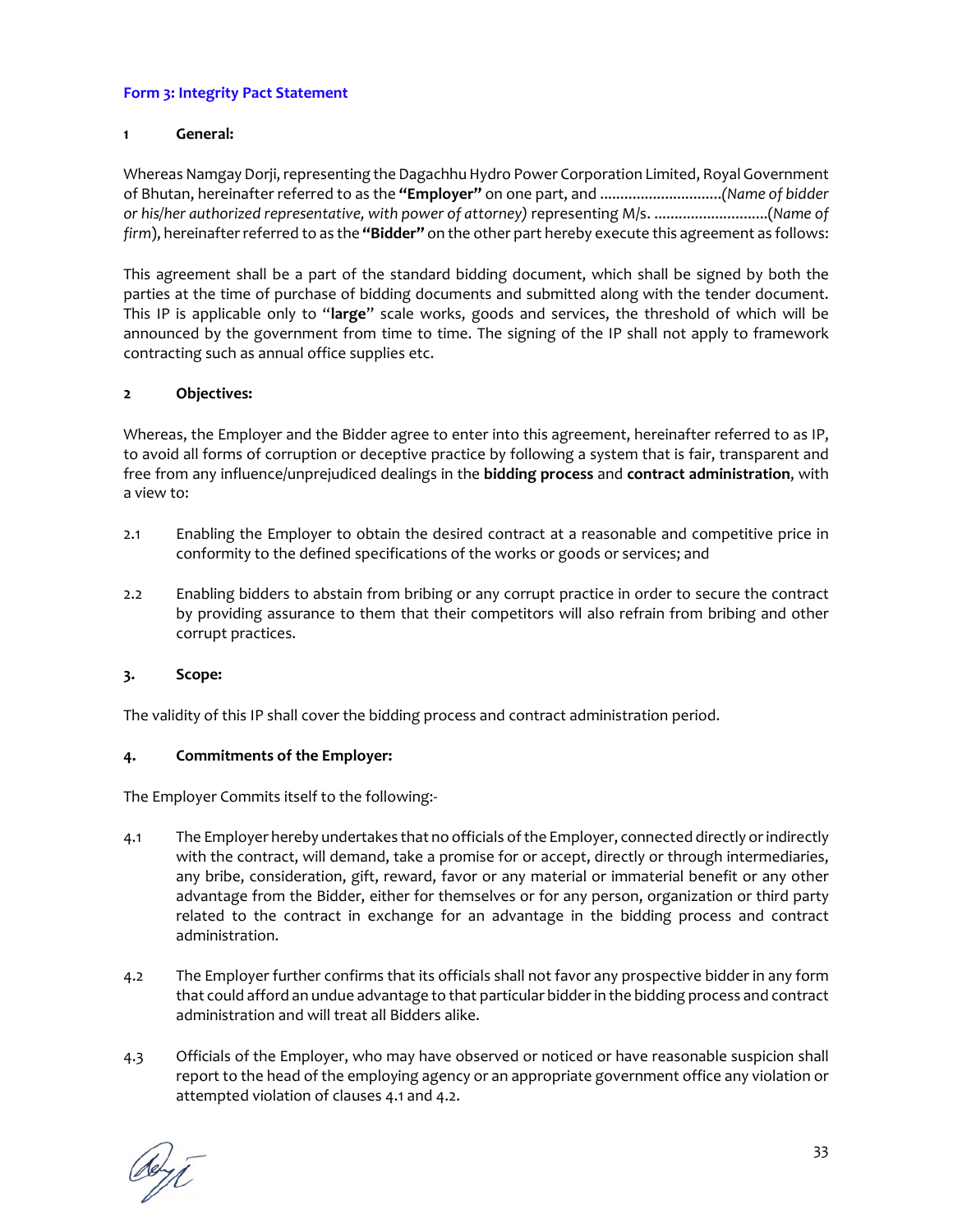4.4 Following report on violation of clauses 4.1 and 4.2 by official(s), through any source, necessary disciplinary proceedings, or any other action as deemed fit, including criminal proceedings shall be initiated by the Employer and such a person shall be debarred from further dealings related to the bidding process and contract administration.

# **5. Commitments of Bidders**

The Bidder commits himself/herself to take all measures necessary to prevent corrupt practices, unfair means and illegal activities during any stage of the bidding process and contract administration in order to secure the contract or in furtherance to secure it and in particular commits himself/herself to the following :‐

- 5.1 The Bidder shall not offer, directly or through intermediaries, any bribe, gift, consideration, reward, favor, any material or immaterial benefit or other advantage, commission, fees, brokerage or inducement to any official of the Employer, connected directly or indirectly with the bidding process and contract administration, or to any person, organization or third party related to the contract in exchange for any advantage in the bidding process and contract administration.
- 5.2 The Bidder shall not collude with other parties interested in the contract to manipulate in whatsoever form or manner, the bidding process and contract administration.
- 5.3 If the bidder(s) have observed or noticed or have reasonable suspicion that the provisions of the IP have been violated by the procuring agency or other bidders, the bidder shall report such violations to the head of the procuring agency.

### **6. Sanctions for Violation:**

The breach of any of the aforesaid provisions shall result in administrative charges or penal actions as per the relevant rules and laws.

- 6.1 The breach of the IP or commission of any offence (forgery, providing false information, mis‐ representation, providing false/fake documents, bid rigging, bid steering or coercion) by the Bidder, or any one employed by him, or acting on his/her behalf (whether with or without the knowledge of the Bidder), shall be dealt with as per the terms and conditions of the contract and other provisions of the relevant laws, including De‐barment Rules.
- 6.2 The breach of the IP or commission of any offence by the officials of the procuring agency shall be dealt with as per the rules and laws of the land in vogue.

# **7. Monitoring and Administration:**

- 7.1 The respective procuring agency shall be responsible for administration and monitoring of the IP as per the relevant laws.
- 7.2 The bidder shall have the right to appeal as per the arbitration mechanism contained in the relevant rules.

We, hereby declare that we have read and understood the clauses of this agreement and shall abide by it.

debyt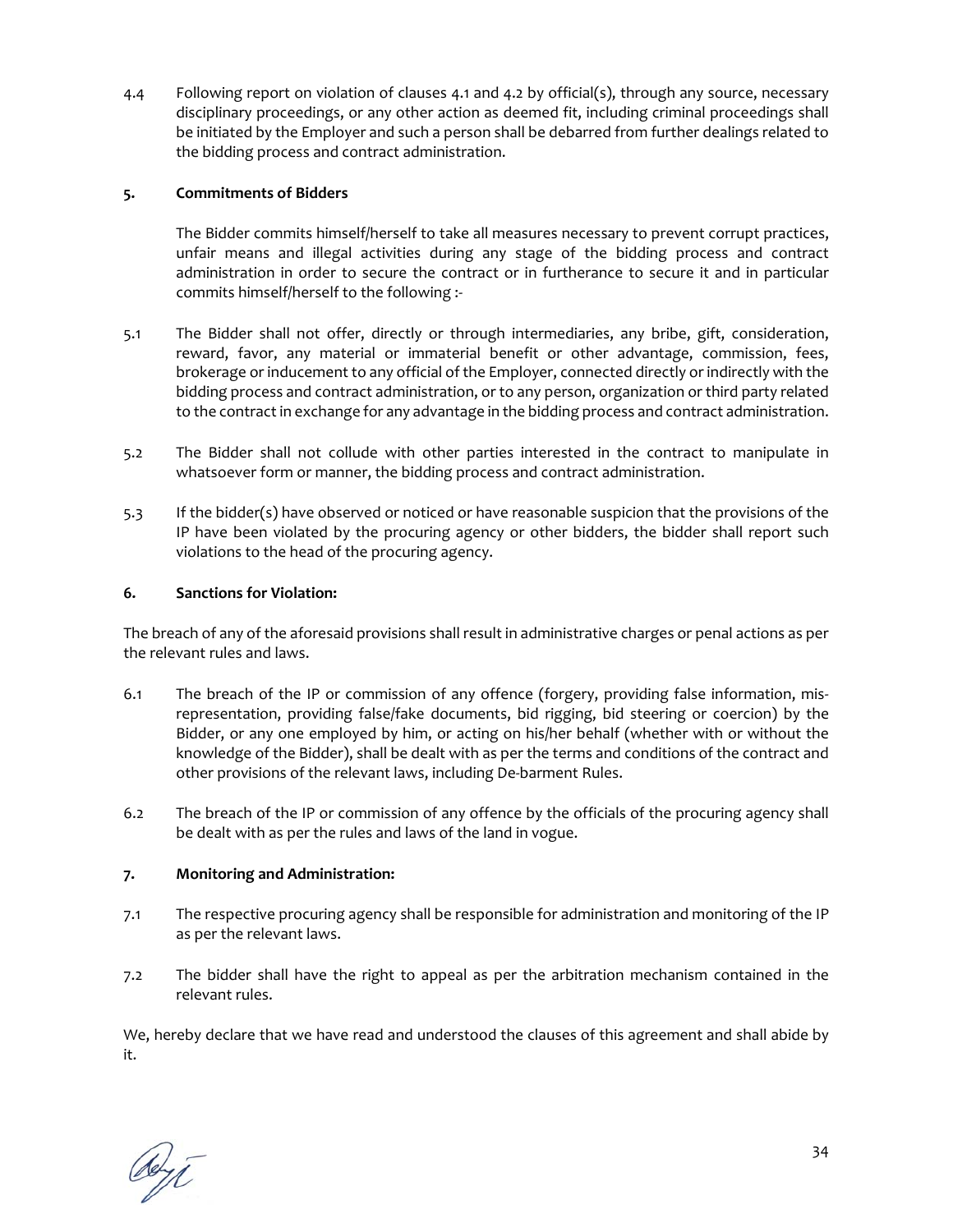| The parties hereby sign this Integrity Pact at (place) ______________ on (date) _________ |                                          |
|-------------------------------------------------------------------------------------------|------------------------------------------|
| Affix Legal Stamp                                                                         | Affix Legal Stamp                        |
| <b>EMPLOYER</b>                                                                           | BIDDER/REPRESENTATIVE                    |
| CID:                                                                                      | CID:                                     |
| Witness: ____________________<br>Name:                                                    | Witness: ______________________<br>Name: |
| CID:                                                                                      | CID:                                     |

Obji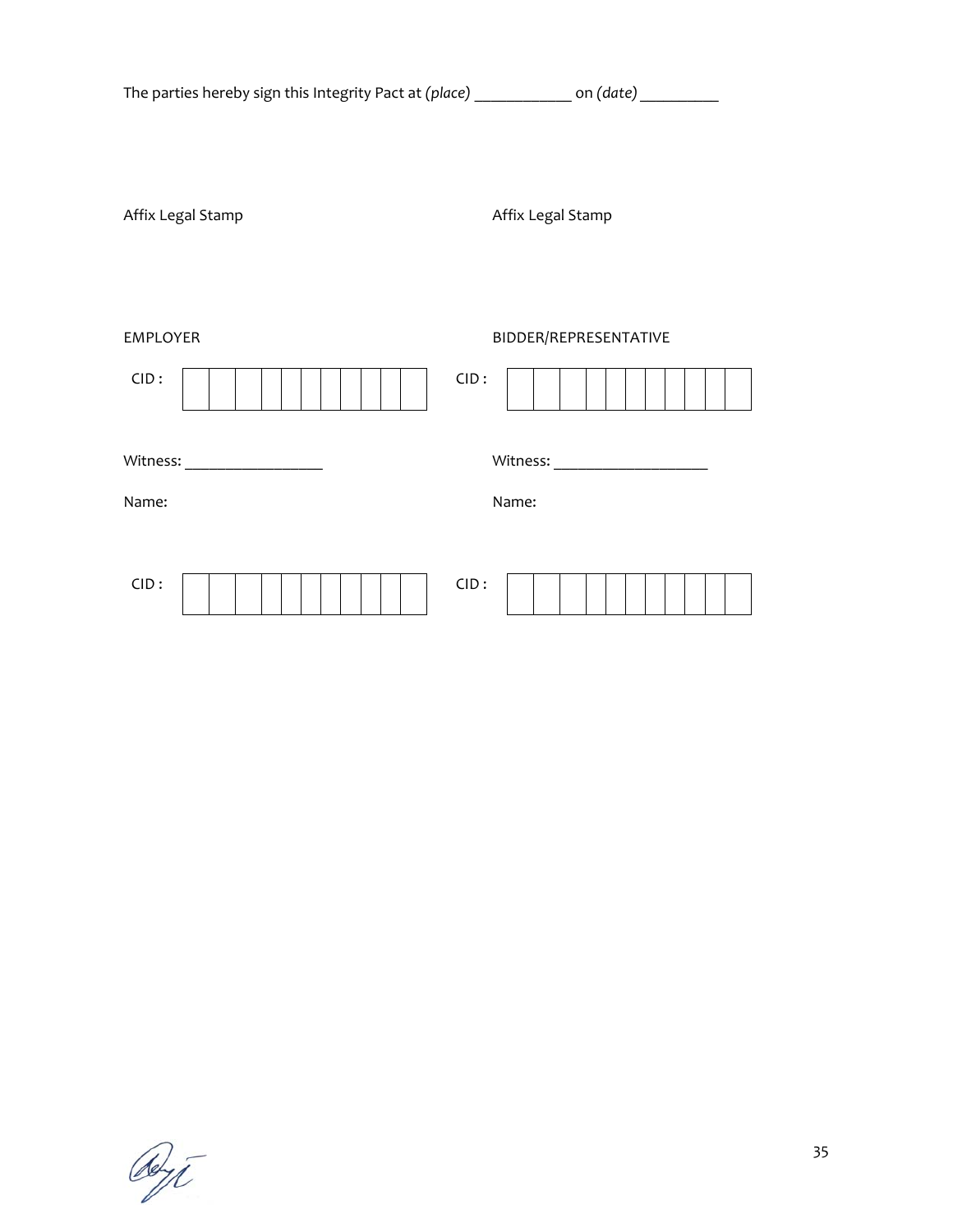# **Form 4: Bidder's Information Form**

[The Bidder shall fill in this Form in accordance with the instructions indicated below. No alterations to its *format shall be permitted and no substitutions shall be accepted.]*

Date: ........*[insert date of Bid submission]*...............

NIT No.: *..................................................*

| 1. Bidder's Legal Name:                                                                                                |
|------------------------------------------------------------------------------------------------------------------------|
| Principal place of business of the bidder:<br>2.                                                                       |
| Bidder's Country of Registration:<br>3.                                                                                |
| Bidder's Year of Registration:<br>4.                                                                                   |
| Bidder's Legal Address in Country of Registration:<br>5.                                                               |
| Bidder's Website Address:<br>6.                                                                                        |
| Bidder's Business Activities:<br>7.                                                                                    |
| Bidder's Authorized Representative Information<br>8.                                                                   |
| Name:                                                                                                                  |
| Designation:                                                                                                           |
| Address:                                                                                                               |
| Telephone/Fax numbers:                                                                                                 |
| E-mail Address:                                                                                                        |
| 9. Country of Origin of Goods to be Supplied:                                                                          |
| 10. Port of Shipment and Country:                                                                                      |
| 11. Status of the Bidder (check the box as applicable):                                                                |
| <b>Bidding Company</b>                                                                                                 |
| Lead Member of the Joint Venture                                                                                       |
| Agent of the Foreign Bidder                                                                                            |
| 12. Attached are copies of the following original documents: [check the box(es) of the attached<br>original documents] |
| Latest Tax Clearance Certificate of bidder                                                                             |
| Valid Trade License of Bidder                                                                                          |
| Equity shareholding certificate of the Bidder duly certified by the statutory auditor of the<br>bidder                 |
| Certificate of Incorporation or Registration of Bidder                                                                 |
| Sales tax or any other tax registration certificate Bidder                                                             |

debyt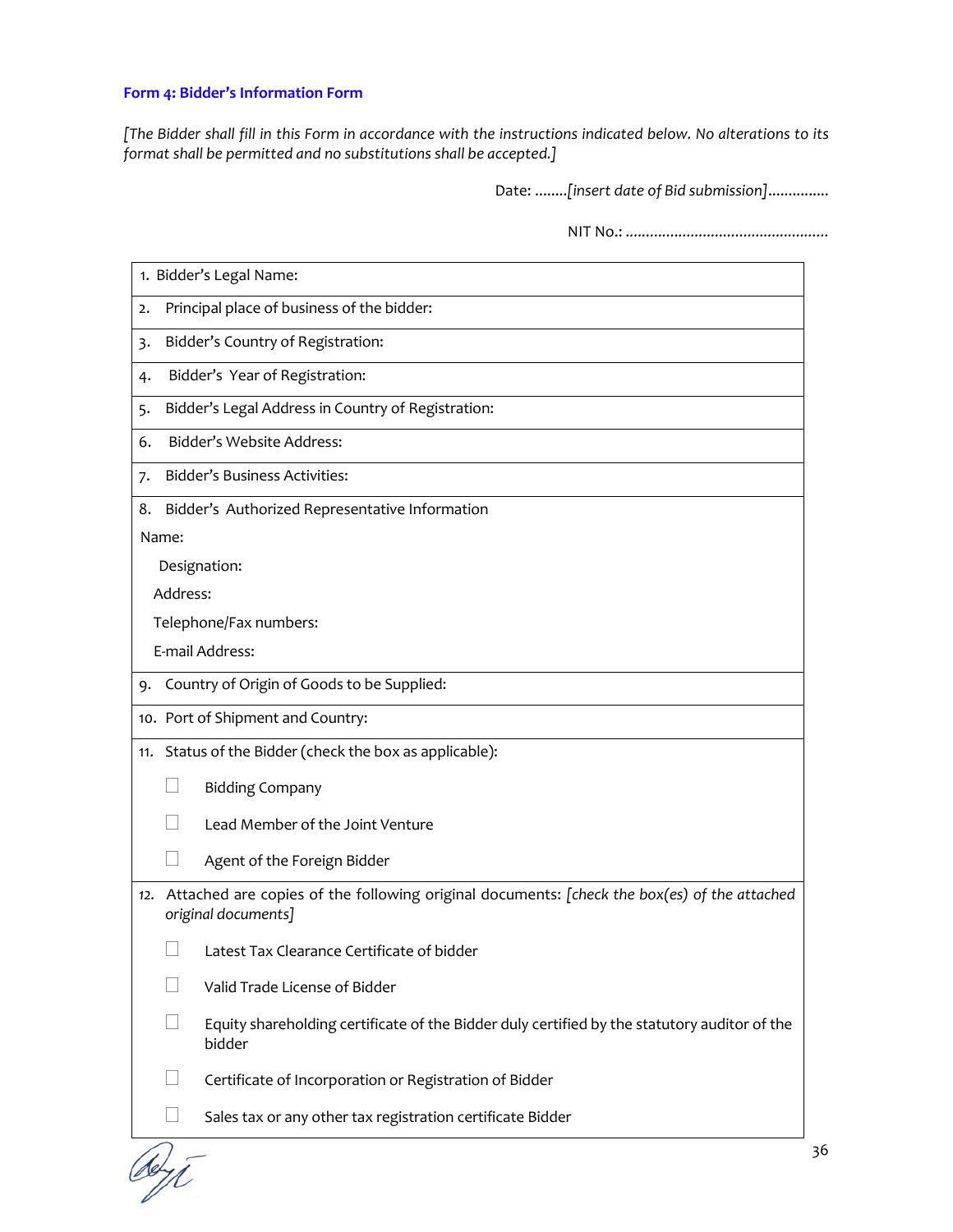| Date:  |  |
|--------|--|
| Place: |  |
|        |  |
|        |  |

Reyt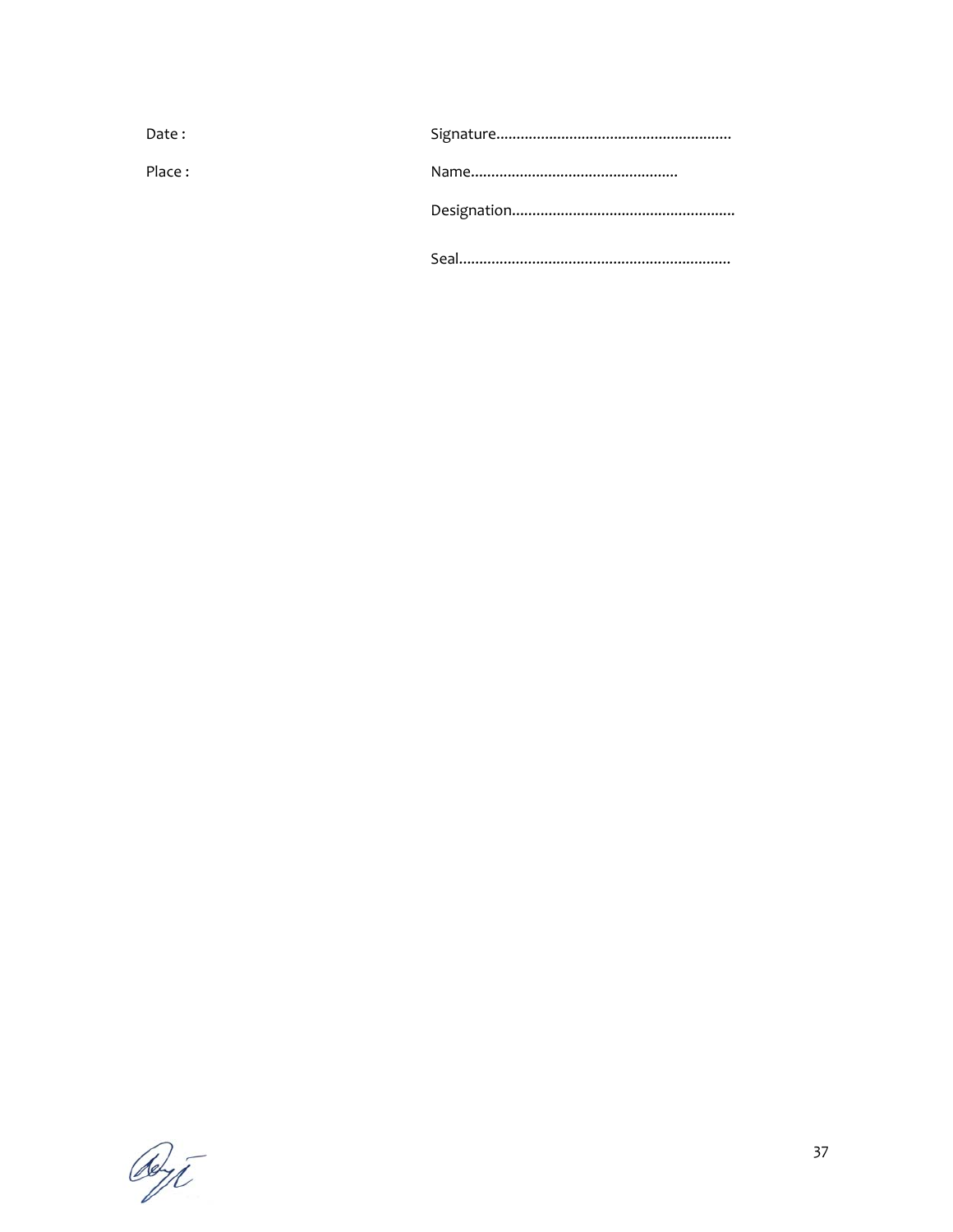#### **Form 5: Power of Attorney**

### *(To be executed on non‐judicial stamp paper of appropriate value)*

KNOW ALL MEN BY THESE PRESENTS THAT WE, ………*[insert name of the Bidder]*………………. a Company incorporated under the *…………….[insert relevant statute of the country of incorporation]*……………. and having its registered office at …………*[insert address]*……………………………………. (hereinafter referred to as the "Bidder") having been authorized by the Board of Directors of the Company, inter alia, to execute contracts in the name of and for and on behalf of the Company. I …….*[insert name of the person giving the power of attorney]…………………*.presently holding the position of ……………….. *[insert designation of the person giving the power of attorney]*……………… in the company do hereby constitute, appoint and authorize Mr.…………… [*insert name, designation and residential address of the person to whom the power of attorney is being given]…………* as our true and lawful attorney to do in our name and on our behalf all such acts, deeds, things necessary and incidental for submission of our Bid against NIT No. …………………….., floated by DHPC. I hereby further authorize the above attorney for signing and submission of the Bid and all other documents, information related to the Bid including undertakings, letters, certificates, declarations, clarifications, acceptances, guarantees, any amendments to the Bid and any other documents related to the Bid, and providing responses and representing us in all the matters before DHPC in connection with the Bid for the said Tender till the completion of the bidding process including signing of the contract.

I accordingly hereby nominate, constitute and appoint above named ……………………………………………… severally, as my lawful attorney to do all or any of the acts specifically mentioned immediately herein above.

WE do hereby agree and undertake to ratify and confirm whatever the said Attorney shall lawfully do or cause to be done under and by virtue of this power of Attorney and the Acts of Attorney to all intents and purposes are done as if I had done the same on behalf of the Company if these presents had not been made.

# **EXECUTANT EXECUTANT**

Signature:……………………………………….

#### **ACCEPTED:**

| Signature of Attorney: |
|------------------------|
|                        |
|                        |

Signature of the Attorney Attested

|             | <b>EXECUTANT</b> |
|-------------|------------------|
|             |                  |
| Designation |                  |
| Office Seal |                  |

deyt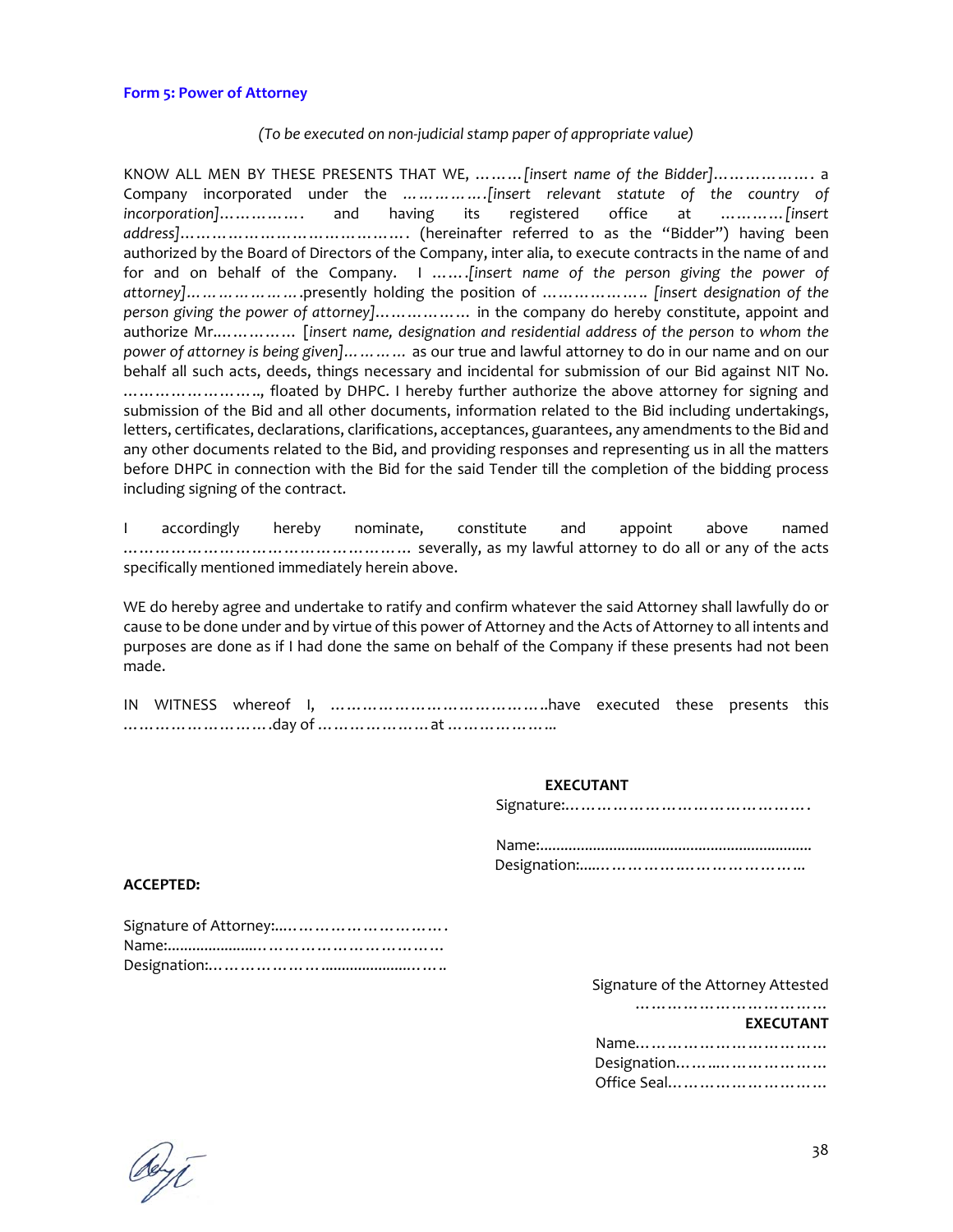### **Form 6: Information for Meeting Qualification Requirement (QR)‐** *NOT APPLICABLE*

NIT No.:............................... Bidder's Name & Address:

..............................................

To

[DHPC's Name and Address]

Dear Sir/Madam,

We seek qualification under NIT No:.........................and our qualification data in support thereof is enclosed in the following Forms:

|                | Form 6A | Details for meeting financial QR |
|----------------|---------|----------------------------------|
| $\overline{2}$ | Form 6B | Details for meeting technical QR |
|                | Form 6C | Capability Status                |

We further understand and agree that any misleading or false information furnished by us may result in summarily rejection of our Bid.

Date : Signature..........................................................

| Place. |  |
|--------|--|
|        |  |

Designation.......................................................

Seal...................................................................

Note: The Bidder shall enclose relevant documents like copies of authenticated letter of award, contracts, completion certificates etc. supporting the data and details provided in the Form 6A to 6C. In support of the financial information the audited accounts of the completed financial years shall be provided.

abyt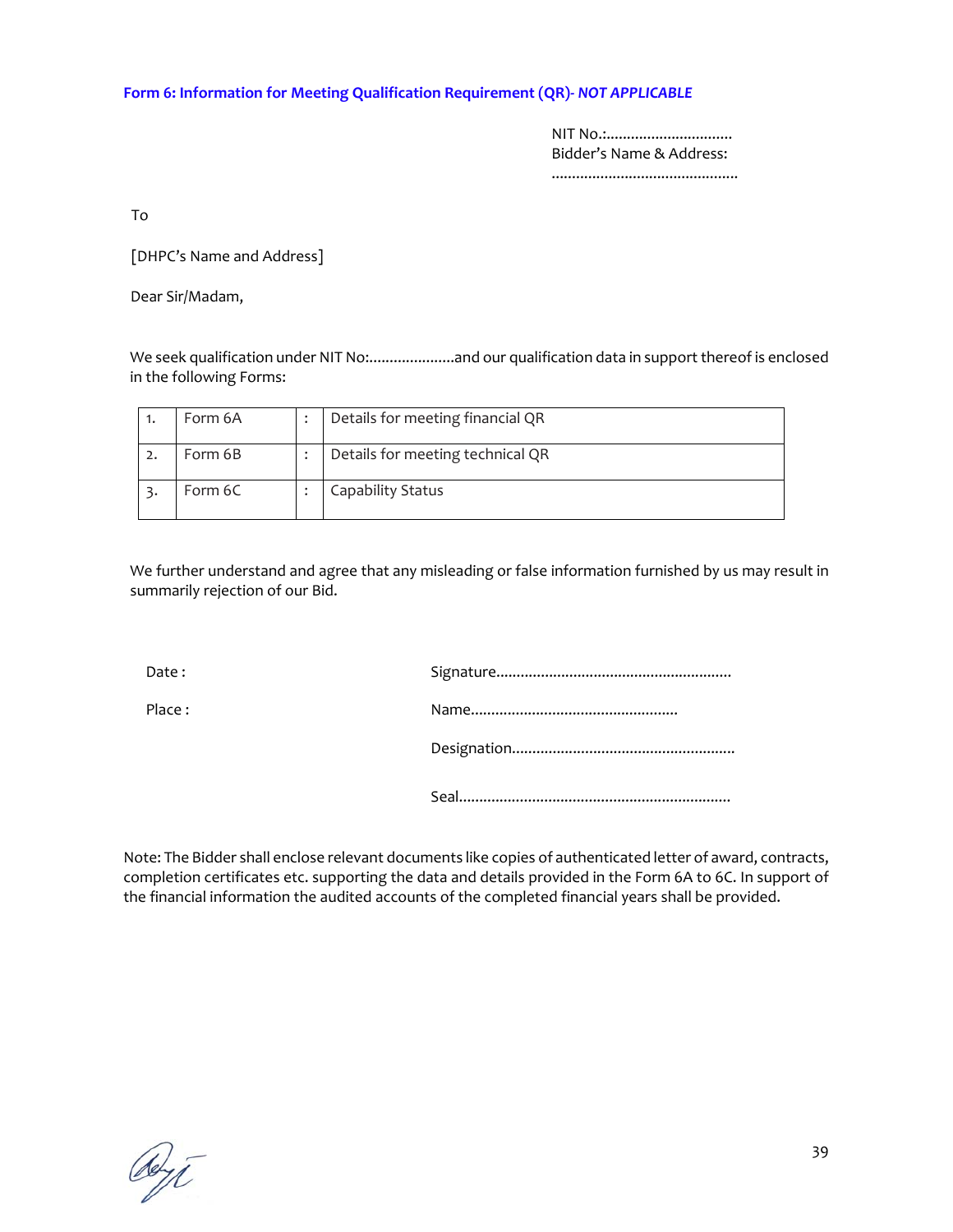### **Form 6A: Details for Meeting Financial Qualification Requirement‐ NOT APPLICABLE**

NIT No.:............................... Bidder's Name & Address:

To [DHPC's Name and Address]

Dear Sir/Madam,

To satisfy the requirements stipulated in the Bidding Documents, we provide the following details.

We confirm that our average annual turnover during the preceding (insert no. of years) financial years as on date of Bid opening is not less than ……*[insert the amount as per NIT]*.……. In support of above, we are enclosing …………*[Balance Sheets and Profit & Loss Account duly certified by the statutory auditors,* or Income Tax Return duly acknowledged by the tax department, or any other documents to be inserted as *applicable]*…………...

| S <sub>No</sub> | <b>Particulars</b>                                                                                                                                                     | <b>Amount in USD/BTN/INR</b> |                     |  |
|-----------------|------------------------------------------------------------------------------------------------------------------------------------------------------------------------|------------------------------|---------------------|--|
| 1.              | Financial Year: 20 - 20                                                                                                                                                |                              |                     |  |
| 2.              | Financial Year: $20 - 20$                                                                                                                                              |                              |                     |  |
| $\overline{3}$  | Financial Year: $20 - 20$                                                                                                                                              |                              |                     |  |
| 4.              | Average Annual Turnover for the preceding (Insert no. of<br>years) Financial Years as on date of Bid Opening.                                                          |                              |                     |  |
| 5               | Net Worth as at the end of the financial year immediately<br>preceding the date of Bid opening                                                                         |                              |                     |  |
| 6.              | [insert if this is one of the parameter for financial<br>qualification]Details of Credit Facilities as on date of Bid<br>opening[insert as applicable]<br>a. BG Limits | Sanctioned<br>Limits         | Available<br>Limits |  |
|                 | b. LC Limits.                                                                                                                                                          |                              |                     |  |
|                 | Overdraft/ Cash credit Limits<br>$\mathsf{C}$ .                                                                                                                        |                              |                     |  |
| 7               | We have enclosed certificate from the Banks in support of<br>the available limits of the credit facilities                                                             | Yes/No                       |                     |  |

Date : Signature..........................................................

Place : Name...................................................

Designation.......................................................

Seal...................................................................

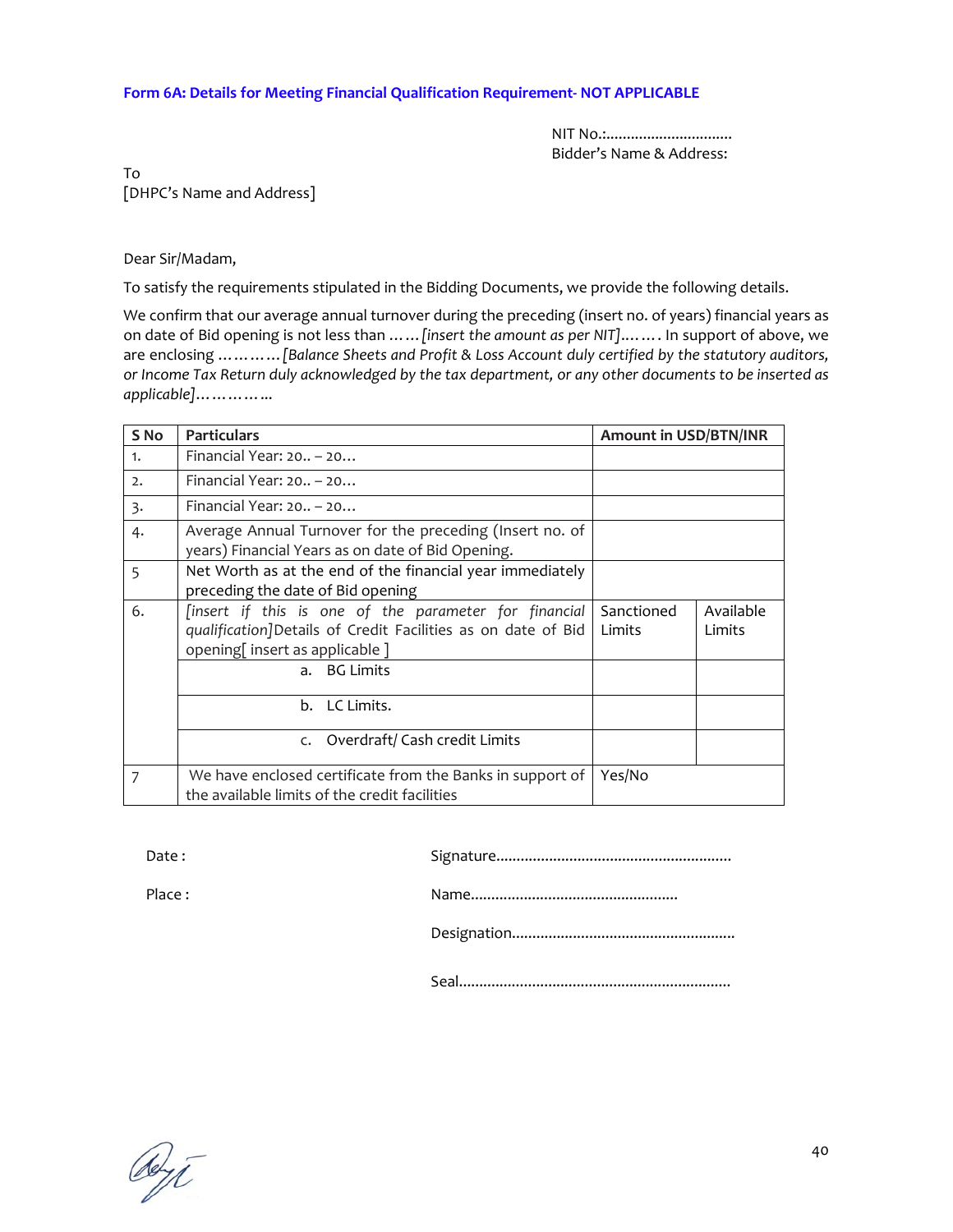### **Form 6B: Details for Meeting Technical Qualification Requirement‐ NOT APPLICABLE**

*(May be modified as per the requirements specified in the BDS)*

NIT No.:.................................. Bidder's Name & Address: ..............................................

To

[DHPC's Name and Address]

To satisfy the requirements stipulated in Bidding Documents, we provide the following details.

List of similar orders for similar type and quantity of Goods covered in the NIT No.............dated..............., executed in last three  $(3)^*$  years:

| Sl. No. | Owner/ Client | Scope of Supply | Quantity | Order<br>Value | Completion<br>date of the<br>order |
|---------|---------------|-----------------|----------|----------------|------------------------------------|
|         |               |                 |          |                |                                    |
|         |               |                 |          |                |                                    |
|         |               |                 |          |                |                                    |
|         |               |                 |          |                |                                    |

\* Bidders can choose to mention assignments executed prior to the last 3 years relevant for meeting the *Qualification Requirements*

| Date:  |  |
|--------|--|
| Place: |  |

Seal...................................................................

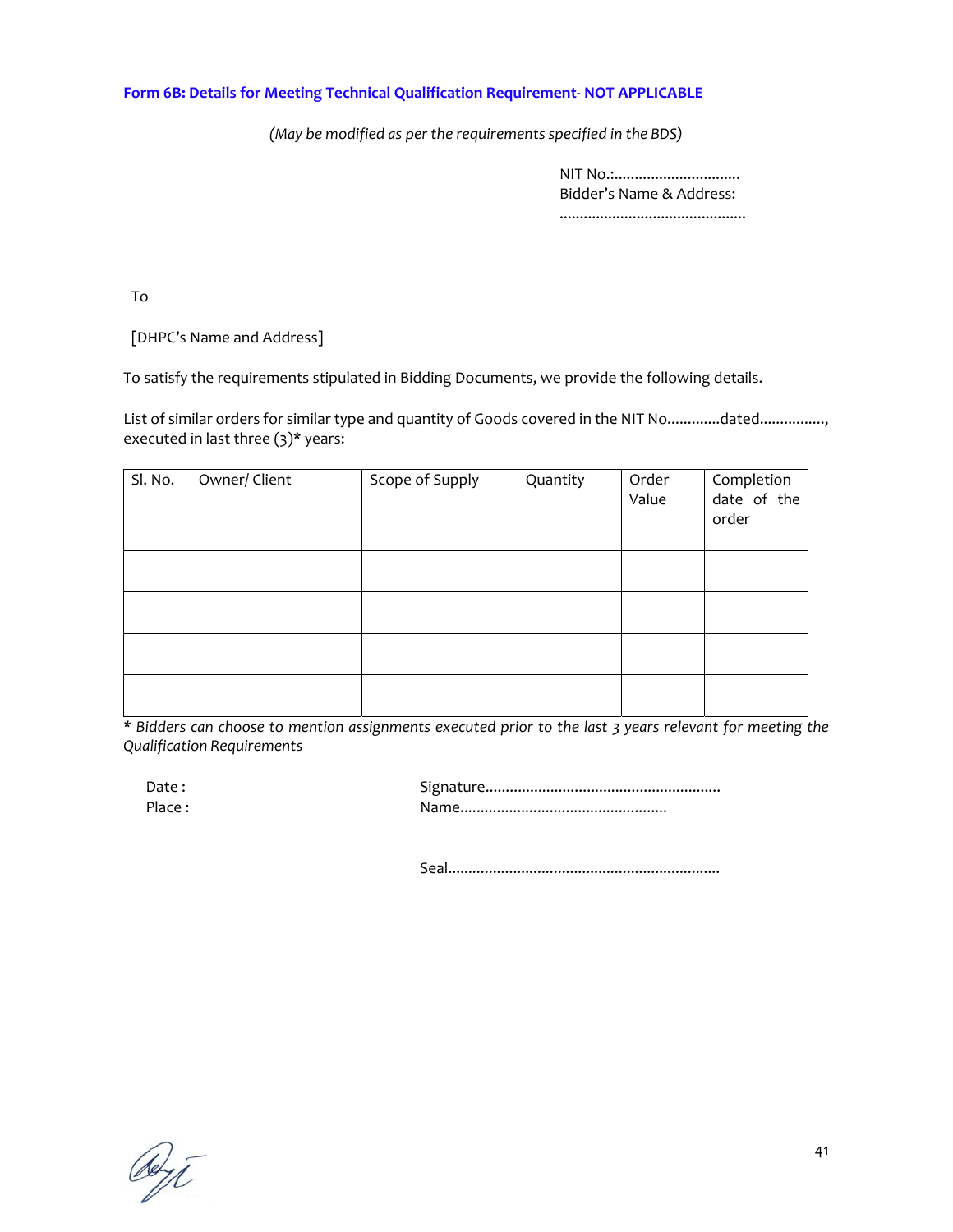NIT No.:.................................

Bidder's Name & Address:

..............................................

To

[DHPC's Name and Address]

We provide the following details to conform that we have sufficient capacity to execute the supply of Goods covered in the NIT:

|     | <b>Orders in Hand</b>                                                         |  |  |
|-----|-------------------------------------------------------------------------------|--|--|
|     | Total value of Orders pending                                                 |  |  |
| ii  | Value of orders completed out of above value up<br>to [insert financial year] |  |  |
| iii | Value of anticipated work to be done in the<br>following  Financial Years:    |  |  |

Details of orders in hand are as follows:

| S No | Owner/<br>Client | of<br>Scope<br>Supplies | Order Value | Schedule<br>Time<br>of<br>Delivery | of<br>Value<br>Outstanding<br>Supplies | Estimated<br>Completion<br>date |
|------|------------------|-------------------------|-------------|------------------------------------|----------------------------------------|---------------------------------|
|      |                  |                         |             |                                    |                                        |                                 |
|      |                  |                         |             |                                    |                                        |                                 |
|      |                  |                         |             |                                    |                                        |                                 |
|      |                  |                         |             |                                    |                                        |                                 |

Sealed and Signed

Obji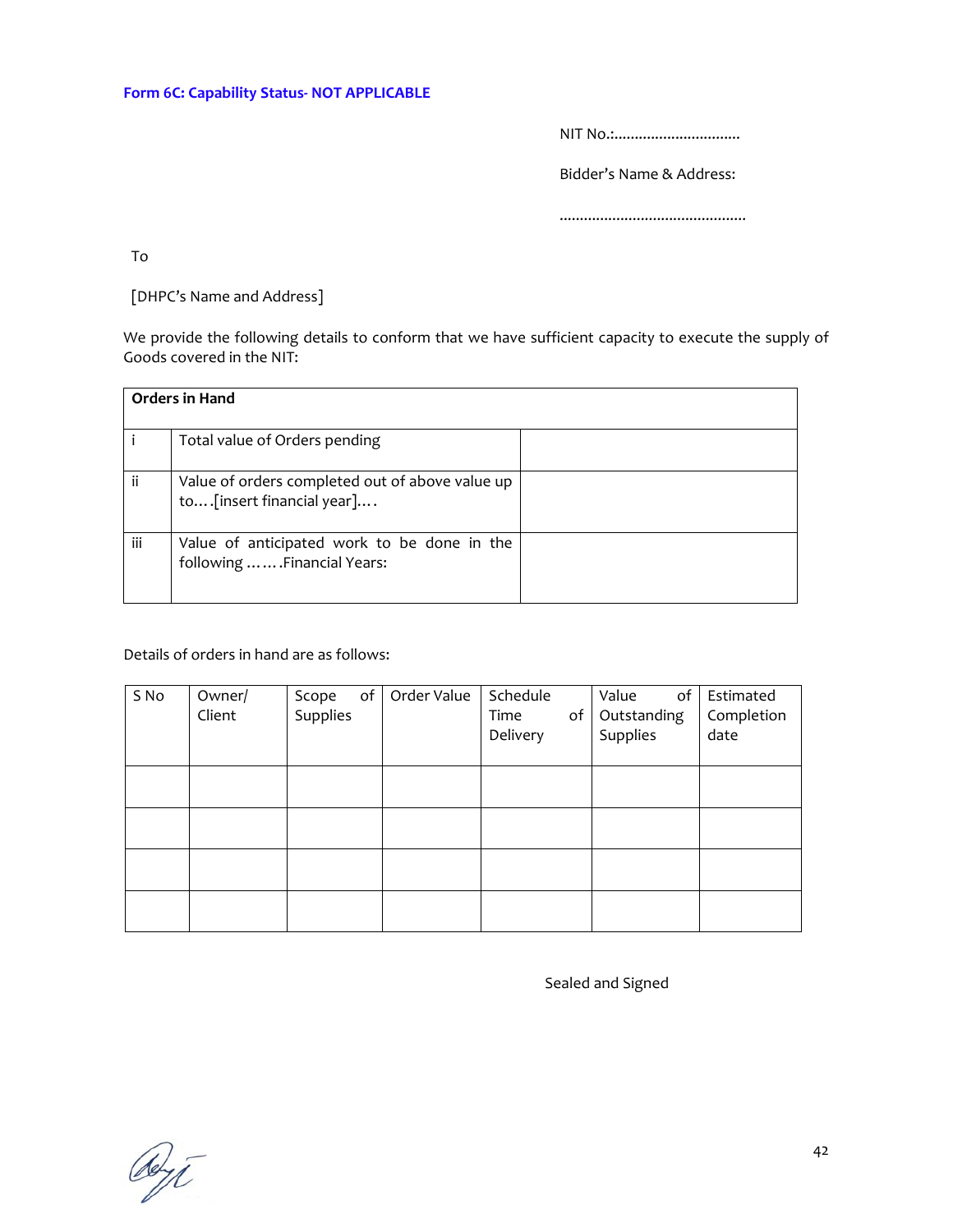# **Form 7: Affidavit/ Self‐declaration Regarding Eligibility of Bidders**

*(To be executed on non‐judicial stamp paper)*

I, …………*[insert title/ designation]*……………….. the duly authorized representative of ………………*[insert name ofthe Bidder]*………………………….. hereby confirm thatI possess the legal authority to make this Affidavit/ Declaration on behalf of the Bidder.

I solemnly declare and affirm that to the best of my knowledge, information, and belief, the above Bidder:

- a) Is not insolvent or is not in receivership or is not a bankrupt or is not in the process of being wound up, or has not entered into an arrangement with creditors; or,
- b) Have not been found guilty of professional misconduct by any Competent Authority as per law; or,
- c) Have fulfilled the obligations with regard to the payment of taxes, social security or other payments due in accordance with the laws of the country in which the Bidder is established or of the Kingdom of Bhutan; or,
- d) Have not been declared by DHPC to be ineligible for participation in tenders on account of any fraud and/or corruption in competing or executing a Contract; or,
- e) Have not been debarred from participation in any public procurement by any Competent Authority as per law.

Further, I also declare that the affairs of the Bidder are not being administered by a court, judicial officer or by an appointed liquidator; and the company has not suspended business or is in any analogous situation arising from similar procedures under the laws and regulations of the country in which the Bidder is established or of the Kingdom of Bhutan.

Verified on this …………………………… day of …………….. of the year……………………….. that the particulars furnished above are true and correct to the best of my knowledge and belief and nothing in material have been concealed or misrepresented.

Sealed and Signed…………………………….

debyt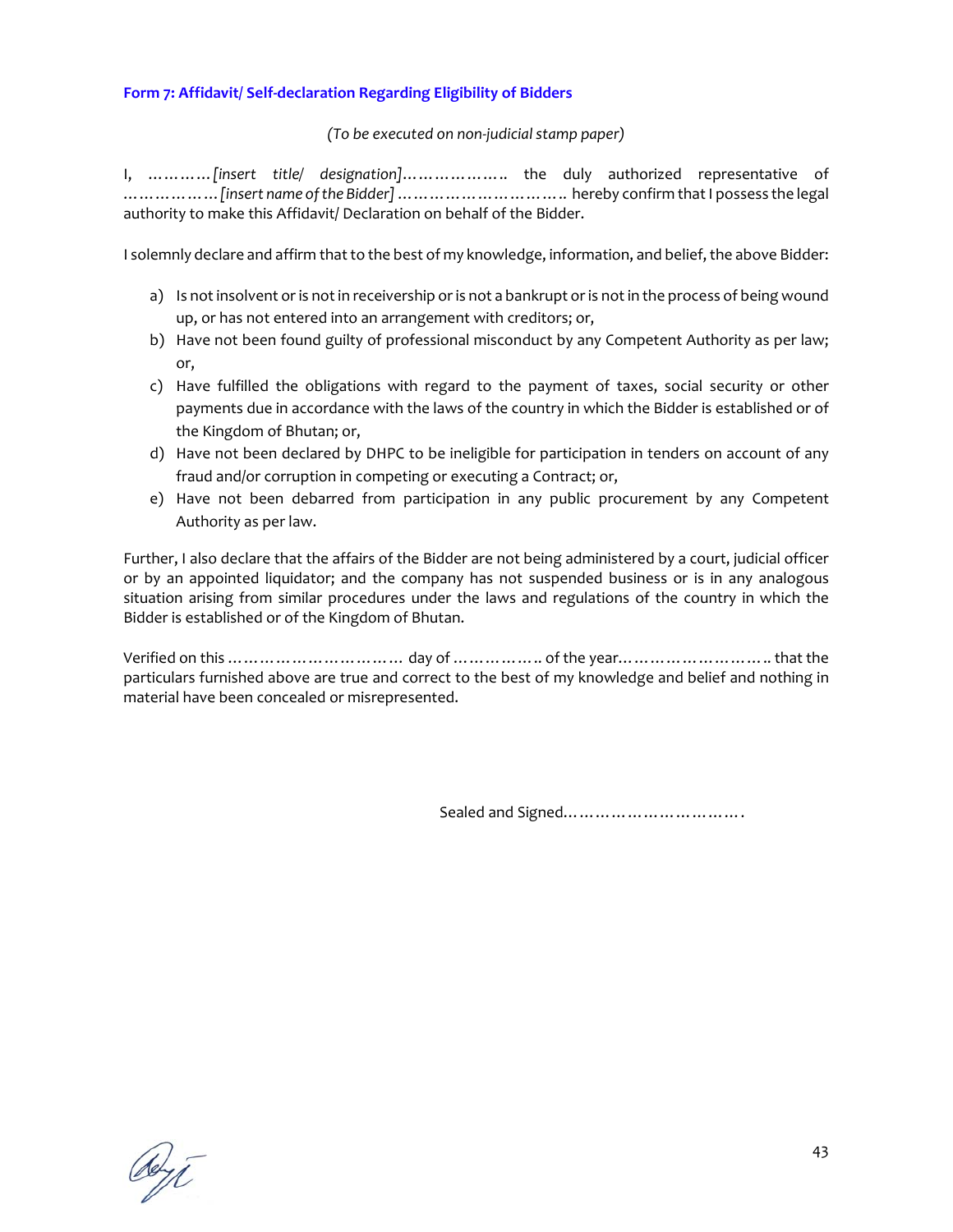### **Form 8: Manufacturer's Authorization Form**

[The Bidder shall require the Manufacturer to fill in this Form in accordance with the instructions indicated. *Thisletter of authorization should be on the letterhead ofthe Manufacturer and be signed by a person with the proper authority to sign documents that are binding on the Manufacturer.]*

NIT No.:.................................

To

[DHPC's Name and Address]

### WHEREAS

We ..................*[insert complete name of the Manufacturer]..................*, are official manufacturers of*.....................[insert type of Goods manufactured]....................*, having factories at .............*[insert full address(es) of the Manufacturer's factory/ies]...........*, do hereby authorize ..............*[insert complete name of Bidder]..............*to submit a Bid in relation to the NIT No. ..................... dated............................, and supply the following Goods, manufactured by us, namely*.................[insert name and/or brief description of the Goods]..............,* and subsequently to negotiate and sign the Contract.

We hereby extend our full guarantee and warranty in accordance with  $GCC.27$ , with respect to the Goods offered by the above firm.

Signed: ...........*[insert signature(s) of authorized representative(s) of the Manufacturer]......*

Name: ..........*[insert complete name(s) of the authorized representative(s) of the Manufacturer]..........*

Designation: ........*[insert designation(s) of the authorized representative(s) of the Manufacturer]...........*

Duly authorized to sign the Bid for and on behalf of: ......*[insert complete name of Bidder]..............*

Signed: ...........*[insert signature(s) of authorized representative(s) of the Bidder]......*

Name: ..........*[insert complete name(s) of the authorized representative(s) of the Bidder]..........*

Designation: ............*[insert designation(s) of the authorized representative(s) of the Bidder]...........*

Dated: ............................day of................................20..........

debyt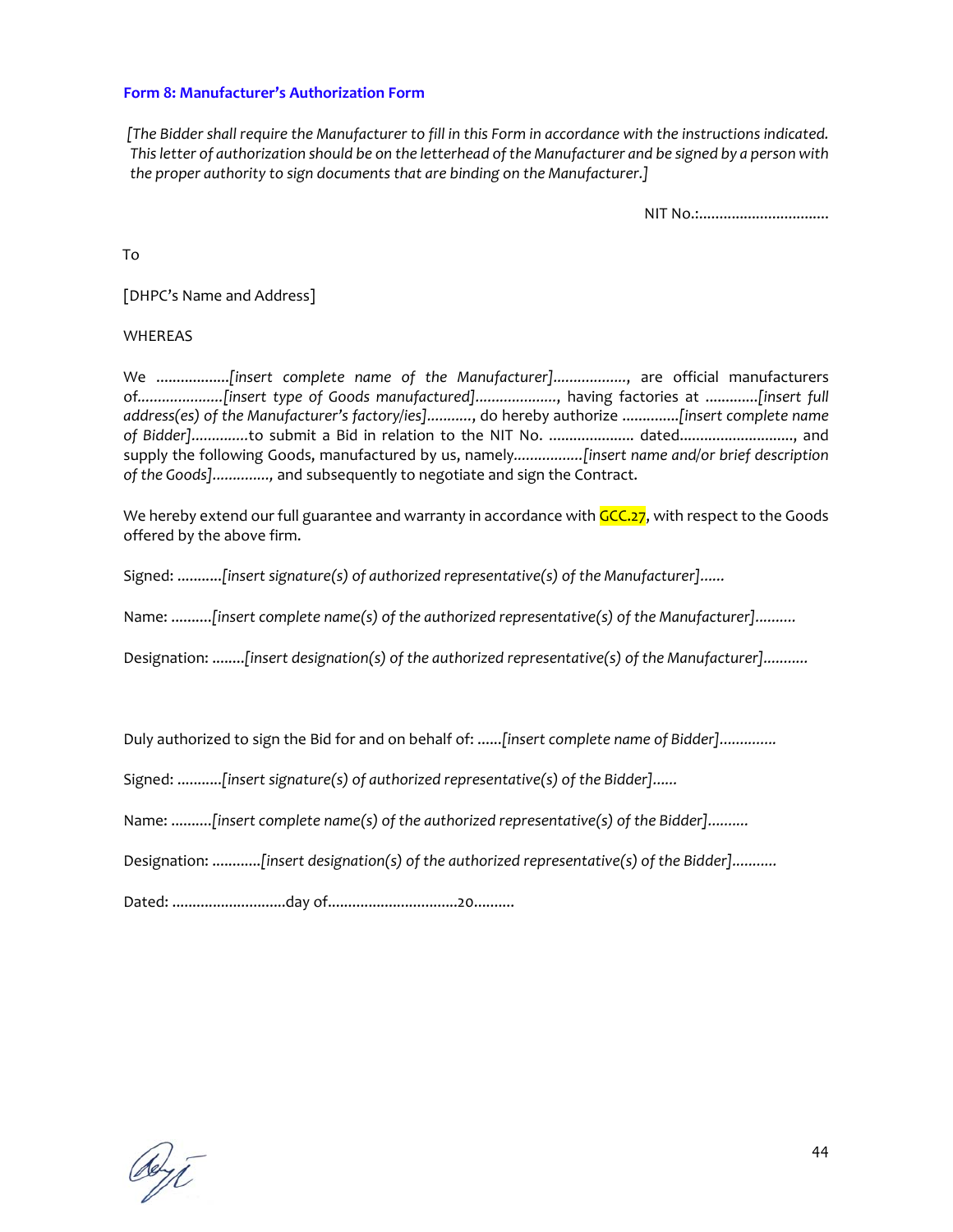# **Form 9: Form of Joint Venture Agreement (if applicable)**

# (On non-judicial stamp paper of appropriate value to be purchased in the name of Lead Member of the *Joint Venture)*

THIS Joint Venture Agreement is executed on this ………..day of…………. year and ……………….. between M/s…………………………………………... a company incorporated under the laws of……………(*insert the name of country under the laws of which the company is incorporated for all the members )*…………. …………. and having its Registered Office at ……………………………… (herein after called the "Lead Member" which expression shall include its successors, executors and permitted assigns), M/s.……………………………..a company incorporated under the ……………………….. and having its Registered Office at……………………………(hereinafter called the "Member" which expression shall include its successors, executors and permitted assigns) and M/s………………………… a company incorporated under the …………………..... and having its Registered Office at ……………………. .(hereinafter called the "Member" which expression shall include its successors, executors and permitted assigns) for the purpose of making a Bid and entering into a Contract (in case of award) against the NIT No.: ………………….for executing the supply of ……………….................. to Dagachhu Hydro Power Corporation Limitedincorporated under the Companies Act of 2000 of the kingdom of Bhutan having its Registered Office at ............................... which expression shall include its successors, executors and permitted assigns (hereinafter called DHPC).

WHEREAS the Bidding Documents stipulates that a Joint Venture of two or more firms as members, meeting the requirement of **ITB. 8,** as applicable may Bid, provided the Lead Member and other Members if so specified fulfils all financial & technical qualification requirements and all members of the JV meet the eligibility requirements as specified in the Bidding Documents and in such a case, the Bid shall be signed by the Lead Member of the Joint Venture, who will be jointly and severally liable to perform the Contract and all obligations hereunder.

### NOW THIS INDENTURE WITNESSETH AS UNDER:

In consideration of the above premises and agreements all the Members to this Joint Venture do hereby now agree as follows:

1. In consideration of the award of the Contract by DHPC to the Joint Venture, we, the Members to the Joint Venture do hereby agree that M/s ………………………...shall act as Lead Member and further declare and confirm that we shall jointly and severally be bound unto DHPC for the successful performance of the Contract and shall be fully responsible for the supply of Goods in accordance with the Contract.

2. The Lead Member is hereby authorized by the Members of the Joint Venture to bind the Joint Venture with respect to the Contract as may be awarded by DHPC and to receive instructions for and behalf of all the Members of the Joint Venture.

3. It is hereby agreed that the Lead Member shall furnish the Bid security as stipulated in the Bidding Documents on behalf of the Joint Venture.

4. In case of any breach of the said Contract by the Lead Member or other Member(s) of the Joint Venture agreement, the Member(s) do hereby agree to be fully responsible for the successful performance of the Contract and to carry out all the obligations and responsibilities under the Contract in accordance with the requirements of the Contract.

5. Further, if DHPC suffers any loss or damage on account of any breach in the Contract or any shortfall in the performance of the equipment in meeting the performance guaranteed as per the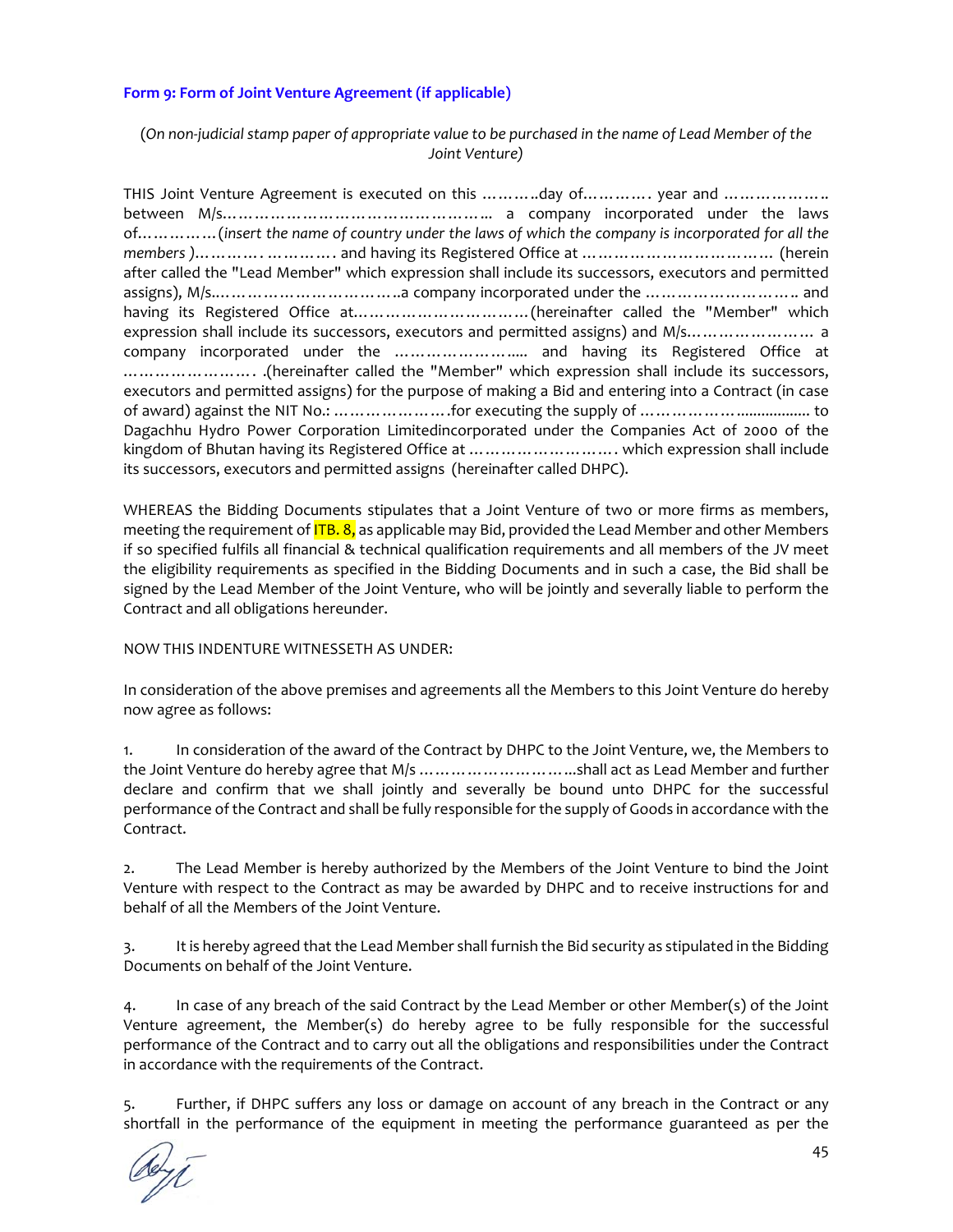specification in terms of the Contract, the Member(s) of these presents undertake to promptly make good such loss or damage caused to DHPC, on its demand without any demur. It shall not be necessary or obligatory for DHPC to proceed against Lead Member to these presents before proceeding against or dealing with the other Member(s).

6. The financial liability of the Member of this Joint Venture agreement to DHPC, with respect to any of the claims arising out of the performance or non‐ performance of the obligations set forth in the said Joint Venture agreement, read in conjunction with the relevant conditions of the Contract shall, however, not be limited in any way so as to restrict or limit the liabilities of any of the Members of the Joint Venture agreement.

7. It is expressly understood and agreed between the members to this Joint Venture agreement that the responsibilities and obligations of each of the Members shall be as delineated in Appendix‐I *(\*To be incorporated suitably by the Members)* to this agreement. It is further agreed by the Members that the above sharing of responsibilities and obligations shall not in any way be a limitation of joint and several responsibilities of the Members under this Contract.

8. It is clearly agreed that the Lead Member shall ensure performance under the Contract and if one or more of the Members fail to perform its respective obligations under the Contract, the same shall be deemed to be a default of all the members of the Joint Venture.

9. It is hereby expressly agreed between that members to this Joint Venture that neither member shall assign or delegate its rights duties or obligations under this agreement except with the prior written consent of DHPC.

10. This Joint Venture agreement shall be construed and interpreted in accordance with the laws of the….. …(insert applicable law and jurisdiction) shall have the exclusive jurisdiction in all matters arising thereunder.

11. In case of an award of a Contract, We the Members to the Joint Venture agreement do hereby agree that we shall be jointly and severally responsible for furnishing a Contract Performance Security from a bank in favour of DHPC in the forms acceptable to DHPC for value of ten percent (10%) of the Contract Price. It is further agreed that the Joint Venture agreement shall be irrevocable and shall form an integral part of the Contract, and shall continue to be enforceable till completion of the Contract. It shall be effective from the date first mentioned above for all purposes and intents.

12. We undertake that the Joint Venture agreement shall not be modified or amended without the written permission from DHPC.

IN WITNESS WHEREOF, the Members to the Joint Venture agreement have through their authorised representatives executed these presents and affixed Common Seals of their companies, on the day, month and year first mentioned above.

1 For lead Member

(Signature of authorised representative)

Signature …………………………………….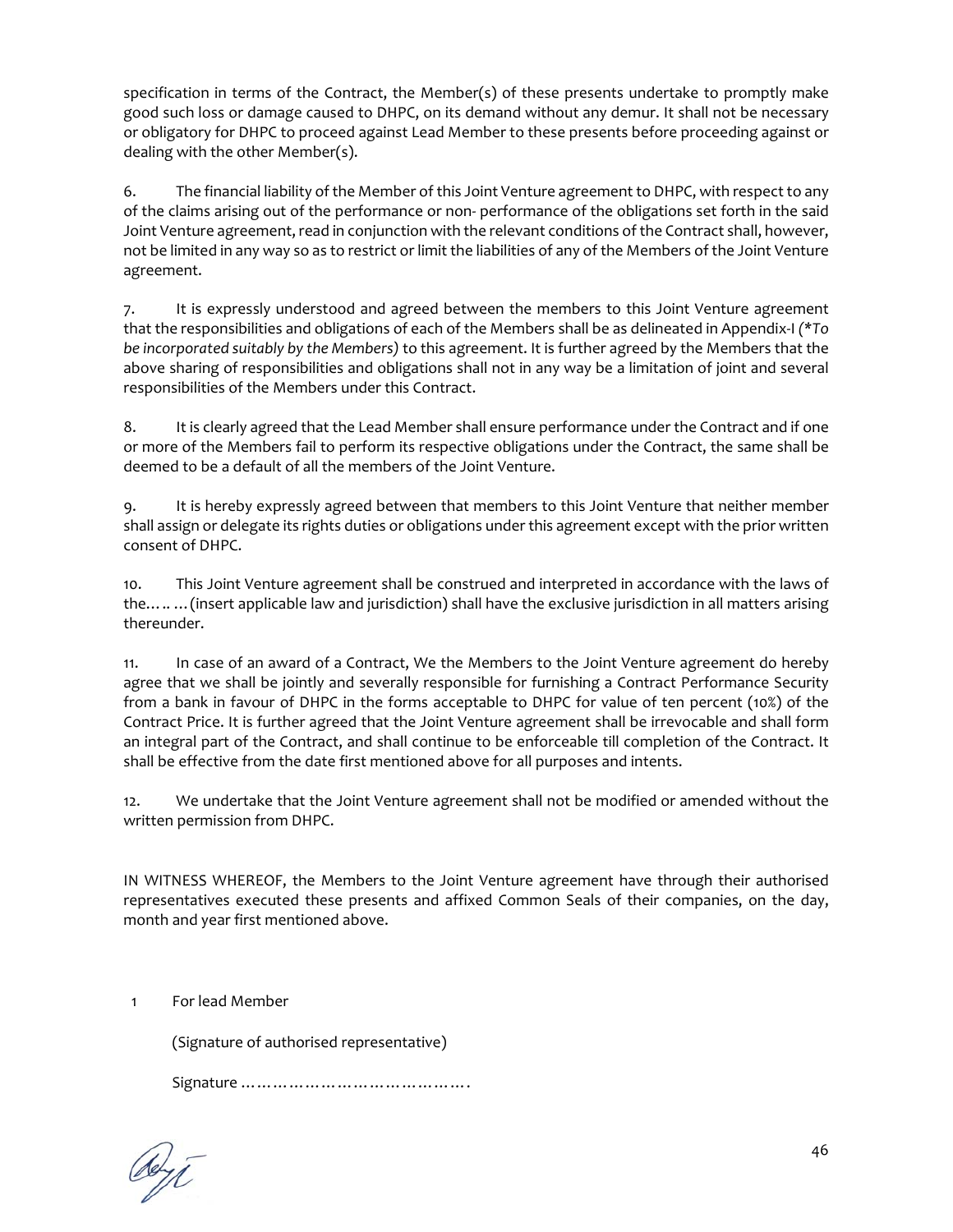Name ………………………………………..

2 For other Member

(Signature of authorised representative) Signature …………………………………… Name ……………………………………….. Designation ………………………………….

### **WITNESSES**:

| (Signature) | (Signature) |
|-------------|-------------|
|             |             |
|             |             |

OUT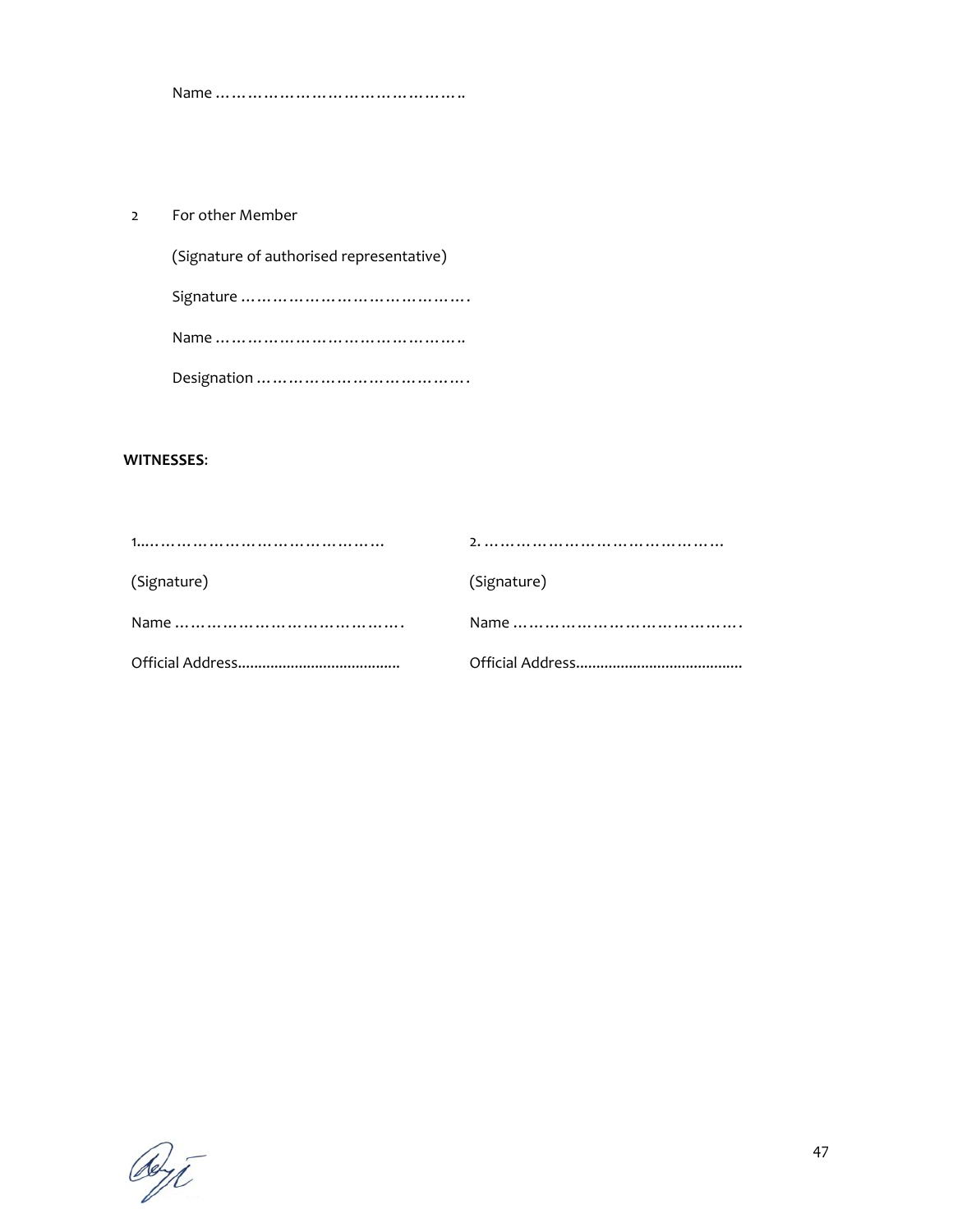NIT No.:............................... Bidder's Name & Address: ..............................................

To

[DHPC's Name and Address]

The following are the deviations and variations from and exceptions to the terms, conditions and specifications of the bidding documents for *….[Name of Supply]………...* These deviations and variations are exhaustive. We shall withdraw the deviations proposed by us in this Form at the cost of withdrawal indicated in the financial bid, failing which our bid may be rejected and bid security forfeited.

We confirm that except for the deviations and variations stated in this Form to our bid, the entire supply shall be executed as per specifications and conditions of the bidding documents without any extra cost to DHPC, irrespective of any mention to the contrary anywhere else in the bid, failing which our bid may be rejected and bid security forfeited.

Further, we agree that additional condition, deviation, if any, found in the bidding documents other than those stated in this Form, save those pertaining to any rebates offered, shall not be given effect to.

| Section / Clause No | Page No. Statement of Deviations |  |
|---------------------|----------------------------------|--|
|                     |                                  |  |
|                     |                                  |  |
|                     |                                  |  |
|                     |                                  |  |
| Date:               |                                  |  |
| Place:              |                                  |  |
|                     |                                  |  |
|                     |                                  |  |

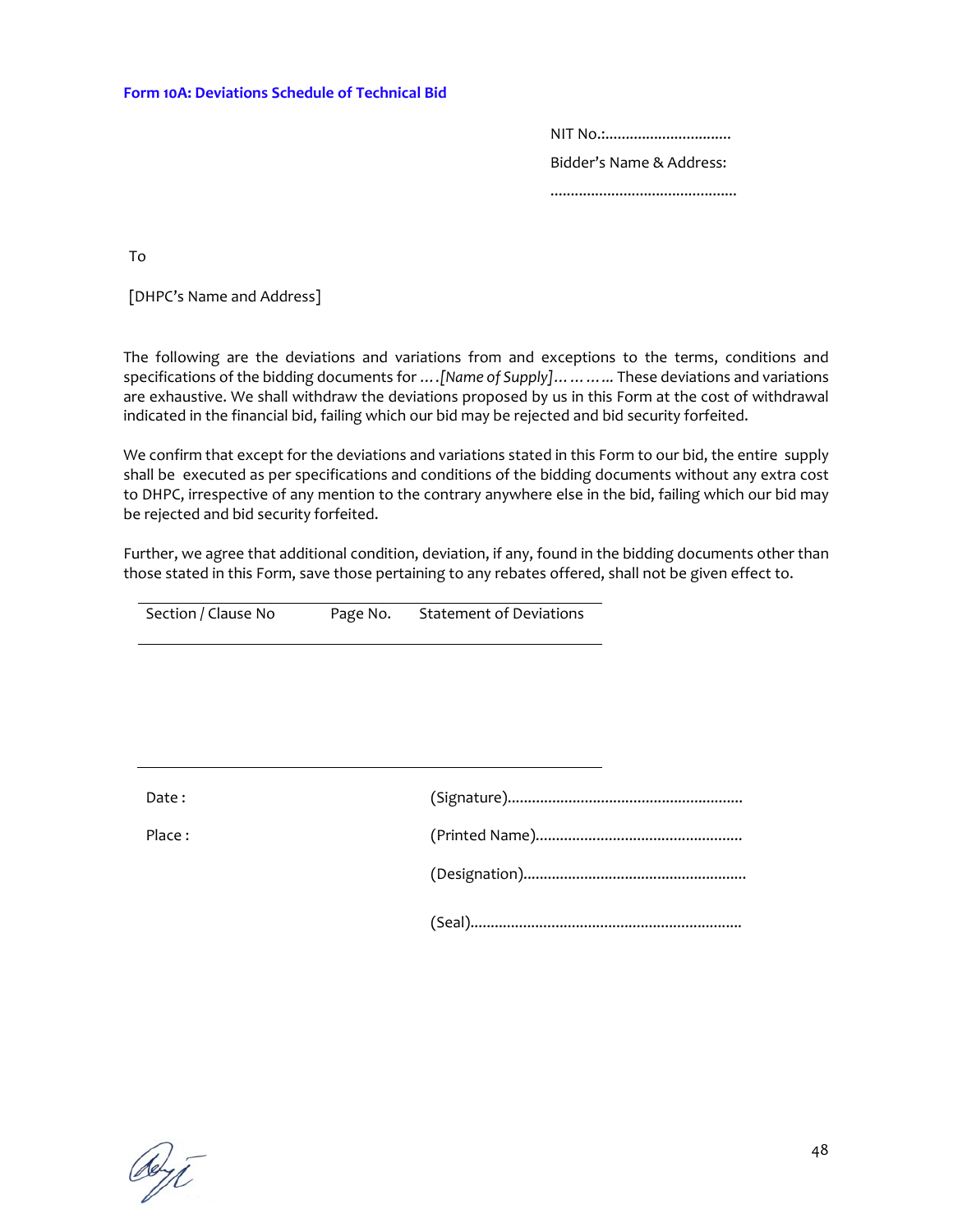#### **Form 10B: Deviation Schedule of Financial Bid**

(The deviation mentioned in the schedule shall be the same deviation as mentioned in Form 10A and submitted along with technical bid. Additionally, only the cost of withdrawal, if any, shall be mentioned against each deviation)

NIT No.:................................

To

Bidder's Name & Address:

[DHPC's Name and Address]

..............................................

The following are the deviations and variations from and exceptions to the terms, conditions and specifications of the Bidding Documents for procurement of*…...... [Insert brief description of Supply]………...* These deviations and variations are exhaustive. We are furnishing below the cost of withdrawal for the deviations and variations stated in this Form. We shall withdraw the deviations proposed by us in this Form at the cost of withdrawal indicated herein, failing which our Bid may be rejected and bid security forfeited.

We confirm that except for the deviations and variations stated in this Form to our Bid, the entire supply shall be executed as per specifications and conditions of the Bidding Documents without any extra cost to DHPC, irrespective of any mention to the contrary anywhere else in the Bid, failing which our Bid may be rejected and Bid security forfeited.

Further, we agree that additional condition, deviation, if any, found in the Bidding Documents other than those stated in this Form, save those pertaining to any rebates offered, shall not be given effect to.

| Section / Clause No | Page No. | Statement of Deviations | Cost of withdrawal |
|---------------------|----------|-------------------------|--------------------|
|                     |          |                         |                    |

| Date:  |  |
|--------|--|
| Place: |  |
|        |  |
|        |  |

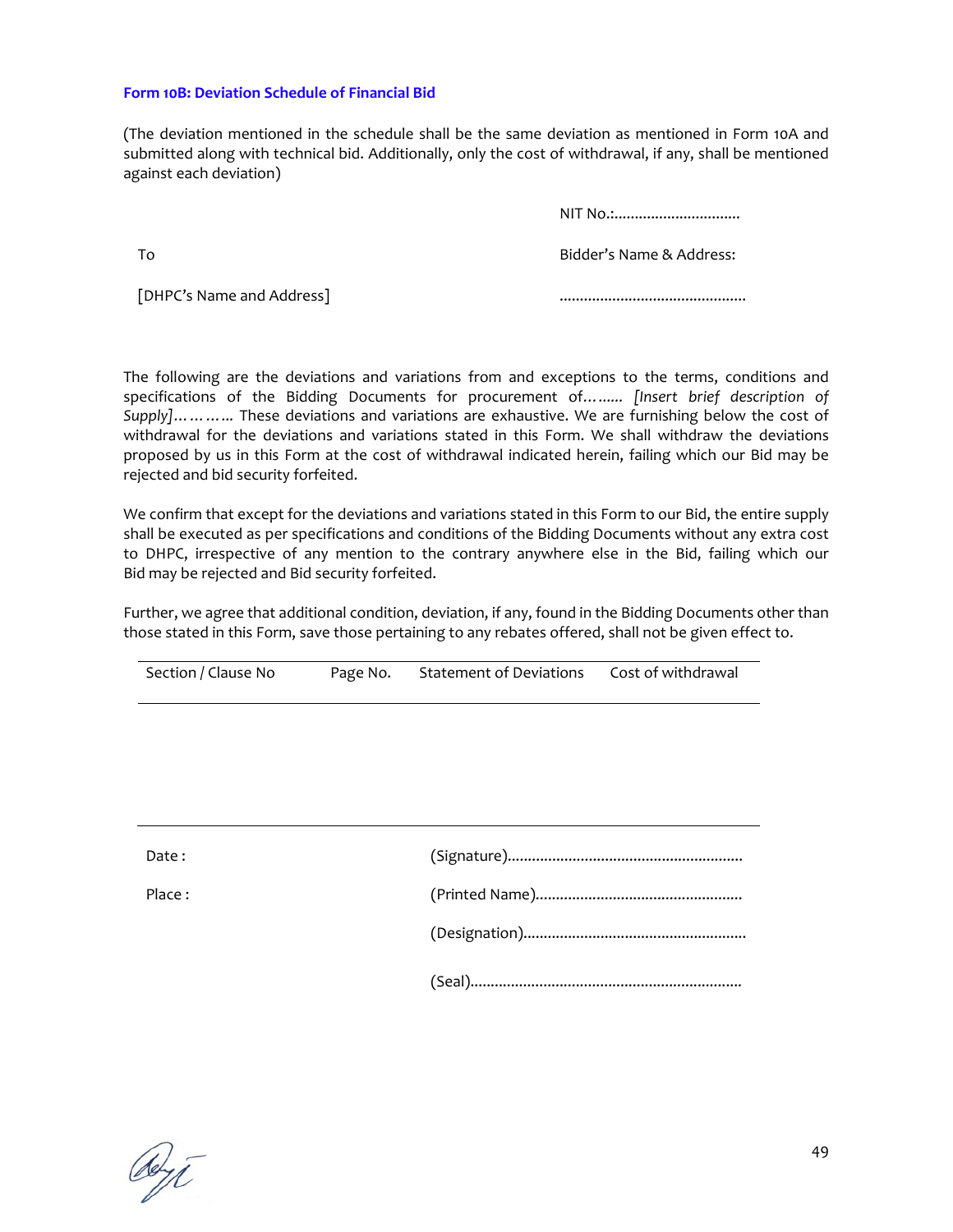NIT No.:...............................

Bidder's Name & Address:

..............................................

To

[DHPC's Name and Address]

Dear Sirs,

Following are the additional information in addition to the information already provided.

| S.No Description of Information | documents | Reference to Bidding Reference to Bid<br>Proposal |
|---------------------------------|-----------|---------------------------------------------------|
|                                 |           |                                                   |

| Date:  |  |
|--------|--|
| Place: |  |
|        |  |
|        |  |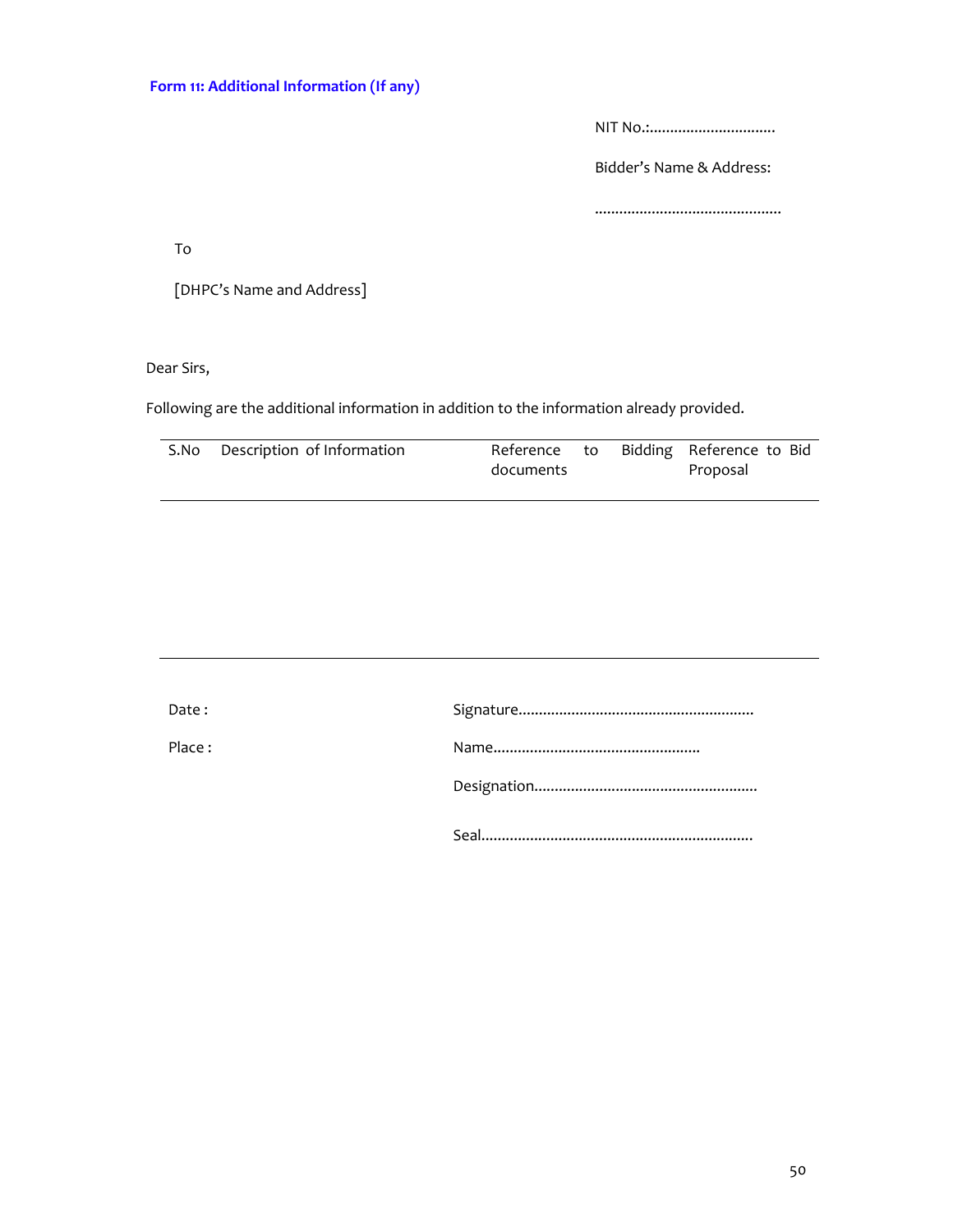# **Form 12A: Bid Submission Form for Technical Bid**

*(The Bidder shall fill in this form in accordance with the instructions indicated. No alterations to this format shall be permitted and no substitutions shall be accepted.)*

Date: ........*[insert date of Bid submission*]...............

NIT No.: *..................................................*

Alternative No.: ......*[insert number, if this Bid is for an alternative]..........*

To: *[DHPC's Name and Address]*

We, the undersigned, declare that:

- (a) We have examined and have no reservations to the Bidding Documents with NIT No:........................, including subsequent amendments.........*[insert date and number]*.................... and clarifications....... *[insert date and number]*......................, if any;
- (b) We offer to supply in conformity with the Bidding Documents and in accordance with the Delivery Schedules specified in the BDS,the following Goods: ..........*[insert a brief description of the Goods]*.................;
- (c) We have read the ITB and GCC carefully and understood the obligations of the DHPC fully and agree to comply with all the clauses which are mentioned therein. In case of any breach of any condition on our part, we shall be liable for actions as per terms and conditions of the Contract including the rejection of the bid and termination of the Contract if awarded.
- (d) In line with the requirement of the Bidding Documents we enclose herewith the following Attachments to the Bid Form:
	- i. Bid Security in the form of *....................(insert the alternative chosen)*................. for a sum of....................................................................*(insert currency and amount in words & figures)*........... valid till...............*(insert date)............*. As required, the Bid Security has been furnished in a separate sealed envelope;
	- ii. **Integrity Pact Statement** duly executed by Bidder;
	- iii. **Latest Tax Clearance Certificate** from the tax authority of the respective country or any other equivalent document to confirm that we are tax compliant in the country of its incorporation;
	- iv. **Valid Trade License** (for Bhutanese Bidders);
	- v. **A certificate regarding acceptance of important conditions** of the Bidding Documents as per the form provided with the Bidding Document.
	- vi. **Bidder's Information Form, i**ncluding Certificate of Incorporation as an evidence of a legal entity (for International Bidders);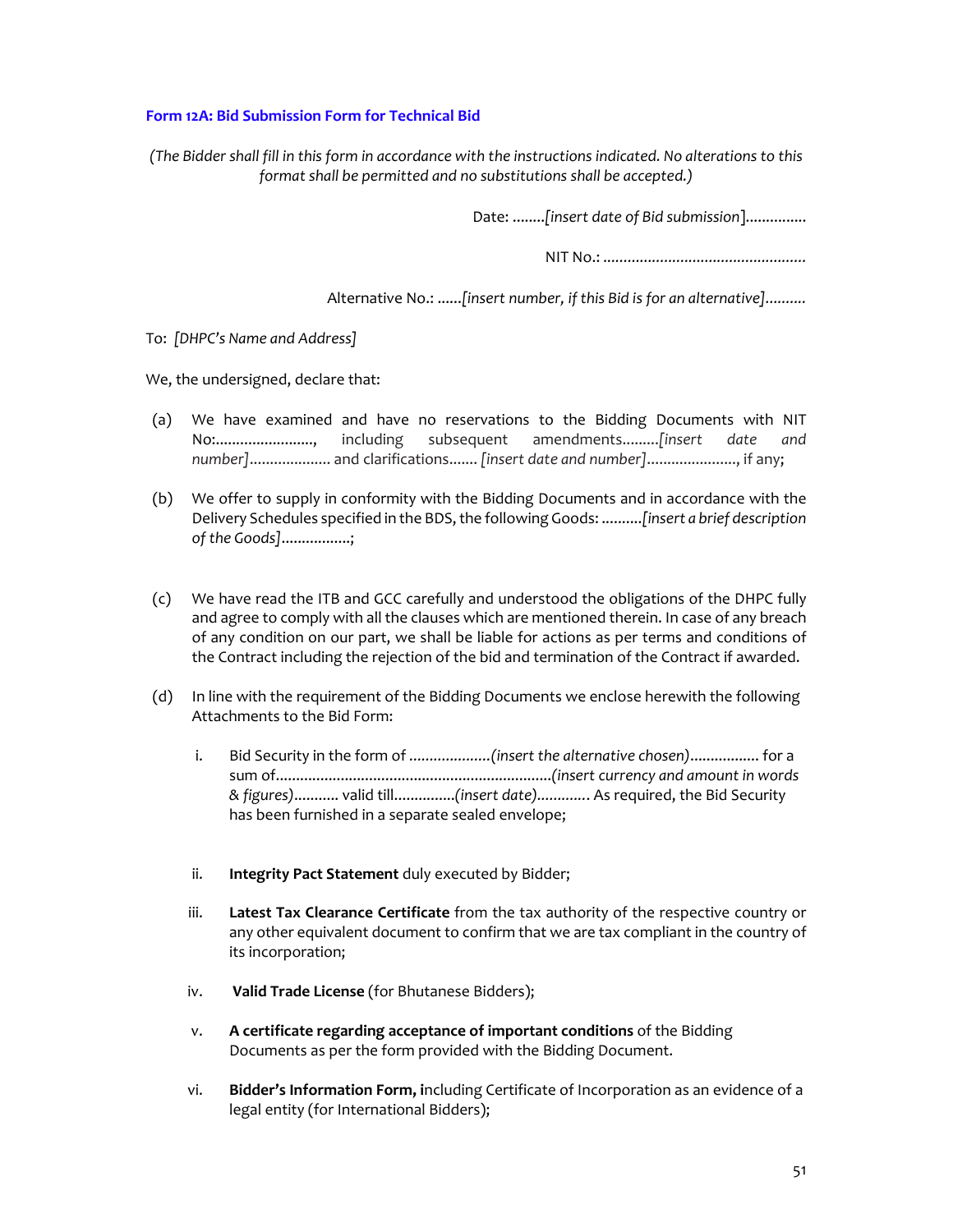- vii. **A Power of Attorney**, in original, authorising that the person(s) signing the Bid has/have the authority to sign the Bid and to make the Bid binding upon us as per the form provided with the Bidding Document;
- viii. **Documentary evidence** establishing that we are qualified to perform the Contract if our Bid is accepted as per the requirements specified in the Bidding Document. The qualification data has been furnished as per your format enclosed with the Bidding Documents;
- ix. **An affidavit or self ‐declaration** form affirming our eligibility as per the form provided with the Bidding Document;
- x. **Manufacturer's Authorization** to demonstrate that we have been duly authorized by the manufacturer or producer of the Goods to supply these Goods in the Kingdom of Bhutan (applicable only in cases where the Bidder is not a manufacturer himself);
- xi. **The Joint Venture Agreeme**nt establishing that we have entered into a joint venture with other members to perform the contract;
- xii. **Technical drawings and documentation** including Guaranteed Technical Particulars/Parameters;

### **xiii. Vendor Rating Acceptance Form**

- xiv. The variations and deviations from the technical and commercial requirements of the Bidding Documents in your enclosed format with the Bidding Documents;
- (e) We understand that this Bid, together with your written acceptance thereof included in your notification of award and our unconditional acceptance of letter of intent, shall constitute a binding Contract between us, until a formal Contract is prepared and executed.
- (f) We understand that you are not bound to accept the lowest evaluated Bid or any other Bid that you may receive.
- (g) My/Our Bid shall be valid for a period till..........*[insert date]*.......... in accordance with **ITB.26.1**, and it shall remain binding upon us and may be accepted at any time before expiry of that period;
- (h) If my/our Bid is accepted, I/we commit to provide a Performance Security in accordance with  $\overline{IB.42}$  and  $\overline{GCC.21}$  for the due performance of the Contract;
- (i) We are not participating, as Bidders, in more than one Bid in this bidding process, other than any alternative offers submitted in accordance with **ITB. 16;**
- (j) We have nationality from eligible countries, viz: *[insert the nationality of the Bidder, including that of all parties that comprise the Bidder if the Bidder is a JV]*
- $(k)$  We have no conflict of interest pursuant to  $\overline{IB.5.2}$

Signed: ...........*[insert signature of person whose name and capacity are shown below]......*

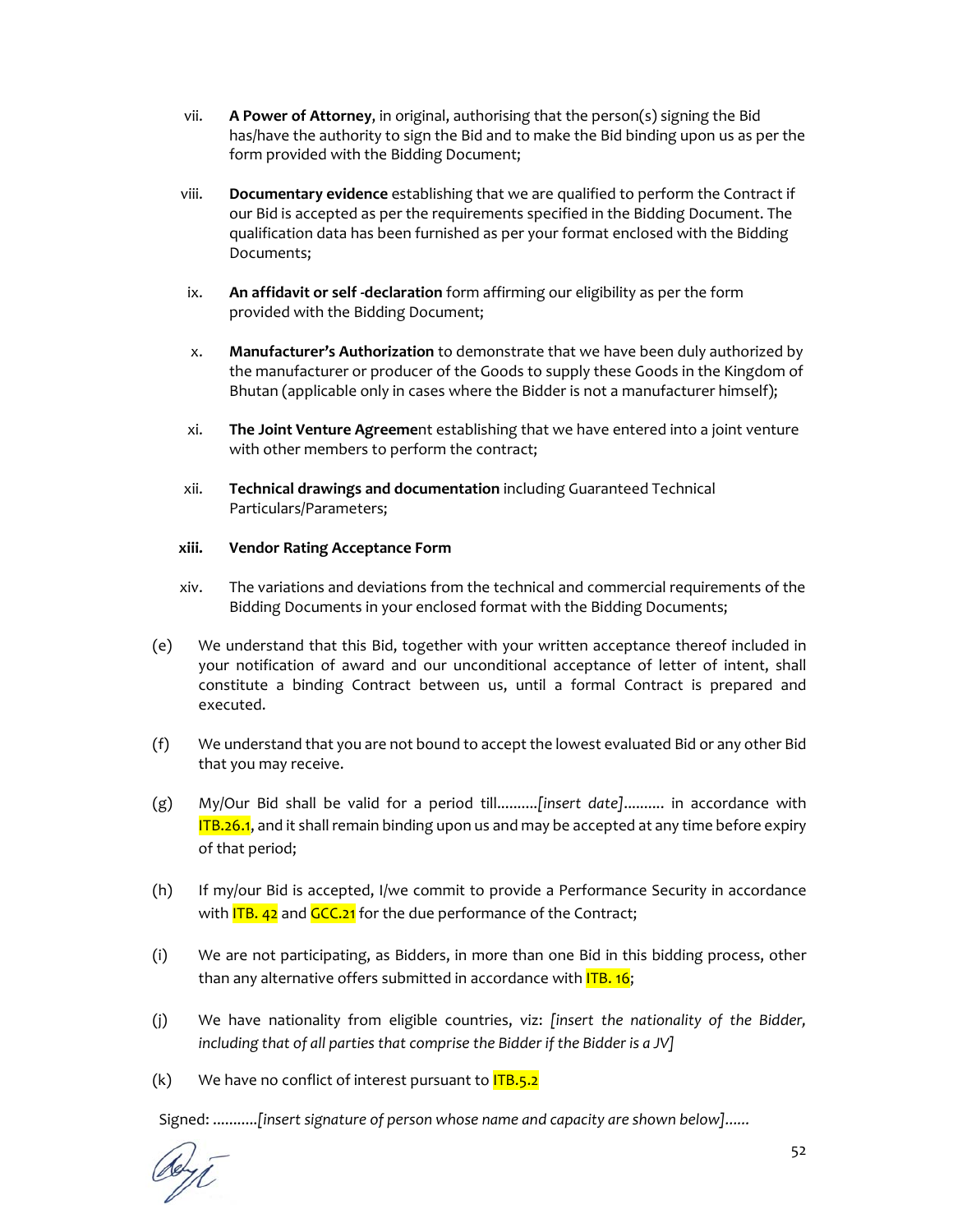In the capacity of ........*[insert legal capacity of person signing the Bid Submission Sheet]....*

Name: ..........*[insert complete name of person signing the Bid Submission Sheet]..........*

Duly authorized to sign the Bid for and on behalf of: ......*[insert complete name of Bidder]..............*

Dated: ............................day of................................20..........

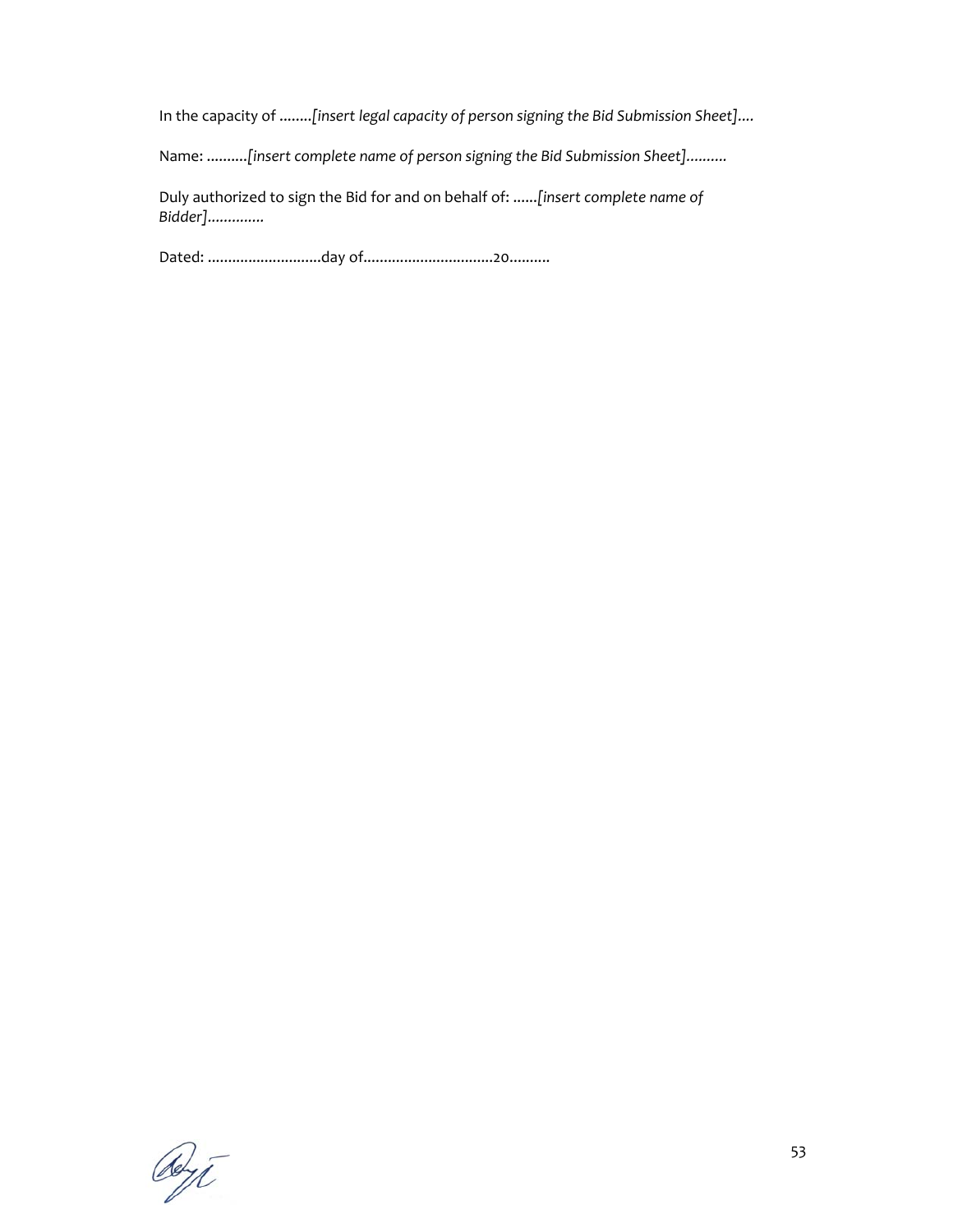# **Form 12B: Financial Bid Submission**

Date: ........*[insert date of Bid submission*]..................................... Name of Contract:.......................................................................... NIT No.: *........................................................................................*

Alternative No.: ......*[insert number, if this Bid is for an alternative]..........*

#### To: *[DHPC's Name and Address]*

Dear Sir,

- 1. Having examined the Bidding Documents with NIT No:…………….., including subsequent amendments ............................. and clarifications............................., if any (Insert Numbers), the receipt of which is hereby acknowledged, we the undersigned, offer to supply the goods under the above‐named package in full conformity with the said Bidding Documents for the sum of.…..…………………………………………………………................................ (currency in words and figures
- 2. Attachments to the Bid Submission Form: We enclose herewith all the supporting documents along with the Bid Submission Form in line with the requirement of ITB 17:
	- a. The Form 10 of Section IV A attached to the technical bid wherein the deviations from the terms, conditions and technical specifications of the Bidding documents are mentioned, have now been priced and the additional price for withdrawal of the deviations have been included in the deviation schedules of Form 10 B of Section IV A of the Bidding Documents.;
- 3. In line with the requirements of the Bidding Documents, we enclose here with the following Price Schedules, duly filled‐in as per your pro‐forma in envelop as part of our financial Bid
	- 3.1. We are aware that the Price Schedules do not generally give a full description of the work to be performed under each item and we shall be deemed to have read the Technical Specifications, Drawings and other Sections of the Bidding Documents to ascertain the full scope of work included in each item while filling in the rates and prices. We agree that the entered rates and prices shall be deemed to include the full scope as aforesaid, including overheads and profit.
	- 3.2. We declare that prices left blank in the Schedules will be deemed to have been included in the prices of other items. The TOTAL for each Schedule and the TOTAL of Grand Summary shall be deemed to be the total price for supply of Goods in complete accordance with the Contract, whether or not each individual item has been priced.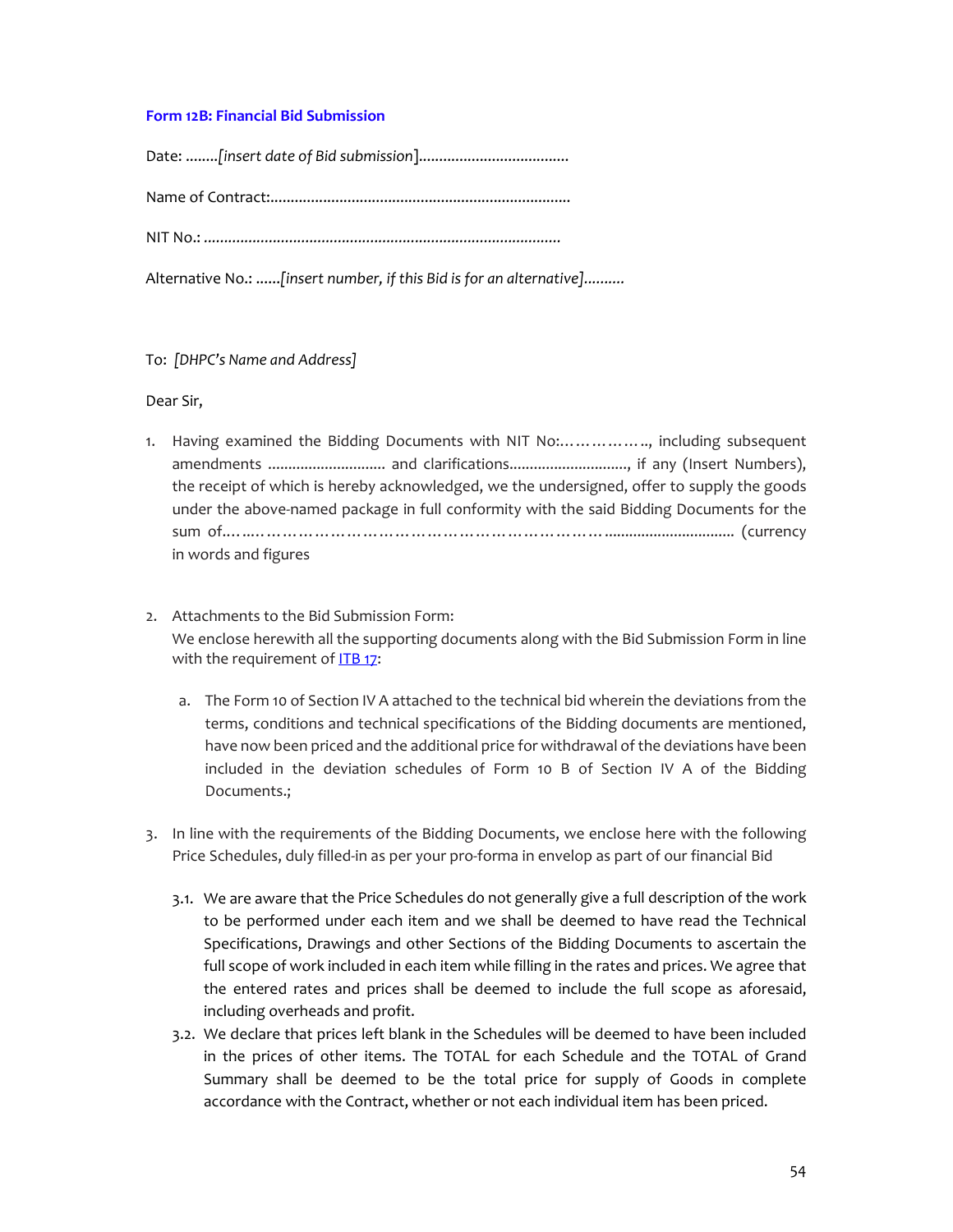- 3.3. My/Our Bid shall be valid for a period till..........*[insert date]*.......... in accordance with  $ITB.26.1$ , and it shall remain binding upon us and may be accepted at any time before expiry of that period;
- 3.4. If my/our Bid is accepted, I/we commit to provide a Performance Security in accordance with **ITB. 42**and GCC.21 for the due performance of the Contract;
- 3.5. We are not participating, as Bidders, in more than one Bid in this bidding process, other than any alternative offers submitted in accordance with **ITB. 16;**
- 3.6. We have nationality from eligible countries, viz: *[insert the nationality of the Bidder, including that of all parties that comprise the Bidder if the Bidder is a JV]*
- 3.7. We have no conflict of interest pursuant to **ITB.5.2**;
- 4. Commissions or gratuities, if any, paid or to be paid by us to agents relating to this Bid, and to contract execution if we are awarded the contract, are listed below:

| Name and address of Agent | <b>Amount &amp; Currency</b> | Purpose of Commission or<br>Gratuity |
|---------------------------|------------------------------|--------------------------------------|
|                           |                              |                                      |

The agency commission will be paid to the Bidder's agent in Bhutan in Ngultrum, if the Bid currency is other than INR/BTN then equivalent Nu using the TT selling exchange rate on the date of Technical bid opening or of any immediate preceding date prior to the date of technical bid opening announced by the Royal Monetary Authority of (RMA) the Kingdom of Bhutan (www.rma.org.bt), and such remuneration shall not be subject to any escalation or any further exchange rate variation.

- 5. Until a formal Contract is prepared and executed between us, this Bid, together with your written acceptance thereof in the form of your Letter of Award shall constitute a binding Contract between us.
- 6. We understand that you are not bound to accept the lowest or any other Bid you may receive.
- 7. We, hereby, declare that only the persons or firms interested in this proposal as principals are named here and that no other persons or firms other than those mentioned herein have any interest in this proposal or in the Contract to be entered into, if the award is made on us, that this proposal is made without any connection with any other person, firm or party likewise submitting a proposal, is in all respects for and in good faith, without collusion or fraud.

Yours faithfully

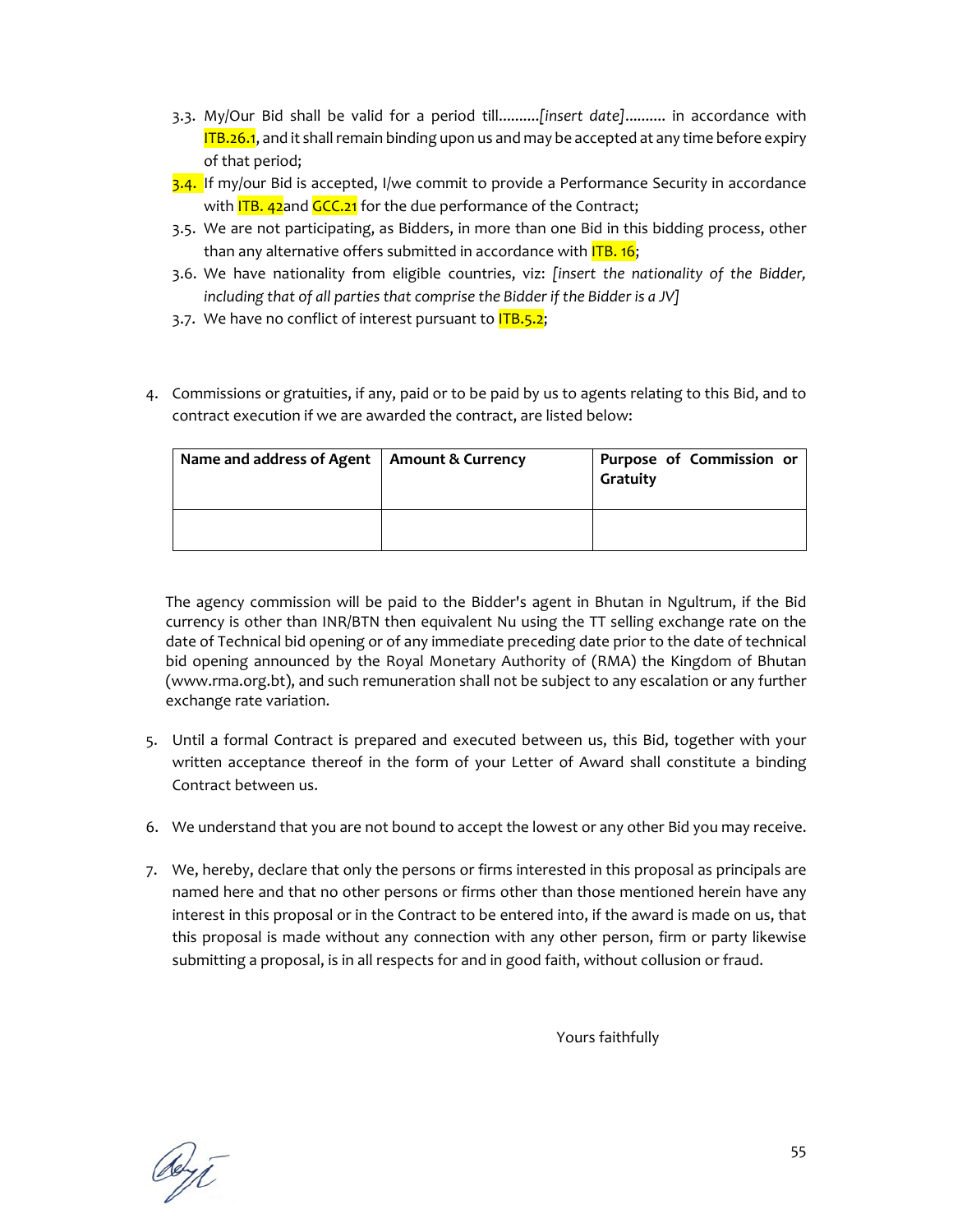| Date:  |  |
|--------|--|
| Place: |  |
|        |  |
|        |  |

Deyt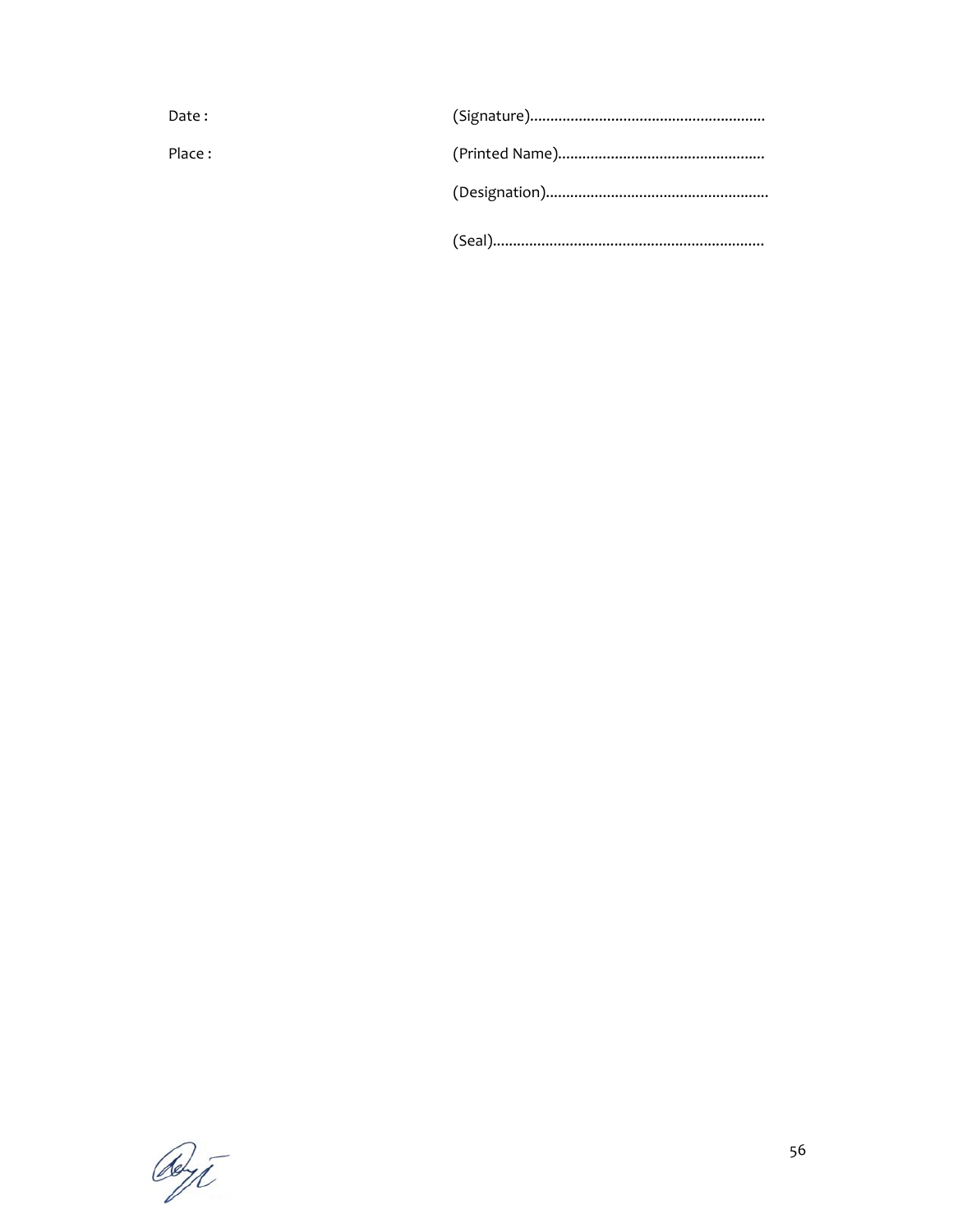# **Form 13: Price Schedule**

**As per the Bill of Quantity Attached**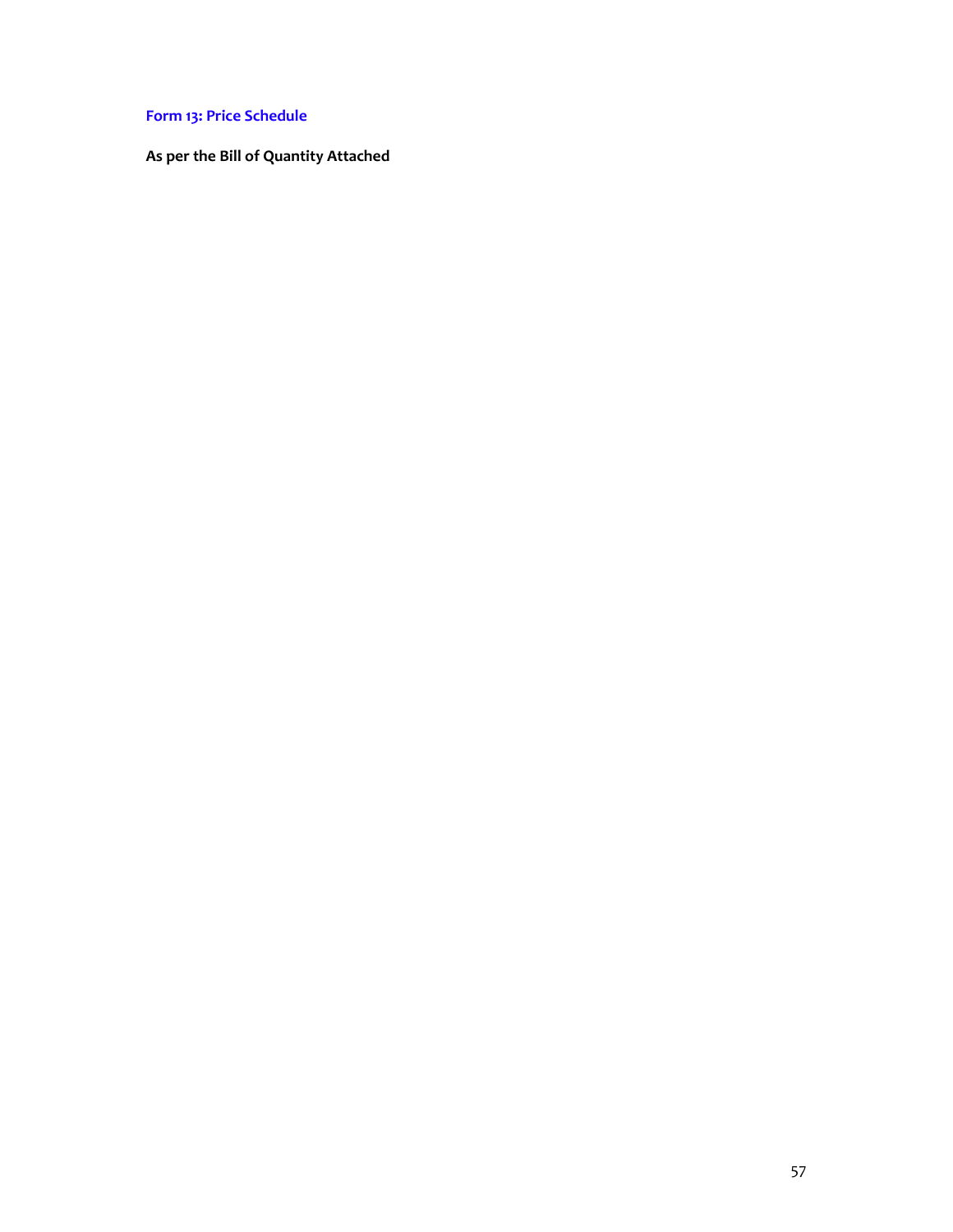### **Form 14: Vendor Rating System Acceptance**

To

[DHPC's Name and Address]

Dear Sir/Madam,

With reference to our Bid dated........................for supply of .......*[insert brief scope of supply]*...................against NIT No........................., we hereby conform that we have read the provisions in ITB. 43 regarding the Vendor Rating System and we hereby agree to abide by the provisions in the Vendor Rating System or do affirm as follows:

- 1. We agree to abide by all the provisions in the VRS.
- 2. If our bid is accepted, we agree to be assessed as per the vendor rating methodology adopted by DHPC.
- 3. We accept the rating of Vendor Rating System depending on our performance and any action hereof.
- 4. We shall be liable for any breach of this undertaking and non‐ compliance to the provisions of VRS.

**Sealed and signed**

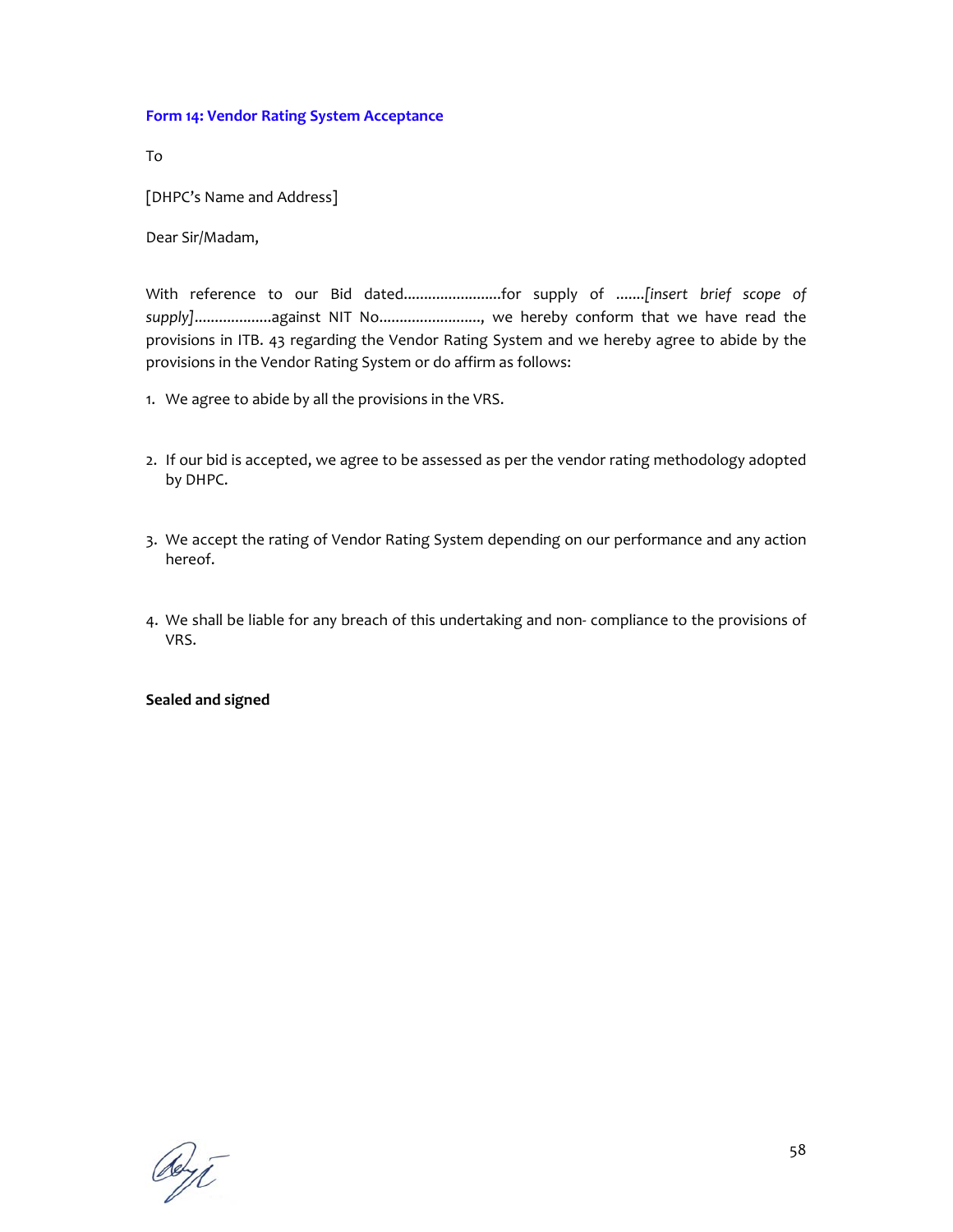**SECTION V – GENERAL CONDITIONS OF CONTRACT**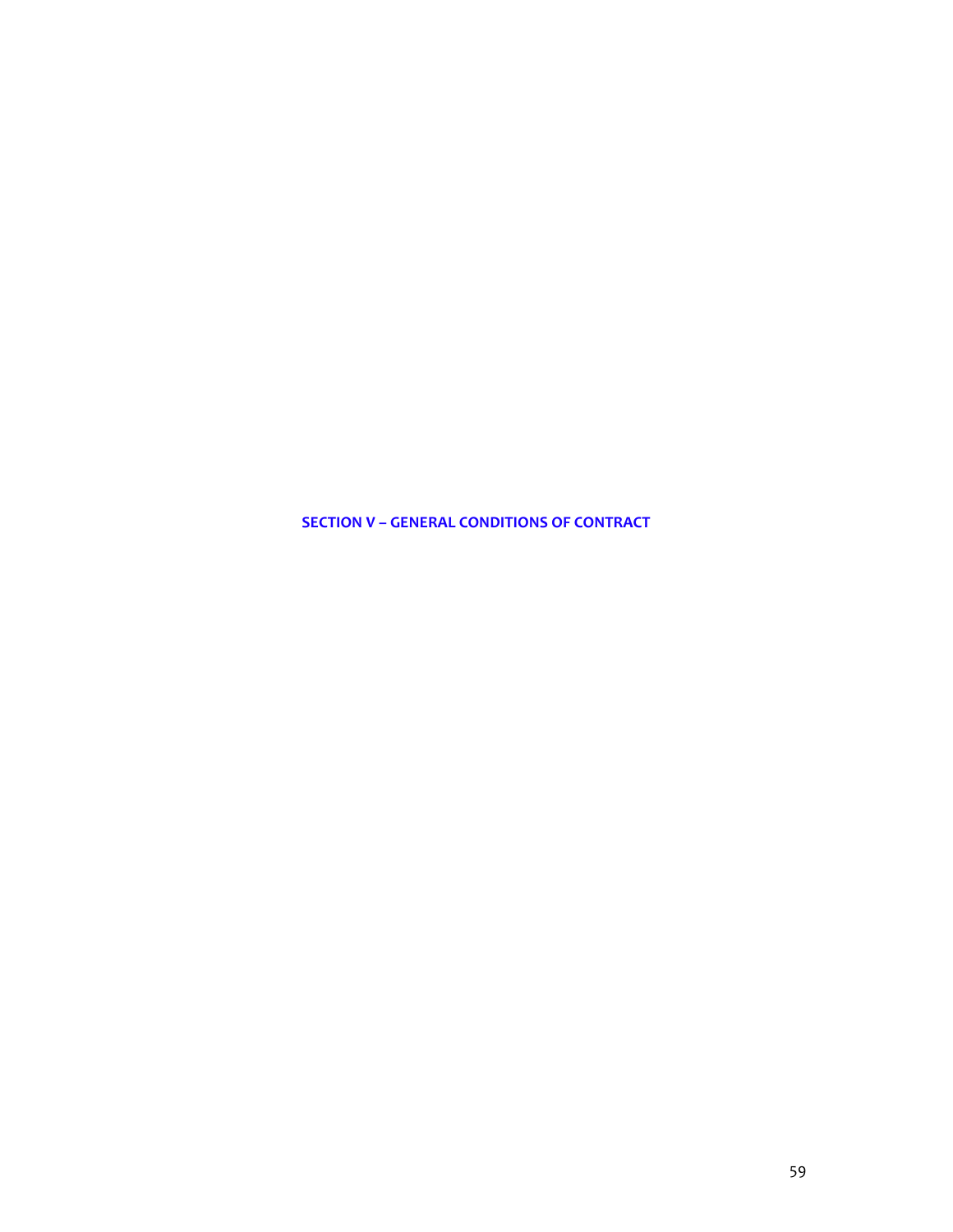#### **SECTION V – GENERAL CONDITIONS OF CONTRACT**

#### **A. CONTRACT AND INTERPRETATION**

#### **GCC.1. Definitions**

- GCC.1.1. The following words and expressions shall have the meaning hereby assigned to them.
	- a) "Affiliate" means business concerns, organizations, or individuals that control each other or that are controlled by a common third party. Control may include shared management or ownership, common use of facilities, equipment and employees or family interest;
	- b) "Bid" means an offer to supply Goods in accordance with the terms and conditions set out in the Bidding Documents inviting such offers. The term "Tender" is synonymous with the term "Bid";
	- c) "BDS" means the Bid Data Sheet;
	- d) "Bidder" means an eligible legal entity or Joint Venture that participates in a competitive bidding process governed by the Bidding Documents; the terms "Bidder" and "Tenderer" are synonymous;
	- e) "Bidding Documents" means the set of documents issued by DHPC to potential Bidders in which the specifications, terms and conditions of the proposed procurement are prescribed. The terms "Bidding Documents", "Tender Documents" and "Bid Documents" are synonymous;
	- f) "Commencement Date" means the date of notification of award/ letter of acceptance or any other date specified therein;
	- g) "Contract" means a formal agreement in writing entered into between DHPC and the Supplier on mutually agreed terms and conditions including the Contract Documents referred therein and amendments thereto pursuant to the Letter of Award issued by DHPC and accepted by the Supplier and which are in compliance with all the relevant provisions of the Governing Law of the Contract as per GCC.8; In absence of signing of such an agreement the purchase order issued by DHPC shall constitute a contract;
	- h) "Contract Document" means the documents referred in Contract agreement where such agreement is signed, or the Purchase Order and shall in particular, consist of documents specified in  $GCL2.2$  including any amendments thereto;
	- i) "Contract Price" means the price payable to the Supplier as specified in the Contract at the time of award, subject to such additions and adjustments thereto or deductions there from as may be made pursuant to the provisions of the Contract till the completion of the contract, the price so adjusted shall be termed as Executed Price;
	- j) "Day" means calendar day. However, "Working day" as used herein means all calendar days excluding Sundays and Government holidays in the Kingdom of Bhutan;
	- k) "DHPC" means Dagachhu Hydro Power Corporation Limited including its successors and permitted assigns;
	- l) "Delivery" means the transfer of the Goods from the Supplier to DHPC in accordance with the terms and conditions set forth in the Contract;
	- m) "Domestic Bidder" means any Bidder having nationality of Bhutan or group of legal entities, all members of the group having nationality of Bhutan. A legal entity shall be considered as having the nationality of Bhutan if it is registered within in Bhutan and constituted under and governed by the civil, commercial or public laws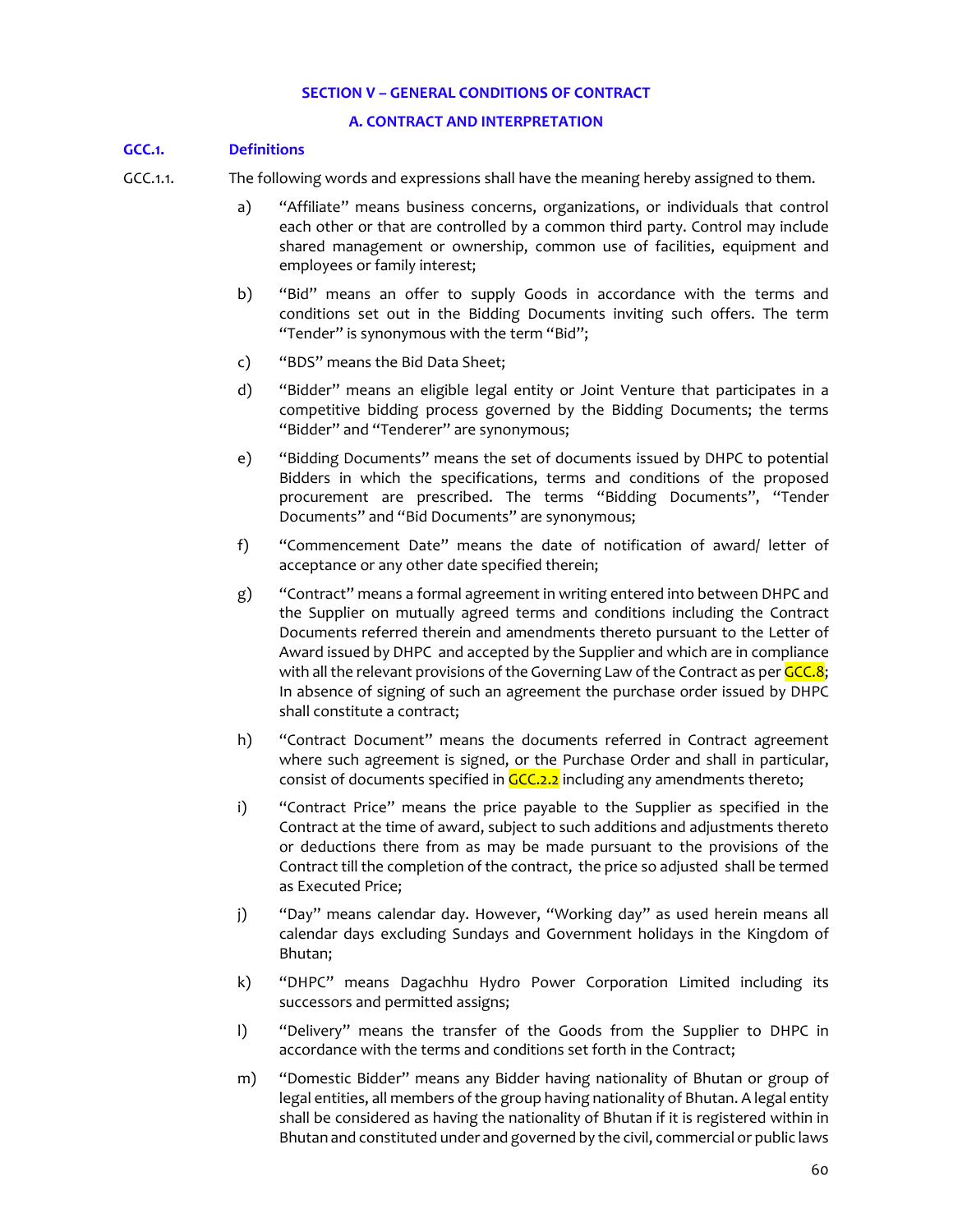of Bhutan, and having its statutory office, central administration or principle place of business in Bhutan;

- n) "Foreign Bidder" means any Bidder other than the domestic Bidder;
- o) "GCC" means General Conditions of Contract;
- p) "Goods" means all of the commodities, raw materials, machinery and equipment, and/or other materials, including any object in solid, liquid or gaseous form that has an economic utility or value and which can be exchanged or traded, and the services incidental to the supply of the Goods, and other obligations of the Supplier under the Contract;
- q) "ITB" means Instructions to Bidders;
- r) "Joint Venture" means an association of legal entities that pool their resources and skills to undertake a large or complex Contract in the role as a Supplier , with all legal entities (partners in the JV) being legally liable, jointly and severally, for the execution of the Contract in the event of a partner's withdrawal;
- s) "Letter of Award" means the letter issued by DHPC conveying the acceptance of the bid of the successful bidder subject to such terms and conditions as may have been stated therein;
- t) "Place of Delivery" means the place named in the SCC for Delivery of Goods;
- s) "Price Schedule" means the schedules or any part or individual schedule thereof, submitted by the Bidder with his Bid and forming a part of the Contract;
- (v) "RGoB" means the Royal Government of Bhutan;
- (w) "SCC" means Special Conditions of Contract;
- (x) "Sub‐vendor" means any natural person, private or government entity, or a combination thereof, including its legal successors and permitted assigns, to whom any part of the Goods to be supplied or execution of any part of the services incidental to the Delivery of Goods is subcontracted by the Supplier;
- (y) "Supplier" means a legal entity, including the legal successors or permitted assigns of such entity, entering into a Contract with DHPC for the supply of Goods;
- (z) "Warranty Period" means the period of validity of the warranties given by the Supplier commencing at completion of procurement of goods or a part thereof, if separate completion of the procurement of goods for such part has been provided in the Contract, during which the Supplier is responsible for defects with respect to the goods (or the relevant part thereof) as provided in GCC.27 hereof.

# **GCC.2. Contract Documents**

- GCC.2.1. Subject to the order of precedence set forth in the Contract, all documents forming part of the Contract (and all parts thereof) are intended to be correlative, complementary and mutually explanatory. The Contract shall be read as a whole.
- GCC.2.2. The Contract Document shall consist of all the engineering data, drawings and descriptive materials submitted with the Bid, complete set of Bid and Bidding Documents, copies of all the correspondence with DHPC, and any other documents as may be specified by DHPC.
- GCC.2.3. The Supplier shall not, without DHPC's prior written consent, disclose the Contract, or any provision thereof, or any specification, drawing, pattern, sample or information furnished by or on behalf of DHPC in connection therewith, to any person other than a person employed by the Supplier in the performance of the Contract. Disclosure to any such

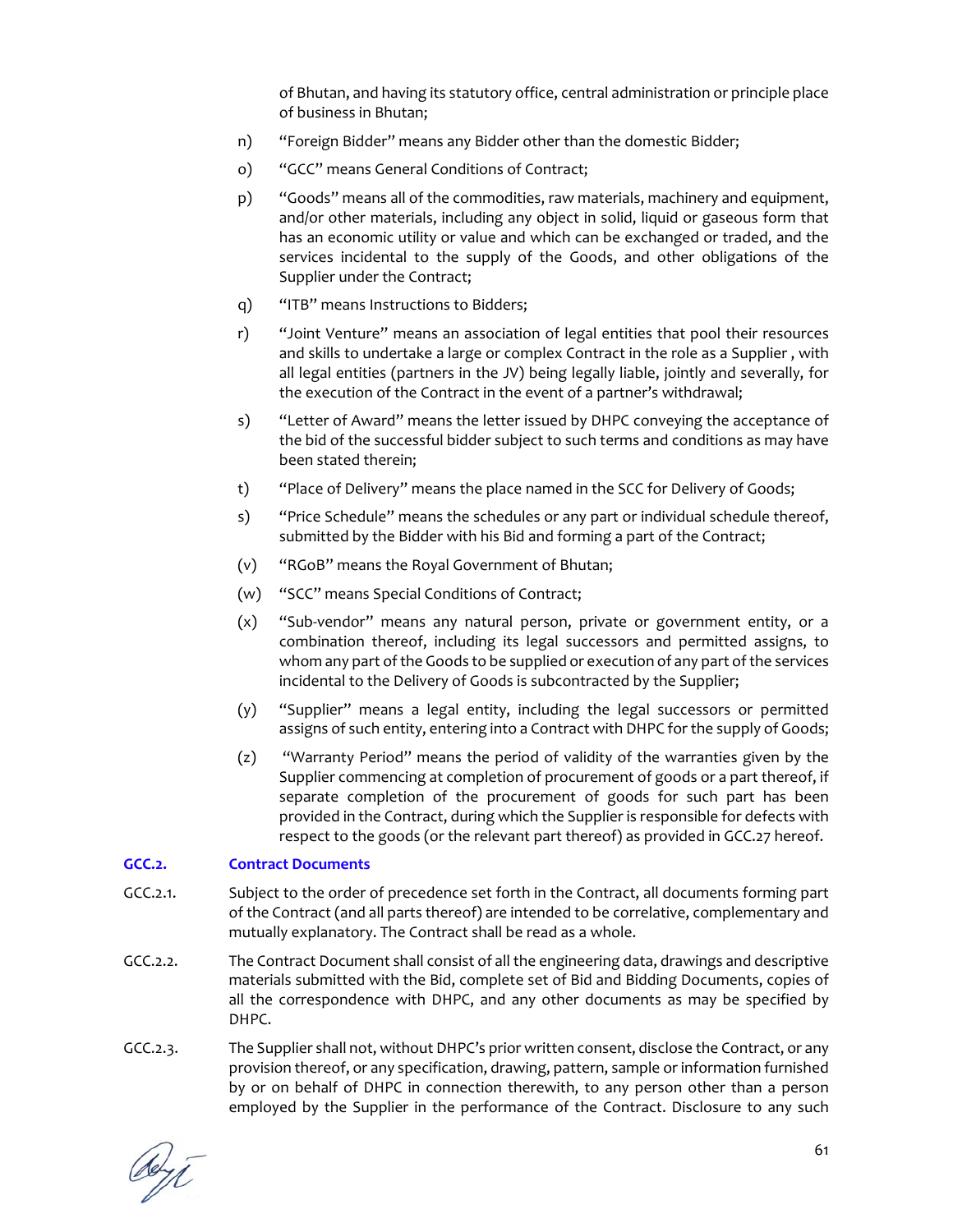employed person or any entity shall be made in confidence and shall extend only as far as necessary for purposes of such performance.

GCC.2.4. The Supplier shall not, without DHPC's prior written consent, make use of any document or information specified in  $GCC<sub>2.3</sub>$  above except for the purpose of performing the Contract.

### **GCC.3. Interpretation**

- GCC.3.1. In the Contract, except where the context requires otherwise:
	- a. words indicating one gender include all genders;
	- b. words indicating the singular also include the plural and words indicating the plural also include the singular;
	- c. provisions including the word "agree," "agreed," or "agreement" require the agreement to be recorded in writing; and
	- d. "written" or "in writing" means hand‐written, type‐written, printed or electronically made, and resulting in a permanent record.

The headings and sub‐headings to these GCC shall not be deemed to form part thereof or be taken into consideration in the interpretation of these conditions.

- GCC.3.2. "Month" and "Year" and all dates shall be reckoned according to the Gregorian calendar.
- GCC.3.3. A "law" shall be construed as a reference to such law including its amendments or reenactments from time to time.
- GCC.3.4. A "person" shall be construed as a reference to any person, firm, company, corporation, society, trust, government, or agency of a government or any association or partnership (whether or not having separate legal personality) of two or more of the above and a person shall be construed as including a reference to its successors, permitted transferees and permitted assigns in accordance with their respective interests.
- GCC.3.5. The words "hereof" or "herein" if and when used in the Contract Documents shall mean a reference to the Contract Documents of this Contract.

### GCC.3.6. Incoterms

Unless inconsistent with any provision of the Contract, the meaning of any trade terms, when used, and the rights and obligations of parties there under shall be governed by the rules prescribed in the current edition of Incoterms specified in the SCC and published by the International Chamber of Commerce in Paris, France.

### GCC.3.7. Amendment

No amendment or other variation of the Contract shall be effective unless it is in writing, is dated, expressly refers to the Contract, and is signed by duly authorized representatives of DHPC and the Supplier.

### GCC.3.8. Non‐waiver

- a. Subject to  $GCC<sub>3</sub>.8(b)$  below, no relaxation, forbearance, delay or indulgence by either party in enforcing any of the terms and conditions of the Contract or the granting of time by either party to the other shall prejudice, affect or restrict the rights of that party under the Contract, nor shall any waiver by either party of any breach of Contract operate as waiver of any subsequent or continuing breach of Contract;
- b. Any waiver of a party's rights, powers or remedies under the Contract must be in writing, dated and signed by an authorized representative of the party granting such waiver, and must specify the right and the extent to which it is being waived.

deyt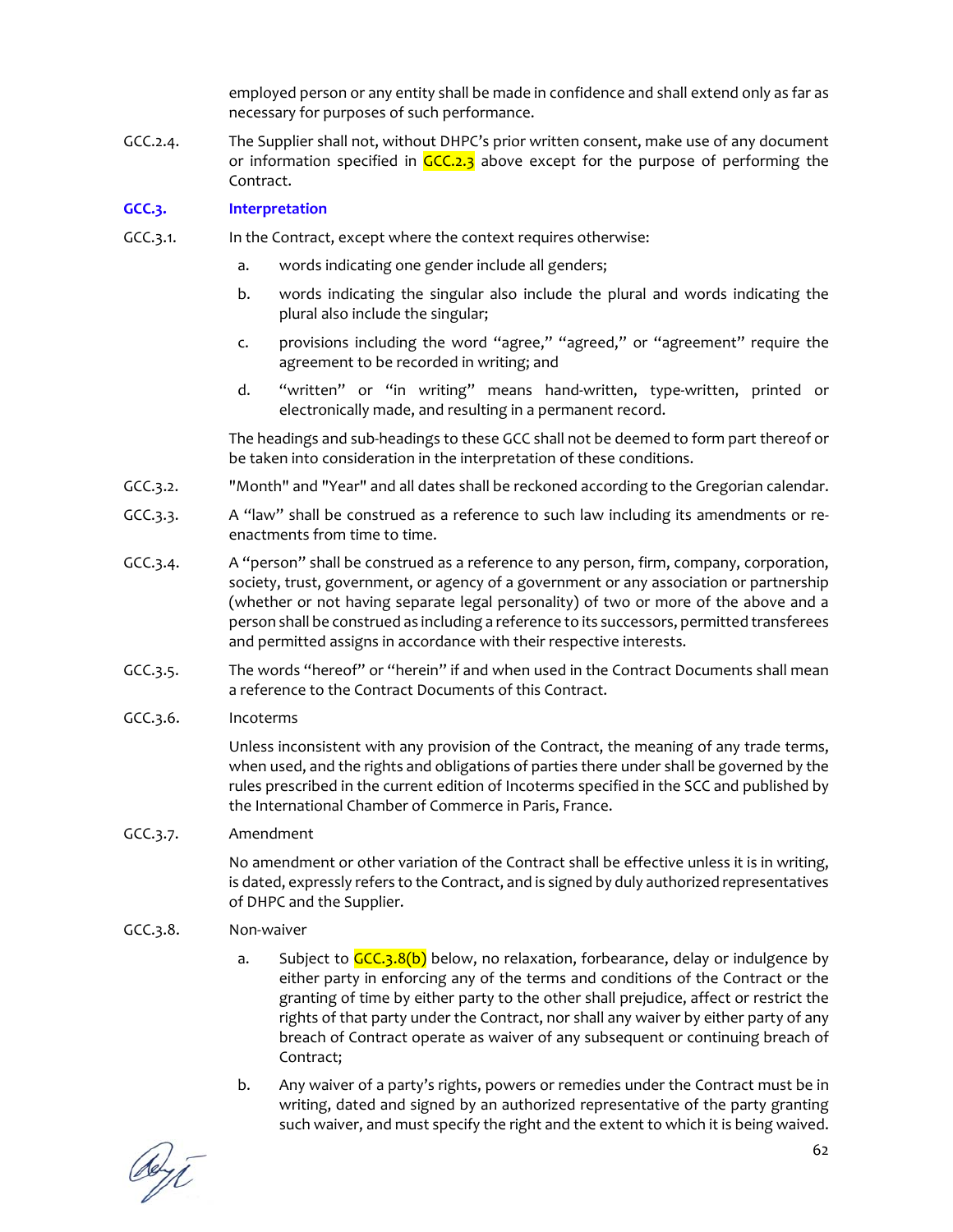# GCC.3.9. Severability

If any provision or condition of the Contract is prohibited or rendered invalid or unenforceable, such prohibition, invalidity or unenforceability shall not affect the validity or enforceability of any other provisions and conditions of the Contract.

### GCC.3.10. Effect

The Contract shall be deemed to have come into effect from the date of notification of award. This date shall be considered as the Commencement Date of the Contract. The time for completion shall be reckoned from the Commencement Date.

### GCC.3.11. Entire Agreement

The Contract constitutes the entire agreement between DHPC and the Supplier, with respect to the subject matter of Contract, and supersedes all communications, negotiations and agreements (whether written or oral) of the parties with respect thereto made prior to the date of Contract.

### GCC.3.12. Responsibility

Subject to the provisions of the Contract, the Supplier shall be solely responsible for the manner in which the Contract is performed. All employees, Sub‐vendors and representatives, engaged by the Supplier in connection with the performance of the Contract, shall be under the complete control of the Supplier and shall not be deemed to be employees of DHPC, and nothing contained in the Contract, or in any sub-contract awarded by the Supplier, shall be construed to create any contractual relationship between any such employees, representatives and DHPC.

# **GCC.4. Fraud and Corruption**

- GCC.4.1. If DHPC determines that the Supplier has engaged in corrupt, fraudulent, collusive, coercive or obstructive practices in competing for or in executing the Contract then DHPC may, after giving fourteen (14) days notice to the Supplier, terminate the Supplier's employment under the Contract and cancel the Contract, and the provisions of shall apply as if such termination has been made under GCC.34.1.
- GCC.4.2. Should any employee of the Supplier be determined to have engaged in corrupt, fraudulent, collusive, coercive or obstructive practice during the execution of the Contract, then that employee shall be removed from the performance of the Contract.

# GCC.4.2.1. For the purposes of this Sub‐Clause:

- a. "Corrupt practice" means the offering, giving, receiving or soliciting, directly or indirectly, anything of value to influence improperly the actions of another party;
- b. "Fraudulent practice" means any act or omission, including a misrepresentation, suppression of facts or disclosure of incomplete facts that knowingly or recklessly misleads, or attempts to mislead, a party to obtain a financial or other benefit or to avoid an obligation or to influence the procurement process;
- c. "Collusive practice" means an arrangement between two or more parties designed to achieve an improper purpose, including to influence improperly the actions of another party;
- d. "Coercive practice" means impairing or harming, orthreatening to impair or harm, directly or indirectly, any party or the property of the party to influence improperly the actions of a party in connection with the procurement process;
- e. "Obstructive practice" is
	- deliberately destroying, falsifying, altering or concealing of evidence material to the investigation or making false statements to investigators in

debyt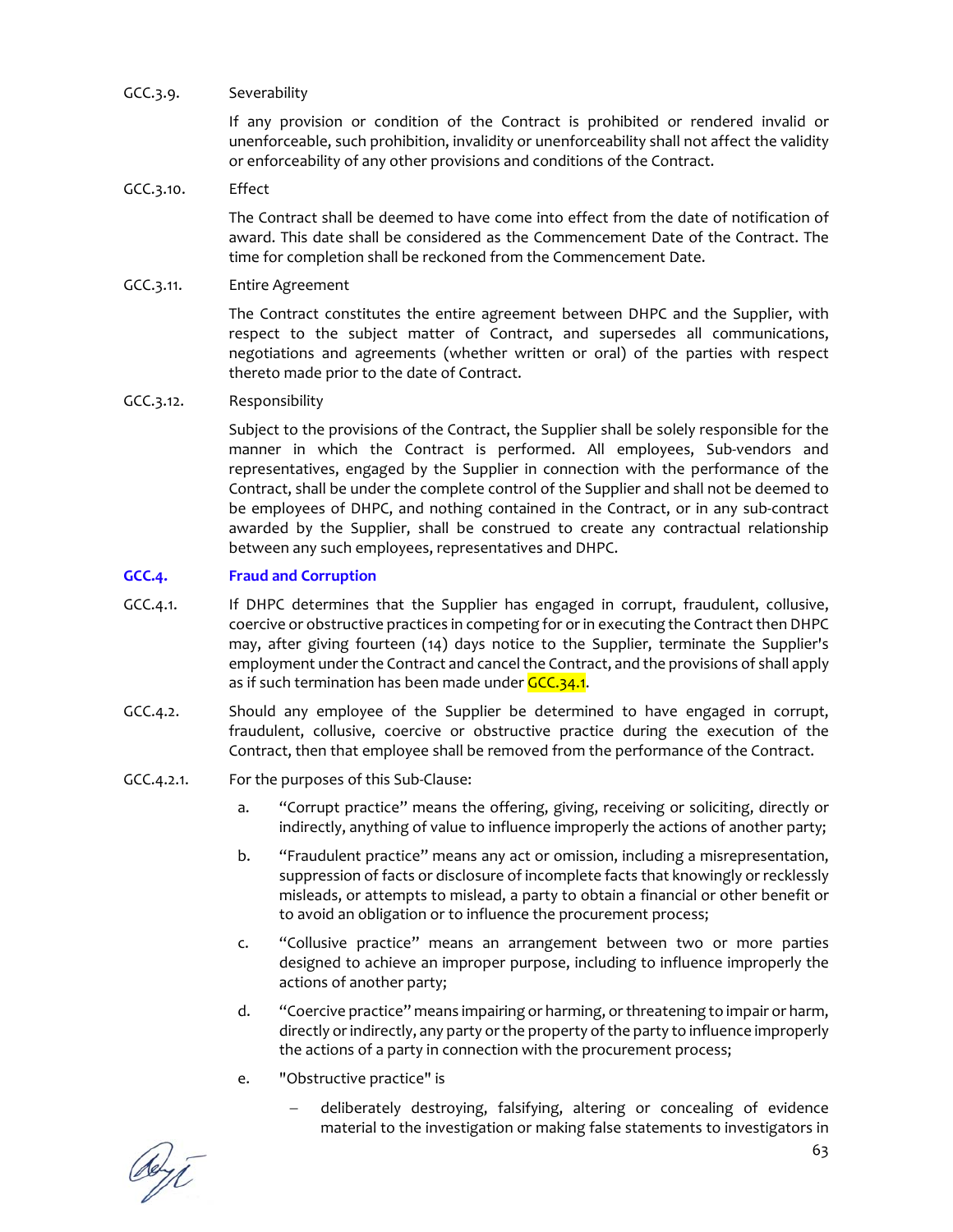order materially to impede any investigation into allegations of a corrupt, fraudulent, coercive or collusive practice; and/or threatening, harassing or intimidating any party to prevent it from disclosing its knowledge of matters relevant to the investigation or from pursuing the investigation; or

- acts intended materially to impede the exercise of the inspection rights of DHPC or any organization or person appointed by DHPC.
- GCC.4.3. Any communications between the Supplier and DHPC related to matters of alleged fraud or corruption must be made in writing.

### **GCC.5. Language**

- GCC.5.1. The Contract, as well as all correspondence and documents relating to the Contract exchanged by the Supplier and DHPC, shall be written in English. Supporting documents and printed literature that are part of the Contract may be in another language provided they are accompanied by an accurate translation of the relevant passages in English, in which case, for purposes of interpretation of the Contract, the translation shall govern.
- GCC.5.2. The Supplier shall bear all costs of translation to the governing language and all risks of the accuracy of such translation, for documents provided by the Supplier.

### **GCC.6. Joint Venture**

GCC.6.1. If the Supplier is a Joint Venture (JV) of two or more parties, all such parties shall be jointly and severally bound to DHPC for the fulfilment of the obligations under the Contract and shall designate one of such party to act as a leader with authority to bind the JV. The composition or the constitution of the JV shall not be altered without the prior consent of DHPC.

### **GCC.7. Notices**

- GCC.7.1. Notices shall be deemed to include any approvals, consents, instructions, orders and certificates to be given under the Contract.
- GCC.7.2. Unless otherwise stated in the Contract, all notices to be given under the Contract shall be in writing, to the address specified in the Contract.
- GCC.7.3. Any notice delivered personally or sent by fax or electronic mail shall be deemed to have been delivered on date of its despatch.
- GCC.7.4. Either party may change its address at which notices are to be received by giving ten (10) days notice to other party in writing.

# **GCC.8. Governing Law**

- GCC.8.1. The Contract shall be governed by and interpreted in accordance with the laws of the Kingdom of Bhutan, unless otherwise specified in SCC.
- GCC.8.2. The Supplier shall, in all matters arising in the performance of the Contract, comply in all respects, give all notices and pay all fees required by the provisions of any statute, ordinance or other law or any regulation or by law of any duly constituted authority of the Kingdom of Bhutan.
- GCC.8.3. The Supplier shall indemnify and hold harmless DHPC from and against any and all liabilities, damages, claims, fines, penalties and expenses of whatever nature arising or resulting from the violation of such laws by the Supplier or its personnel.

### **GCC.9. Settlement of Disputes**

GCC.9.1. Amicable Settlement

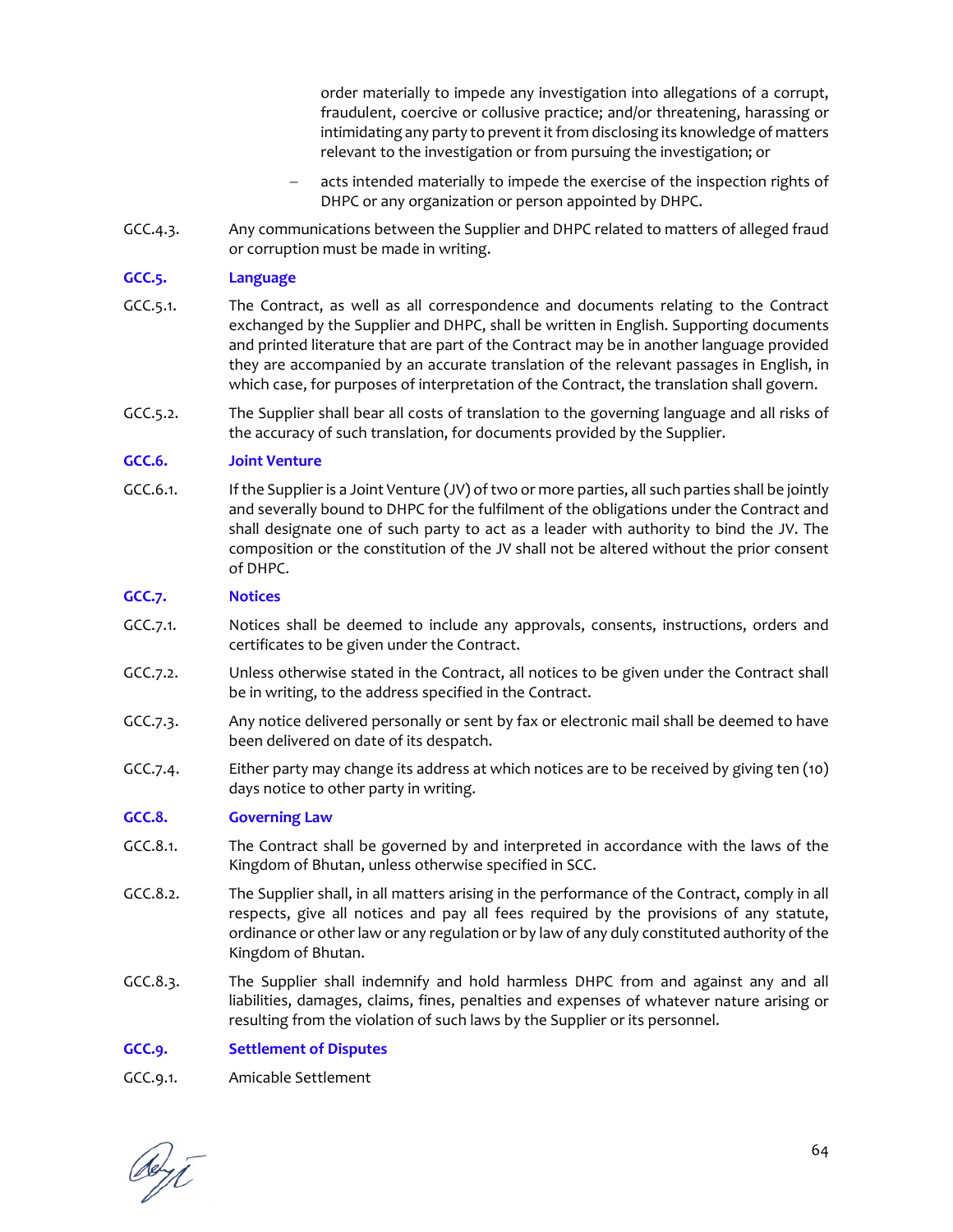- GCC.9.1.1. DHPC and the Supplier shall make every effort to resolve amicably by direct informal negotiation of any disagreement or dispute arising between them under or in connection with the contract.
- GCC.9.1.2. If the parties fail to resolve such a dispute or difference by mutual consultation within 30 days from commencement of such consultation, either part may require that the dispute be referred for resolution to the formal mechanisms specified in the SCC.
- GCC.9.2. Adjudication
- GCC.9.2.1. If any dispute of any kind whatsoever shall arise between DHPC and the Contractor in connection with or arising out of the Contract, including without prejudice to the generality of the foregoing, any question regarding its existence, validity or termination, or the execution of the Works– whether during the progress of the Works or after their completion and whether before or after the termination, abandonment or breach of the Contract – the Parties shall seek to resolve any such dispute or difference by mutual consultation. If the Parties fail to resolve such a dispute or difference by mutual consultation, then the dispute shall be referred in writing by either Party to the Adjudicator, with a copy to the other Party.
- GCC.9.2.2. The Adjudicator shall be jointly appointed by DHPC and the Contractor under the Contract. Failing agreement between the two within thirty (30) days, the Adjudicator shall be appointed under the Contract on the request of either Party by the Appointing Authority specified in the SCC. The Adjudicator so appointed shall be by mutual consent.
- GCC.9.2.3. The Adjudicator shall give its decision in writing to both Parties within twenty‐eight (28) days of a dispute being referred to it. If the Adjudicator has done so, and no notice of intention to commence arbitration has been given by either DHPC or the Contractor within fifty-six (56) days of such reference, the decision shall become final and binding upon DHPC and the Contractor. Any decision that has become final and binding shall be implemented by the Parties forthwith.
- GCC.9.2.4. Should the Adjudicator resign or die, or should DHPC and the Contractor agree that the Adjudicator is not fulfilling its functions in accordance with the provisions of the Contract; another Adjudicator shall be appointed in the same manner as provided in GCC.9.2.2.
- GCC.9.2.5. The Adjudicator shall be paid fee plus expenditures incurred in the execution of its duties as Adjudicator under the Contract as specified in the SCC. These costs shall be divided equally between DHPC and the Contractor.
- GCC.9.3. Arbitration
- GCC.9.3.1. If either DHPC or the Contractor is dissatisfied with the Adjudicator's decision, or if the Adjudicator fails to give a decision within forty‐five (45) days of a dispute being referred to it, then either DHPC or the Contractor may, within sixty(60) days of such reference, give notice to the other Party, with a copy for information to the Adjudicator, of its intention to commence arbitration, as hereinafter provided, as to the matter in dispute, and no arbitration in respect of this matter may be commenced unless such notice is given.
- GCC.9.3.2. Any dispute, in respect of which a notice of intention to commence arbitration has been given, in accordance with GCC.9.3.1, shall be finally settled by arbitration. Arbitration may be commenced prior to or after completion of the Works.
- GCC.9.3.3. Arbitration proceedings shall be conducted:
	- a) in accordance with the rules of procedure designated in the SCC,
	- b) in the place designated in the SCC, and
	- c) in the language in which this Contract has been executed.

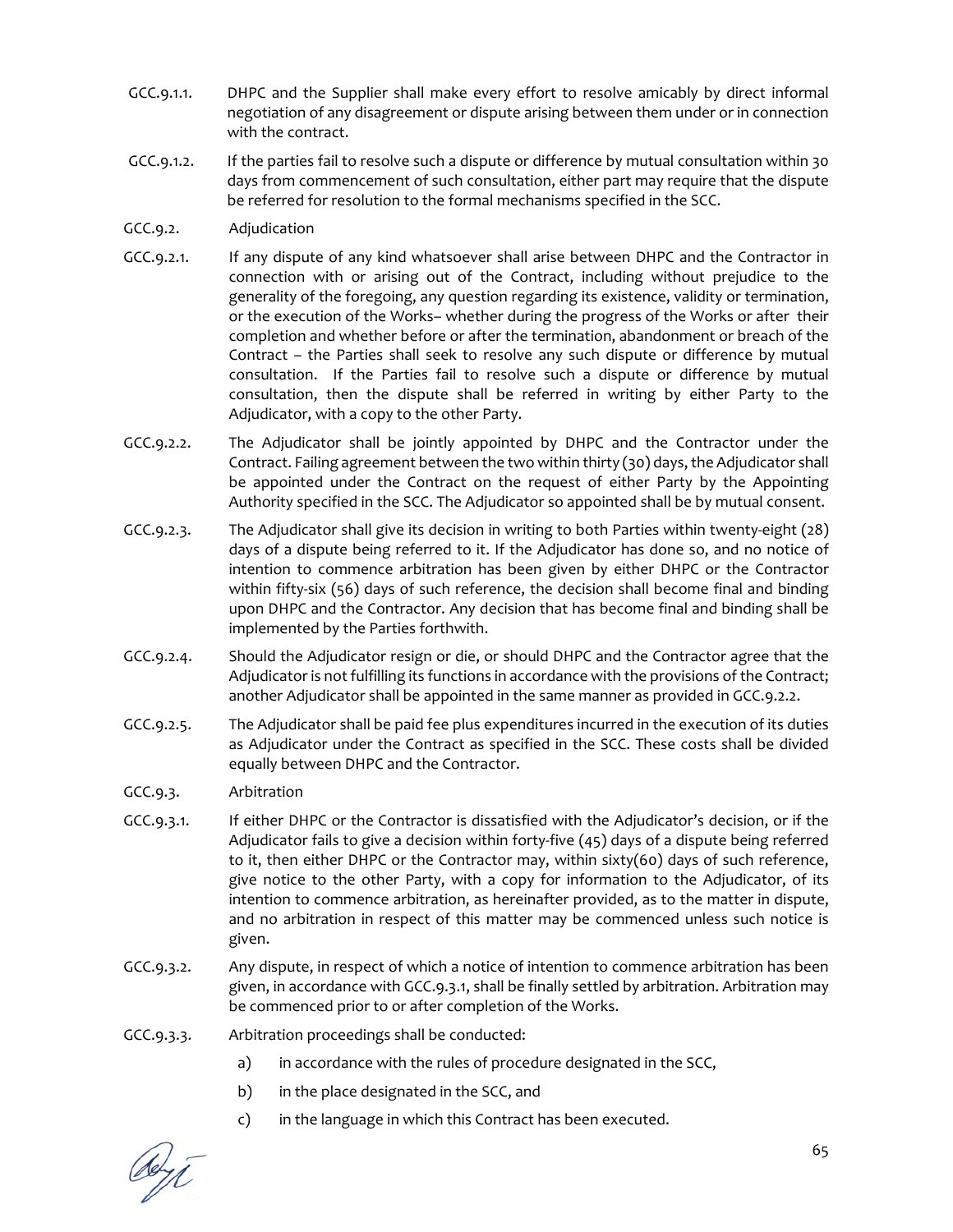- GCC.9.3.4. The arbitrators shall also decide on the cost of arbitration and allocation thereof. The expenses incurred by each Party in connection with the preparation and presentation of its case prior to, during and after the arbitration proceedings shall however be borne by the respective Party.
- GCC.9.4. Notwithstanding any reference to the Adjudicator or arbitration herein:
	- a) the Parties shall continue to perform their respective obligations under the Contract unless they otherwise agree; and
	- b) DHPC shall pay the Contractor any monies due to it.
- GCC.9.5. The arbitration award shall be final on the Parties who shall be deemed to have accepted to carry out the resulting award without delay and to have waived their right to any form of appeal insofar as such waiver can validly be made.

### **B. SUBJECT MATTER OF CONTRACT**

# **GCC.10. Supplier's Responsibilities**

GCC.10.1. The Supplier shall supply all the Goods and services incidental thereto in accordance with Section III, Technical Specification, and the Delivery and completion requirements as per GCC.16.

### **GCC.11. DHPC's Responsibilities**

GCC.11.1. Whenever the supply of Goods requires that the Supplier obtain permits, approvals and/or import and other licenses or similar permissions from Bhutanese authorities, DHPC shall, if so required by the Supplier, use its best efforts to assist the Supplier in complying with such requirements in a timely and expeditious manner, but without incurring any costs and liabilities for any failure to obtain such permits, approval, and/or import and other licenses or similar permissions.

### **GCC.12. Subcontracting**

- GCC.12.1. The Supplier shall seek approval from DHPC in writing of all subcontracts awarded under the Contract if not already specified in the Bid. Such approval, in the original Bid or later, shall not relieve the Supplier of any of its obligations, duties, responsibilities or liabilities under the Contract.
- GCC.12.2. Subcontracts shall comply with the provisions of GCC.4 and GCC.7

# **GCC.13. Specifications and Standards**

- GCC.13.1. The Goods supplied under this Contract shall conform to the technical specifications and standards stipulated in Section III, Technical Specification and, when no applicable standard is mentioned, the standard shall be equivalent or superior to the internationally accepted standards whose application is appropriate to the Goods in its country of origin.
- GCC.13.2. The Supplier shall be entitled to disclaim responsibility for any design, data, drawing, specification or other document, or any modification thereof provided or designed by or on behalf of DHPC, by giving a notice of such disclaimer to DHPC.
- GCC.13.3. Wherever references are made in the Contract to codes and standards in accordance with which it shall be executed, the editions or the revised versions of such codes and standards shall be those specified in Section III, Technical Specification. During Contract execution, any changes in any such codes and standards shall be applied only after approval by DHPC and shall be treated in accordance with GCC.31.
- GCC.13.4. Any information, details, etc. called for in the specifications and not shown in the drawings and vice versa shall have the same effect and meaning as if called for and shown

Dept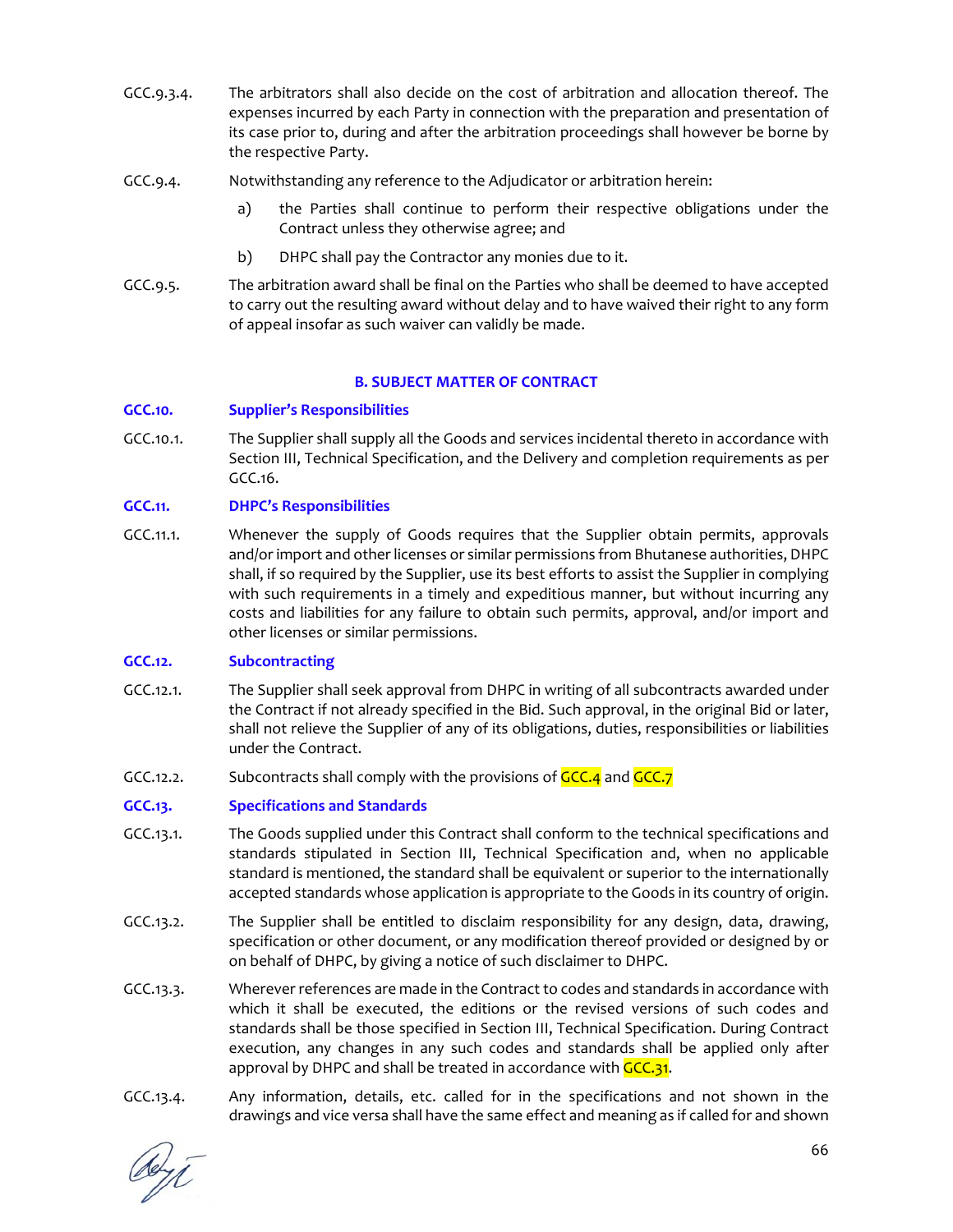both in the specifications and drawings. In case of conflict between the specifications and drawings, the decision of DHPC shall be final and binding.

# **GCC.14. Quality Assurance Plan**

GCC.14.1. Immediately after signing of the Contract, the Supplier shall submit a Quality Assurance Plan if so, required as per the contract, indicating the specific quality control procedure and practices, wherever so required, to be adopted in the major activities of production to ensure compliance of manufacturing standards.

# **GCC.15. Inspection and Tests**

- GCC.15.1. Atits own expense and at no costto DHPC the Supplier shall carry out all such tests and/or inspections of the Goods as are specified in the Section III, Technical Specification.
- GCC.15.2. The inspections and tests may be conducted on the premises of the Supplier or its Subvendor, or at Place of Delivery, or in another place in the Kingdom of Bhutan as specified in the SCC. Subject to GCC.15.4, if conducted on the premises of the Supplier or its Sub‐ vendor, all reasonable facilities and assistance, including access to drawings and production data, shall be furnished to the inspectors at no charge to DHPC.
- GCC.15.3. DHPC or its authorized representatives shall be provided access to the Supplier or its Subvendor premises at any time, subject to such request for access being notified by DHPC to the Supplier, during the execution of the Contract for expediting inspection, checking, etc. of Goods.
- GCC.15.4. DHPC or its designated representative shall be entitled to attend the tests and/or inspections referred to in  $GCC.15.2$ , provided that DHPC bears all of its own costs and expenses incurred in connection with such attendance including, but not limited to, all travelling and board and lodging expenses.
- GCC.15.5. Whenever the Supplier is ready to carry out any such test and inspection, it shall give reasonable advance notice, including the place and time, to DHPC. The Supplier shall obtain from any relevant third party or manufacturer any necessary permission or consent to enable DHPC or its designated representative to attend the test and/or inspection.
- GCC.15.6. DHPC may require the Supplier to carry out any test and/or inspection not required under the Contract but deemed necessary to verify that the characteristics and performance of the Goods comply with the technical specifications, codes and standards under the Contract, provided that the Supplier's reasonable costs and expenses incurred in the carrying out of such test and/or inspection shall be added to the Contract Price. Further, if such test and/or inspection impedes the progress of manufacturing and/or the Supplier's performance of its other obligations under the Contract, due allowance will be made in respect of the Delivery dates and completion dates and the other obligations so affected.
- GCC.15.7. The Supplier shall provide DHPC with a report of the results of any such test and/or inspection.
- GCC.15.8. DHPC may reject any Goods or any part thereof that fail to pass any test and/or inspection or do not conform to the specifications. Upon a notification from DHPC, the Supplier shall either rectify or replace such rejected Goods or parts thereof or make alterations necessary to meet the specifications at no cost to DHPC, and shall repeat the test and/or inspection, at no cost to DHPC, upon giving a notice pursuant to **GCC.15.5**. Such rectified and/or replaced Goods should also be delivered as per the initial Delivery schedule.
- GCC.15.9. The Supplier shall arrange removal of the rejected Goods within fifteen (15) days from the date of notification. In the event the Supplier fails to remove the rejected Goods, within the said fifteen (15) days, DHPC shall be at liberty to dispose of such rejected Goods in any manner as thought fit. All expenses in this regard shall be recoverable from the Supplier.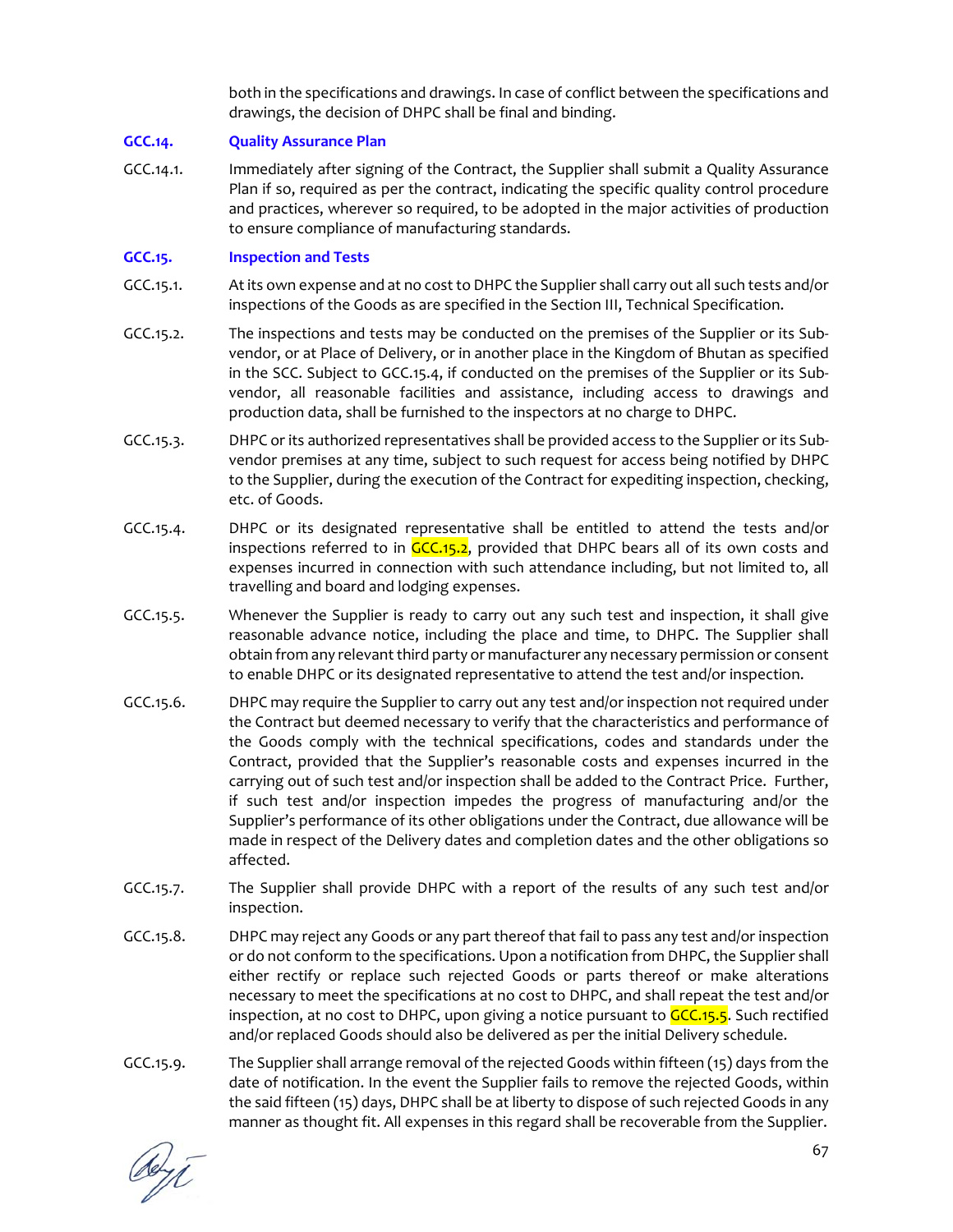GCC.15.10. The Supplier agrees that neither the execution of a test and/or inspection of the Goods or any part thereof, nor the attendance by DHPC or its representative, nor the issue of any report pursuant toGCC.15.7, shall release the Supplier from any warranties or other obligations under the Contract.

# **GCC.16. Packing, Delivery and Documents**

- GCC.16.1. The Supplier shall provide such packing of the Goods as is required to prevent their damage or deterioration during transit. During transit, the packing shall be sufficient to withstand, without limitation, rough handling and exposure to extreme temperatures, salt and precipitation, and open storage. Packing case sizes and weights shall take into consideration, where appropriate, the remoteness of the Goods' final destination and the absence of heavy handling facilities at all points in transit.
- GCC.16.2. The packing, marking and documentation within and outside the packages shall comply strictly with such special requirements as shall be expressly provided for in the Contract, including additional requirements, if any, specified in Section III, Technical Specifications, and in any other instructions ordered by DHPC.
- GCC.16.3. The Delivery of the Goods shall be in accordance with the Delivery and completion requirements specified in Section III, Technical Specifications.
- GCC.16.4. The details of shipping and other documents to be furnished by the Supplier are specified in the SCC. The documents specified in the SCC shall be received by DHPC before arrival of the Goods and, if not received, the Supplier will be responsible for any consequent expenses.

### **GCC.17. Insurance and Transportation**

- GCC.17.1. The Goods supplied under the Contract shall be fully insured, in the currency of the Contract Price, against loss or damage incidental to manufacture or acquisition, transportation, storage and Delivery, in accordance with the applicable Incoterms or in the manner specified in GCC.17.1.1, or in the manner specified in the SCC.
- GCC.17.1.1. The insurance covers to be taken by the Supplier shall be equal to 110% of the value of Goods valid till thirty (30) days after the Delivery of Goods. In case of delays attributable to the Supplier, the validity period of the insurance cover shall be extended up to thirty (30) days after the actual Delivery of the Goods. However, if the delays are attributable to DHPC, the extra cost, if any, for the extended period of insurance cover, shall be reimbursed by DHPC.
- GCC.17.2. The insurance cover shall be in the names of DHPC and the Supplier, wherein the beneficiary will be DHPC and the Supplier will be the custodian. The Supplier shall, however, be authorised to deal directly with the Insurance Company or Companies and shall be responsible in regard to maintenance of all insurance covers.
- GCC.17.3. Unless otherwise specified in the SCC, responsibility for arranging transportation of the Goods shall be as specified in the Incoterms.

# **C. PAYMENT**

### **GCC.18. Contract Price**

- GCC.18.1. The Contract Price shall be as specified in the Contract subject to any additions and adjustments thereto or deductions therefrom as may be made pursuant to the Contract.
- GCC.18.2. Prices charged by the Supplier for the Goods under the Contract shall be firm and not subject to any escalation till the completion of the supply of Goods as per the Contract or any amendment thereof unless any price adjustments have been specified in SCC.

deri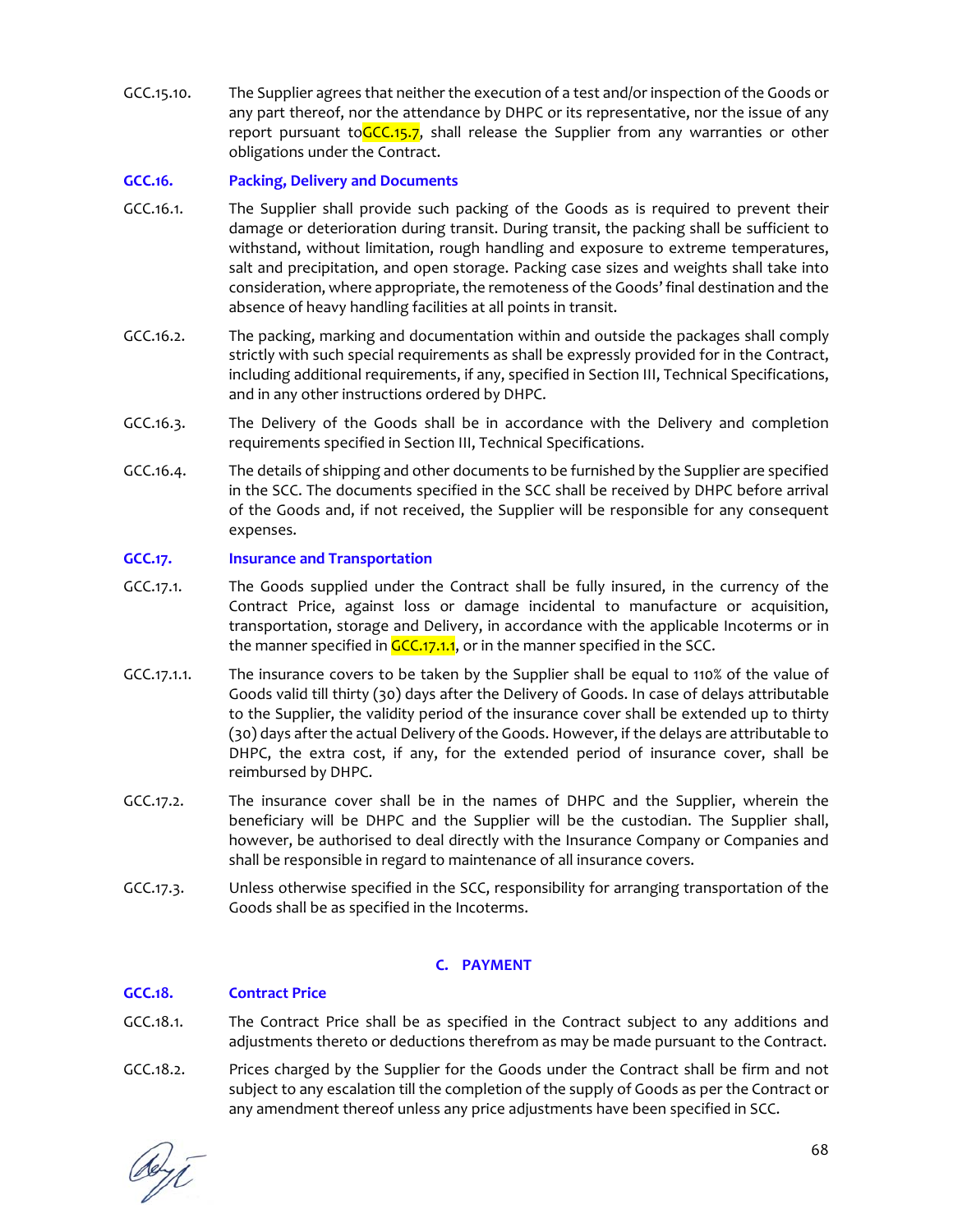# **GCC.19. Terms of Payment**

- GCC.19.1. The Contract Price, including any advance payments, if applicable, shall be paid as specified in the SCC.
- GCC.19.2. The Supplier's request for payment shall be made to DHPC in writing, accompanied by invoices describing, as appropriate, the Goods delivered, and by the documents submitted pursuant to  $GCC.16.4$  and upon fulfilment of the obligations stipulated in the Contract.
- GCC.19.3. Payments shall be made promptly by DHPC, no later than thirty (30) days after the receipt of invoices and documents in accordance with GCC.19.2, provided that the documents are compliant with all the requirements of DHPC. In case of incomplete/ non‐compliant invoices and documents, DHPC shall ask the Supplier to re‐submit the invoices and documents with full compliance.
- GCC.19.4. The currencies in which payments shall be made to the Supplier under this Contract shall be those in which the Contract Price is expressed.

# **GCC.20. Taxes and Duties**

- GCC.20.1. For Goods supplied by the Supplier from outside the Kingdom of Bhutan excluding India, the Supplier shall bear and pay all applicable taxes, stamp duties, licence fees levies and other similar levies imposed outside the Kingdom of Bhutan until the Goods are delivered CIF Place of Delivery. Any local taxes and duties imposed on the goods beyond the point of CIF place of delivery, including custom duties, shall be borne and paid by DHPC.
- GCC.20.2. Bidders participating from India, for supply and bonafide use in the Kingdom of Bhutan shall quote the prices for the items in the price schedule exclusive of any effect of the Integrated Goods and Service Tax (IGST) of India. **The IGST on the export of goods and services or both are covered under Zero Rated Supply as per Chapter VII, 16(1)of the INTEGRATED GOODS AND SERVICES TAX ACT, 2017 of India.**
- GCC.20.3. For Goods manufactured and supplied by the Suppliers from the Kingdom of Bhutan, the Supplier shall bear and promptly pay all applicable taxes, duties, licence fees and other similar levies incurred until Delivery of the contracted Goods to the Place of Delivery.
- GCC.20.4. At the time of release of payment, tax shall be deducted at source (TDS) from Bhutanese Bidders and International Bidders as specified in the SCC from the gross amount of bills. DHPC shall furnish necessary TDS Certificate to the Bidders, issued by the Department of Revenue & Customs, RGoB.
- GCC.20.5. If any tax exemptions, reductions, allowances or privileges may be available to the Supplier in the Kingdom of Bhutan, DHPC shall use its best efforts to enable the Supplier to benefit from any such tax savings to the maximum allowable extent.

# **GCC.21. Performance Security**

- GCC.21.1. The Supplier shall within thirty (30) days from the date of notification of award, provide a performance security for the due performance of the Contract as specified in the SCC.
- GCC.21.2. The contract performance security shall be denominated in the currency or currencies of the Contract and shall be in the form of irrevocable bank guarantee provided in Form:3 of Part 2, Section VII. The Performance Security can also be submitted in the form of demand draft if so specified in SCC. The bank guarantee/ demand draft shall be in favour of DHPC, issued by any Financial Institutions of Bhutan or any other Foreign Banks acceptable and enforceable by Financial Institutions in Bhutan.
- GCC.21.3. The proceeds of the Performance Security shall be payable to DHPC as compensation for any loss resulting from the Supplier's failure to complete its obligations under the Contract.

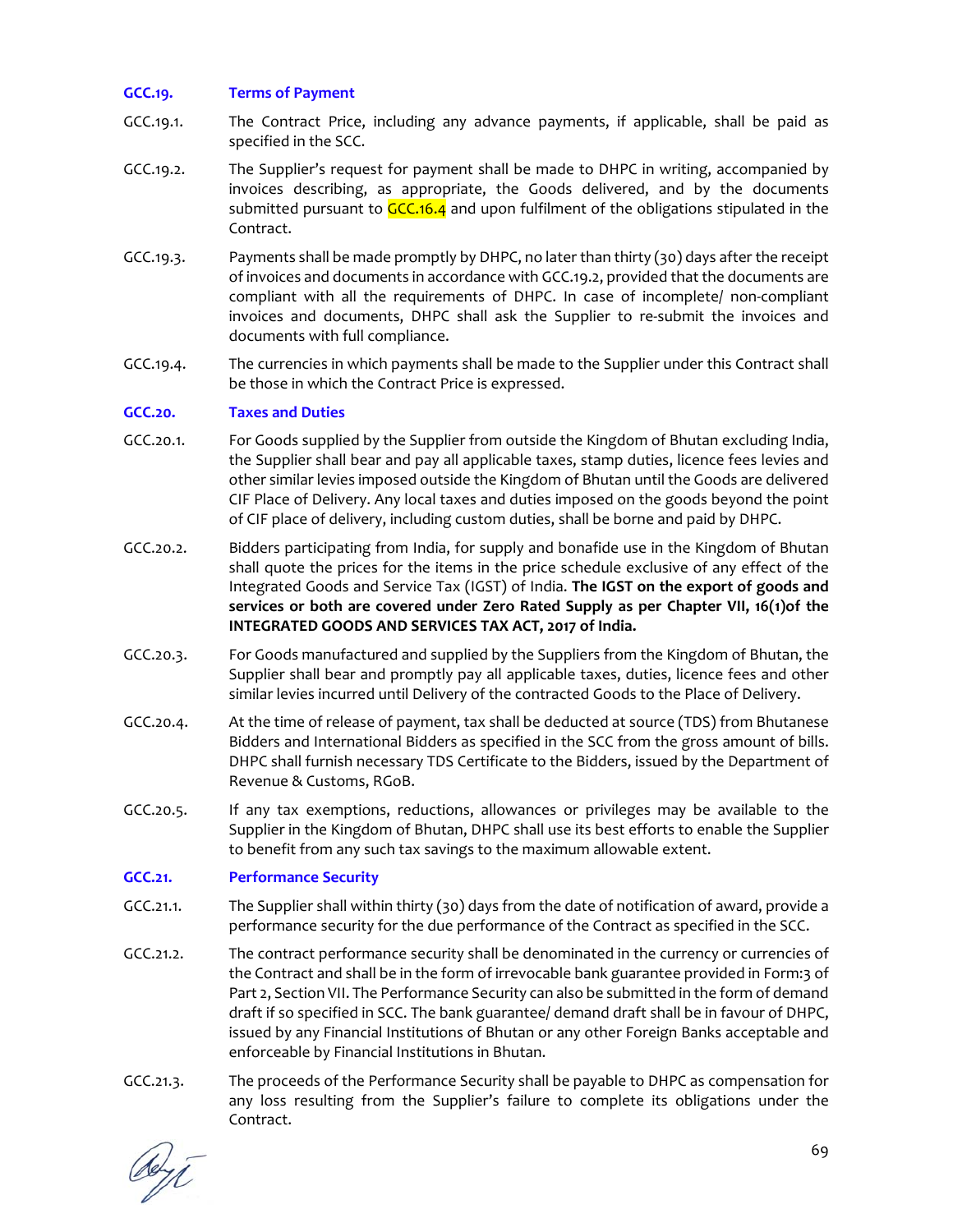- GCC.21.4. The Performance Security shall be valid thirty (30) days beyond the successful completion of the Supplier's performance obligations under the Contract, including the completion of the warranty period under the Contract and for any extension thereto. It shall serve as a guarantee that the Supplier will perform his contractual obligations under the Contract till the warranty period.
- GCC.21.5. If the Supplier fails to remedy any reported defect within the Warranty Period, the DHPC shall be entitled to remedy the defect at the expense of the Supplier and appropriate the cost of such remedying defects out of the Performance Security.
- GCC.21.6. The performance security will be discharged and returned to the Contractor after thirty (30) days beyond the expiry of the Warranty Period.

# **GCC.22. Advance Payment**

- GCC.22.1. Interest free advance shall be paid to the Supplier if indicated in GCC.19.
- GCC.22.2. The advance will be secured against an irrevocable bank guarantee acceptable to DHPC. The bank guarantee should be of an amount equal to the initial advance payment, with validity period of up to thirty (30) days beyond the schedule date of the delivery as specified in SCC. However, in case of delay in completion of delivery under contract the validity of security shall be extended by the period of such delay.
- GCC.22.3. This Bank Guarantee shall be returned to the Supplier after full adjustment of advance and against request by the Supplier.

# **D. INTELLECTUAL PROPERTY**

# **GCC.23. Copyright**

GCC.23.1. The copyright in all drawings, documents and other materials containing data and information furnished to DHPC by the Supplier shall remain vested in the Supplier, or, if they are furnished to DHPC directly or through the Supplier by any third party, including Suppliers of materials, the copyright in such materials shall remain vested in such third party.

# **GCC.24. Confidential Information**

- GCC.24.1. DHPC and the Supplier shall keep confidential and shall not, without the written consent of the other party hereto, divulge to any third party any documents, data or other information furnished directly or indirectly by the other party hereto in connection with the Contract, whether such information has been furnished prior to, during or following completion or termination of the Contract. Notwithstanding the above, the Supplier may furnish to its Sub‐vendors such documents, data and other information as it receives from DHPC to the extent required for the Sub‐vendors to perform its obligations under the Contract, in which event the Supplier shall obtain from such Sub‐vendor an undertaking of confidentiality similar to that imposed on the Supplier under this clause.
- GCC.24.2. DHPC shall not use such documents, data and other information received from the Supplier for any purposes unrelated to the Contract. Similarly, the Supplier shall not use such documents, data and other information received from DHPC for any purpose other than the design, procurement or other work and services required for the performance of the Contract.
- GCC.24.3. The obligation of a party under  $GCC.24.1$  and  $GCC.24.2$  above, however, shall not apply to information that:
	- a. DHPC or Supplier needs to share with the RGoB;
	- b. now or hereafter enters the public domain through no fault of that party;

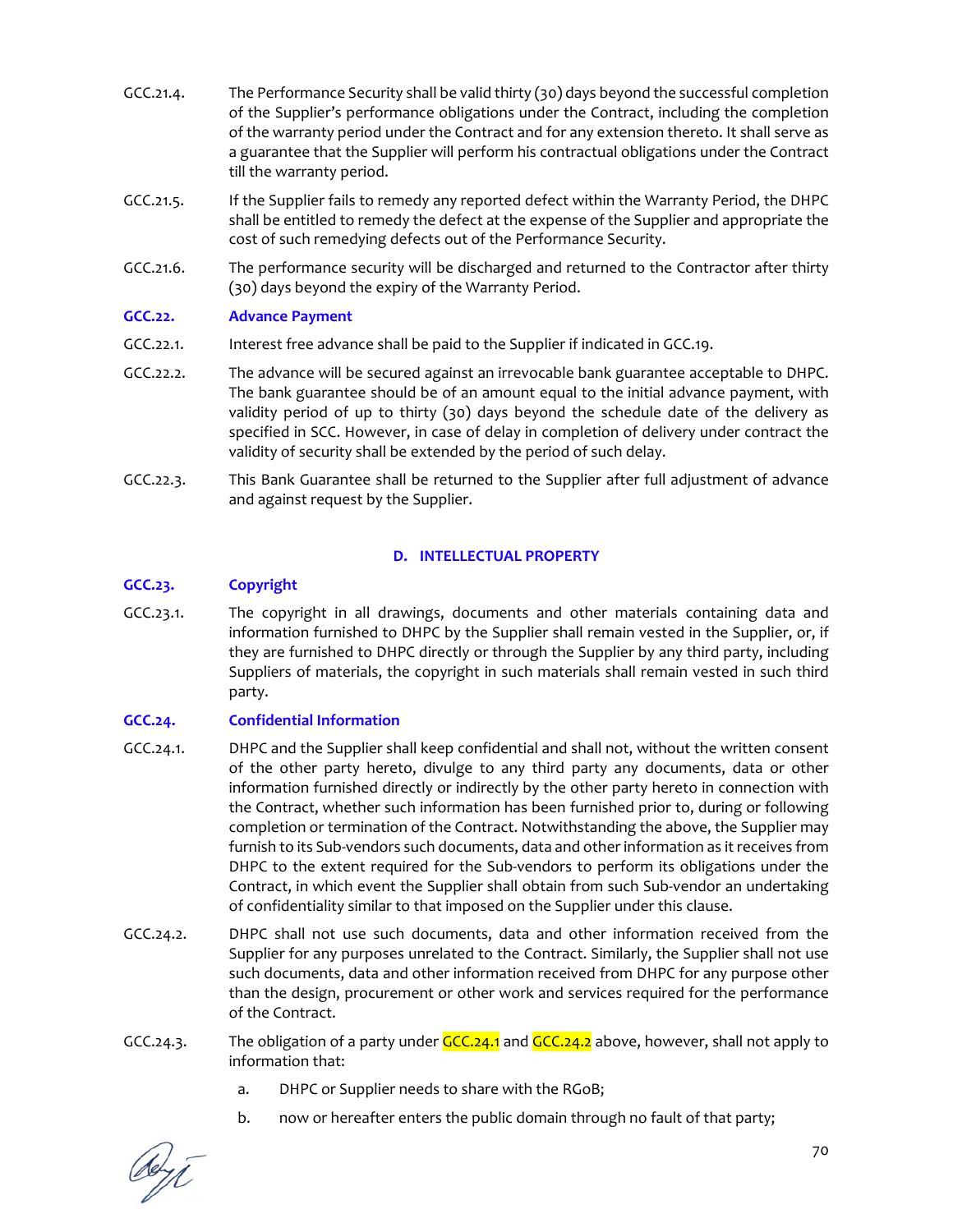- c. can be proven to have been possessed by that party at the time of disclosure and which was not previously obtained, directly or indirectly, from the other party; or
- d. otherwise lawfully becomes available to that party from a third party that has no obligation of confidentiality.
- GCC.24.4. The above provisions of  $GCC.24$  shall not in any way modify any undertaking of confidentiality given by either of the parties hereto prior to the date of the Contract in respect of the Supply or any part thereof.
- GCC.24.5. The provisions of  $GCC.24$  shall survive completion or termination, for whatever reason, of the Contract.

### **GCC.25. Patent Indemnity**

- GCC.25.1. The Supplier shall, subject to DHPC's compliance with GCC.25.2, indemnify and hold harmless DHPC and its employees and officers from and against any and all suits, actions or administrative proceedings, claims, demands, losses, damages, costs and expenses of any nature, including attorney's fees and expenses, which DHPC may suffer as a result of any infringement or alleged infringement of any patent, utility model, registered design, trademark, copyright or other intellectual property right registered or otherwise existing at the date of the Contract by reason of:
	- a. the installation of the Goods by the Supplier or the use of the Goods in the Kingdom of Bhutan; and
	- b. the sale in any country of the products produced by the Goods.
- GCC.25.2. Such indemnity shall not cover any use of the Goods or any part thereof other than for the purpose indicated by or reasonably to be inferred from the Contract, neither any infringement resulting from the use of the Goods or any part thereof, or any products produced thereby in association or combination with any other equipment, plant or materials not supplied by the Supplier, pursuant to the Contract.
- GCC.25.3. If any proceedings are brought or any claim is made against DHPC arising out of the matters referred to in GCC.25.1, DHPC shall promptly give the Supplier notice thereof, and the Supplier may at its own expense and in DHPC's name conduct such proceedings or claims and any negotiations for the settlement of any such proceedings or claims.
- GCC.25.4. If the Supplier fails to notify DHPC within thirty (30) days after receipt of such notice that it intends to conduct any such proceedings or claims, then DHPC shall be free to conduct the same on its own behalf at the cost of the Supplier. Unless the Supplier has so failed to notify DHPC within the thirty (30) day period, DHPC shall make no admission that may be prejudicial to the defence of any such proceedings or claim.
- GCC.25.5. DHPC shall, at the Supplier's request, provide all available assistance to the Supplier in conducting such proceedings or claim, and shall be reimbursed by the Supplier for all reasonable expenses incurred in so doing.
- GCC.25.6. DHPC shall indemnify and hold harmless the Supplier and its employees, officers from and against any and all suits, actions or administrative proceedings, claims, demands, losses, damages, costs and expenses of any nature, including attorney's fees and expenses, which the Supplier may suffer as a result of any infringement or alleged infringement of any patent, utility model, registered design, trademark, copyright or other intellectual property right registered or otherwise existing at the date of the Contract arising out of or in connection with any design, data, drawing, specification or other documents or materials provided or designed by or on behalf of DHPC.

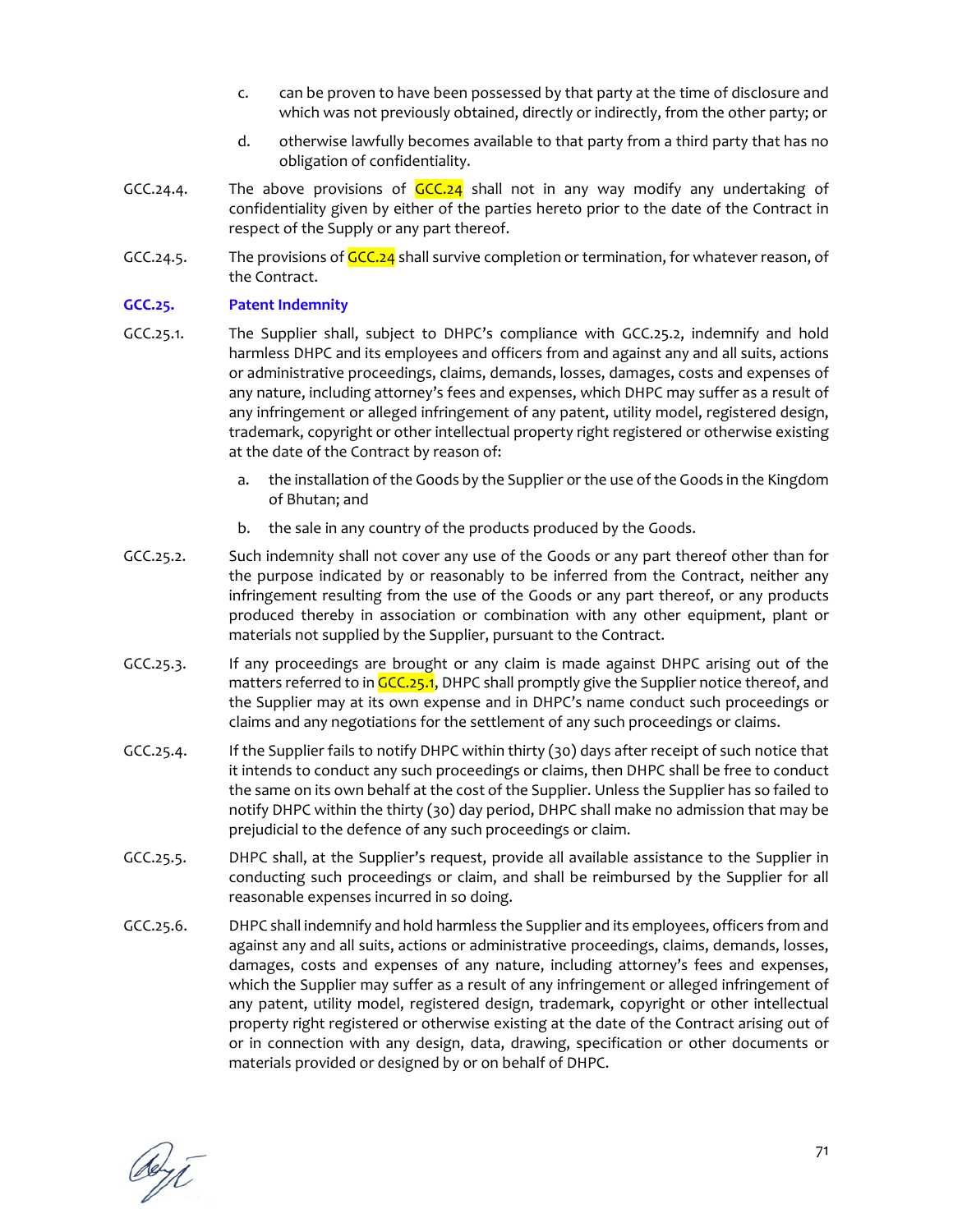### **E. GUARANTEES AND LIABILITIES**

### **GCC.26. Liquidated Damages**

GCC.26.1. Except as provided for under  $GCC.30$ , if the Supplier fails to deliver any or all of the Goods by the date(s) of delivery or fails to perform the related services within the period specified in the Contract, DHPC may, without prejudice to all its other remedies under the Contract, deduct from the Contract Price, as liquidated damages, a sum equivalent to the percentage specified in the SCC of the delayed goods or unperformed services for each day of delay beyond the scheduled delivery period until actual delivery or performance, up to a maximum deduction of ten (10) percentage of the total value of delayed goods or unperformed services.

> In case of delay for supply of an item which can be made in parts, but the item cannot be put to use unless the supplies are complete, the liquidated damage shall be levied up to the maximum 10% of the Contract Price.

> If in the opinion of DHPC the Supplier is indefinitely delaying the supplies, DHPC may terminate the Contract pursuant to GCC.34.

### **GCC.27. Warranty**

- GCC.27.1. The Supplier warrants that all the Goods are new, unused, and of the most recent or current models, and that they incorporate all recent improvements in design and materials, unless provided otherwise in the Contract.
- GCC.27.2. Subject to GCC.13.2, the Supplier further warrants that the Goods and spares supplied, in accordance with the Contract Documents, shall be free from defects arising from any act or omission of the Supplier or arising from design, materials and workmanship, under normal use in the conditions prevailing in the Kingdom of Bhutan.
- GCC.27.3. Unless otherwise specified in the SCC, the warranty shall remain valid for twelve (12) months after the goods have been delivered and accepted at the final destination specified in the SCC or eighteen (18) months from date of shipment from the port or place of loading in the country of origin, whichever is earlier.
- GCC.27.4. DHPC shall give notice to the Supplier stating the nature of any such defects together with all available evidence thereof, promptly following the discovery thereof. DHPC shall provide all reasonable opportunity for the Supplier to inspect such defects.
- GCC.27.5. Upon receipt of such notice, the Supplier shall, within the period specified in the SCC, expeditiously repair or replace the defective Goods or parts thereof, at no cost to DHPC.
- GCC.27.5.1. In case the Goods are required to be taken back to the Supplier's works, or any other such place which the Supplier may think fit, all costs incidental to such movement of Goods and their repair, replacement thereof, will be borne by the Supplier. In such cases, the Supplier shall provide a security in the form of Bank Guarantee to DHPC, valid for twelve (12) months, for value of the Goods equivalent to payments made by DHPC for such Goods.
- GCC.27.6. If, having been notified, the Supplier fails to remedy the defect within the period specified in GCC.27.5, DHPC may proceed to take within a reasonable period such remedial action as may be necessary, atthe Supplier's risk and expense and without prejudice to any other rights which DHPC may have against the Supplier under the Contract

### **GCC.28. Limitations of Liability**

- GCC.28.1. Except in cases of gross negligence or wilful misconduct:
	- a) neither party shall be liable to the other party, whether in Contract, tort or otherwise, for any indirect or consequential loss or damage, loss of use, loss of production, or loss of profits or interest costs, provided that this exclusion shall

Ceyî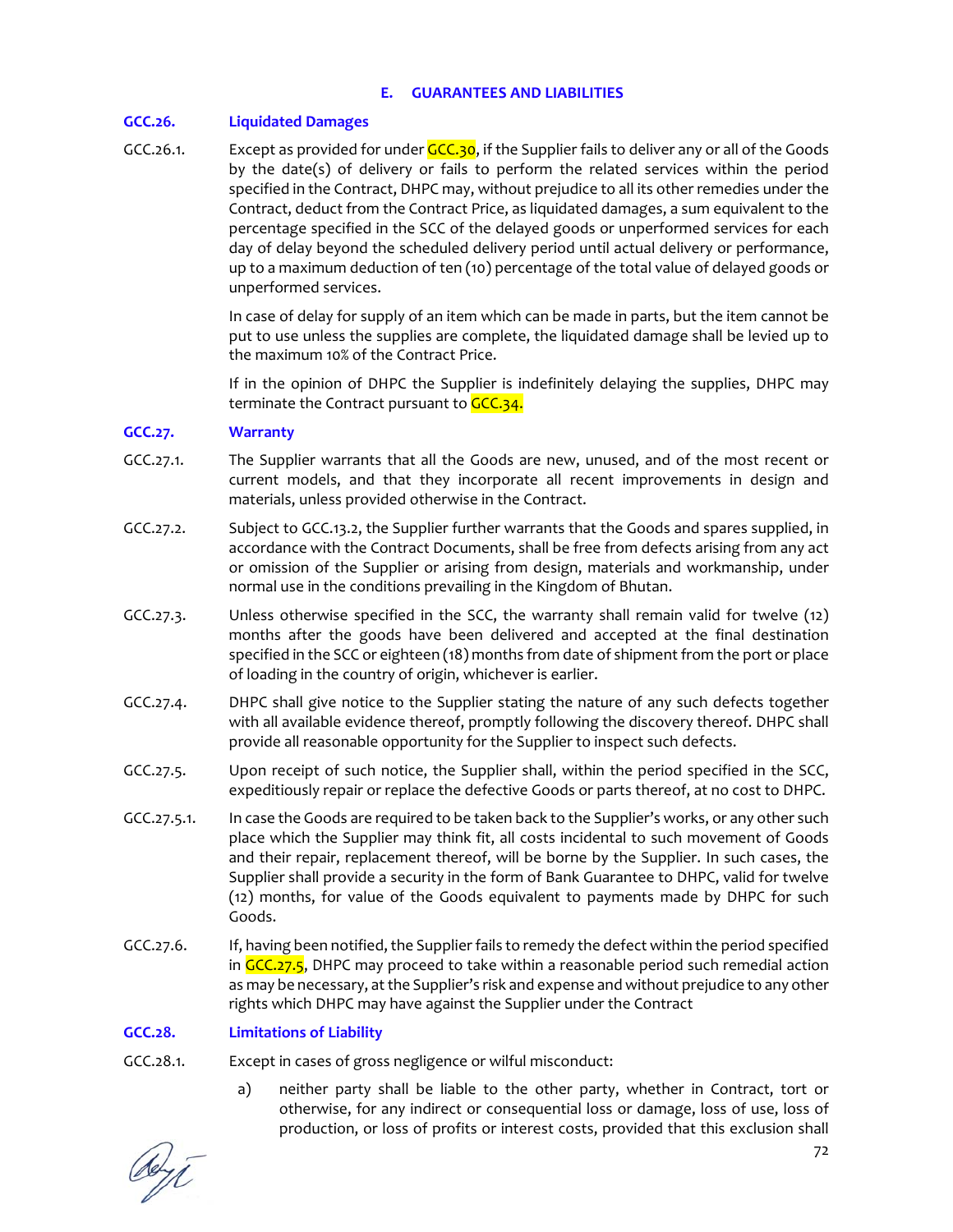not apply to any obligation of the Supplier to pay liquidated damages to DHPC; and

b) the aggregate liability of the Supplier to DHPC, whether under the Contract, in tort or otherwise, shall not exceed the total Contract Price, provided that this limitation shall not apply to the cost of repairing or replacing defective goods , or to any obligation of the Supplier to indemnify DHPC with respect to patent infringement.

#### **F. RISK DISTRIBUTION**

#### **GCC.29. Change in Laws and Regulations**

GCC.29.1. If, after thirty (30) days prior to the date of Bid submission, any law, regulation, ordinance, order or by‐law having the force of law is enacted, promulgated, abrogated or changed in the Kingdom of Bhutan (which shall be deemed to include any change in interpretation or application by the competent authorities) that subsequently affects the Delivery/Completion Schedule and/or the Contract Price, then such Delivery/Completion Schedule and/or Contract Price shall be correspondingly increased or decreased, to the extent that the Supplier has thereby been affected in the performance of any of its obligations under the Contract. Notwithstanding the foregoing, such additional or reduced cost shall not be separately paid or credited if the same has already been accounted for in the price adjustment provisions where applicable, in accordance with GCC.18.2.

### **GCC.30. Force Majeure**

- GCC.30.1. The Supplier shall not be liable for forfeiture of its Performance Security, liquidated damages or termination for default if and to the extent that it's delay in performance or other failure to perform its obligations under the Contract is the result of an event of Force Majeure.
- GCC.30.2. For purposes of this Clause, "Force Majeure" means an event or situation beyond the control of the Supplier that is not foreseeable, is unavoidable, and its origin is not due to negligence or lack of care on the part of the Supplier. Such events may include, but not be limited to, acts of the RGoB in its sovereign capacity, wars or revolutions, fires, floods, epidemics, quarantine restrictions and freight embargoes.
- GCC.30.3. If a Force Majeure situation arises, the Supplier shall promptly notify DHPC in writing of such condition and the cause thereof, along with documentary or pictorial evidence. Unless otherwise directed by DHPC in writing, the Supplier shall continue to perform its obligations under the Contract as far as is reasonably practical and shall seek all reasonable alternative means for performance not prevented by the Force Majeure event.

#### **G. CHANGE IN CONTRACT ELEMENTS**

#### **GCC.31. Variations**

GCC.31.1. DHPC, during execution of the Contract, may vary the quantity of the Goods within variation of the total Contract Price by plus/ minus twenty percent (+/‐ 20%) but without any change in unit price or other terms and conditions. The item wise quantities may also vary to the same extent without any adjustment in the unit rates. However, the variation can also exceed 20% where in one more additional unit exceeds 20% of the contract price.

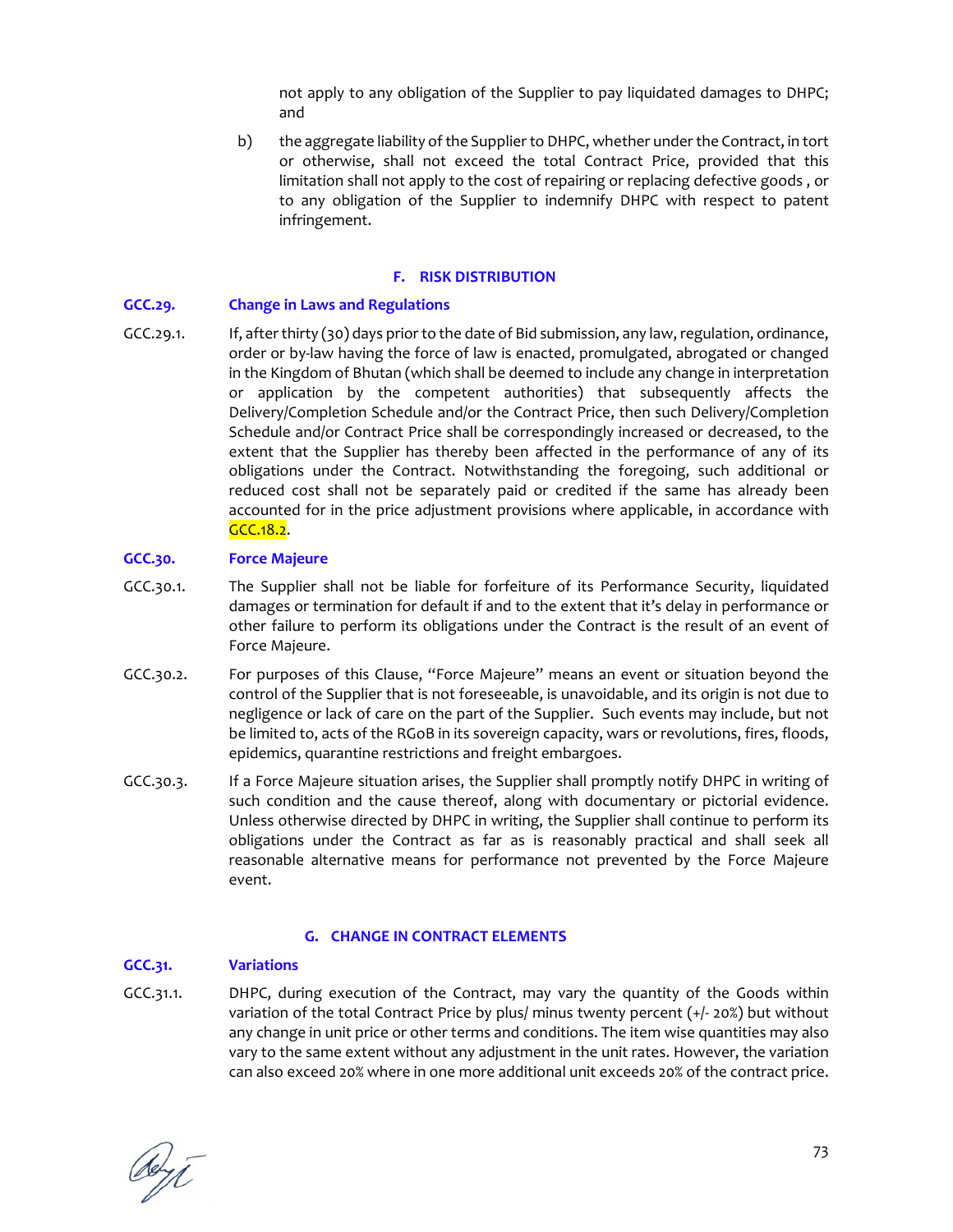- GCC.31.2. DHPC may, by variation order to the Supplier, at any time before the supply of Good is completed, instruct the Supplier to vary the quantity of the Goods. The Supplier shall not vary the quantity of the Goods, except in accordance with a variation order from DHPC.
- GCC.31.3. DHPC shall on its own or on the basis of a request from the Supplier, after due consultation with the Supplier, decide whether or not the variation shall be carried out. If DHPC decides that the variation shall be carried out, DHPC shall issue a variation order clearly identified as such in accordance with the Supplier's submission or as modified by mutual agreement. The Delivery schedule for such extra quantities will be mutually agreed between DHPC and the Supplier.

# **GCC.32. Extension of Time for Delivery**

- GCC.32.1. Delivery of Goods shall be made by the Supplier in accordance with the time for Delivery specified in the SCC or within such extended time to which the Supplier shall be entitled under GCC.32.2.
- GCC.32.2. The Supplier may seek an extension of the time for Delivery if Supplier is or will be delayed in supplying the Goods for any of the following reasons:
	- a. extra or additional quantities ordered in writing under GCC.31 The time extension can be sought here only in respect of the Delivery of the extra quantities ordered;
	- b. Force Majeure as per GCC.30;
	- c. any changes in laws and regulations as provided in GCC.29;
	- d. any other matter specifically mentioned in the Contract.
- GCC.32.3. The Supplier shall also not be held responsible for:
	- a. the delay caused for no fault on the part of the Supplier due to orders/instructions issued by DHPC;
	- b. any default or breach of the Contract by DHPC.
- GCC.32.4. Except for grant of extension of time for completion of Delivery, DHPC shall not bear any other financial liability for delays caused pursuant to GCC.32.2 and GCC.32.3.
- GCC.32.5. The Supplier shall give notice to DHPC of his intention to make a claim for an extension of time within fifteen  $(15)$  days of the occurrence of any of the above cause(s). The notice shall be followed as soon as possible by the claim with full supporting details.
- GCC.32.6. The Supplier shall demonstrate to DHPC's satisfaction that the Supplier has used their best endeavour to avoid or overcome such causes for delay and the parties will mutually agree upon remedies to mitigate or overcome causes for such delays.
- GCC.32.7. Notwithstanding the provisions of clause  $GCC.32.6$ , the Supplier shall not be entitled to an extension of time for Delivery, unless the Supplier, at the time when circumstances specified in GCC.32.2 arises, has immediately notified DHPC in writing that Supplier may claim such extension as caused by such circumstances. DHPC on receipt of such notice may agree to extend the Delivery Schedule as may be reasonable and mutually agreed but without prejudice to other terms and conditions of the Contract.
- GCC.32.8. DHPC may require Delivery of the Goods or part thereof earlier than the time for Delivery, as mutually agreed between DHPC and the Supplier. The earlier completion date so agreed, if not achieved, shall not be considered for the purpose of levy of liquidated damages as per GCC.26.

### **GCC.33. Export Restrictions**

GCC.33.1. Notwithstanding any obligation of the Supplier under the Contract to complete all export formalities, any export restrictions attributable to DHPC, to the Kingdom of Bhutan, or to

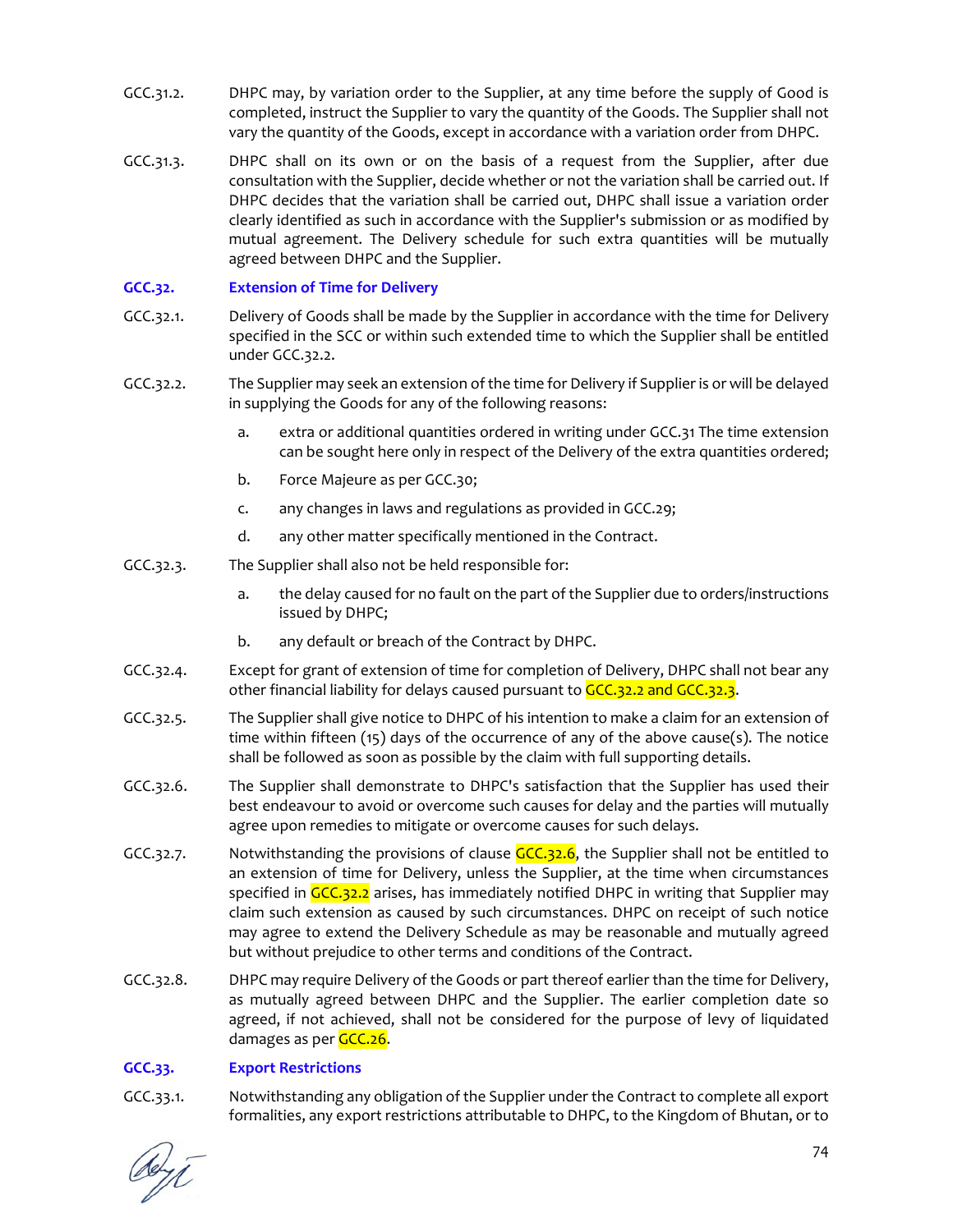the use of the products/Goods, systems or services to be supplied, which arise from trade regulations from a country supplying those products/Goods, systems or services, and which substantially impede the Supplier from meeting its obligations under the Contract, shall release the Supplier from the obligation to provide deliveries or services, always provided, however, that the Supplier can demonstrate to the satisfaction of DHPC that it has completed all formalities in a timely manner, including applying for permits, authorizations and licenses necessary for the export of the products/Goods, systems or services under the terms of the Contract. Termination of the Contract on this basis shall be for DHPC's convenience pursuant to GCC.34.3.

## **GCC.34. Termination**

- GCC.34.1. Termination for Default
- GCC.34.1.1. DHPC, without prejudice to any other remedy for breach of Contract, by written notice of default sent to the Supplier, may terminate the Contract in whole or in part:
	- a. if the Supplier fails to deliver any or all of the Goods within the period specified in the Contract, or within any extension thereof granted by DHPC pursuant to **GCC.32.2**; or
	- b. if the Supplier fails to perform any other obligation under the Contract; or
	- c. if the Supplier, in the opinion of DHPC has engaged in fraud and corruption, as defined in GCC.3, in competing for or in executing the Contract, DHPC shall be the final authority to decide whether the Supplier has engaged in any Fraud and Corruption as mentioned above and such decision shall be final and binding on the Supplier.
- GCC.34.1.2. In the event DHPC terminates the Contract in whole or in part, pursuant to  $GCC\cdot34.1.1$ , DHPC may procure, upon such terms and in such manner as it deems appropriate, Goods similar to those undelivered, and the Supplier shall be liable to DHPC for any additional costs incurred by DHPC in procurement of such undelivered Goods. Wherever the Contract is terminated in part, the Supplier shall continue performance of the Contract to the extent not terminated.
- GCC.34.2. Termination for Insolvency
- GCC.34.2.1. DHPC may at any time terminate the Contract by giving notice to the Supplier if the Supplier becomes bankrupt or otherwise insolvent ,has a receiving order issued against it, compounds with its creditors, or, is wound up (other than a voluntary liquidation for the purposes of amalgamation or reconstruction), a receiver is appointed over any part of its undertaking or assets, or if the Supplier takes or suffers any other analogous action in consequence of debt.
- GCC.34.2.2. In such event, termination shall be without compensation to the Supplier, provided that such termination shall not prejudice or affect any right of action or remedy that has accrued or will accrue thereafter to DHPC.
- GCC.34.3. Termination for Convenience
- GCC.34.3.1. DHPC, by notice sent to the Supplier, may terminate the Contract, in whole or in part, at any time for its convenience. The notice of termination shall specify that termination is for DHPC's convenience, the extent to which performance of the Supplier under the Contract is terminated, and the date upon which such termination becomes effective.
- GCC.34.4. The Goods that are complete and ready for shipment within thirty (30) days after the Supplier's receipt of notice of termination shall be accepted by DHPC at the Contract terms and prices. For the remaining Goods, DHPC may elect:

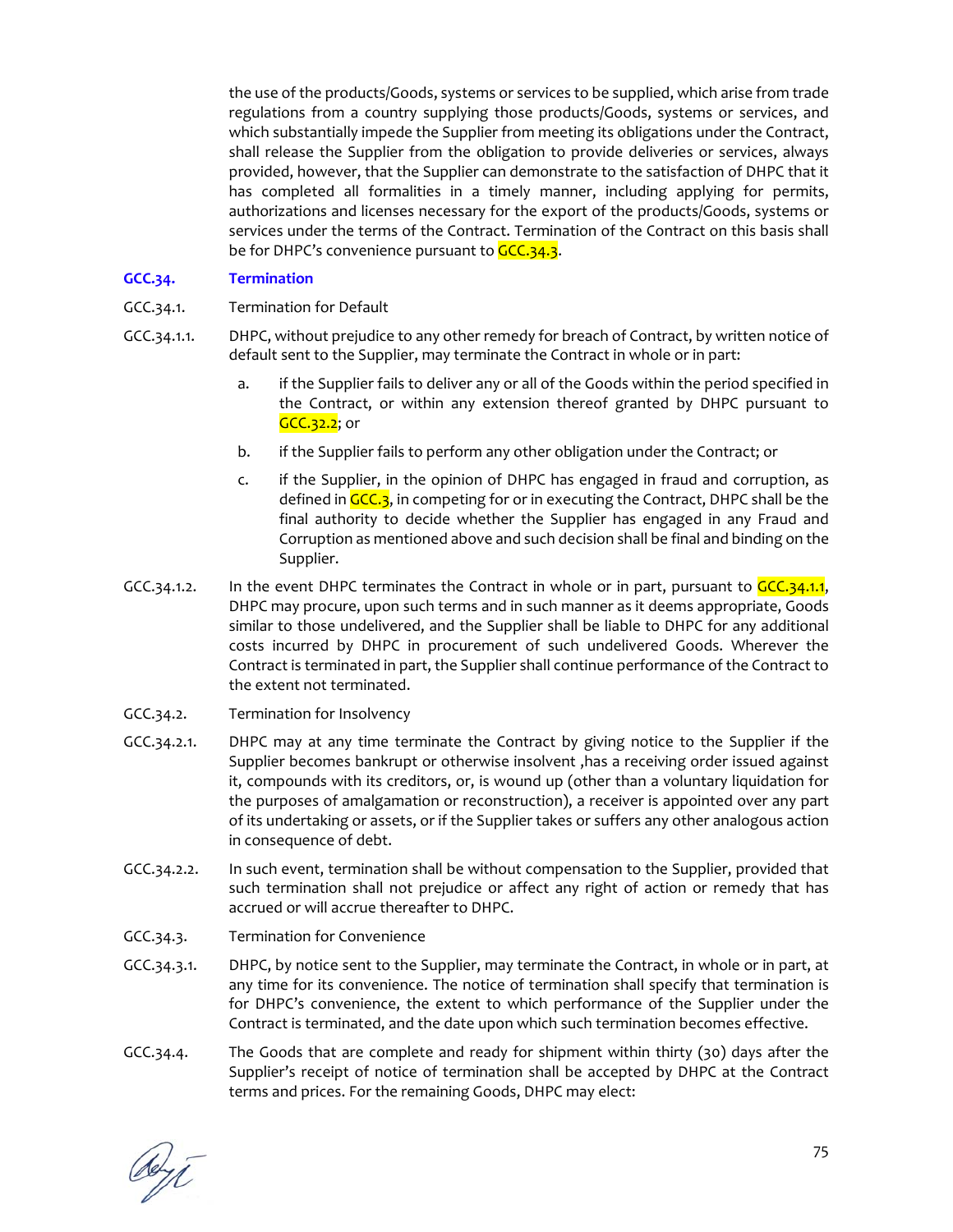- a. to have any portion completed and delivered at the Contract terms and prices; and/or
- b. to cancel the remainder and pay to the Supplier an agreed amount for partially completed Goods and for materials and parts previously procured by the Supplier.

GCC.34.5. Termination by Supplier

- GCC.34.5.1. If,
	- a) DHPC commits a substantial breach of the Contract, the Supplier may give a notice to DHPC that specifies the breach and requires DHPC to remedy the same. If DHPC fails to remedy the breach or take steps to remedy the breach within thirty (30) days after receipt of the Supplier's notice, or,
	- b) If the Supplier is unable to carry out any of its obligations under the Contract for any reason attributable to DHPC, including but not limited to DHPC's failure to obtain any governmental permit necessary for the Delivery of Goods, which DHPC is required to obtain as per provision of the Contract or as per relevant applicable laws, the Supplier may give a notice to DHPC to carry out such obligation under the Contract and if DHPC fails to comply within thirty (30) days after receipt of the Supplier's notice, then the Supplier may, referring to this sub-clause, forthwith terminate the Contract.
- GCC.34.5.2. The Supplier may also terminate the Contract forthwith by giving a notice to DHPC to that effect, referring to this sub-clause, if DHPC becomes bankrupt or insolvent, has a receiving order issued against it, compounds with its creditors, or, being a corporation, if a resolution is passed or order is made for its winding up (other than a voluntary liquidation for the purposes of amalgamation or reconstruction), a receiver is appointed over any part of its undertaking or assets, or if DHPC takes or suffers any other analogous action in consequence of debt.
- GCC.34.5.3. In the event of termination under  $GCC.34.5$ , all payments due to the Supplier for the Goods already delivered, shall be settled by DHPC with no further liability on any account whatsoever.

### **GCC.35. Assignment**

GCC.35.1. Neither DHPC nor the Supplier shall assign, in whole or in part, their obligations under the Contract, except with the prior written consent of the other party.

Reyt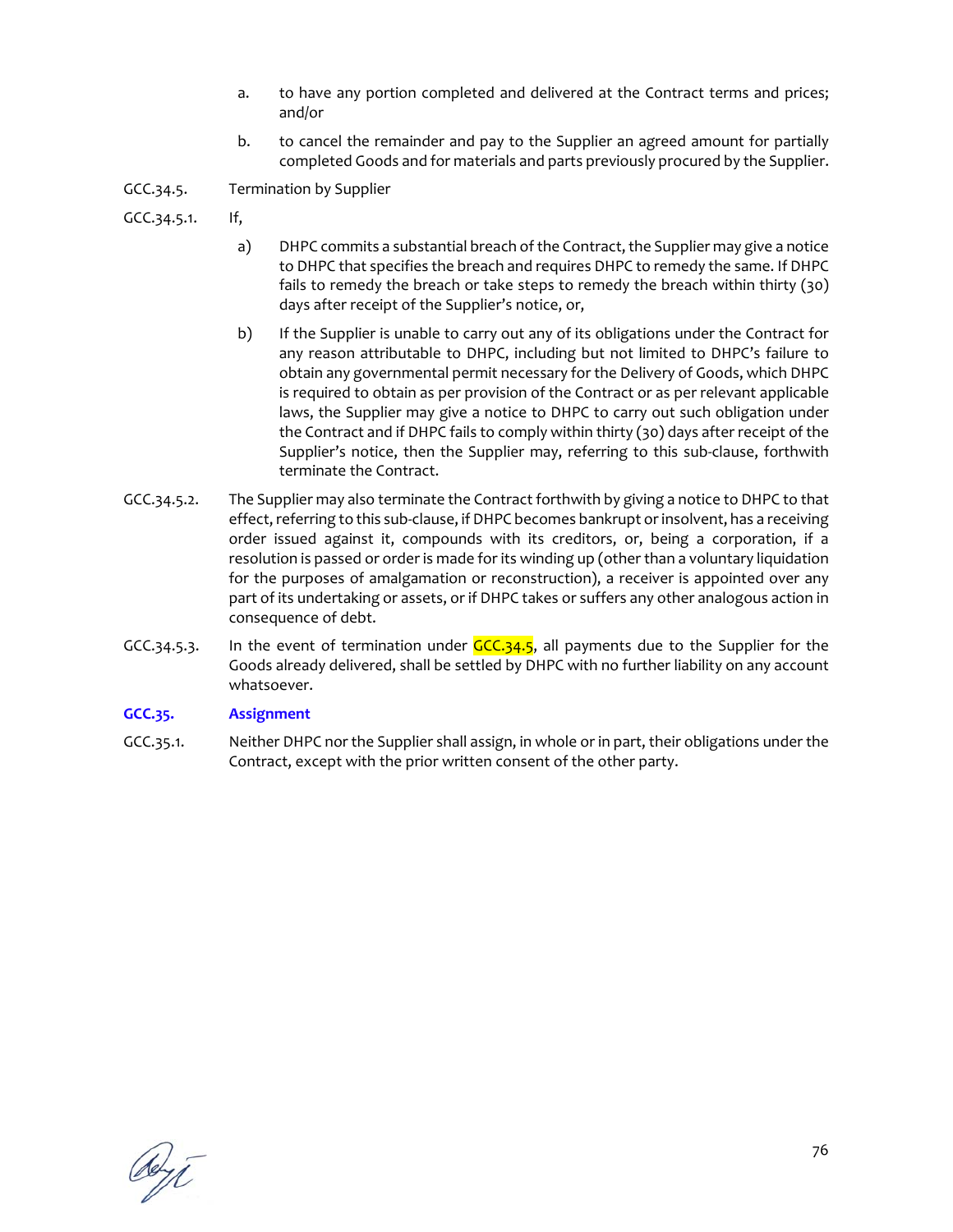**SECTION VI – SPECIAL CONDITIONS OF CONTRACT**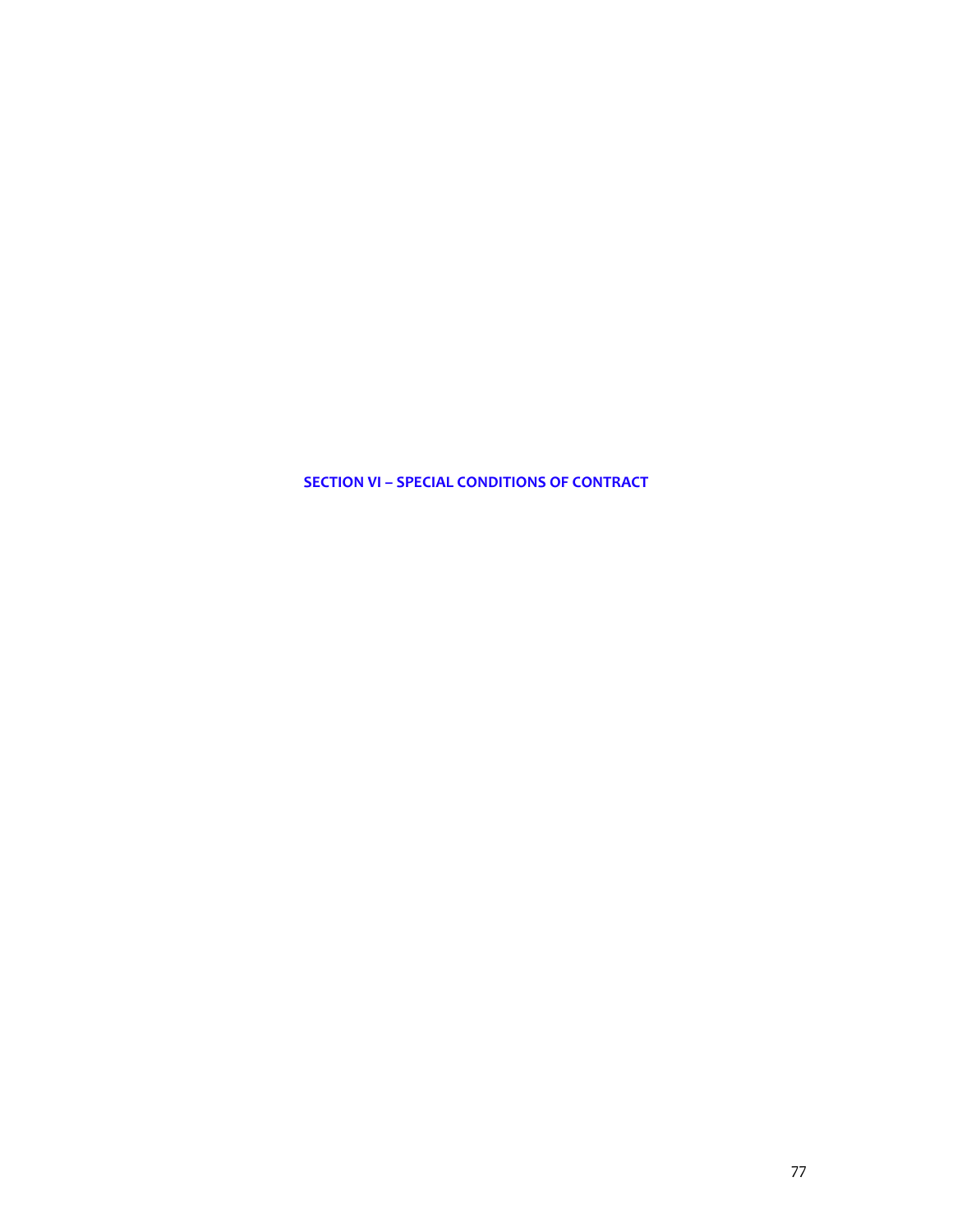# **SECTION VI–SPECIAL CONDITIONS OF CONTRACT**

The following Special Conditions of Contract (SCC) shall supplement and/or amend the General Conditions of Contract (GCC). Whenever there is a conflict, the provisions herein shall prevail over those in the GCC.

| <b>GCC Clause</b><br>Reference | <b>Particulars</b>                                                                                                                                                                                    |
|--------------------------------|-------------------------------------------------------------------------------------------------------------------------------------------------------------------------------------------------------|
|                                | A. CONTRACT AND INTERPRETATION                                                                                                                                                                        |
| GCC.1.1(t)                     | The Place of Delivery for Goods to be delivered on CIF basis shall be DHPC office,<br>Dagana                                                                                                          |
| GCC.3.3                        | The version of Incoterms shall be: 2020                                                                                                                                                               |
| GCC.9.2.2                      | The Appointing Authority for the appointment of Adjudicator shall be: Chief Executive<br>Officer, DHPC                                                                                                |
| GCC.9.2.5                      | The fees and expenditure to be paid to the Adjudicator shall be borne by both Parities                                                                                                                |
| GCC.9.3.3                      | Institution whose arbitration procedures shall be used:                                                                                                                                               |
|                                | For Contracts with Bhutanese Contractors                                                                                                                                                              |
|                                | All disputes arising in connection with the present Contract shall be finally resolved by<br>arbitration in accordance with the rules and procedures of the Alternate Dispute<br>Resolution Act 2013. |
|                                | <b>B. SUBJECT MATTER OF CONTRACT</b>                                                                                                                                                                  |
| GCC.15.2                       | The inspections and tests shall be conducted at: Final point of Delivery                                                                                                                              |
| GCC.16.4                       | The Shipping and other Documents to be furnished by the Supplier shall be as follows:<br>invoice, challan, custom clearance etc.                                                                      |
| GCC.17.1                       | If there is any variation with GCC.17.1, insurance shall be as follows:                                                                                                                               |
|                                | Not applicable                                                                                                                                                                                        |
| GCC.17.3                       | Supplier is responsible for transportation and insurance upto place of Delivery                                                                                                                       |
|                                | <b>C. PAYMENT</b>                                                                                                                                                                                     |
| GCC.18.2                       | Price shall be firm during the entire contract period                                                                                                                                                 |
| GCC.19.1                       | 100% payment within 30 days of receipts of goods along with invoices and other<br>supporting documents. Part payment for the material delivered will be allowed.                                      |
| GCC.20.4                       | The rate of deduction of tax at source for service is 2% of the invoice value.                                                                                                                        |
| GCC.21.1                       | The amount of the Performance Security shall be: <b>10% of award value</b>                                                                                                                            |
| GCC.21.2                       | The Performance Security shall be in the form of: demand draft/bank guarantee/ cash<br>warrant.                                                                                                       |
| GCC.22.2                       | words and figures] days after scheduled end date of Delivery schedule.                                                                                                                                |
|                                | Advance payment will not be allowed.                                                                                                                                                                  |
|                                | <b>F. GUARANTEES AND LIABILITIES</b>                                                                                                                                                                  |
| GCC.26.1                       | The liquidated damages shall be: 0.3% per day of delay with a maximum of ten<br>percent (10%) of the contract price Price.                                                                            |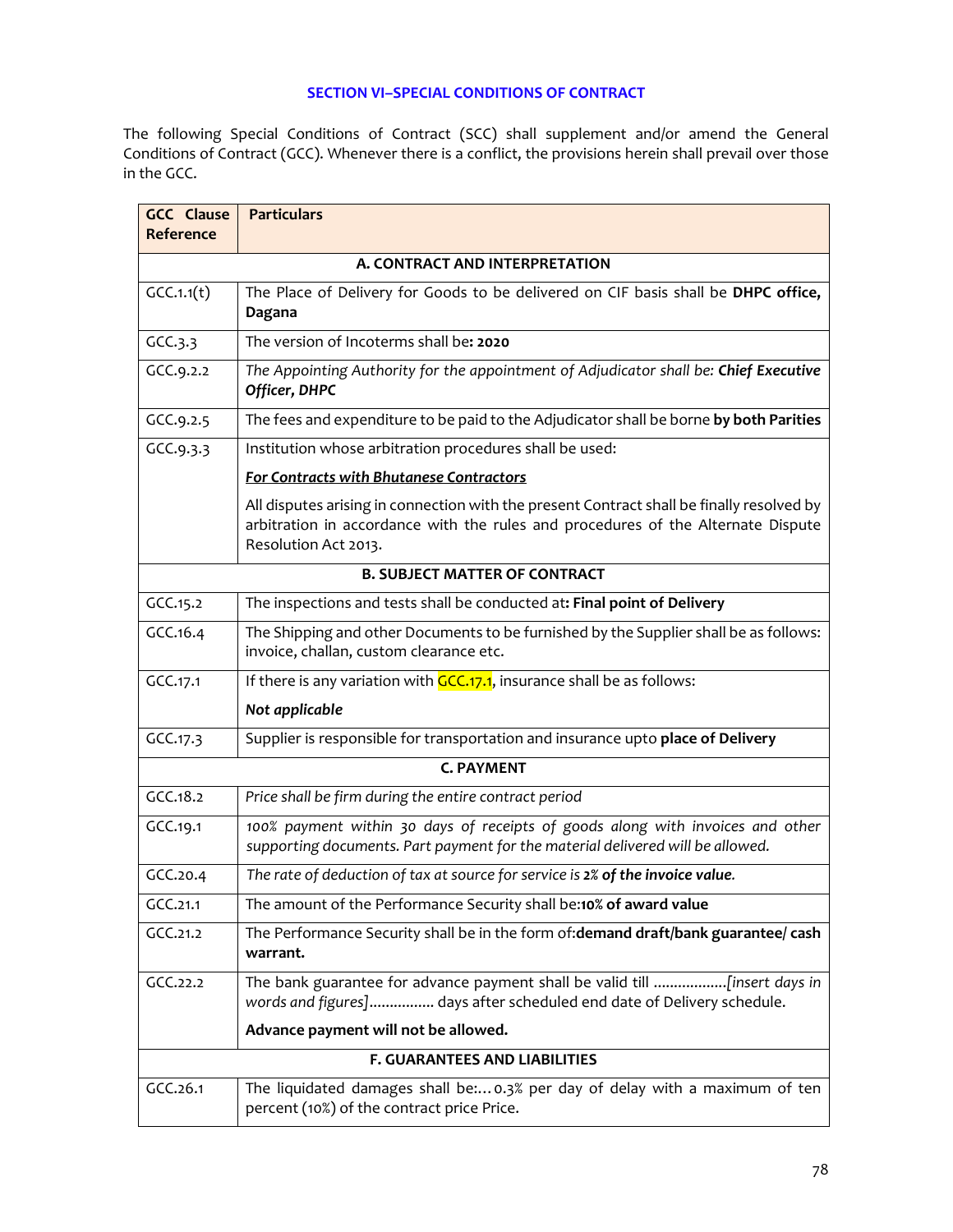| <b>GCC Clause</b><br>Reference        | <b>Particulars</b>                                                                                    |  |  |  |  |
|---------------------------------------|-------------------------------------------------------------------------------------------------------|--|--|--|--|
| GCC.27.3                              | The warranty shall be valid till 1 year after the good have been delivered to and<br>accepted by DHPC |  |  |  |  |
| GCC.27.5                              | The period for repair or replacement shall be: 30 days.                                               |  |  |  |  |
| <b>H. CHANGE IN CONTRACT ELEMENTS</b> |                                                                                                       |  |  |  |  |
| GCC.32.1                              | The time for Delivery shall be: 60 days                                                               |  |  |  |  |

Reyt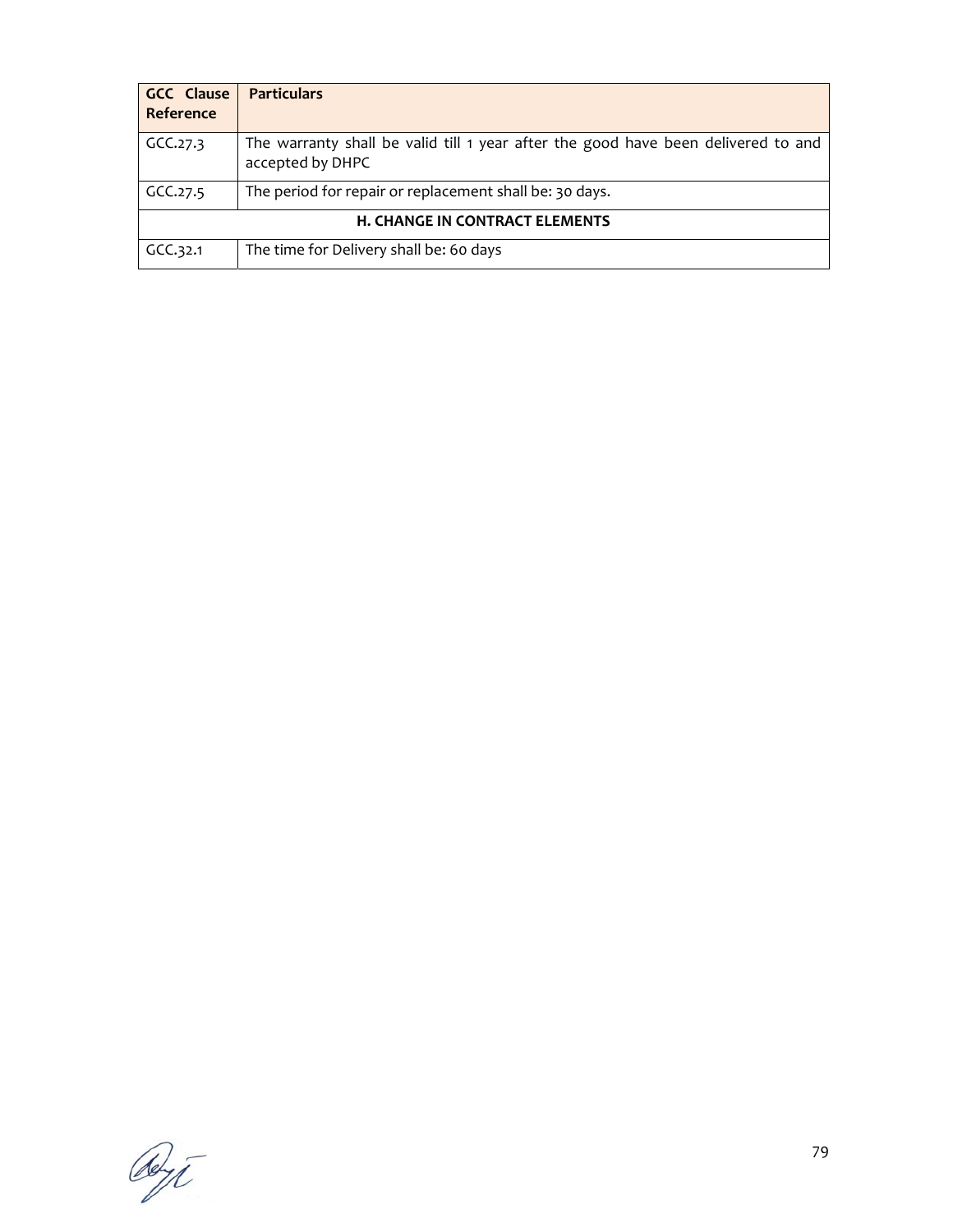**SECTION VII – CONTRACT FORMS**

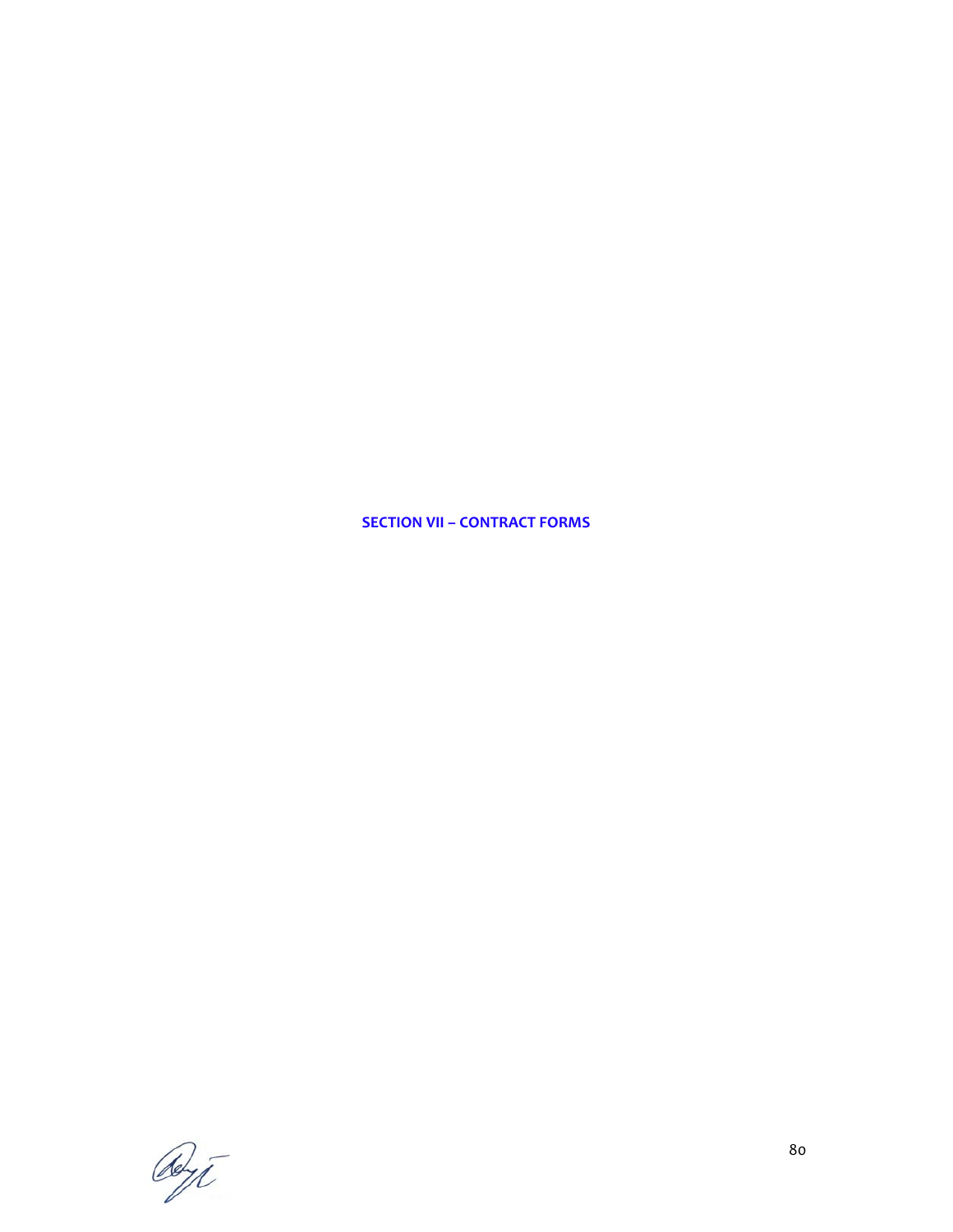# **SECTION VII–CONTRACT FORMS**

# **Form 1: Purchase Order**

*[Format as per SAP to be used]*

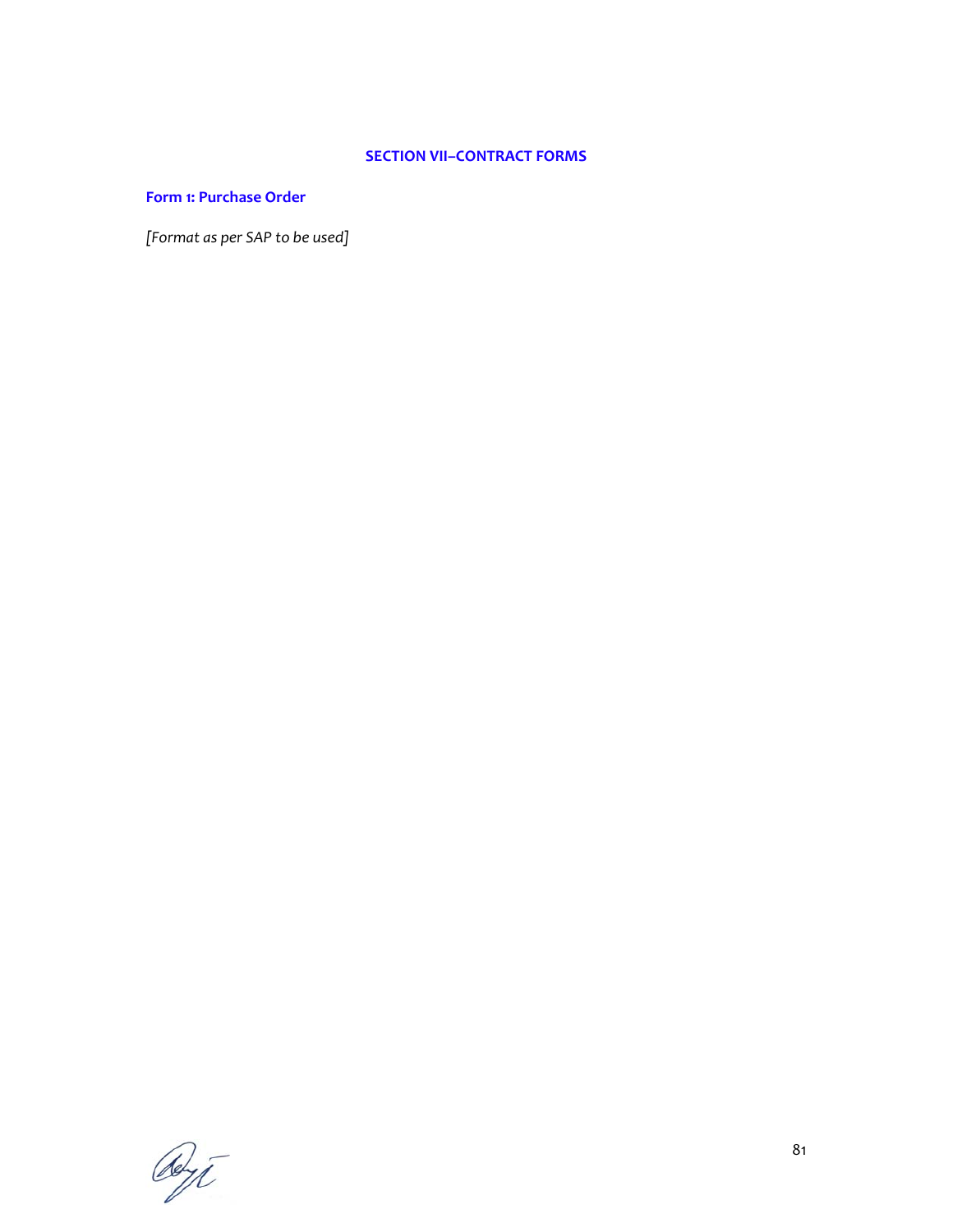# **Form 2: Contract Agreement**

*(The successful Bidder shall execute this agreement in accordance with the instructions indicated on the judicial stamp paper as applicable)*

THIS CONTRACT AGREEMENT made this....*[insert number].....* day of ......*[insert month].....*, ......*[insert year]........*,

## BETWEEN

- (1) Dagachhu Hydro Power Corporation Limited, a company registered under the ......*..........* and having its principal place of business at ..............*[insert: address of DHPC].........*(hereinafter called "DHPC"), and
- (2) ..........*[insert name of Supplier].........*, a company incorporated under the laws of ............*[insert: country of Supplier]...........* and having its principal place of business at ...........*[insert: address of Supplier]...........* (hereinafter called "the Supplier").

WHEREAS the DHPC invited Bids for ...........*[insert brief description ofscope ofsupply].........* and has accepted the Bid of the Supplier for the supply of those Goods.

### NOW THIS AGREEMENT WITNESSETH AS FOLLOWS:

- 1. In this agreement words and
- 2. expressions shall have the same meanings as are respectively assigned to them in the General Conditions of Contract hereinafter referred to and they shall be deemed to form and be read and construed as part of this Agreement.
- 3. The following documents shall constitute the Contract between DHPC and the Supplier, and each shall be read and construed as an integral part of the Contract, viz.:
	- a) This Contract Agreement including any minutes of meeting regarding the contract (post bid submission);
	- b) DHPC's Notification of Award of Contract;
	- c) The Special Conditions of Contract;
	- d) The General Conditions of Contract;
	- e) Technical Specifications & Drawings;
	- f) The Supplier's Bid and original Price Schedules;
	- *g) [insert here any other document(s) forming part of the Contract]*
- 4. In the event of any discrepancy or inconsistency within the Contract documents, then the documents shall prevail in the order listed above.
- 5. DHPC hereby agrees to pay to the Supplier the Contract Price in consideration of the performance by the Supplier of its obligations hereunder. The Contract Prices hall be the aggregate of: .............*[amount of foreign currency in words], [amount in figures], and [amount of local currency in words], [amountin figures]..............,* or such other sums as may be determined at times and in the manner in accordance with the terms and conditions of the Contract.
- 6. The Delivery Schedule of the Goods shall be determined from the date of notification of award provided all of the following conditions have been fulfilled within a period of fifteen (15) days from the date of said notification of award:

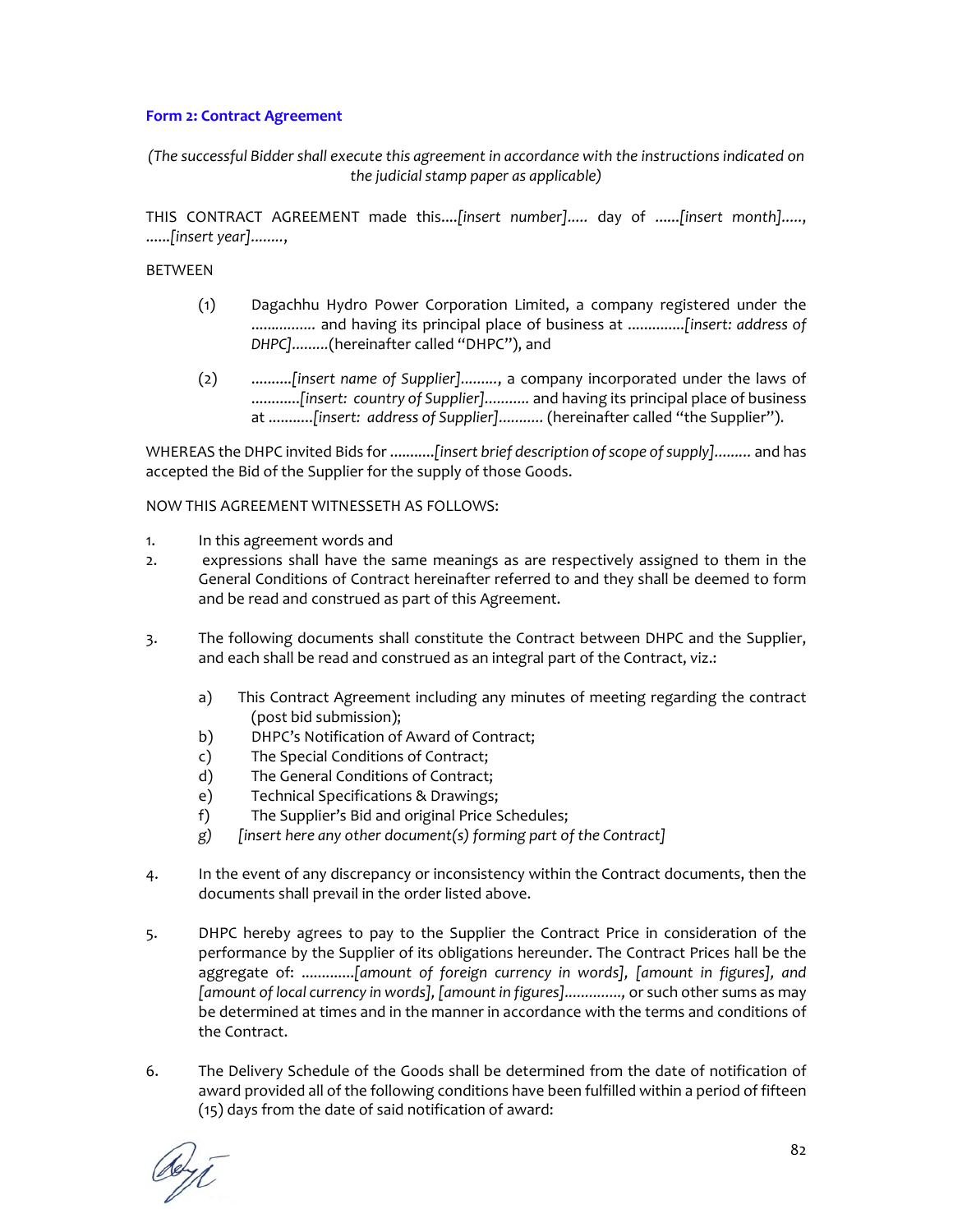(a) This Contract Agreement has been duly executed for and on behalf of DHPC and the Supplier;

(b) The Supplier has submitted to DHPC the performance security.

Each party shall use its best efforts to fulfil the above conditions for which it is responsible as soon as practicable.

- 7. If the conditions listed under clause 6 above are not fulfilled within fifteen (15) days from the date of Notification of Award because of reasons attributable to DHPC, the Contract would become effective only from the date of fulfilment of all the above mentioned conditions and, the parties shall discuss and agree on an equitable adjustment to the Contract Price and the Delivery Schedule and/or other relevant conditions of the Contract.
- 8. However, if any of the conditions listed under clause 6above are not fulfilled within fifteen (15) days from the date of notification of award because of the reasons attributable to the Supplier, the Contract will become effective from the date of Notification of Award. In this case, Contract Price and/or Delivery Schedule shall not be adjusted.
- 9. In consideration of the payments to be made by DHPC to the Supplier as hereinafter mentioned, the Supplier hereby covenants with DHPC to provide the Goods and to remedy defects therein in conformity in all respects with the provisions of the Contract.
- 10. The Appendices listed in the attached list of Appendices shall be deemed to form an integral part of this Contract Agreement. Reference in the Contract to any Appendix shall mean the Appendices attached hereto, and the Contract shall be read and construed accordingly
- 11. Any notice under this Contract shall be sent by personal delivery, or courier, or post, or fax, or electronic mail. Notices to either party shall be given at such address or addresses as such party shall specify from time to time by written notice to the other. In the absence of such notice to the contrary, notice to DHPC shall be properly addressed to:

*[Mail and electronic transmission address of concerned officer of DHPC]*

\_\_\_\_\_\_\_\_\_\_\_\_\_\_\_\_\_\_\_\_\_\_\_\_\_\_\_\_\_\_\_\_\_\_\_\_\_\_\_\_\_\_\_\_\_\_\_\_

\_\_\_\_\_\_\_\_\_\_\_\_\_\_\_\_\_\_\_\_\_\_\_\_\_\_\_\_\_\_\_\_\_\_\_\_\_\_\_\_\_\_\_\_\_\_\_\_

\_\_\_\_\_\_\_\_\_\_\_\_\_\_\_\_\_\_\_\_\_\_\_\_\_\_\_\_\_\_\_\_\_\_\_\_\_\_\_\_\_\_\_\_\_\_\_\_

\_\_\_\_\_\_\_\_\_\_\_\_\_\_\_\_\_\_\_\_\_\_\_\_\_\_\_\_\_\_\_\_\_\_\_\_\_\_\_\_\_\_\_\_\_\_\_\_

\_\_\_\_\_\_\_\_\_\_\_\_\_\_\_\_\_\_\_\_\_\_\_\_\_\_\_\_\_\_\_\_\_\_\_\_\_\_\_\_\_\_\_\_\_\_\_\_

\_\_\_\_\_\_\_\_\_\_\_\_\_\_\_\_\_\_\_\_\_\_\_\_\_\_\_\_\_\_\_\_\_\_\_\_\_\_\_\_\_\_\_\_\_\_\_\_

and notice to the Supplier shall be properly addressed to:

*[Mail and electronic transmission address of Supplier]*

Reyt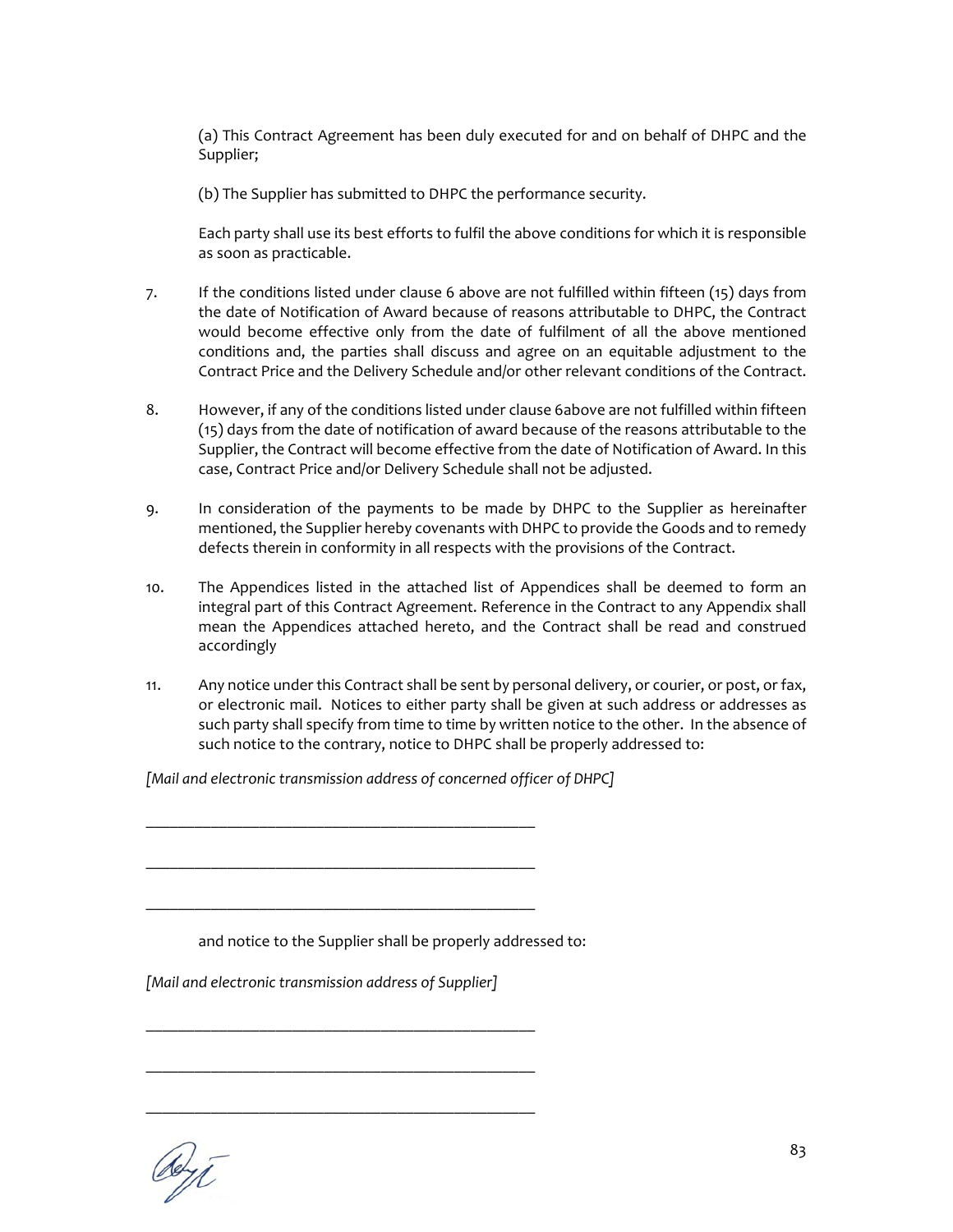IN WITNESS whereof the parties hereto have caused this Agreement to be executed in accordance with the laws of Kingdom of Bhutan on the day, month and year indicated above.

### **For and on behalf of DHPC**

Signed: .....*[insert signature]...........*

in the capacity of ........*[insert title or other appropriate designation].......*

in the presence of ............*[insert signature].........*

*..........[insert identification of official witness].............*

# **For and on behalf of the Supplier**

Signed: ........*[insert signature of authorized representative(s) of the Supplier]*........

in the capacity of ...........*[insert title or other appropriate designation]..............*

in the presence of .......*[insert signature]..........*

*.........[insert identification of official witness]............*

### APPENDICES

Appendix 1: Terms and Procedures of Payment

Appendix 2: Price Adjustment

Appendix 3: List of Documents for Approval or Review

det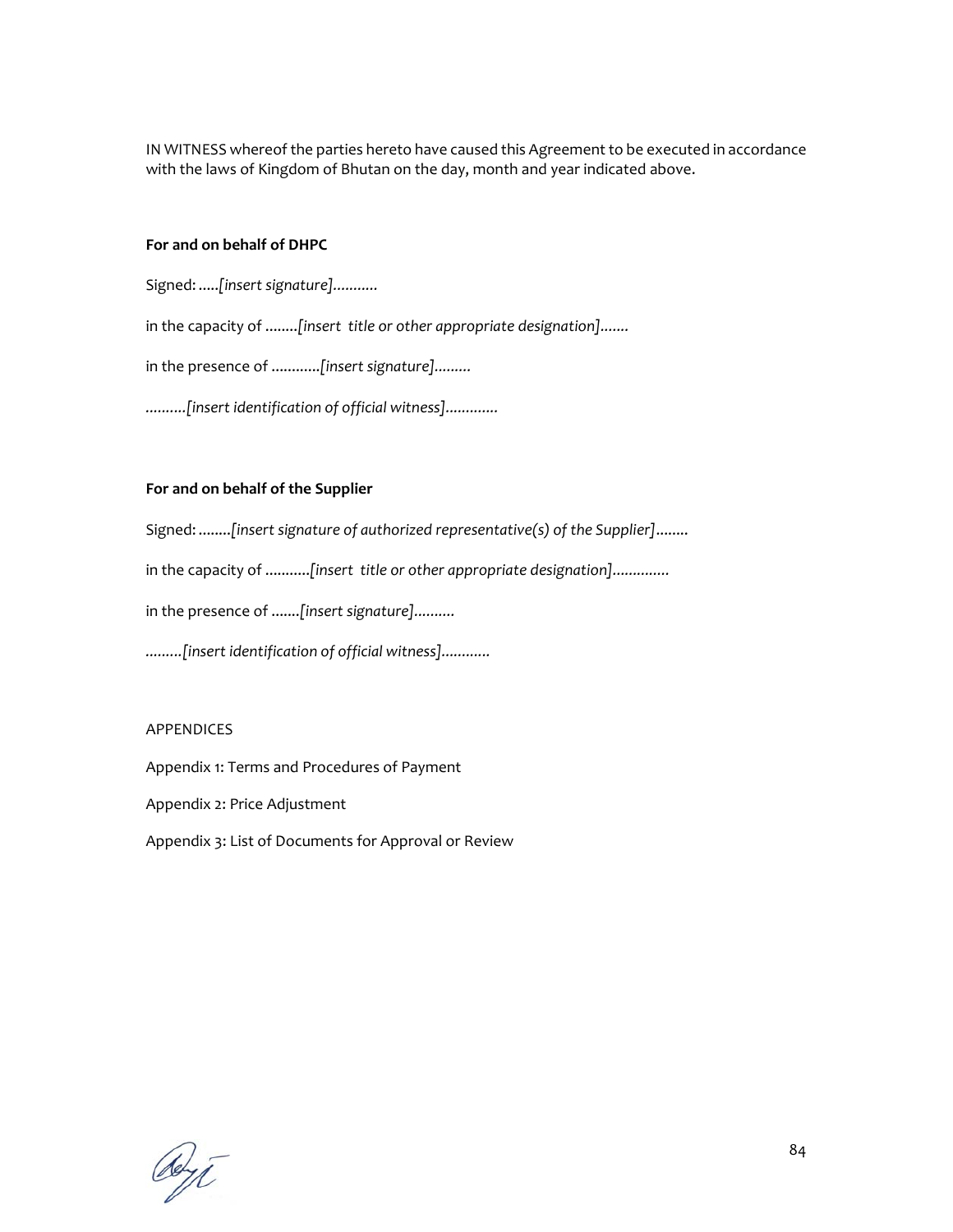### **Form 3: Bank Guarantee for Contract Performance**

*[To be provided on the relevant legal document, as per applicable law in the country of execution]*

Bank Guarantee No. ........................

Date..................................................

To [DHPC's Address]

### Dear Sir/Madam,

In consideration of Dagachhu Hydro Power Corporation Limited (hereinafter referred to as DHPC which expression shall unless repugnant to the context or meaning thereof include its successors, administrators and assigns) having awarded to M/s ............... with its Registered/Head Office at ……………………………(hereinafter referred to as the 'Supplier' which expression shall unless repugnant to the context or meaning thereof, include its successors, administrators, executors and assigns), a Contract by issue of Notification of Award No………….. dated ……….. valued at .............*[amount of foreign currency in words], [amount in figures], and [amount of local currency in words], [amount in figures]*.............., for …………………….. *(insert Scope of Contract)*………… and the Supplier having agreed to provide a Contract Performance Guarantee for the faithful performance of the entire Contract equivalent to ten percent (10%) of the said value of the Contract to DHPC.

We ………….. *(insert Name and Address of the bank issuing the Guarantee)*…………. having its Head Office at …………………….. hereinafter referred to as the 'Bank' which expression shall, unless repugnant to the context or meaning thereof include its successors, administrators, executors and assigns), do hereby guarantee and undertake to pay DHPC, on demand any and all monies payable by the Supplier to the extent of …….*[insert amount of the Bank Guarantee and its currency]*…………….. at any time upto ………….@...............(day/month/year) without any demur, reservation, contest recourse or protest and or without any reference to the Supplier. Any such demand made by DHPC on the Bank shall be conclusive and binding notwithstanding any difference between DHPC and the Supplier or any dispute pending before any Court, Tribunal or any other Authority. The Bank undertakes not to revoke this guarantee during its currency without prior consent of DHPC.

DHPC shall have the fullest liberty without affecting in any way the liability of the Bank under this guarantee from time to time to extend the time for performance of the Contract by the Supplier. DHPC, shall have the fullest liberty, without affecting this guarantee to postpone from time to time the exercise of any powers vested in DHPC or of any right which they might have against the Supplier and to exercise the same at any time and any manner, and either to enforce or to forbear to enforce any covenants, contained or implied in the Contract between DHPC and the Supplier or any other course of remedy or security available to DHPC. The Bank shall not be released of its obligations under these presents by any exercise by DHPC of its liberty with reference to the matters aforesaid or any of them or by reason or any other acts of omission or commission on the part of DHPC or any other indulgence shown by DHPC or by any other matter or thing whatsoever which under the law would but for this provisions have the effect of relieving the Bank.

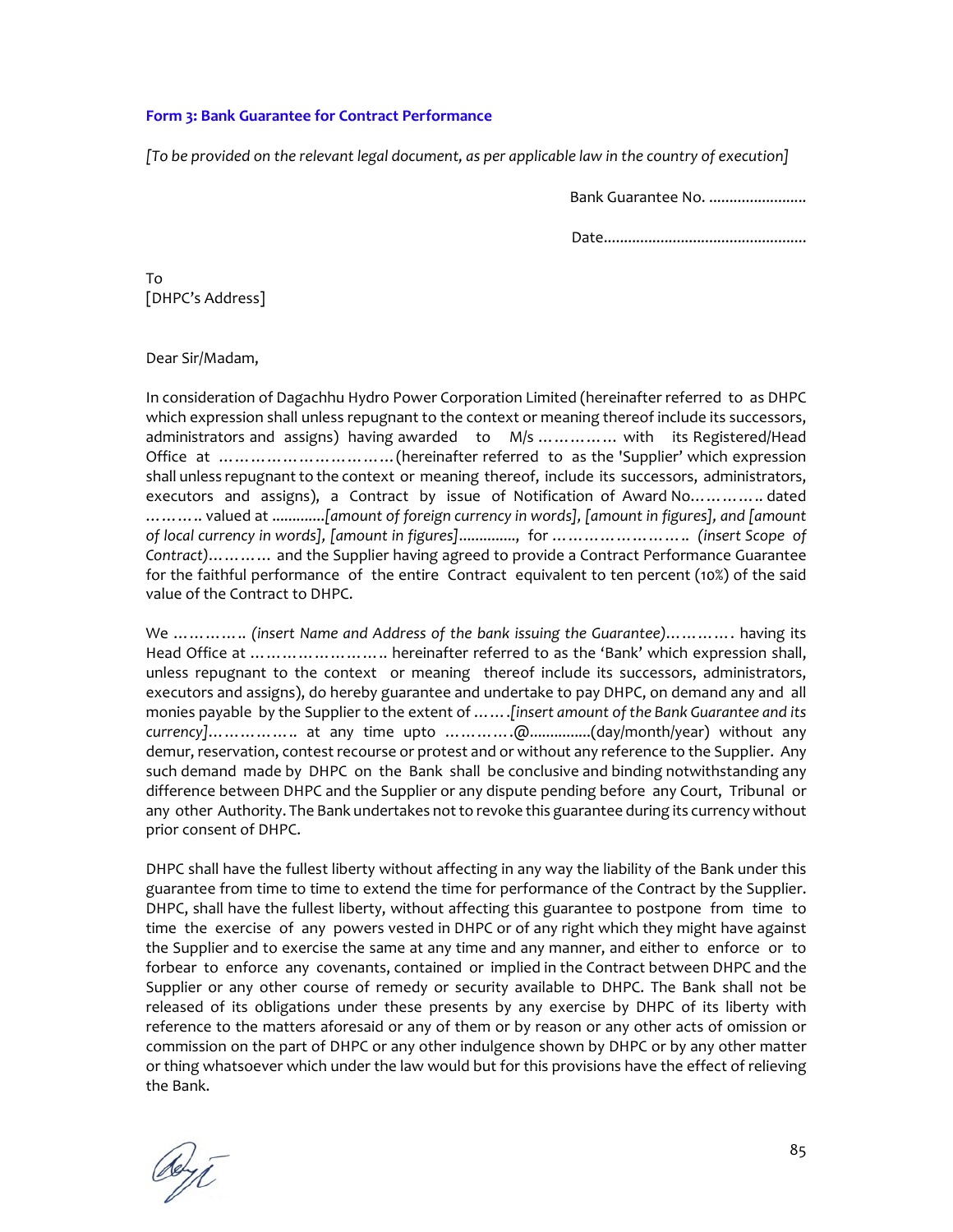The Bank also agrees that DHPC at its option shall be entitled to enforce this guarantee against the Bank as a Principal debtor, in the first instance without proceeding against the Supplier and notwithstanding any security or other guarantee that DHPC may have in relation to the Supplier's liabilities.

Notwithstanding anything contained herein above, our liability under this guarantee is restricted to ……………… and shall remain in force up to and including ………………… and shall be extended from time to time for such period, as may be desired by M/s ………………………….on whose behalf this guarantee has been given.

All rights of DHPC under this guarantee shall be forfeited and the Bank shall be relieved and discharged from all liabilities after the above mentioned date or from the extended date.

Dated this ………………day of …………….20 ……… at …………………….

Witness:

| (Signature) | (Signature) |
|-------------|-------------|

…………………………………………… (Name)

|  |  |  |  |  |  |  |  |  |  | (Name) |  |  |  |  |  |  |  |
|--|--|--|--|--|--|--|--|--|--|--------|--|--|--|--|--|--|--|

……………………………………………… (Official Address)

…………………………………………… (Official Address)

Authorized vide

Power of Attorney No:......................

Date…………………………………….

**Note:**  $\langle \text{a}\rangle$ This date will be thirty (30) days after the end of Warranty Period as specified in the Contract. (#) Complete mailing address of the Head Office of the Bank to be given

deyt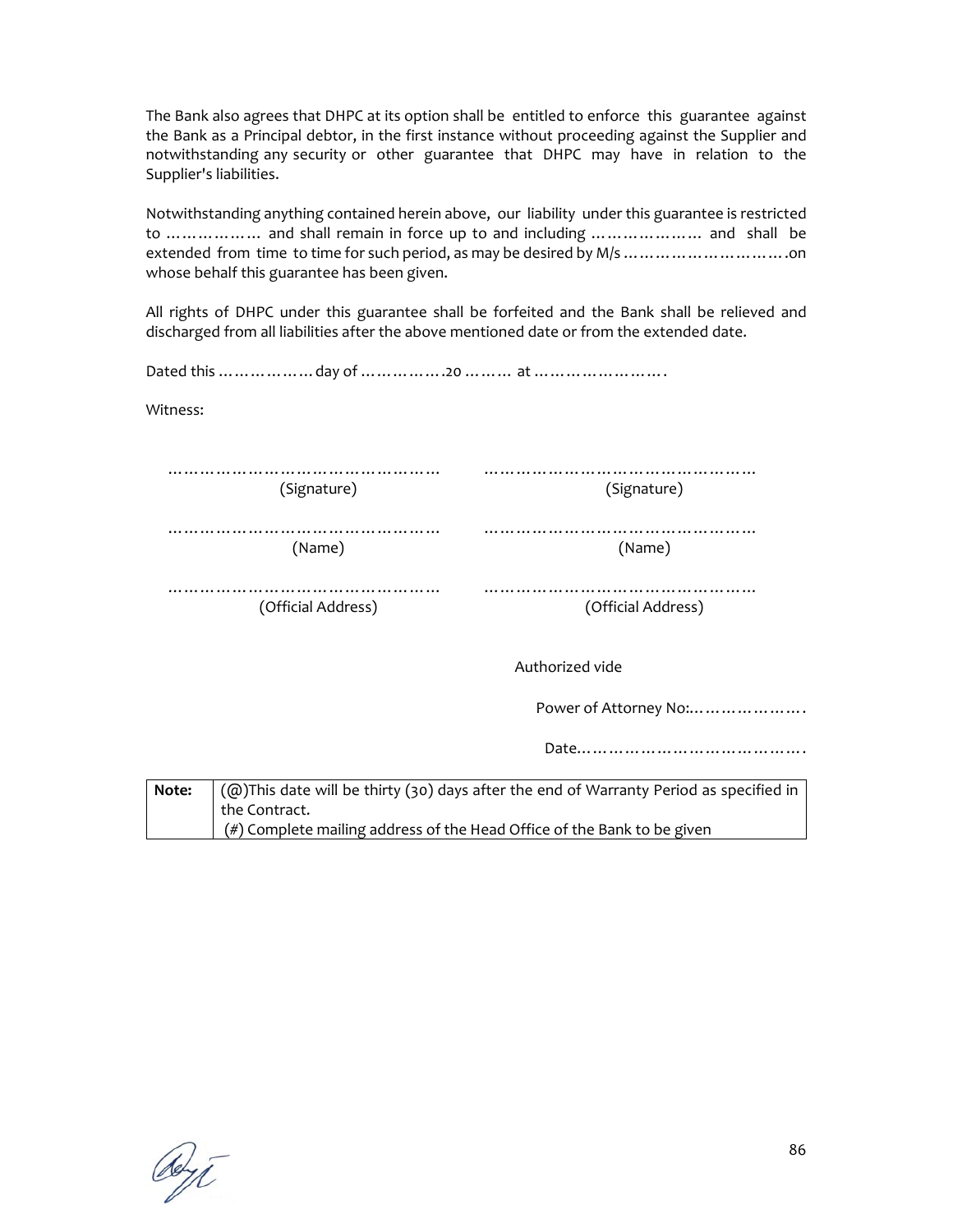### **Form 4: Bank Guarantee for Advance Payment**

*[To be provided on the relevant legal document, as per applicable law, in the country of execution]*

Bank Guarantee No. ........................

Date..................................................

To [DHPC's address]

#### Dear Sir/Madam,

In consideration of the Dagachhu Hydro Power Corporation Limited(hereinafter referred to as DHPC) which expression shall unless repugnant to the context or meaning thereof include its successors, administrators, executors and assigns having awarded to M/s............................ with its registered/Head Office at ................................ (here‐in‐after referred to as the Supplier) which expression shall unless repugnant to the context or meaning thereof, include its successors, administrators, executors and assigns, a Contract by issue of DHPC's Notification of Award No. ………. dated …………………. and the same having been unequivocally accepted by the Supplier ……………… valued at…….............*[amount offoreign currency in words],[amountin figures], and [amount of local currency in words], [amount in figures]*…………….for ……*(insert Scope of Contract)*…………………. (hereinafter called the Contract) and DHPC having agreed to make advance payment to the Supplier for performance ofthe above Contract amounting to*.*........*[insert currency and amount of the advance]*................., as an advance against Bank Guarantee to be furnished by the Supplier.

We, ……….*[Insert name and address of the bank issuing Branch]* ………………….. having its Head Office at …………………….. (hereinafter referred to as the 'Bank' which expression shall, unless repugnant to the context or meaning thereof, include its successors, administrators, executors and assigns) do hereby guarantee and undertake to pay DHPC immediately on demand any or all monies payable by the Supplier to the extent of …….*[insert currency and amount of the advance]*.……….at any time up to …….@…….. without any demur, reservation, contest, recourse or protest and/or without any reference to the Supplier. Any such demand made by DHPC on the Bank shall be conclusive and binding not withstanding any difference between DHPC and the Supplier or any dispute pending before any Court, Tribunal, Arbitrator or any other Authority. The Bank undertakes not to revoke this guarantee during its currency without prior consent of DHPC.

DHPC shall have the fullest liberty without affecting in any way the liability of the Bank under this guarantee from time to time to vary the advance or to extend the time for performance of the Contract by the Supplier. DHPC shall have the fullest liberty, without affecting this guarantee to postpone from time to time the exercise of any powers vested in them or of any right which they might have against the Supplier and to exercise the same at any time in any manner and either to enforce or to forbear to enforce any covenants contained or implied in the Contract between the DHPC and the Supplier or any other course or remedy or security available to DHPC. The Bank shall not be released of its obligations under these presents by any exercise by DHPC of its liberty with reference to the matters aforesaid or any of them or by reason of any other act or forbearance or other acts of omission or commission on the part of DHPC or any other indulgence shown by DHPC

derit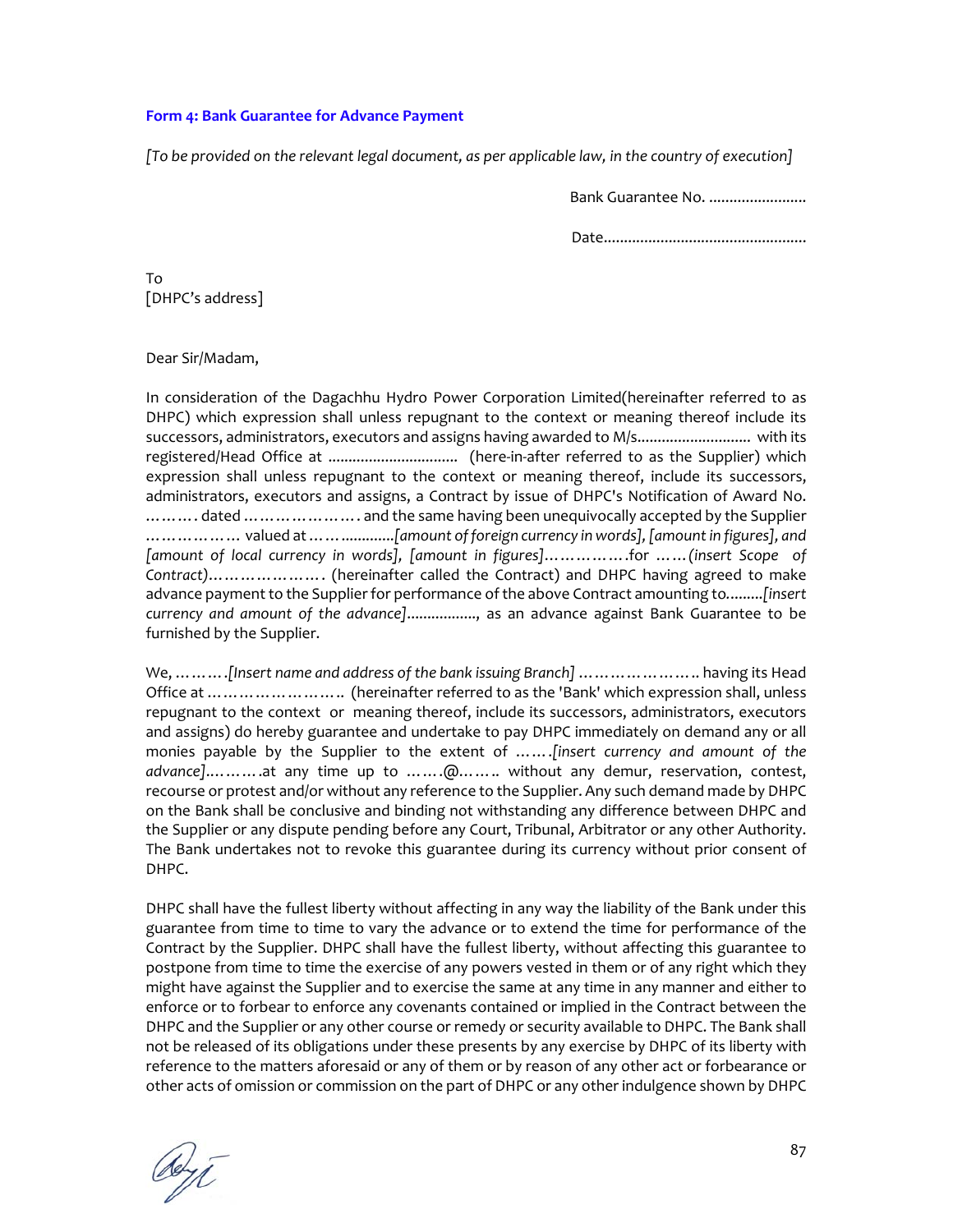or by any other matter or thing whatsoever which under law would, but for this provision, have the effect of relieving the Bank.

The Bank also agrees that DHPC at its option shall be entitled to enforce this Guarantee against the Bank as a principal debtor, in the first instance without proceeding against the Supplier and notwithstanding any security or other guarantee that DHPC may have in relation to the Supplier's liabilities.

Notwithstanding anything contained hereinabove our liability under this guarantee is limited to .……*[insert currency and amount of the advance]*.……… and it shall remain in force up to and including …………… and shall be extended from time to time for such period as may be desired by M/s ………………… on whose behalf this guarantee has been given.

All rights of DHPC under this guarantee shall be forfeited and the Bank shall be relieved and discharged from all liabilities after the above mentioned date or from the extended date.

Dated this ………………day of …………….20 ……… at ……………………. Witness: ……………………………………………… (Signature) …………………………………………… (Signature) …………………………………………… …………………………………………… (Name) (Name) …………………………………………… (Official Address) …………………………………………… (Official Address) Attorney as per Power of Attorney No: …………………. Date……………………………………. **Note:**  $(@)$ This date will be ninety (90) days after the scheduled end date of Delivery.

deyt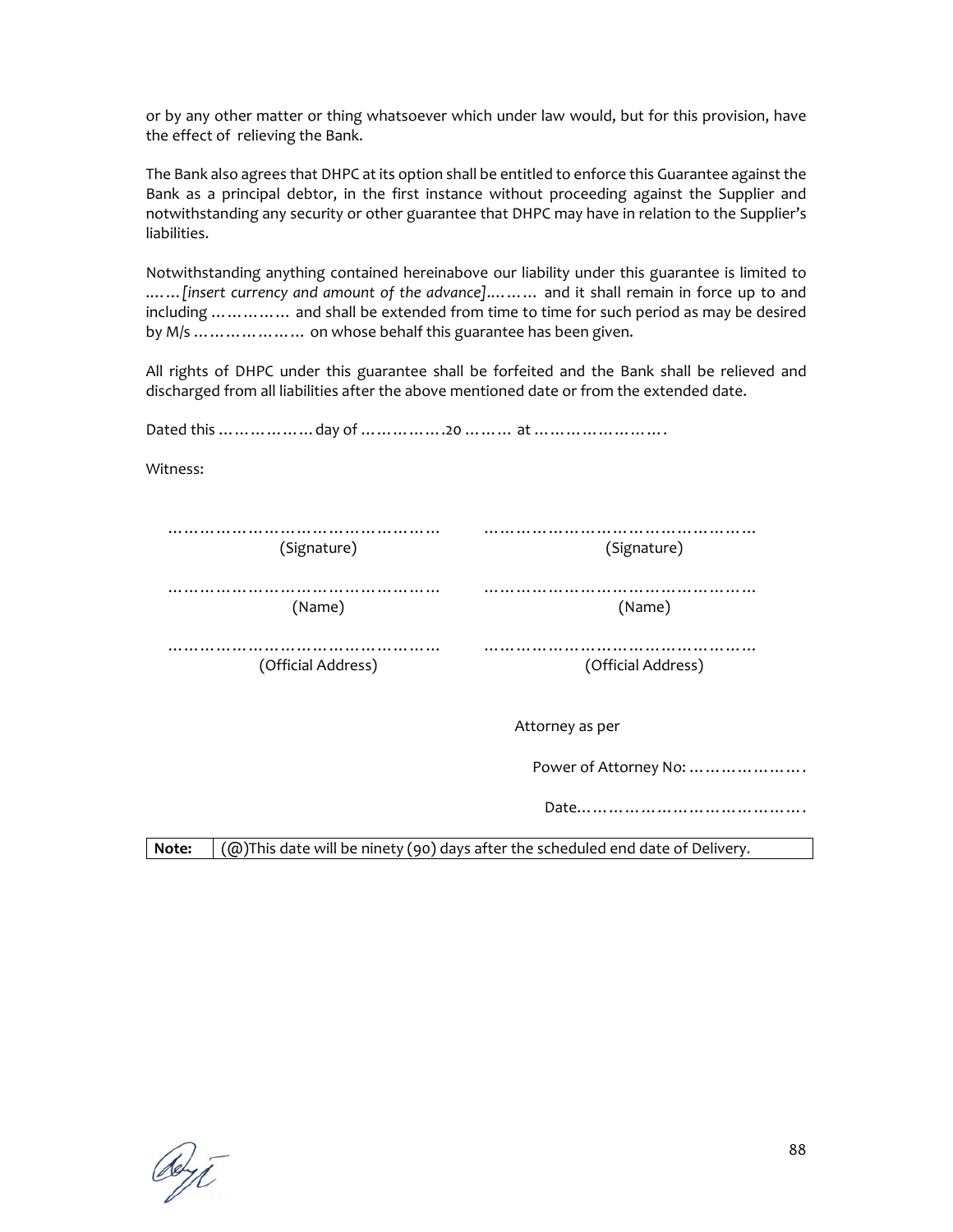**Form 4: Validity extension of Bank Guarantee**

Bank Guarantee No. .......................

Date..................................................

To [DHPC's Address]

Dear Sir/Madam,

Sub: Validity Extension of Bank Guarantee No. ................................... dtd........................ for ...........*[insert currency and amount of the Guarantee]*............................... favouring yourselves, expiring on....................... on account of M/s\*............................................................... in respect of Contract for procurement of.................*(insert name of the procurement)*.................................... for ................................................... Contract No. ................................... dated............... (hereinafter called original Bank Guarantee).

At the request of M/s\*...................................................... we ........................................... Bank having branch office at .......................................... and having Head Office at .............................................................. do hereby extend our liability under the above mentioned Bank Guarantee No......................... dtd .......... for a further period of..................Years/ Months from ................. to expire on .........................

Except as provided above, all other terms and conditions of the original Bank Guarantee No.............................. dtd.................. shall remain unaltered and binding on us.

Please treat this as an integral part of the original guarantee to which it would be attached.

Yours Faithfully,

(Signature)…………………………..

(Name & Designation)…………………………..

(Bank's Seal)…………………………..

Authorized vide Power of Attorney No

………………………………………………

*\* In case of Joint Ventures, name of all partners of the Joint Venture shall be mentioned.*

**Note:** *The extension ofthe Bank Guarantee should be forwarded to the Plant/ Department/ Corporate Office, from where the extension has been sought.*

debyt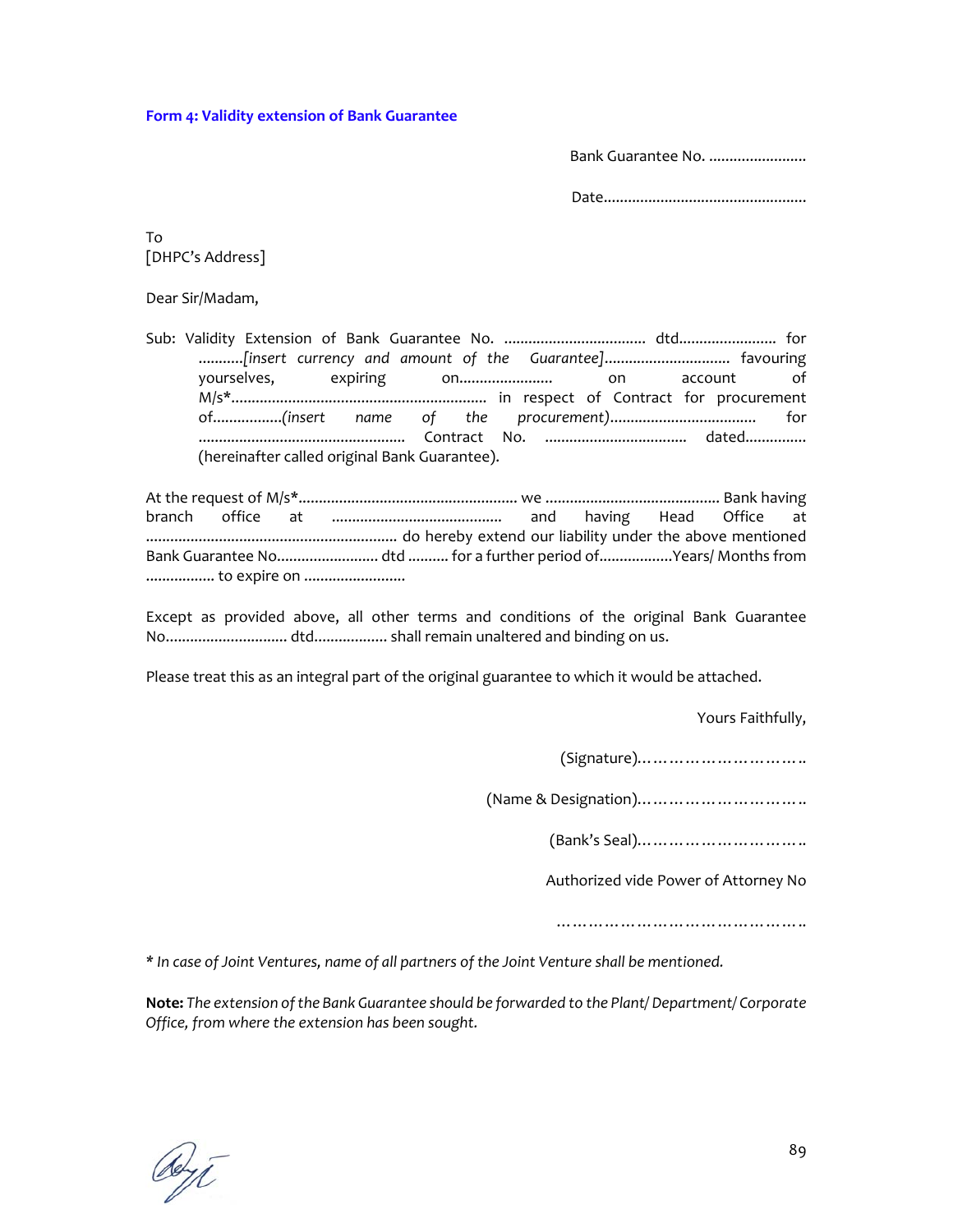**SECTION VIII – ANNEXURE**

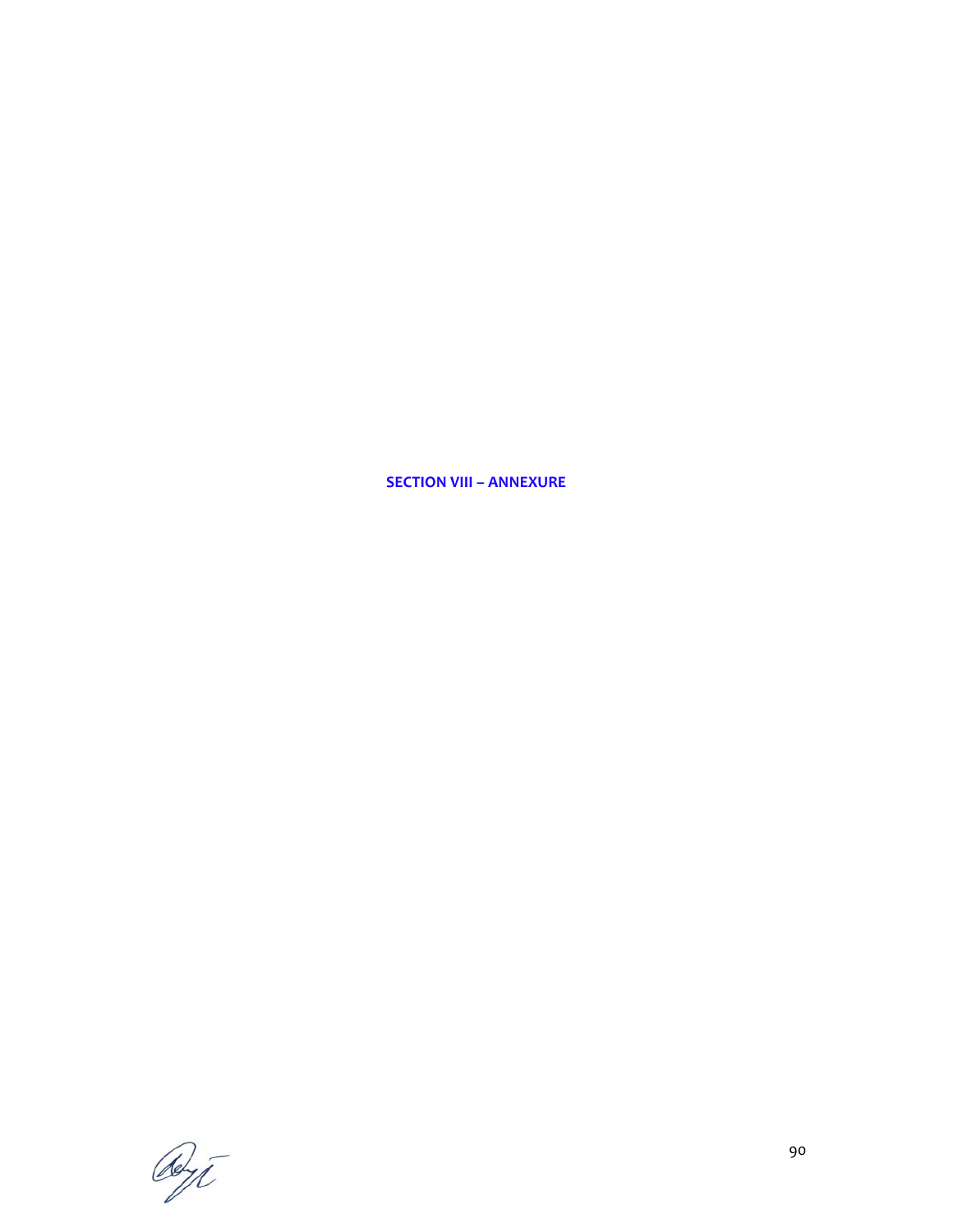# **SECTION VIII – ANNEXURE**

**1. Details of Electronic Bidding Procedure (if applicable)**

Reyt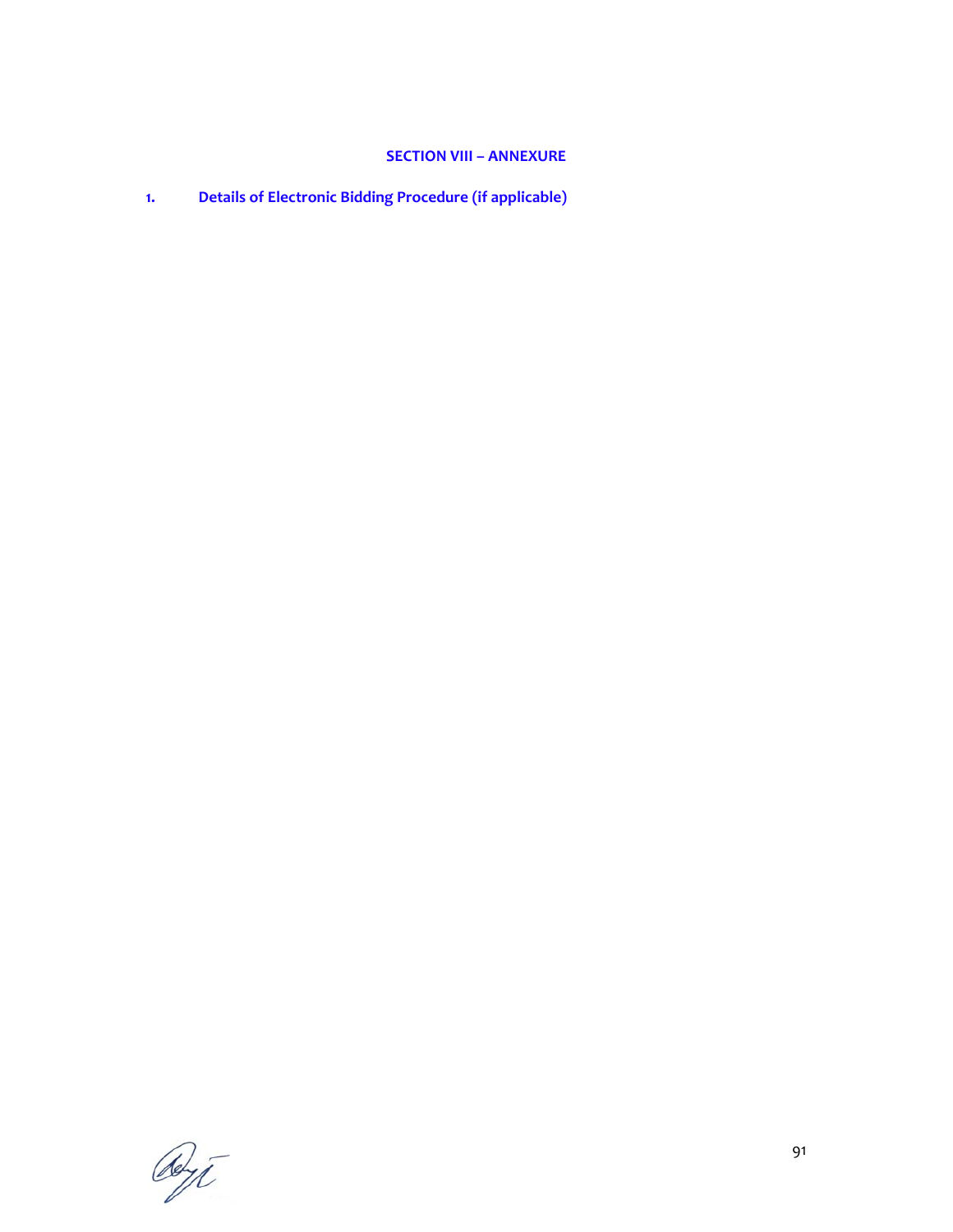**SECTION IX – VENDOR RATING SYSTEM**

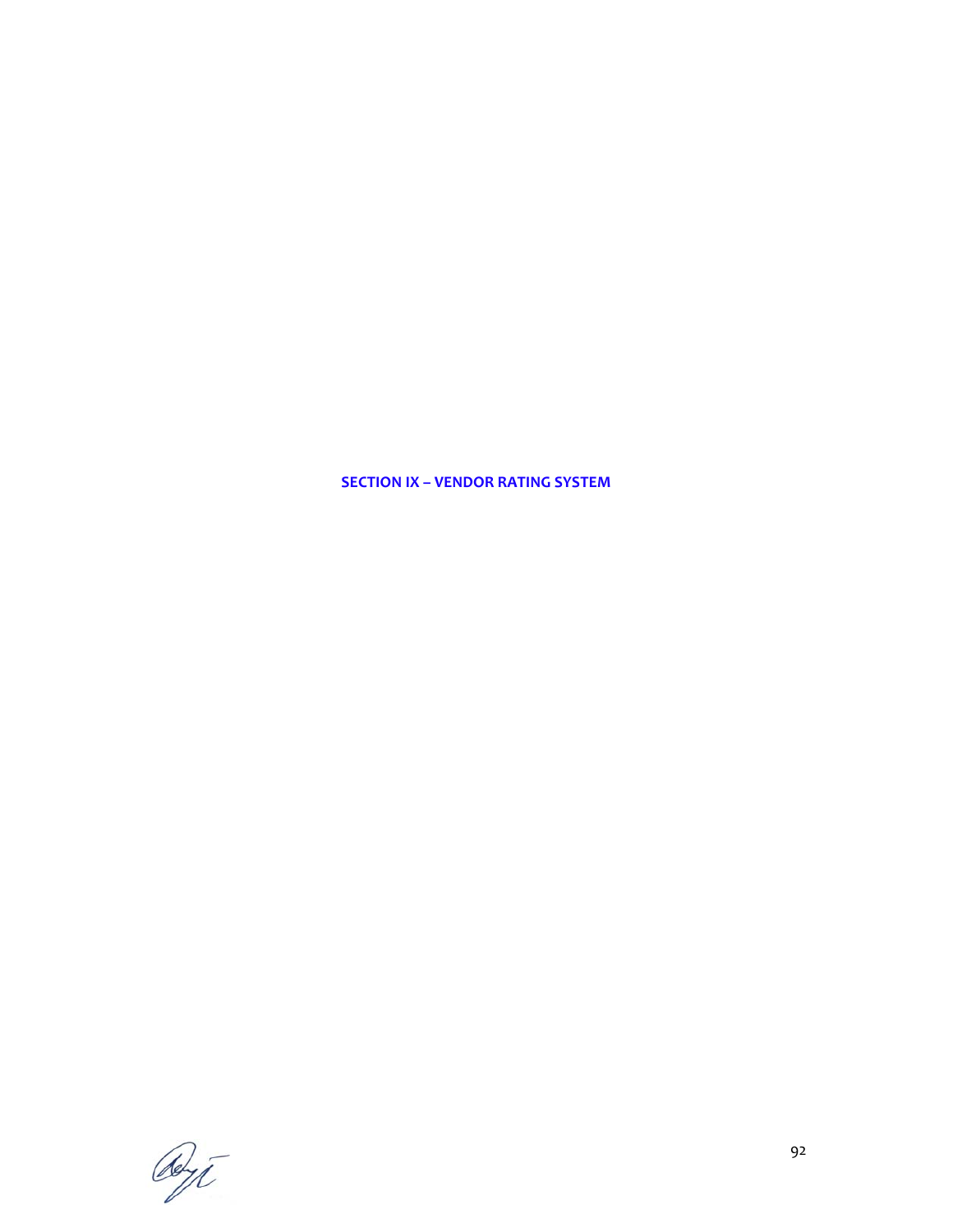#### **SECTION IX – VENDOR RATING SYSTEM**

#### **1. VENDOR RATING SYSTEM (VRS)**

The assessment of the Vendors/Suppliers shall be done as follows:

#### **1.1. VENDOR ASSESSMENT CRITERIA**

The annual rating shall be based only on two criteria: (i) Conformity rate (Quality) of each of the supplier and (ii) On time Delivery (On time performance).

The following formulae shall be used for the computation for both the criteria in percentage:

| (1) Conformity Rate (CR)   |     | Total quantity accepted          |  |  |  |  |  |  |
|----------------------------|-----|----------------------------------|--|--|--|--|--|--|
|                            |     | Total quantity ordered           |  |  |  |  |  |  |
| (2) On Time Delivery (OTD) | $=$ | Total quantity delivered on time |  |  |  |  |  |  |
|                            |     | Total quantity ordered           |  |  |  |  |  |  |

#### **1.2. PERFORMANCE MEASURE WEIGHTAGE**

Considering the importance and its consequences of both the criteria, the weightage assigned is as follows:

| Performance measure    | Weightage |
|------------------------|-----------|
| Conformity Rate (CR)   | 50%       |
| On Time Delivery (OTD) | 50%       |
| <b>Total</b>           | 100%      |

### **1.3. SUPPLIER ASSESSMENT CATEGORY**

The suppliers shall be categorized in following three categories.

| Category | <b>Score</b> | <b>Remarks</b>                                                                                       |
|----------|--------------|------------------------------------------------------------------------------------------------------|
| Α        | 80-100       | Recommended/Preferred Suppliers                                                                      |
| B        | 50-79        | Supplier must be developed;<br>Consider, but with mandatory debriefing on the<br>✓<br>short comings. |
|          | 0-49         | Supplier is not qualified;<br>No purchasing allowed.<br>$\checkmark$                                 |

### **1.4. ILLUSTRATION FOR THE COMPUTATION OF VENDOR RATING**

The computation of above criteria are illustrated as follows:

At the end of the year, the total quantities of materials against the following two suppliers, M/s. ABC and M/s. XYZ shall be obtained from SAP system along with the required information.

|  | Conformity Rate (CR) |  |  |
|--|----------------------|--|--|
|--|----------------------|--|--|

| Supplier |     | Total Qty. Ordered   Total Qty. Accepted   Total Qty. Rejection |     |
|----------|-----|-----------------------------------------------------------------|-----|
| M/s. ABC | 500 | 450                                                             |     |
| M/s. XYZ | 600 | 450                                                             | 150 |

Out